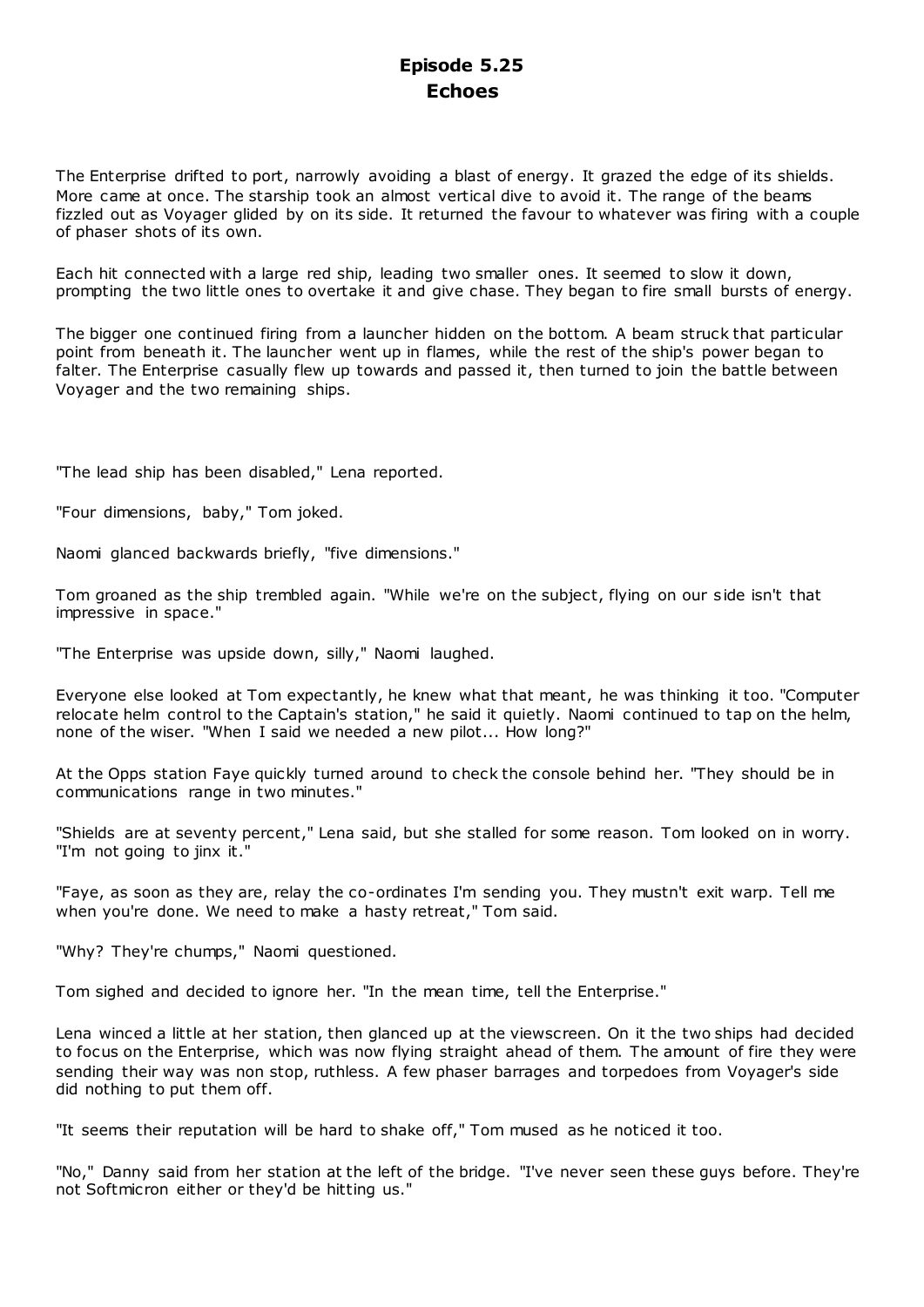Lena tapped a few more commands, seconds later the viewscreen showed a few more hits to the aliens. Fortunately the Enterprise was replaced by a brief flash of light, then it was gone.

"Now," Faye said.

Tom nodded, "matching Enterprise's speed, warp eight. Engaged."

The alien ships were soon gone from their sight as well. The screen just showed the stars streaking by.

"The Katane and Prometh are right behind us," Faye reported.

Tom sighed in relief, then sat back in his chair. "We'll update them later. Damage report for both ships."

"Minimal damage here; the shields took most of it. Enterprise suffered a few power overloads where the shields were starting to weaken," Lena said. "Any longer and they would have been sitting ducks."

Tom saw Naomi glancing around curiously in the corner of his eye, while he focused on Tactical. He decided to ignore that too. "She did all right considering we're still running repairs and the crew being so tiny. Maybe we should..." He was interrupted by pedantic beeping from the Opps station.

"It's getting a bit noisy. Tira's ship is calling both of us, Katane's trying to get through to us," Faye said.

"We'll leave Tira to Harry. Open a channel to the Katane," Tom ordered. He quickly sat straight in his chair.

The current leader of the Katane, Ersa, appeared on the view screen with a concerned frown on his face. "Another one, Commander Paris?"

Tom sighed and nodded. "Yeah. Two ambushes in three days. It's not easy being beautiful." He meant Voyager and Enterprise, but with the way a few people were looking at him, they assumed he was talking about himself. He quickly cleared his throat to hide his embarrassment. At least Ersa seemed a little amused by it, judging by his eyes. "Maybe next time you choose a place to meet."

Ersa gave him a polite smile, however he still appeared to be worried. "I don't think that'll be necessary, thankfully. I believe we have a lead, but you're not going to like it."

The star shone brightly in the clear blue sky. A gentle breeze would appear to push a few dead leaves from the trees, and to the ground. The streets were bustling with all sorts of different people; walking to and from shops, standing and chatting, children ran around in the leaves covering the paths. It was another normal, mundane day.

A roar overhead seemed to cast a brief shadow over them. People looked up, just catching a glimpse of a small silver ship fly above the rooftops. The ground then trembled, followed by a loud bang in the distance. Most of the crowds stopped to look around, hopefully to see what had happened. A few seemed to, as screams started leaking from different parts of the city.

Soon everyone was looking in that direction. Fear and confusion had frozen them on the spot. They watched helplessly as the tall building fortified in the nearby mountains burned in an intense fire. More ships flew overhead in the opposite direction to the previous ship, these ones headed for the building.

The citizens watched helplessly, most silently as the building started to fall to the ground. Even though it was so far away, people ran away from it. The ones who ran missed the strangest part of all. The crippled building faded away. All that was left was the cloud of smoke from the blaze. People wondered if the building was still there, obscured by it. It was wishful thinking, the fire hadn't reached high enough to do that.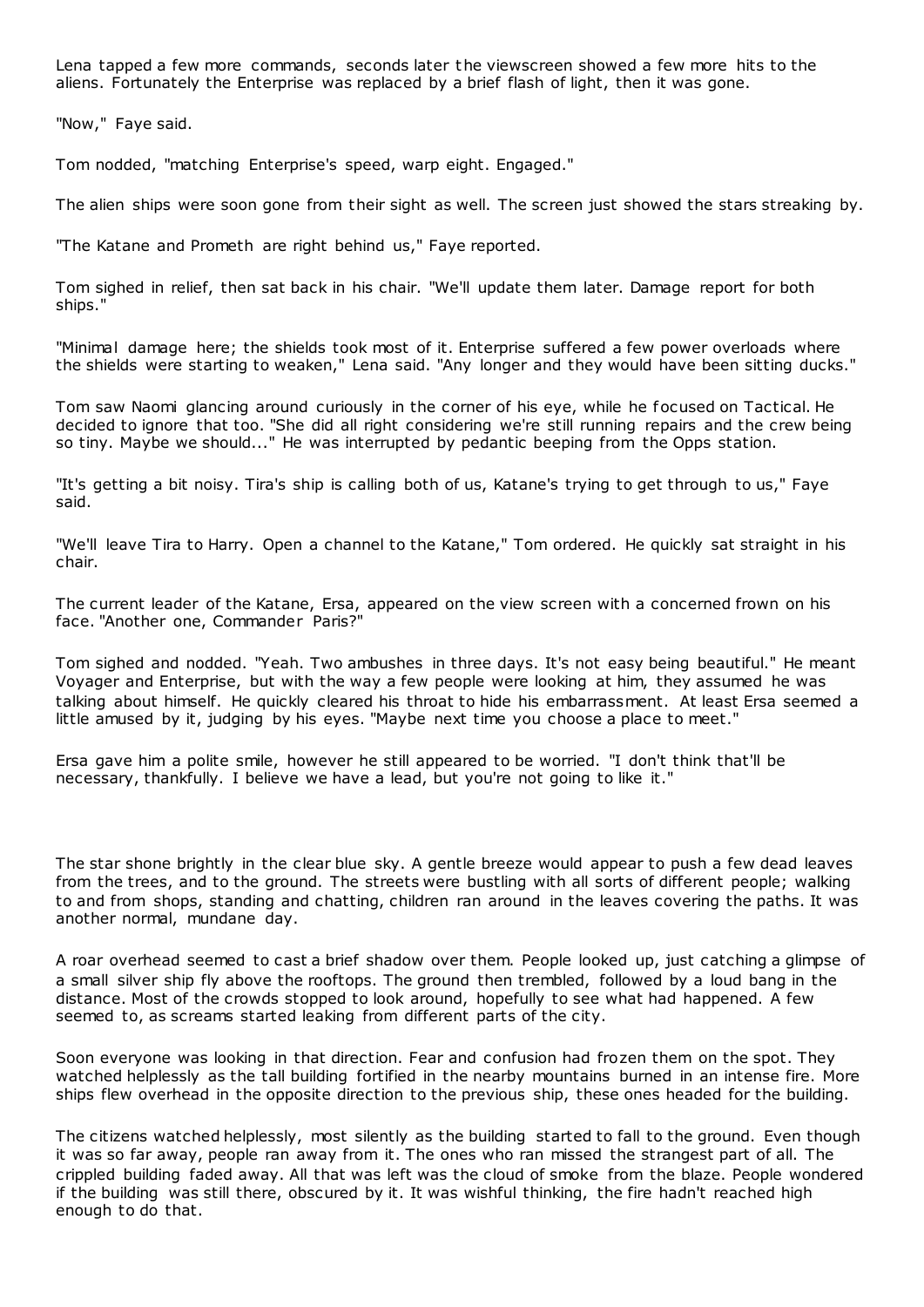Still, the people waited with baited breath, expecting the sound of the city's power to fade away to silence. Apart from the sound of the ships flying back overhead, nothing changed.

It was if the building never existed.

Harry shakily sat down in one of the chairs, not realising it not only wasn't the Captain's chair but another chair's arm rest. He kept his eyes straight ahead towards the viewscreen, Tira stared back at him from it.

"Really? Are you positive?" he asked.

Tira nodded with a pained expression on her face. "I'm sorry Harry. I wish I had better news to tell you. I even considered telling Mr Paris first, so we could discuss how to break the news."

"It was all for nothing. So senseless," Harry stuttered. "Just pure evil, I couldn't expect anything less."

"What do you want me to do, Harry?" Tira asked softly.

Harry covered his face with his right hand, mainly to hide the tears threatening to fall. "A lost cause. What is there left to do than to get rid of it?"

Chakotay had been holding it back long enough, he just managed to stifle a snort. The sharp exhale of air was loud enough for Harry to hear. "We are still talking about your clarinet right? I hope so."

Harry's head darted to one side, only then noticing he was not in or rather on the right chair. "Have you no heart?"

"That's what we all used to ask whenever you played it," Chakotay said.

"That's a no," Harry said on the brink of tears.

Tira smiled sympathetically. "I would have tried to repair it but I obviously haven't seen one before. Perhaps it is salvageable."

"From a cupboard falling on top of it? Sure," Craig sniggered from Tactical.

"It's fine. I'll replicate a new one. It was only eleven years old and kept me sane all these years, it's fine," Harry muttered while glaring back at him. He heard Chakotay laughing quietly as well and so he focused his stare at him. "It would just be nice if my crew would be a little supportive at a time like this."

Chakotay's good mood fizzled away into quiet anger. That didn't last very long. "I hope you're joking. A smashed clarinet is worse than what's happened the last few months? Your ship being destroyed. People dying from magic aneurysms. A species nearing extinction just so another species could use their planet as a battery. A possessed crewmember that likes to rape little girls. Evil warlocks, children kidnap..."

Harry quickly got up so he could reclaim the seat he usually sat in, all the while blushing furiously. "Don't put words in my mouth! It's because everything is so awful that we need the normal, little things to distract us from this horror. But oh yeah, I'm obviously just an overgrown child crying over a broken toy."

"Finally. I've been waiting for this day," Chakotay said out of relief.

At the very least Harry's outburst had convinced Craig, he even looked a little guilty. "So... the people who attacked you, they thought you were someone else?"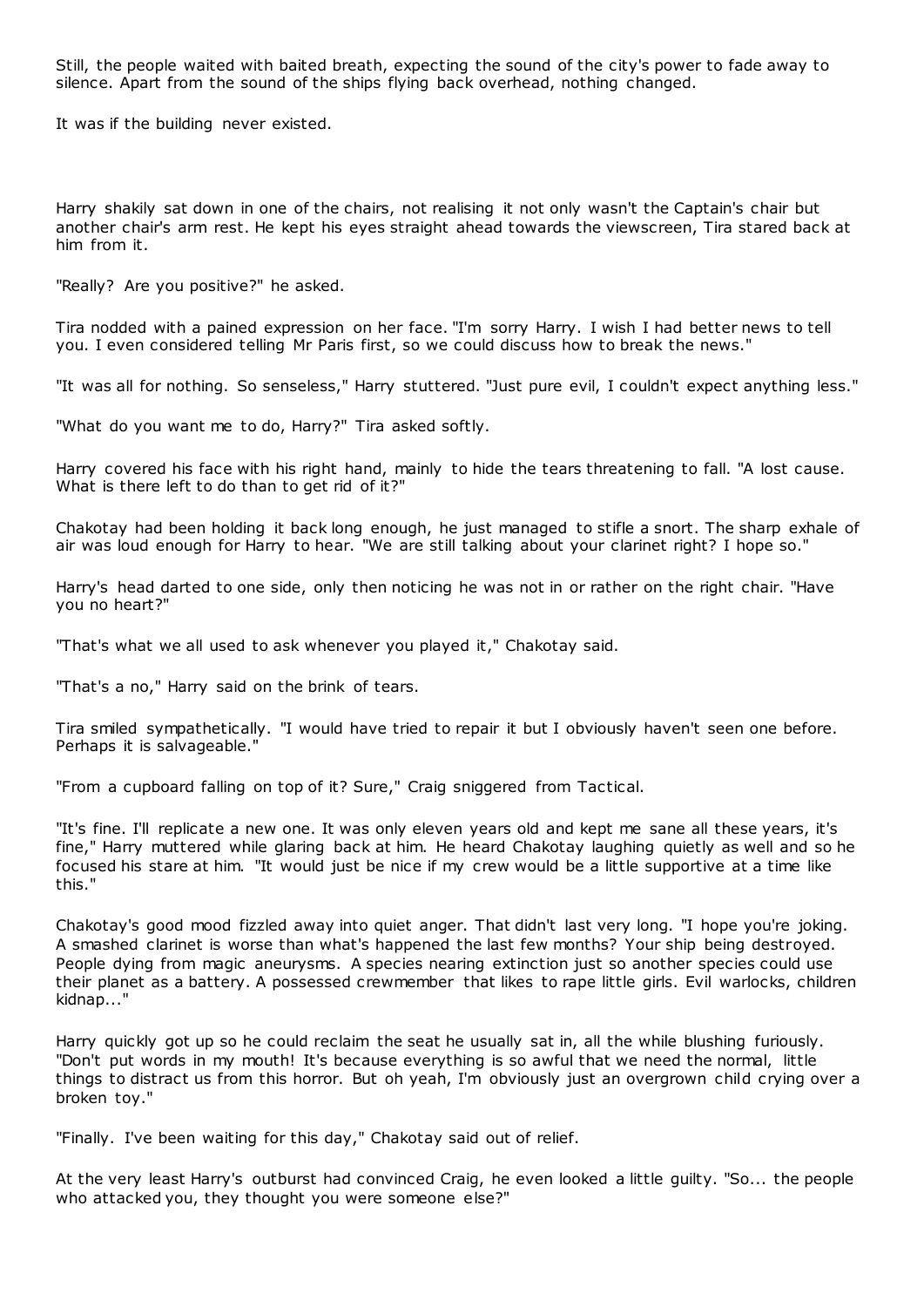Tira was grateful for the distraction. "Yes. Everywhere we went the people were afraid of us. Nobody would tell us anything. Most of the time we were ordered out of their space."

"So, no one has seen it. We split up and still we can find no trace. Impossible," Chakotay said.

Harry scoffed, "really? It sounds like that's exactly what we've done." Chakotay looked at him strangely. "Think about it. With everything that you've mentioned, you didn't worry that this was coming? It was only a matter of time."

Craig's shoulders fell as he turned his attention to his station. He wanted to say something, but he didn't know what. Someone would. He waited but no one did.

"Are you sure about this, Jess? Talk about opening old wounds," Jodie said in a worried tone.

Jessie paced in front of her while her sister spoke. The silence afterwards slowed her down to a stop. "What choice do I have? I have to know."

Jodie sighed, she looked over to the baby sleeping beside her in a cot, while her hand rested on her own rather big pregnant belly. "Even if it destroys you?"

Jessie's blood ran cold at those words, she slowly turned her head towards her sister. "What? What do you mean?"

"You wouldn't be going if you didn't believe it had something to do with what happened to James," Jodie said carefully.

Jessie shook her head defiantly, a little fire was back in her eyes. "How can you say that? Nathan is still our brother. He wasn't responsible for what his *other self* did."

Jodie looked down to hide the guilt growing on her face. "You don't know that. I don't know that. Nobody does." A scoff from her younger sister made her look up despite what expression she had. "You only have the word of two watchers who have both screwed you and James over, multiple times. If I were you I'd take what they say as the opposite."

"So, Nathan isn't possessed by a demon? He either is one and or did it all himself?" Jessie said, disgust tainting her voice.

"We know he's not a demon, Jess, unless we are both half one," Jodie said quietly. "Remember, when you first found Nathan, the Doctor did a DNA comparison and he didn't notice. You wouldn't believe him until that was done."

"What about his mother? The demon came from her, not ours, and look what happened to her," Jessie asked angrily.

Jodie stared at her sympathetically. "Maybe it's easier to believe the fantastical version, Jess. His mother was locked up because she was nuts, that's all. He's probably not much better. We both thought he was a bit eccentric ..."

"No, no, no," Jessie stammered while she approached her. "Don't go there."

"It's hard not to. What he did to you, unless I see proof that doesn't come out of the mouth of Wesley, I can't forgive him so easily. If it were the other way around, would you?" Jodie said.

Jessie turned her head towards the door. "I never said I forgave him. I didn't say I wasn't scared of seeing him again either. I mean, I don't know which Nathan will be there."

"Jess..." Jodie tried to interrupt.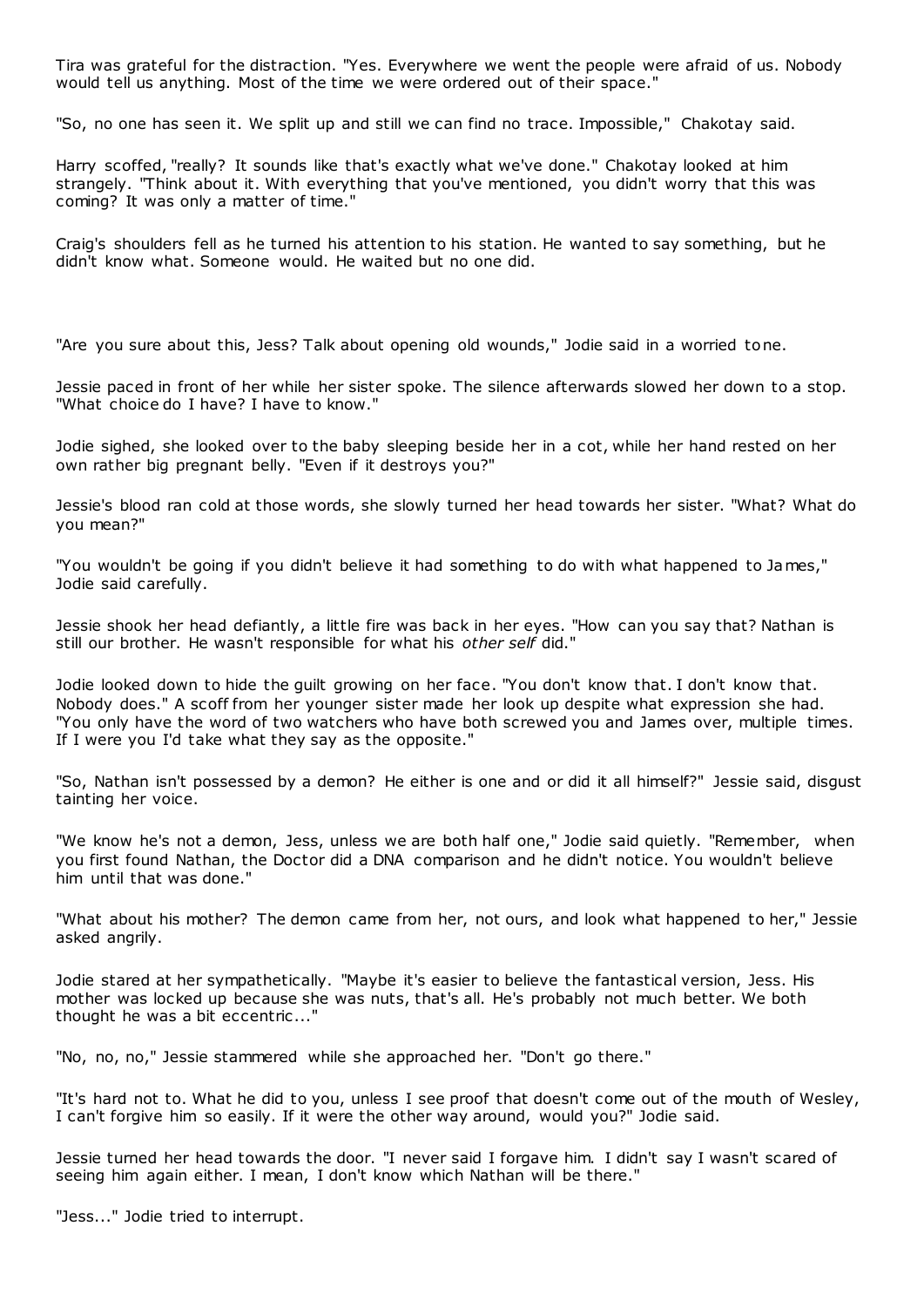"But I need to know, I need answers. I can't run away from it," Jessie said. She then headed for the door without looking back.

"Isn't that what James did?" Jodie asked quietly, regretting it immediately when her sister froze just in front of the door. "I... I'm sorry, I shouldn't..."

"Watch her," Jessie said flatly as she stepped outside. The door closed behind her.

Jodie let out a sigh while she turned her attention to the baby in the crib.

Everywhere they looked the colours were vibrant, flashy. The streets were coated with character, every other building was painted a different colour to the next, bright decorations plastered all over windows and doors. It was somewhere they expected to be teaming with life. Only it was deathly quiet, still. The few people walking in the streets were a stark contrast to the shops and restaurants they passed by. If they weren't keeping their heads down, people were looking around rapidly with fear in their eyes. There didn't seem to be anywhere for them to go, each shop had their doors firmly closed. The only lights in the street flickered randomly from a long narrow beam following the edge of the rooftops.

Rain had recently fallen, quickly and relentlessly as the paths were more like shallow streams of water flowing into the gutters. It wasn't the sudden rain storm that had cleared t he streets though, it just made it look far worse than it was. Men and women dressed in all black uniforms, armed with long and short range weapons occasionally marched through the streets. Everytime the civilians would freeze on the spot and wait for them to pass.

Just in case the away team kept close to one of the larger groups, and copied their behaviour. The soldiers passed by without even a passing glance.

They waited for the nervous group to continue their journey. When they did they made their way towards a sheltered shop entrance.

"Well this planet's creepy, I'll give you that," Lena said. A drop of water escaped from the edge of the ceiling above, hitting her in between the eyes. She muttered something quietly as she lifted the hood of her jacket over her head, in case it happened again.

Ersa looked around with a worried expression. "It's gotten worse since we were here. I wonder what happened."

Harry stared at him intently. "Didn't you say these people were peaceful?"

"I did, and that's what concerns me," Ersa answered with a nod. The tension in his face eased as he spotted somebody walking toward them. "Ah, here."

Harry and Craig followed his glance to see them as well. The alien kept their head down and with their dark, baggy clothes Harry wasn't sure if they were a man or a woman. He wondered how Ersa managed to recognise them at all.

"We haven't got long," a female voice warned the team. "The next wave will be due in ten danens."

"They've tightened their patrols. That's not a good sign," Ersa said. He gestured to the rest of the team, "these are..."

"Voyager, I know," the woman said as she lifted her head slightly. She hesitantly looked to her right. "You should leave while you still can. You won't find what you're looking for here."

Harry gave Ersa a sideways glance just as he flinched at her urgent tone. "We were informed otherwise," Harry said to her. "He claimed you had information. Anything will do."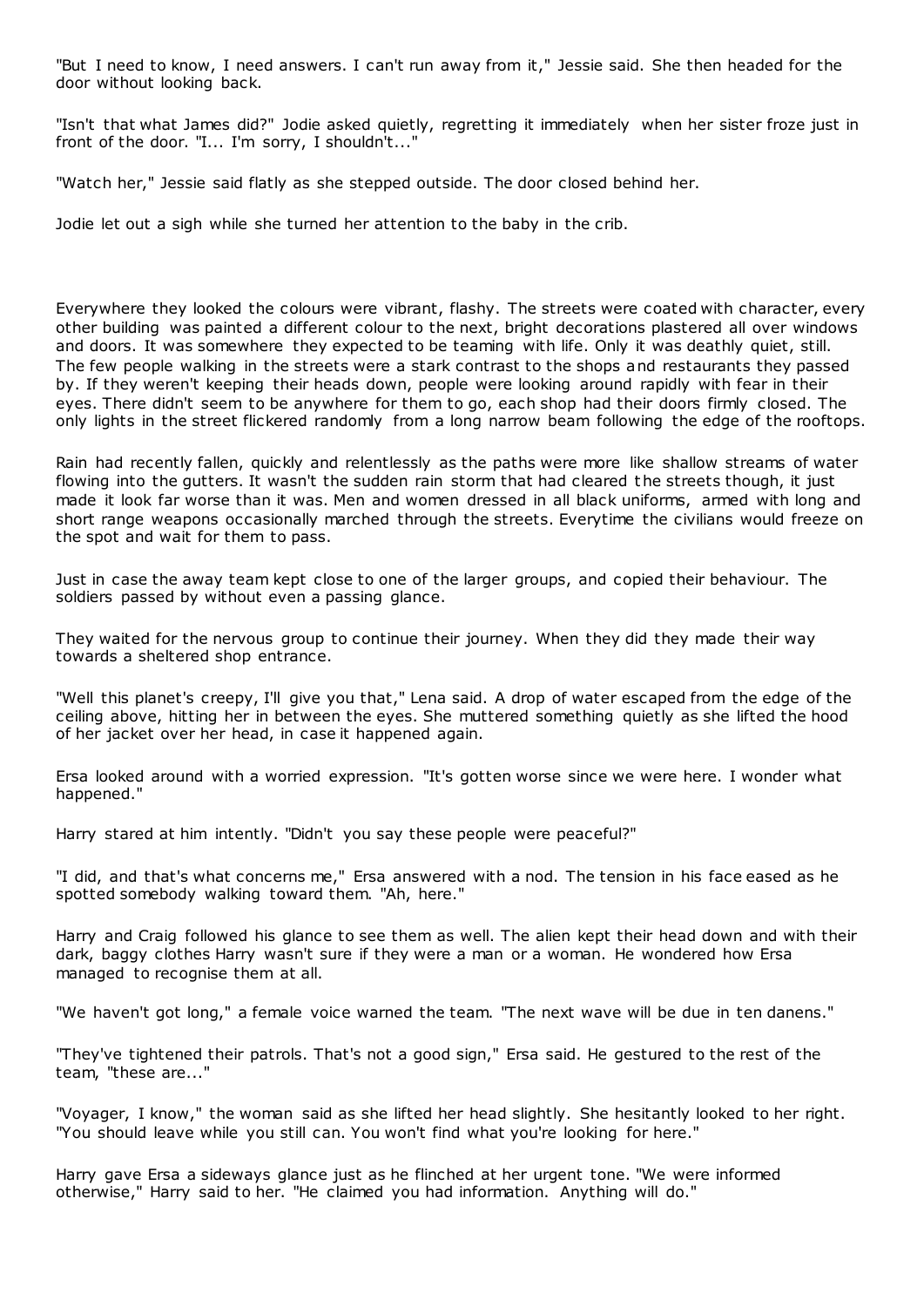"If the military catches off worlders here then they'll be quickly executed," the woman said. "You're too late."

Lena quickly stepped closer to the alien woman, a panicked expression formed on her face. She appeared to be startled by her sudden move. "What does that mean exactly? What did you see?"

"Lena," Craig said softly, hoping to calm her down.

The sound of footsteps and many of them in the far distance made the woman freeze with fear. The rest of the team grew worried as it got louder. Harry noticed a few of the locals rushing to the edges of the street, some even hid. Just as he was turning his attention back to his team, movement above caught his eye.

He wasn't the only one who noticed it. Lena was looking upwards as well. Some of the buildings had very narrow balconies, all of which shut off from the inside. The movement seemed to be coming from a few of them, only now they were looking up at them directly it suddenly became still again.

The woman looked over her shoulder to see another batch of soldiers marching their way. She turned to the awayteam desperately, "don't move, don't even look at them. They won't hesitate."

The team did as she instructed, just as they did the last time. Only this time they didn't have the cover of a few locals next to them.

Lena again noticed movement just above her, this time it was subtle. She doubted the soldiers walking up to them had seen it. She was just wondering what was going on when the sound of phaser type weapons rang out from above. The soldiers reacted immediately, all of them aimed their weapons upward.

"Ohno," the woman stuttered, shaking her head.

Some of the soldiers rushed for cover as the phaser barrages rained down from so many locations in the street. After some shots there were some chilling screams, but none of them came from the soldiers on the ground.

A few soldiers were stalled by their chosen place of cover already being taken by locals who'd hid at the sight of them. They remained so until they were roughly pulled out of the way.

The sight of one solider tossing a young man to the ground, then aiming his weapon at him made Lena lurch forward to stop him. Everyone else in the team, including the woman quickly either grabbed her or put their arms out in her way.

"Don't. They'll kill all of us," Harry whispered to her.

Lena stared at him angrily, but she knew he was right. The amount of soldiers still unscathed would easily get a shot in before she could even do a thing. Still, the sight of the innocent civilian getting shot for no reason made her squirm.

The shots from above had dwindled to very little. It seemed like there was only one left. It then stopped, but not from a shot from the soldiers They still had their weapons trained up, scanning the balconies for this last straggler. One of them made a few gestures in different directions which made them all lower their weapons and then split up into small groups.

The woman sighed once they were all gone. Ersa seemed too shell shocked to be relieved, while the awayteam still felt like they were in the thick of it.

Lena hurried over to the young man shot for daring to hide, she knelt down next to him to check on him. Harry noted the civilians nearby were too afraid to even look at him let alone do the same. It chilled him to the bone.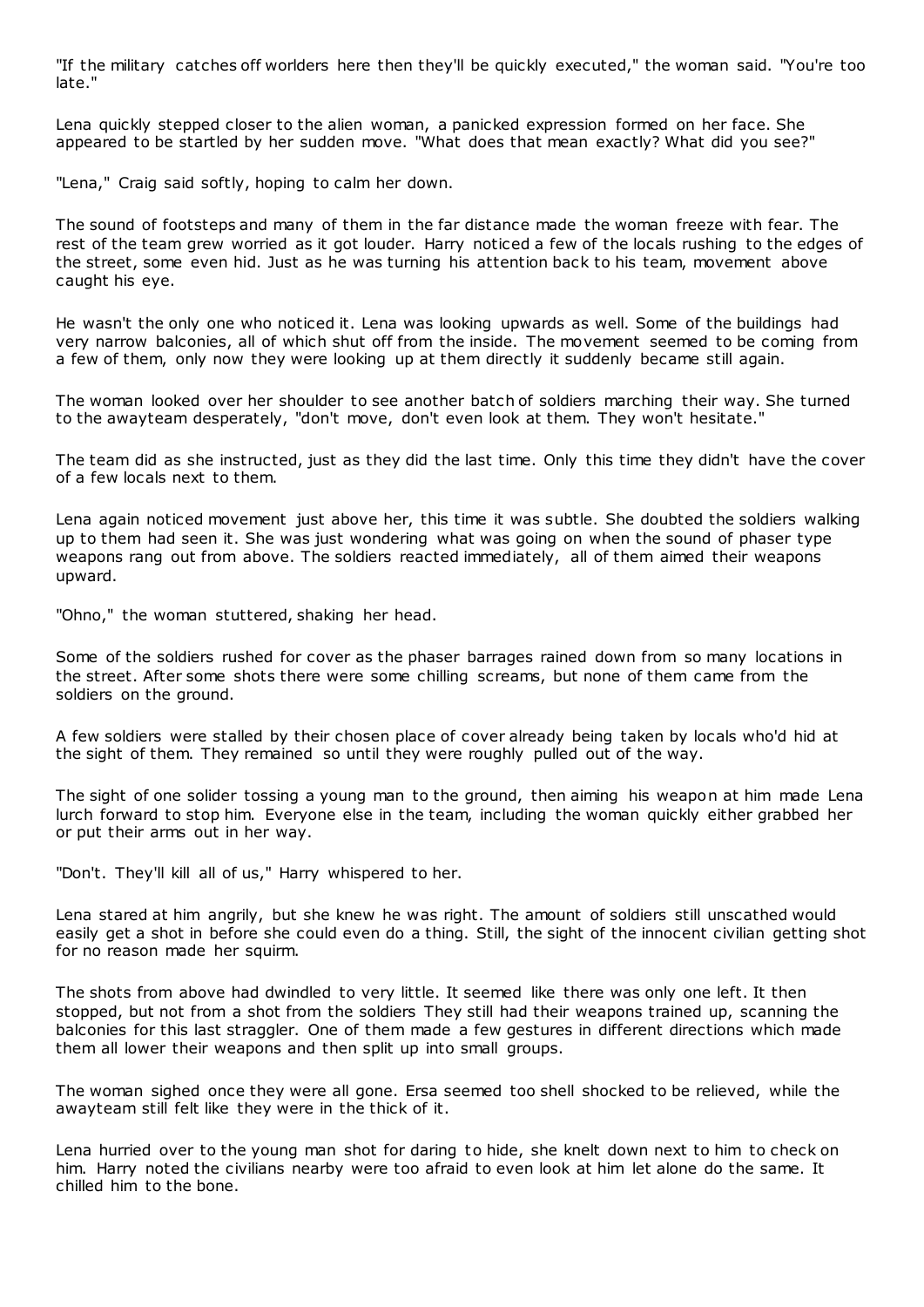"You're... this was a peaceful planet, it thrived on visitors, trade. It had no enemies. How has this happened?" Ersa stuttered.

The woman turned to him. "I wish I had an answer, I truly do."

Harry focused on her, while Craig kept a close eye on Lena. His shoulders fell as she covered her face and the man remained deathly still on the ground.

"Change of leadership, I'd wager," Harry commented.

"No. The Emperor has ruled over us for thirty years," the woman said. She looked briefly at the men of the group. "What you just saw here has been festering for months. First the trade routes were abolished. They blamed it on strikes, poor trade crews, things as silly as star charts being wrong. Then the checkpoint around our system was established so no aliens could enter, and any escaping ones would be captured. The soldiers on every street corner. The people are angry. All they needed was a trigger, they got one."

Craig was already suffering from a sinking feeling, her last sentence made him drop like a stone. "You said it was too late after mentioning the alien executions. Ersa told us that you had a visitor to your planet, that's why we came here."

"I saw them open fire on him, I wasn't the only one. That was the final trigger," she answered. "I don't know what happened to the visitor, but the message was clear. This is no longer our world anymore. We have to fight to get it back."

Lena slowly walked back over to them, her face had stiffened, almost frozen in anger from before. "They tried to execute their only tourist. The locals decided that was enough."

The woman looked at her sadly. "Only we're not fighters. This rebellion, it won't last. I'm sorry. If the visitor is what you're looking for, you'll find they've long gone or have been executed. The odds aren't in his favour."

"Unless they found the same loophole through the checkpoint that we did," Harry said. Ersa glanced at him and nodded. Harry felt dread building, but he decided to hold it at bay with some optimism. "This is sounding less like our dangerous fugitive, and more like an innocent tourist as Lena put it, getting caught in a bad situation."

Lena scowled in his direction. "What the hell are you talking about? We're not looking for either of those things, and even if we were, you're just gonna shrug this off and go on your merry way?"

"Of course not," Harry said defensively. "If there's anything we can do, we will."

"No, you must leave while you haven't been seen," the woman said. "An unprovoked attack on an alien started this rebellion, anymore could turn it into a war."

"But..." Craig stuttered.

"No, she's right," Ersa said reluctantly.

Harry nodded, "it was okay if our actions merely affected us. I'm not comfortable doing something that'll pose further risk to the citizens here." He focused on the innocent man shot down in the street. "Doesn't mean I don't hate this."

Lena had been staring at him as well, until she noticed the woman looking at her in the corner of her eye. She turned her head back, confirming that it wasn't just her imagination. "What?"

"I'm sorry, I hope I'm wrong," the woman said meekly.

Lena just stared back at her while her heart started to thump harder and faster. It settled a little when Craig placed a hand gently on her shoulder. She gave him an appreciative smile.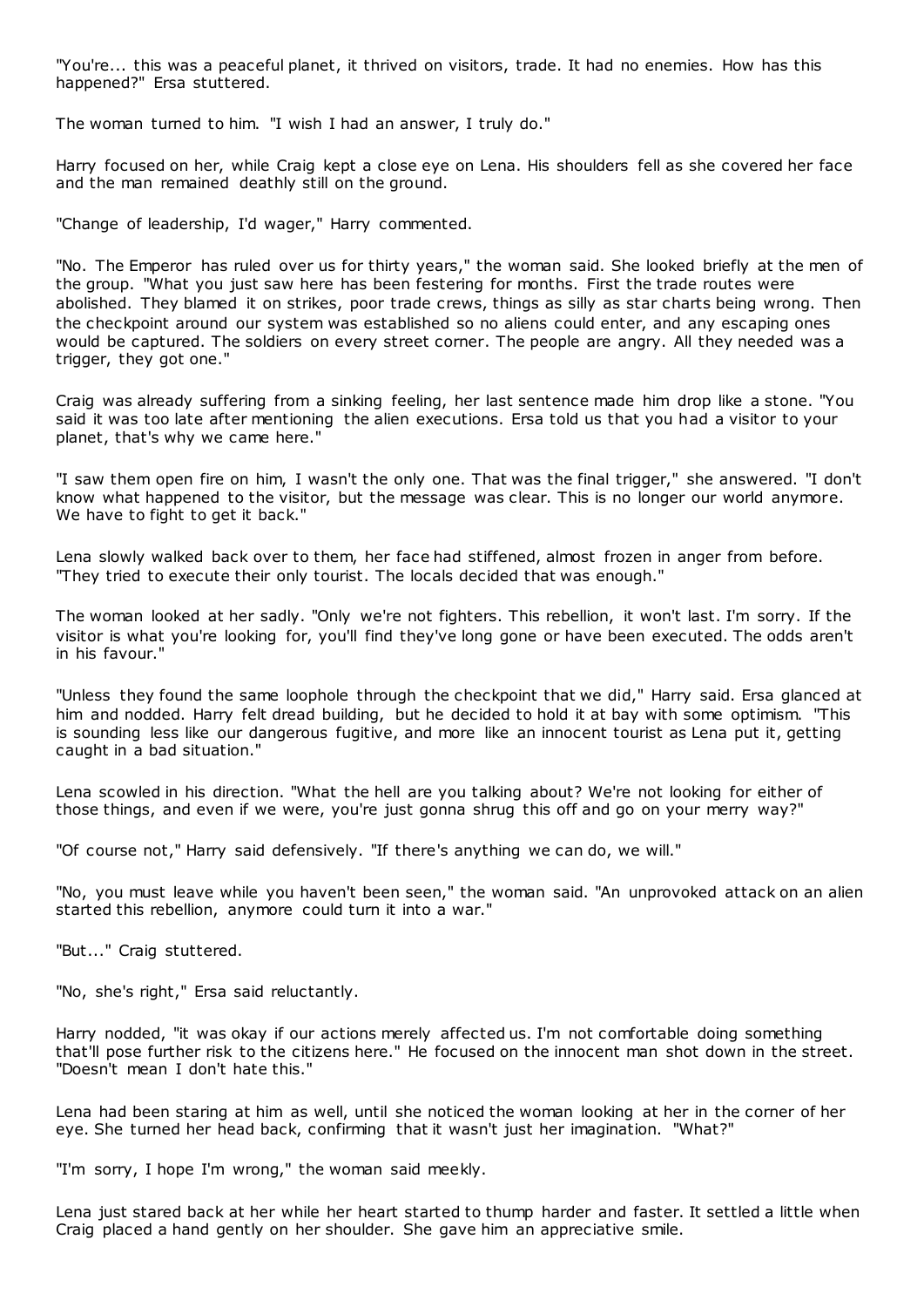A device in Ersa's pocket chirped to get his attention, he discreetly pulled it out and brought it to his face. A woman's voice whispered from it, *"Commander, we've been spotted."*

"We need to find an inconspicuous place for transport. Keep the shields up for now Yana," Ersa said.

The woman gestured for the team to follow her, then she hurried off. They quickly followed.

Meanwhile tensions were a little frayed on the Katane bridge. The usual stars on the viewscreen were mostly obscured by the dark side of the planet. However what wasn't obscured were two tiny moving objects slowly getting bigger.

Yana sat in the edge of the centre chair, clutching the arm rests tightly. "How long until they're in weapons range?"

"Two minutes," was the answer.

Yana breathed in deeply to calm herself down, then forced herself to sit back in the chair. A few of the bridge crew watched her. "Plenty of time," she said in a confident tone. She still felt worried, but it was enough to settle the crew's nerves.

The dots on the screen had an easily distinguished shape now. They could even make out the windows in the hull.

"Thirty seconds," the same officer warned her.

As if on cue another station beeped, getting everyone's attention. *"We're ready. Transport."*

"Lower the shields," Yana quickly ordered. The nods from two of her crew gave her the next cue. "Shields up. Set a course for the fleet, brief warp one jump."

"Yes sir," two voices rang out.

The Katane turned around fully just as the alien ships were almost on top of them. They fired a few shots just as the ship jumped to warp.

A few seconds later they dropped out of it, just in front of a waiting Voyager. The Enterprise and Tira's ship, Prometh, hovered nearby.

Each one maneuvered around to face the same direction, when further ships dropped out of warp nearby and immediately began firing on the fleet.

#### **Voyager:**

Tom groaned into his hand as the ship shook. "Great, things never go smoothly, do they?" He quickly tapped commands into the helm.

"For a so called passive race, they sure hit hard," B'Elanna remarked from Tactical. "Shields at 60%."

"Lets not annoy them further then," Tom said as he was about to hit the engage panel.

"The Katane's shields are down," Faye quickly said, making Tom's finger hesitate. "The aliens are focusing fire on their engines."

Tom sighed, "fire a few warning shots." He tapped on a different panel, "Voyager to Enterprise. You and Prometh retreat, we'll cover you."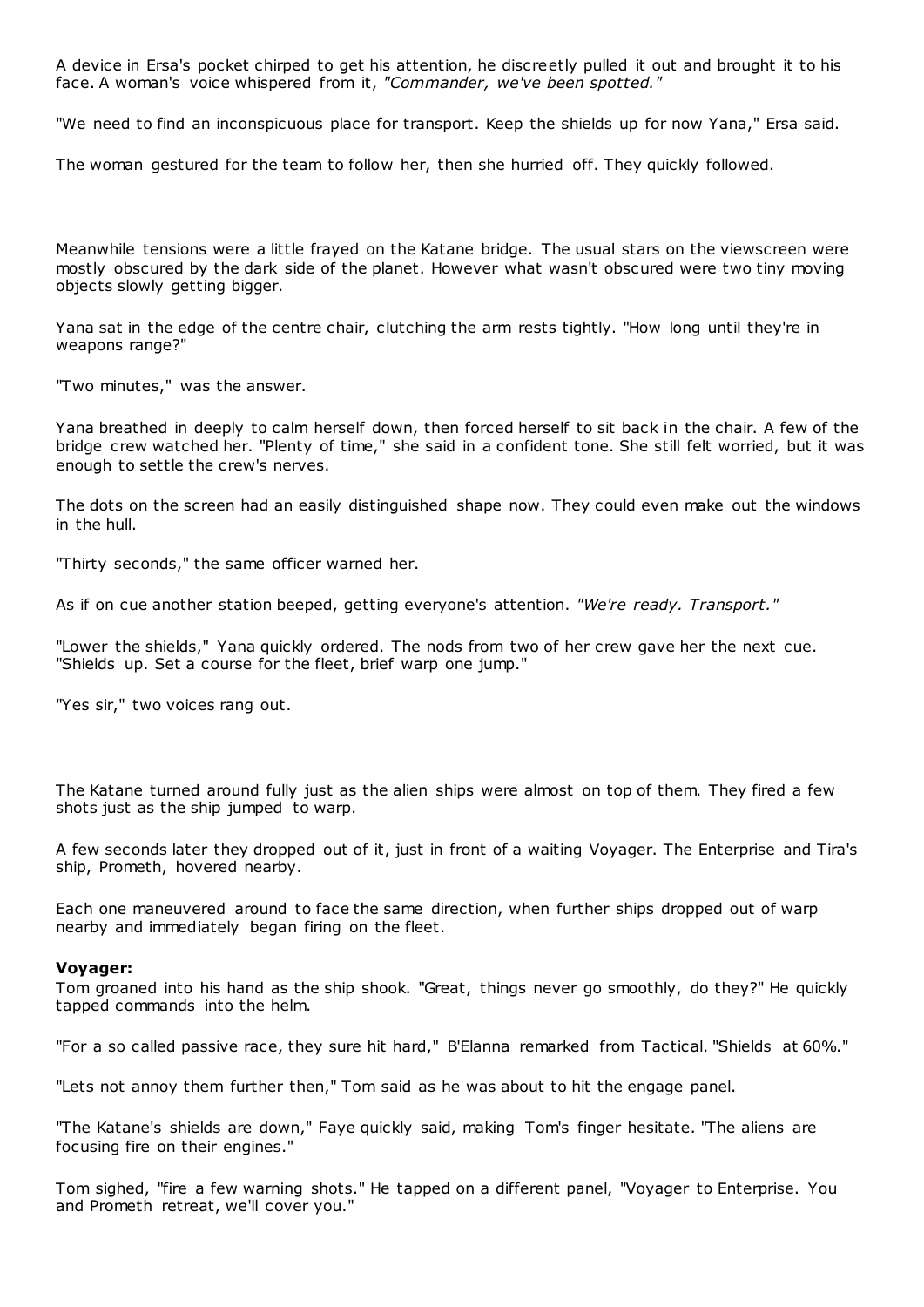Just as he was saying that the Enterprise flew into view on the viewscreen, all the while firing shots somewhere they couldn't see.

*"Sorry Tom, shot gun," Chakotay's voice said over the intercom. "Go."*

Tom groaned into his hand, "shot gun doesn't mean you fired first. Oh who cares, get a tractor beam on the Katane, let me know when you've done it."

While the Enterprise fired a few shots at the attacking ships, the Katane did its best to maneuver around them. Voyager joined in the attack as it approached the battle.

The Prometh seemed to hesitate for a while before leaping into warp without them.

Two of Enterprise's regular torpedoes slammed into one of the ships, disabling its shields. It quickly retreated. Voyager took that opportunity to lock on a tractor beam to the Katane. Its warp drives lifted and shot off with them trailing behind.

Enterprise received a couple more hits as it turned back around to follow everyone.

"The ship's following," Triah reported.

Chakotay paced the Enterprise bridge with a disgruntled expression on his face. After hearing that he smirked. "Persistent little pacifists aren't they?"

"That last hit knocked out our rear shields. If they catch up..." the Tactical officer reported, wiping the smirk from the Commander's face immediately.

"I'm starting to think this ship needs to fly around with a crutch," Chakotay grumbled.

Triah pulled a confused face, "that makes no sense."

"Yeah, Voyager's older," Bryan commented.

Chakotay rolled his eyes, "forget it. It would just be nice to have time to properly repair this ship, instead of having to do botch jobs. Hail Voyager. We may have to ask them to slow down so they can cover our weak spot."

*"Oh, come crawling back to little old Voyager ey?" Tom's voice teased.*

"They're tractoring the Katane, it's probably not the best idea," Triah said.

"Fine, forget it. Did we get any quantum torpedoes made during our last repair job?" Chakotay asked.

The Tactical officer quickly tapped a few things. "Yes sir. Two."

"Fine, we'll only get one shot at this. When the ship closes in on us, aim one at their engines," Chakotay ordered.

*"Uh, may I remind you that we were the intruders and they're only defending their planet," Tom's voice said warily.*

"We're fleeing and we're vulnerable, we have to defend ourselves. Really, we're having this morality discussion?" Chakotay said irritably.

*"I'm the fleet commander," Tom's voice said.*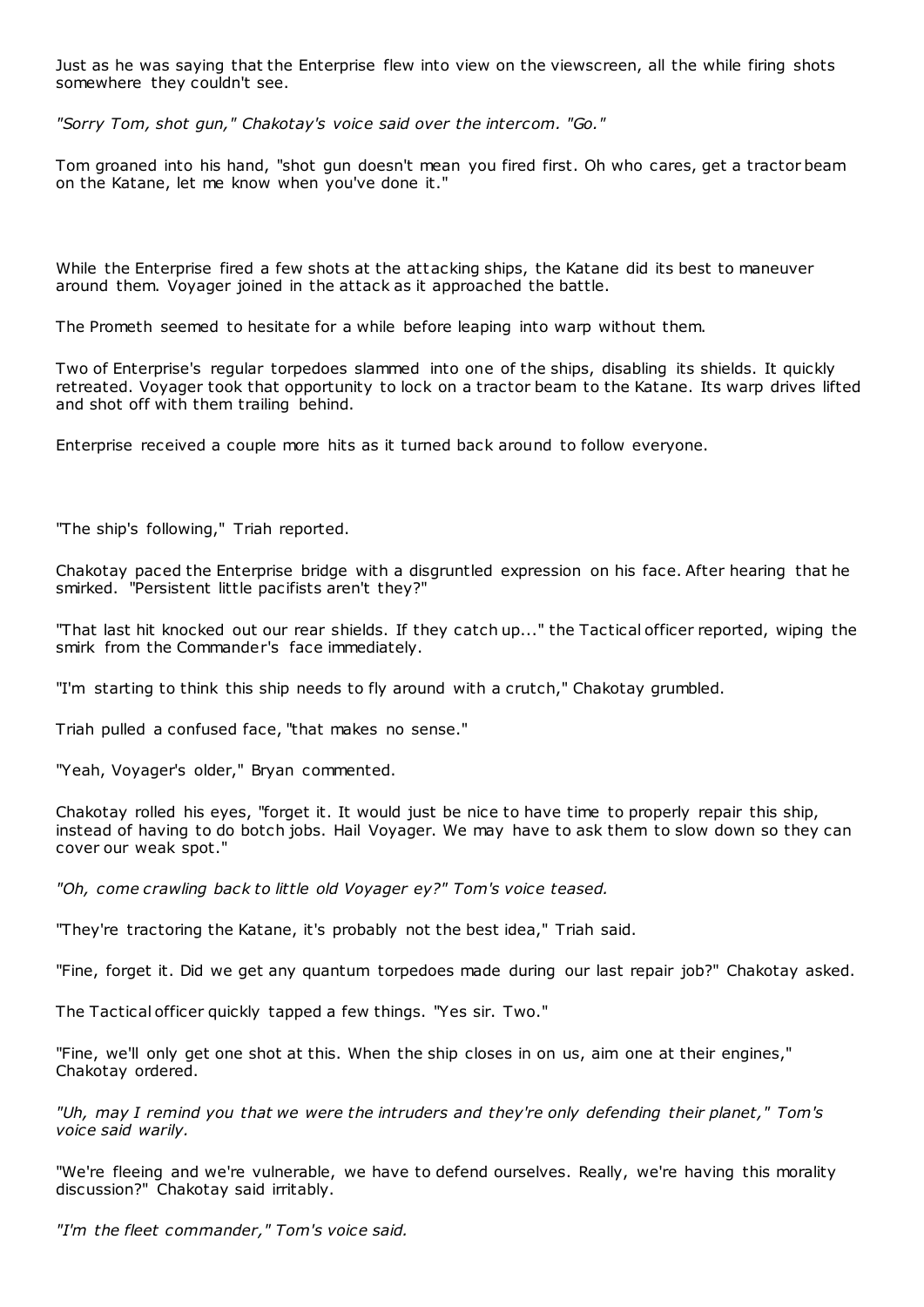"They're in range," Tactical reported.

Despite his anger, Chakotay seemed hesitant to give the order. He shook his head, "fire a photon."

"Yes sir," Tactical said, she sounded relieved.

Everyone waited for the ship to tremble or worse. It felt like hours had passed since Chakotay gave the order.

"Direct hit to their engines," the Tactical officer said. "They're retreating."

Chakotay let out a sigh of relief. Everyone heard Tom do the same. "We need all the quantums we can get," he quickly covered when he noticed everyone looking at him.

*"Yeah yeah."*

Chakotay shook his head while heading for the first officer's chair. He hesitated again before finally deciding to sit in it.

## **Voyager:**

"The Katane will be out of action until we repair the engines and shields. We should find somewhere quiet to repair," B'Elanna said.

Tom collapsed into the back of the helm chair. "Well we've officially run out of leads, so it's as good a time as any. We should swap our awayteam for an engineering team." B'Elanna smiled at him to hint that she should be on it. He didn't even need to see it to know. "Have fun."

Danny hurried over to take B'Elanna's place as she stepped into the turbolift. "So, the Katane has joined the shoot on sight club. Maybe we should find a new rec ruit," she said.

Tom didn't take her seriously, but he was too tired to smile. "Yeah. I think our sneaking around days are over."

"Shame, I liked them better than the shooting at Game Sphere towers ones," Danny commented.

Tom was about to respond with the first thing that popped into his head, when other thoughts rushed at him. He swung his chair around so it was facing her direction. "That's too bad," he finally said.

"What?" Danny said with a worried face, and she wasn't the only one. Everyone had the same expression.

"I think we need to go on a trip," Tom said, worrying Danny further. "Down memory lane."

Danny stared at him, blinking furiously. She then laughed, "oh Tom, you're so... I don't get it."

Tom smiled at her which just made her all the more worried.

It took her a few minutes to steel herself before she could take that first step. The step that would open the door in front of her, in more ways than one. There was no going back after this. Jessie tried to put on a brave, even stern face as she walked further inside.

Two Security officers turned to her, each of them showing dismay on their faces. They quickly glanced at one another, before one of them hurried over. "I'm sorry, we can't just let anybody in here. You need permission."

Jessie kept her gaze fixed on him. A sense of dread lingered on her left. She felt like if she even looked in that direction, that she would be in grave danger. It made her a little sick to the stomach but she tried not to show it.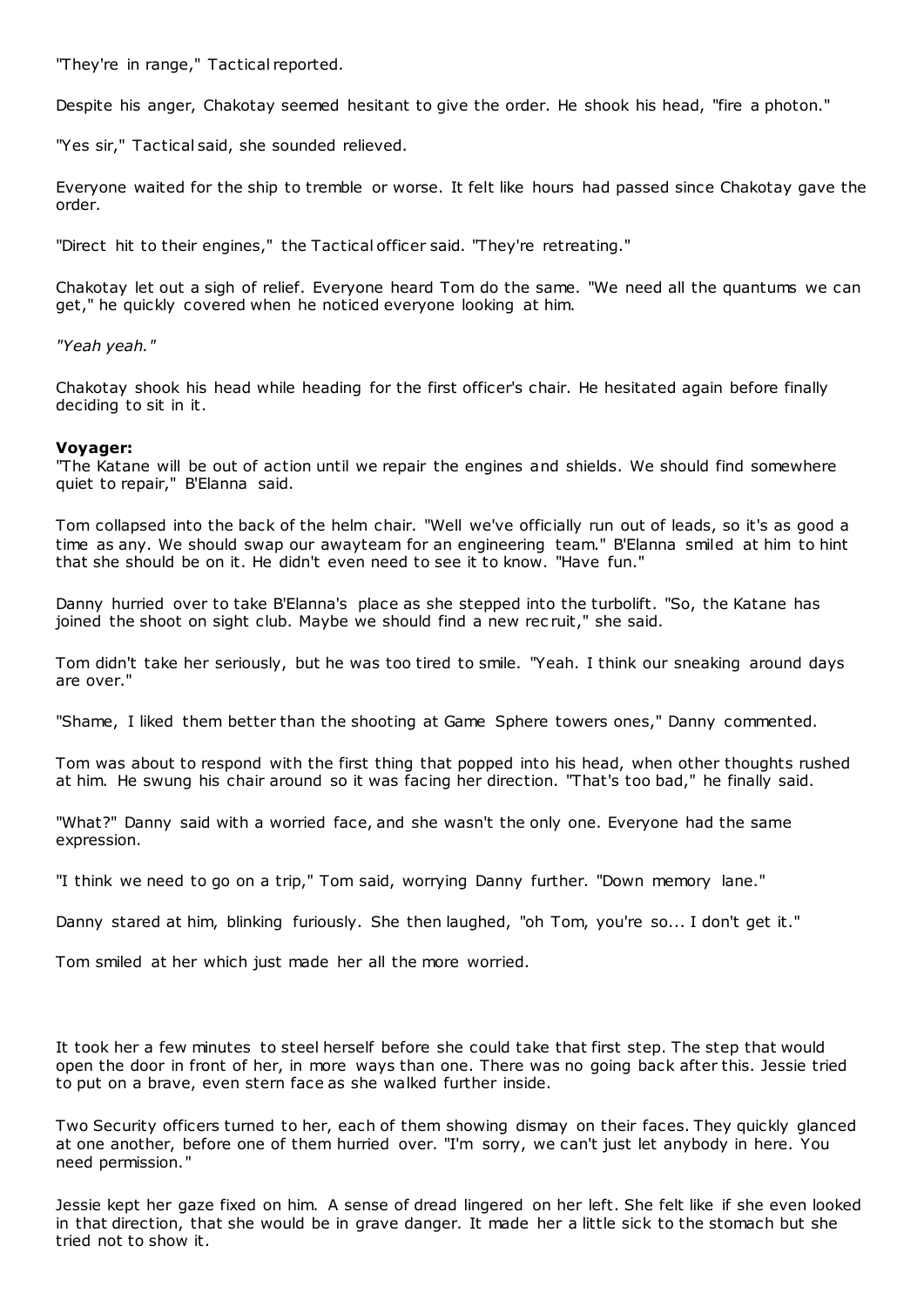"I have permission," she finally said, gesturing her hand forward. In it, a small PADD. The man took it to have a look. He didn't look so sure about it, he gave her a nod anyway.

"We're not leaving though. Not after the last few times."

"I figured," Jessie said plainly.

The Security officer walked back to where he came, resulting in an awkward silence hanging over the room. Jessie remained fixed in the same spot, still very wary about looking in another direction. The silence wasn't helping. She imagined being stared at maliciously, but at the same time she feared that the silence was because the person she came to see wasn't responding to anyone or anything.

Another few minutes flew by as she muscled up some courage, fake or otherwise, to finally turn towards the occupied cell. It was obvious immediately that one of her expectations were spot on. The occupant sat in the corner, with his knees bunched up, arms wrapped around them. His skin pale and clammy. Eyes a thousand light years away.

"Nathan?"

No answer, just as she expected. He knew she was there though, the subtle head movement gave him away. If he hadn't been frozen in one position before, she probably wouldn't have seen it.

"Nathan please. I know, and I need your help," Jessie said.

His eyes moved, seemingly to focus on her. He had to be listening.

"James came by here a few weeks ago, didn't he?" Jessie questioned. There was no response this time. "I need to know what happened. Something did." His eyes changed back to the way they were before, it made her feel a little desperate. "Nathan please, I know the real you. You're..."

She got a bitter scoff as a response first, it brought him back into the living world for the time being, but Jessie didn't feel any relief from it. Every movement he made radiated self hatred and anger. "You know nothing," he eventually spat out.

"I do. You're not to blame for these crimes. *It* is," Jessie tried to say softly to calm him down.

It didn't have that effect at all, it just made him all the more angry. "*It* is me. There is no distinction."

Jessie shook her head lightly. "How long have you known, Nath? I hope it's not something you've lived with all these years."

"Not long enough," he said.

Jessie carefully approached the forcefield, she stopped when she was merely a foot away. "You were going to tell me. It took over to stop you, didn't it? You both conflict, so there's definitely a distinction."

"There's no *it*!" Nathan snapped. He turned his head away from her as far as he could. "He's in my DNA, he is me. You're better off forgetting I exist."

"I can't. I need to know what happened here, with you and James. I also want to help you. If we can separate..." Jessie said.

"You don't want to separate us. There's only one way and you won't like it," Nathan muttered.

He was right, Jessie didn't like it at all. "How do you know there isn't another way? We didn't know it existed until a few weeks ago."

Nathan stared down at the floor, his head started to dip down from the weight of his guilt. "He should have killed me."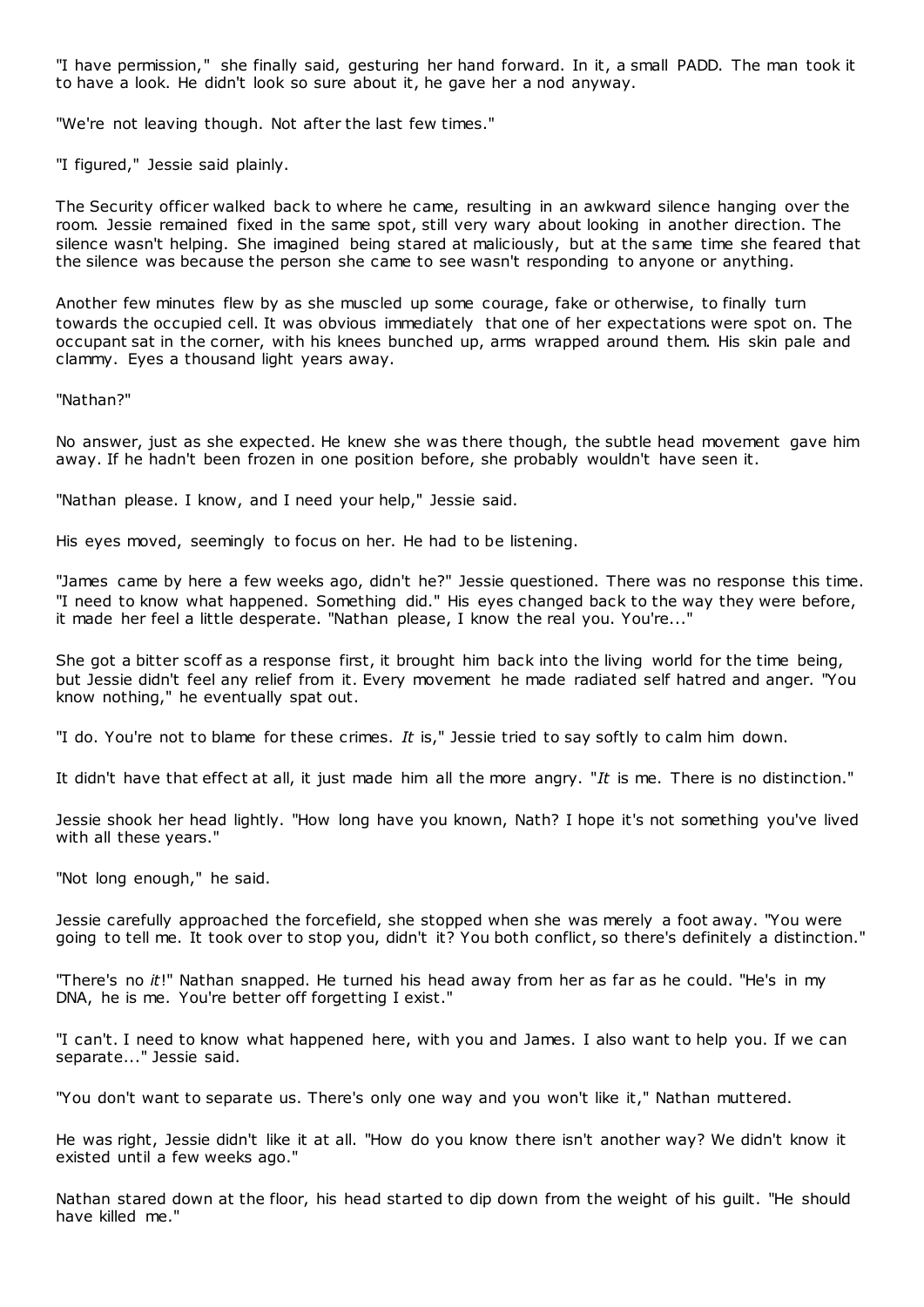The anger that he must have been feeling had drifted over to Jessie. She tried to subdue it for now. "Don't you think James has enough deaths hanging over his head? He can barely live with it as it is. Killing you, his sister's best friend, his own best friend's brother. One way or another we're family. There's no coming back from that."

She got a bitter and hateful laugh from her older brother. It was disgusting to hear it. "You don't know. If it were the other way around; he raping and killing you, I wouldn't hesitate. We barely know each other and I would. It would just be physically harder to do it, that's all."

Jessie knew she wouldn't be able to keep the anger back for long. "You would hesitate. You're a good guy..." As she expected he laughed again at that comment. "If you weren't, you wouldn't be acting like this. You wouldn't care."

"I see you've practiced that speech a few too many times," Nathan said.

"You have no idea," Jessie muttered. "Neither of you are innocent, but you're not evil, not even close. You can prove it. You still care, that much is obvious."

She got another chuckle from him. It felt a little less bitter than the other ones. "What do you think happened here? Hmm?" His tone of voice had changed as well. All of the pain was gone, she was immediately on her guard. "I'm still alive, so why do you think he came here at all?"

"Don't play games with me. What did you do?" Jessie asked sternly.

He looked at her, his eyes widened. "Reasonable question. Better yet, why not ask James himself?"

Jessie moved her hands behind her back, just so he wouldn't see her clenching them into fists. "What did you do?"

"I'm curious. How did you figure it all out? I doubt Jay told you. You already knew something in our last conversation," Nathan asked, his voice colder than normal.

Her eyes started to roll, they lingered above while her forehead pushed down to form a frown. "Wow, you really are useless, aren't you?" She couldn't see it, but his stare locked onto her intensely. "You must be very bored of your pointless existence, to think that not answering a simple question compares to the real evil out there." She allowed herself to look directly at him, meeting his gaze. "You're the demon equivalent of the cold. No point, just some mild inconvenience and then you move on. Not easily killed, but who gives a crap?"

"For something that is only a mild inconvenience, I sure did a lot of lasting damage to a Chosen," he said with a smirk forming on his face.

Jessie wasn't fazed at all. "All you've done is guaranteed your death. You'll spend the rest of your existence in a place just like this. Maybe if you hadn't tried to be something you're not, you know a demon, then we'd still not know the truth. Maybe stick to what you're good at from now on; stay in the background and do sod all but exist."

He smirked at her, but his eyes proved that he was far from amused with her. He was angry. "And what of poor Nathan? You're content to let him rot in jail for all of his days, just to get back at me?"

"It won't come to that," Jessie said.

"You seem awfully sure that we're separate entities that can be split up. We're not. Right now I'm as much Nathan Andrews as he is. To kill me, you have to kill him," Nathan said, his tone mocking her. "Between you and me, there is a way it can be done without killing him."

Jessie knew he was only going to toy with her in some way, so she turned to leave without saying anything more.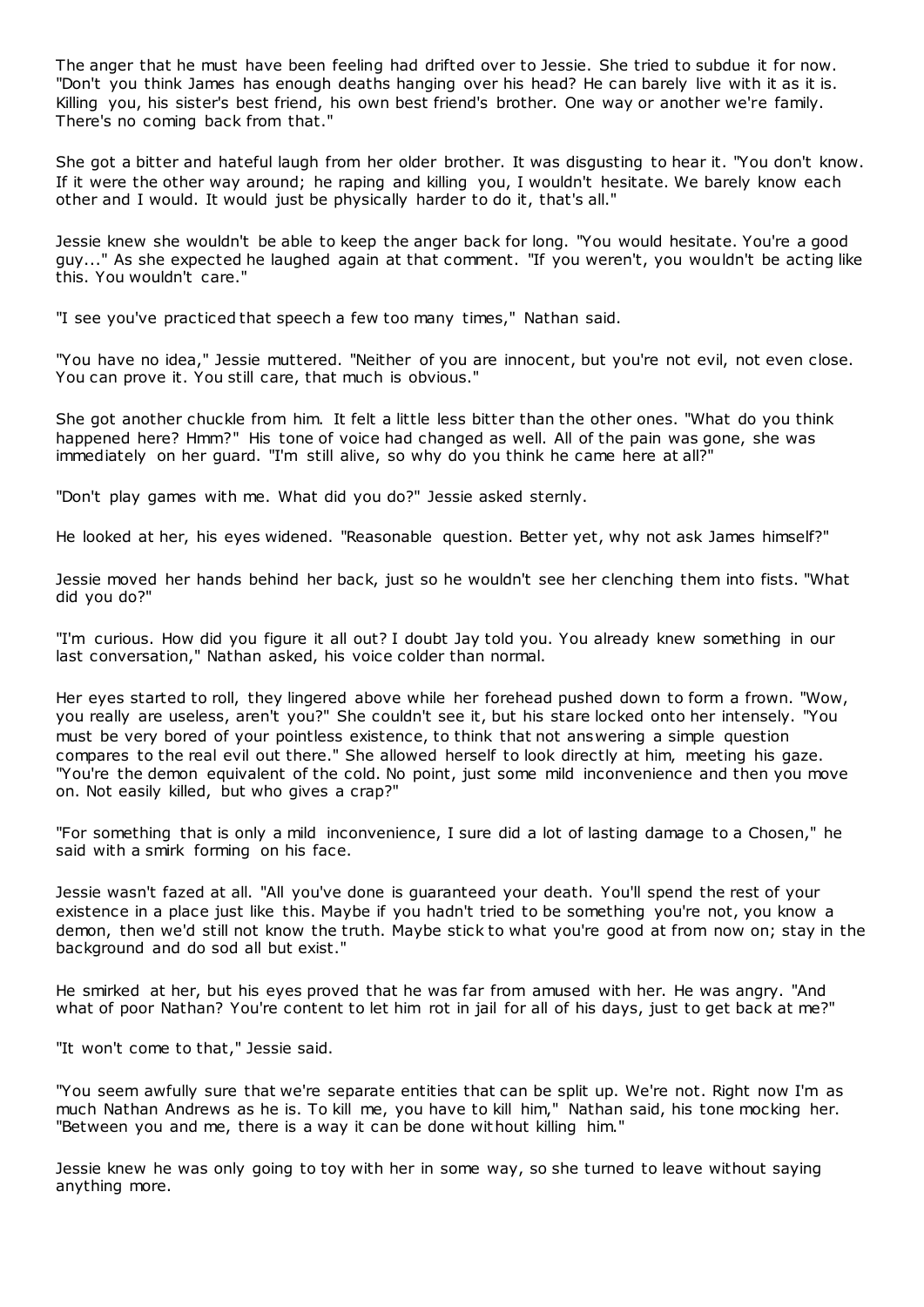"You do seem to have excellent luck in making and killing little brats. This problem fixes itself," he sneered.

Her blood ran cold, it even made her shudder. Her fists tightened so they were starting to go white. "You're... you're disgusting."

He laughed at her reaction. "Everyone wins. You get a chance to kill me without hurting Nathan. He is free. If my new host doesn't die from still birth or stabbing injuries, I'll get to spend the next twenty or so years watching my new uncle slash step dad fall to little tiny bits. I guess, mutations would be a worry. It'd be worth it, just to see the look on his face."

Jessie swung around with fire burning in her eyes, "that's what this is all about isn't it?"

"Well yeah, you said it yourself. All I do is move on and exist," Nathan said cheekily.

"No, not that," Jessie said. "It's why you picked Debbie. It's why your second victim was a girl of a similar age, and a refugee that he had rescued. It was why you really attacked me. All of this, just to destroy a Slayer."

Nathan smirked at her knowingly. "It's far more effective than beating him to death, isn't it? Since you're here, I'm right aren't I?"

Jessie gave him a smirk back, but hers was very much forced. "No, you just couldn't."

"No," Nathan sighed wistfully. "His father couldn't, what hope did I have? The brat thrives off pain and misery, or at the very least deflects it. It's probably why everyone he ever knew suffered the most, and paid with their lives." He smiled at Jessie's fading fake smirk. "How many times has it been for you, sis?"

"How many times did you slip up here? Your impatience over your previous host, Nathan's mother, left us the first clue that lead me to you. Your attempt to force yourself into James' family by attacking Debbie; not only did you leave DNA evidence behind, you killed her. Then you waited decades for Nathan to have a child on his own. He didn't and you left behind evidence again," Jessie said. Nathan merely rolled his eyes, his mood was still very much amused. "You didn't go through with it. You ran instead. Why?"

"Maybe she wasn't my type," was his cold answer.

Jessie didn't buy it though. "Nathan fought back, didn't he, and it's not the first time I'm betting. Or maybe you're just not that eager to live your boring existence any longer."

"So how is James?" Nathan asked with a smirk. "I'm sure you're here asking me what I did to him, cos he's perfectly happy and fine."

Jessie refused to answer him, at least vocally. Instead she settled for one of her more deadly glares. It only made him laugh though, making her even angrier.

"I think I can guess," Nathan sneered at her. "What else does he do when things don't go his way? It takes over so easily, and he gives into it like the weak little brat he's always been."

"Hmm. Nathan was quite distressed before you arrived. You also took over while he was sleeping," Jessie said as cooly as possible. "It seems a bit rich that you accuse James of being weak, when you can't seem to take over until your host body can't really fight back."

"You know nothing," Nathan said, also cooly, but Jessie could tell he was covering up anger.

Jessie shrugged casually, "even then Nathan took over to stop you. Pathetic really." She waited for him to try to respond, only so she could interrupt him. "The only reason you'll never move onto a new host is because of your pointless attempt to hurt James. No one else's fault but your own. Nathan will never allow you to move on now that he knows about you. I hope your little game was worth it."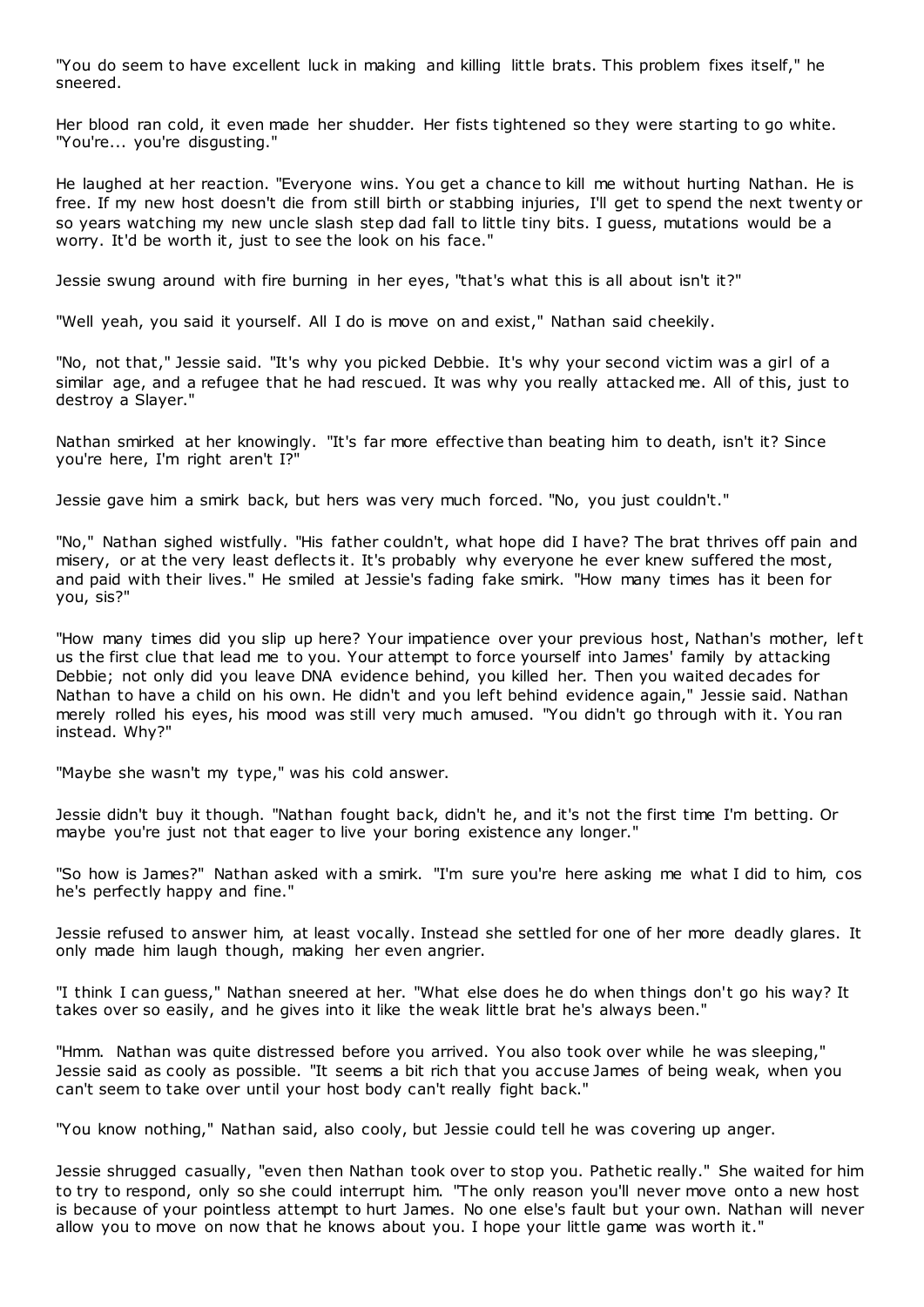The angry look on his face satisfied her enough so she could turn her back on him and walk away. It didn't solve anything but it made her feel better, which was better than nothing. The door opened and she was about to step through them when she heard a chilling laugh come from him. Determined not to show him that she noticed, she didn't stop, she kept walking until the doors closed behind her.

"It was," he said once she was gone.

## **Voyager's Conference Room:**

Every seat was taken and for once nobody was forced to stand. Tom was usually the one gypped when this happened, so he was relieved to be able to lean back in the head chair. He couldn't relax but it eased him slightly.

"I really hope you didn't call this meeting because you're bored, or something. That's what the Holodecks are for," Harry said.

Tom gave his best friend a raised eyebrow briefly. "I'd never do that. We haven't had a silly meeting in ages."

"So, *never*," Chakotay muttered.

Tom chose to ignore him. "I called this meeting because it occurred to me, we haven't really had a chance to sit down and talk."

"Isn't that..." Chakotay said.

"All we do, I knew you'd walk into that one," Tom butted in. To his surprise Chakotay was more amused than angry. "Thanks to Danny I thought that maybe we're going at this all wrong. We're forgetting the big picture and that might help us."

Danny laughed nervously, "uh, I don't think I want credit for this."

"We know that you, you and you..." Tom said while pointing at her, then Ian and finally Triah. "Used the Enterprise to not only attack the tower networks, but keep track of them as you did."

Harry joined in with the nervousness. "Just because we have four ships, doesn't mean we're capable of pulling off an all out offensive on the sphere. Especially now."

Lena shifted in her seat uncomfortably, Craig noticed it in the corner of his eye.

"No, that's not..." Tom said irritably. "No. All we know about the tower heists was learned from the Enterprise's data and logs, not from the people themselves."

"That's not true. We talked about this a lot when we were trapped in that facility," Ian pointed out.

"We talked about how you were captured, both times," Tom said, making Ian immediately frown. "All we know is that Sandi took command, even that's just a guess, and the mission began."

Triah glanced at Danny and Ian awkwardly, they both looked a little wary as well. The rest of the room looking at them didn't help either.

"How will that help us now?" Craig asked. When he did Lena settled down just to look directly at him. "The only reason you'd ask is so you can do the exact same thing."

Tom shook his head as he leaned on the desk in front of him. "Think about it. We have no lead, nowhere to go. We may find the answer in currently occupied planets." He looked at his friend beside him, expecting him to be on his side, only he looked shocked with his jaw threatening to drop. He was surprised to see Chakotay on Harry's other side nodding instead.

"It's something I haven't considered. It could be worth investigating," he said.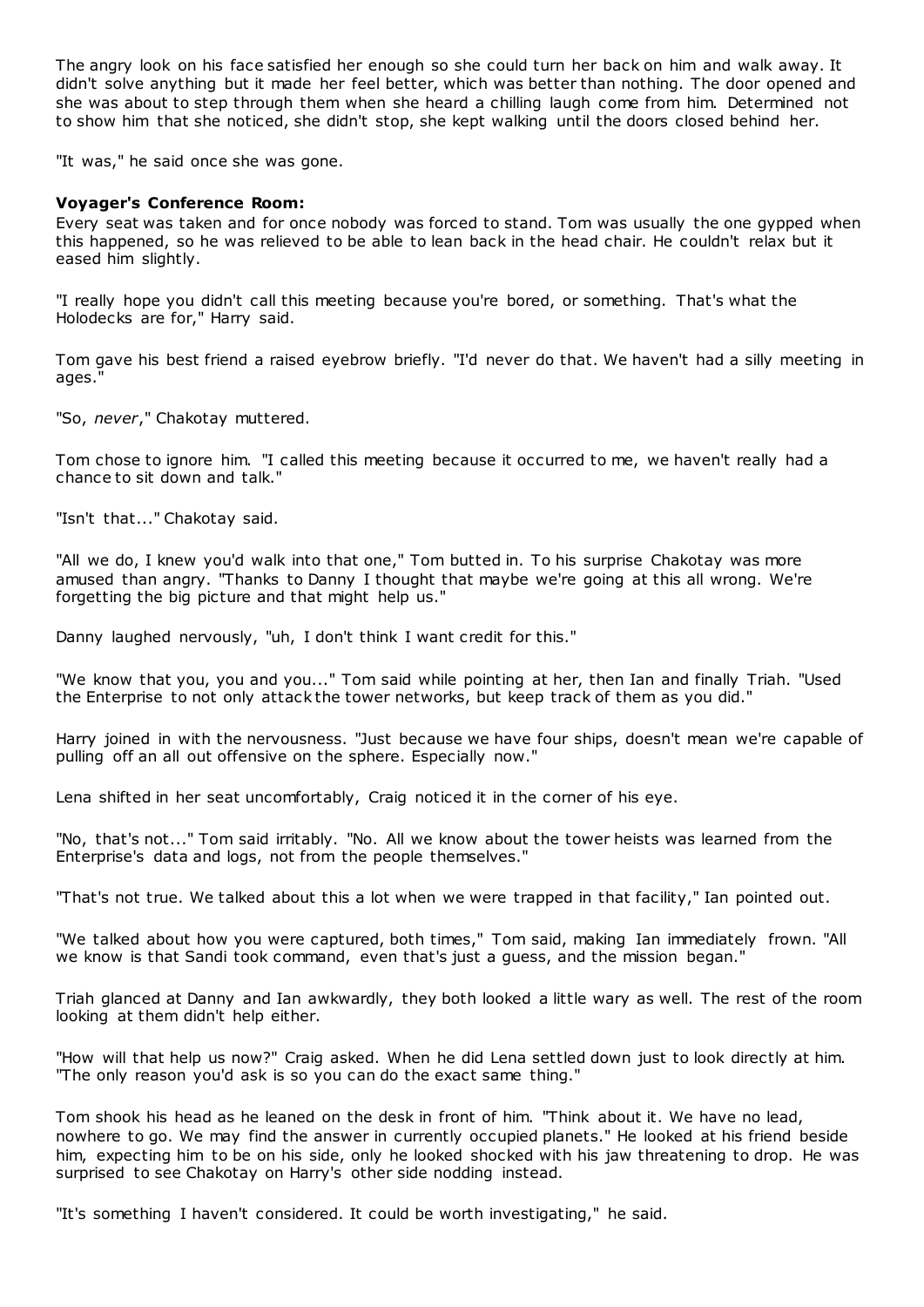Harry swung his head around to stare at him. "You can't be serious?"

Chakotay gave him a bemused stare, "and why not? I've tried to figure it out myself and come up blank. At least this theory holds a little weight." He focused his stare on Tom, "just a little mind."

Danny bit her bottom lip nervously, her head shook. "I dunno. It's possible but it's also really dangerous, on both sides."

"Yeah, even if it were, every single one of those planets will remember us," Ian said. "If we do this, the Enterprise will have to stay behind. At this point Voyager may even have to."

"It can't hurt to share information, can it?" Tom said with some determination in his voice. Either nobody had that answer or they didn't want to vocalise it. It settled the topic for Tom regardless. "You had two successful heists, so we can exclude them." With that in mind he climbed to his feet to make his way over to the wall computer. A few taps brought in a distorted star chart with a few red dots marked on it. His finger pointed at one. "This one is the closest to our current location."

"I hate memory lane," Danny commented as the chart zoomed in on an image of a golden planet.

"According to your data, this planet had two tower networks, one still under construction. Only solo towers, no little ones surrounding them," Tom said. "It was one of the earlier planets where you sent in people, and..."

"Yes, we remember. Right?" Ian interrupted begrudgingly. Danny nodded, Triah merely winced slightly. "I don't see how it's necessary to go over this one."

Chakotay frowned in his direction. "Clearly it is necessary or you wouldn't hesitate."

Danny closed her eyes tightly, briefly sighing. "There's not much to say. We went in, it went wrong and we were chased out of orbit. Can we move on?"

"Okay, but why did it go wrong? What were their ships and weaponry like, what..." Tom questioned.

"We were fresh off our first successful mission," Triah said reluctantly. "I still think we were a little cocky. That's why it went wrong. Don't you dare laugh Danny."

Danny again bit her lip but for different reasons. The memories of the mission helped her stave off the temptation to laugh. "No probs."

Ian raised his eyebrow in her direction. "It was the last time we sent in teams. With good reason." Everyone who were not a member of the Enterprise crew at the time stared at him curiously. "It was also the first and last time we encountered the experiments. We..." he hesitated.

"We lost half of the crew in that attack," Triah said for him. She shuddered at the memory. "Sandi was the only one who survived."

"Oh," Tom mumbled, he felt terrible for pushing this. He started to stutter an apology.

"It wasn't because we were over confident," Ian said in Triah's direction. "We learned from our previous attacks like this. Rachel had the spell to hide us, the Enterprise attacked from orbit to distract them. Tani came up with the internal distraction of hacking their systems, so she did that. Each team were spread out and had different ways in and out. It was just bad luck that we had picked the tower that had been there a while, building an army."

"Tani," Lena whispered to herself.

"I... I didn't even know that many people were on the Enterprise in the first place," Chakotay said, his tone apologetic .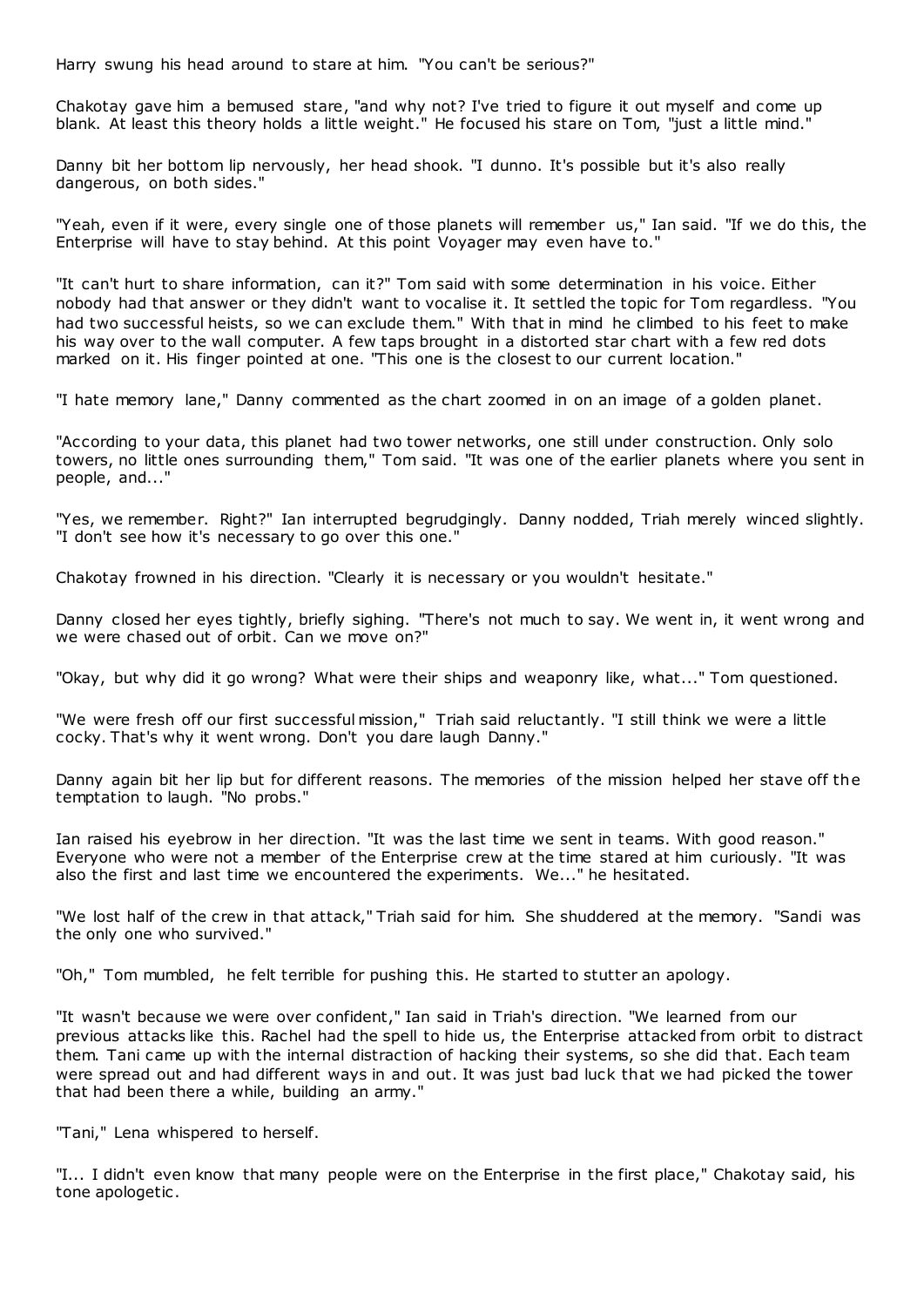"I didn't even know Tani was a crewmember. Though now that I think about it, she was on one of the ships during the Game Cube crashes, so it's possible," Harry said. He noticed Lena look forlorn at the mention of her, he thought it was best to change the subject. "I think we can safely rule that planet out, as it probably has three complete ones now."

Danny made a few hesitant noises. "Um, maybe not. We never did figure out the pattern, but some worlds had different amount of towers. One world just had one and it wasn't new, awaiting a buddy."

Ian nodded. "Sandi theorised it was due to the technology the species had at hand. One species could probably build a more effective tower, while another would need multiple to drain the same amount of power."

"Seems a good a theory as any," Harry said.

"Maybe, but all planets are different types and sizes. That one tower planet Danny mentioned wasn't that big," Triah said.

Danny briefly glanced at her, "could be a mix of both. Probably."

Craig pulled a face that looked like he was in pain. "Wait, does this mean that there could be a planet out there with five, eight, maybe twenty of these things on it?"

His question made the room deathly silent and a little uncomfortable. Harry accidentally swallowed the wrong way and started to cough, making it even more awkward.

"If Sandi was right then it probably means the towers are made out of sticks, so no worries," the Doctor said to hopefully lighten the mood.

Tom chuckled nervously, "hmm yeah, lets go with that. It's better than a gigantic Jupiter sized planet with hundreds of towers. Nightmare fuel."

Harry lightened up a bit, despite his difficulty breathing. "Actually, it..." his throat tickled again, so he tried to clear it. "Makes sense. The Shurouvans had those mini towers. They were more sneaky and resourceful than advanced so it kinda fits. How many did Erayas have?"

"We detected two," Danny replied.

Harry seemed a little relieved, "the Krralef seem like they're at a similar level, we already know of two towers, so..."

"Great, you can deliver the good news to Tira," Chakotay said bitterly, killing off Harry's better mood instantly.

"Soo to change the subject back. This planet's probably not a good one to go to," Tom said. He went to tap on the screen again.

"Wait!" Lena blurted out, startling him. "How advanced were these people?"

"Advanced enough to force us out of orbit, why?" Danny asked.

Lena stared at the image of the planet. "I'd try to take it down. It's dangerous to leave it alone."

"This was months ago and the tower was already there a while. The planet was dying. If it isn't gone already, it will be soon," Ian said, hoping that would put her off.

It didn't though, Lena just stared at him blankly. "So, there could be people still alive there, like Erayas." Everyone stared at her instead. "I thought the point was to figure out a realistic place to look. Back then I would've, it wouldn't have mattered to me then if it was dangerous," her voice lowered to a whisper as the stares got to her. She ended up staring at the desk, hoping to avoid it.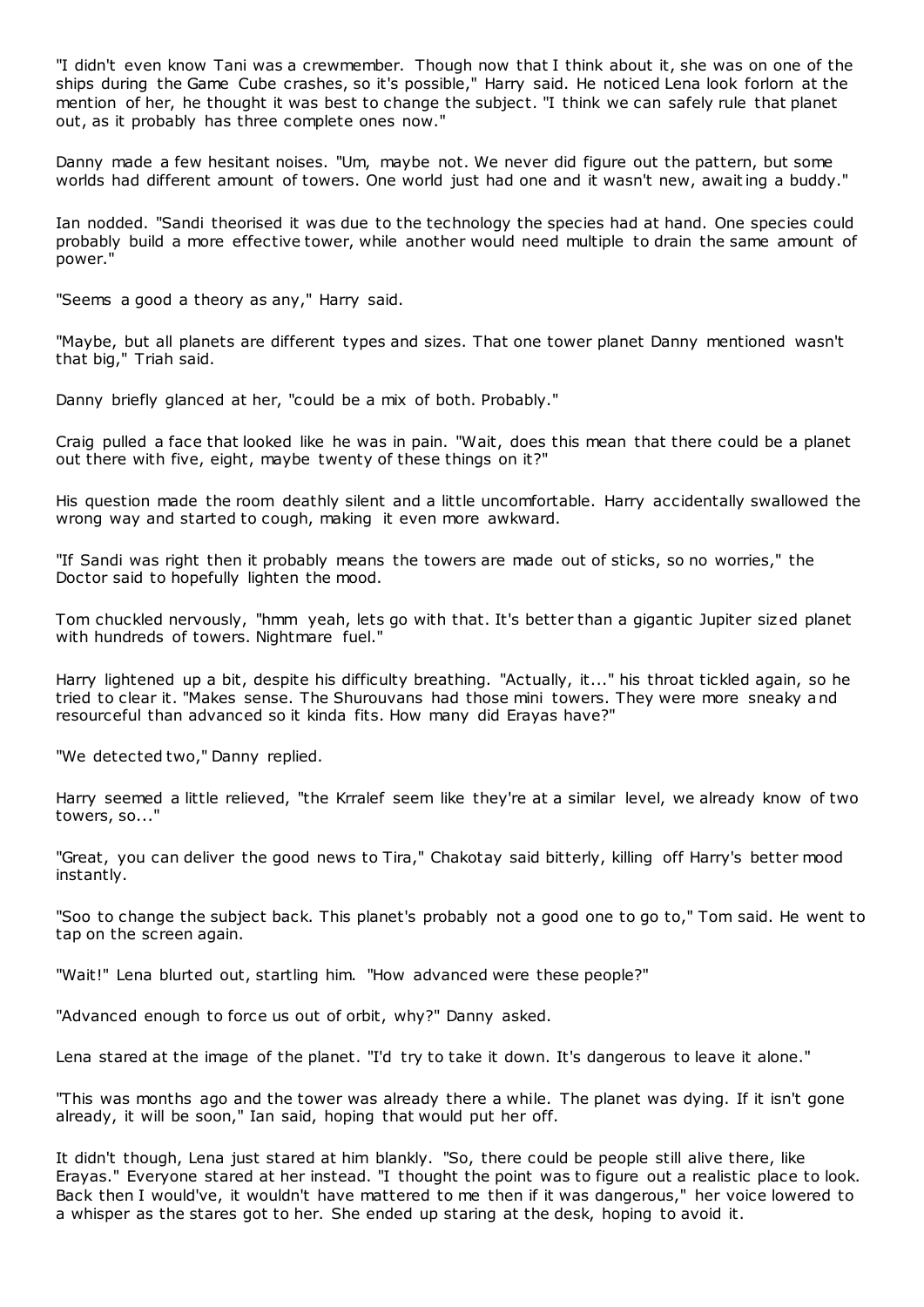"There are... um, more favourable suicide spots, I'm sure," Tom said uncomfortably. He tapped on the computer so it would focus on another planet. "Okay, this was before your second success story. The log said they weren't that hostile but the tower itself had good defences. Anything else you want to add?"

The trio tried to remember this one. Ian's face brightened when he did, "oh yeah. We considered beaming a team down cos the people actually welcomed us. The only ones who did in fact."

Danny gasped, "oh them, yeah that was weird. Maybe the Softmicron didn't care about manning any of their ships. They did though have a planetary defense shield that quantums wouldn't be able to get through."

"Why would a team be any better? I doubt they'd be as welcoming if you tried to walk in," the Doctor asked.

"If they could beam through the shield at all," Tom said.

"As I said, they invited us down, so they'd lower the shield briefly. The tower itself you could probably walk in. It was probably a trap now that I think about it," Ian said.

Lena rolled her eyes, "you think?"

Tom stared thoughtfully at the planet on the screen. "Just one tower?"

Danny nodded, "just one."

Harry watched Tom with a worried look, he knew what was coming next. Most of the room did. "Tom, if Sandi's theory was right the solo tower means an advanced race. Not a good idea," Harry tried to change his mind.

"They're also either very passive or are willing to chance inviting a Chosen into a trap party," Tom said with a sly smile. "If their defense is a shield, and nothing else, it's a perfect place to start our hunt."

"Our previous journey was to a passive planet," Chakotay reminded him.

Tom shrugged his warning off as he approached the table again. "Remember, we're not there to destroy towers. First we've got a mystery to solve. We'll head for it once repairs are complete. Dismissed."

A lot of the room weren't that happy, but they were convinced at least. They all started to file out. Harry was one of the few that wasn't, he stayed behind hoping that Tom would get the hint and do the same. In the end only he, Tom and Lena were left behind.

"We're jumping to conclusions a bit here, Tom," he said.

"No, no jumping, just walking," Tom said with a confident smile.

Harry didn't feel the same way. "We've done this before, we know how it goes. At least I thought you knew. We're not going to find it there, nor will we find its trail. In fact I'm worried that by doing this, we'll end up losing the real one. The longer we waste time, the less likely it'll be that we catch up."

"Okay Harry, say I'm wrong. Where do you think we should go?" Tom asked patiently.

"I think we were on the right course before, planets we'd already been to, planets nearby," Harry replied.

"But we didn't find anything there. There was no reason to go to all of these worlds. I honestly can't think of another reason for this situation, can you?" Tom said.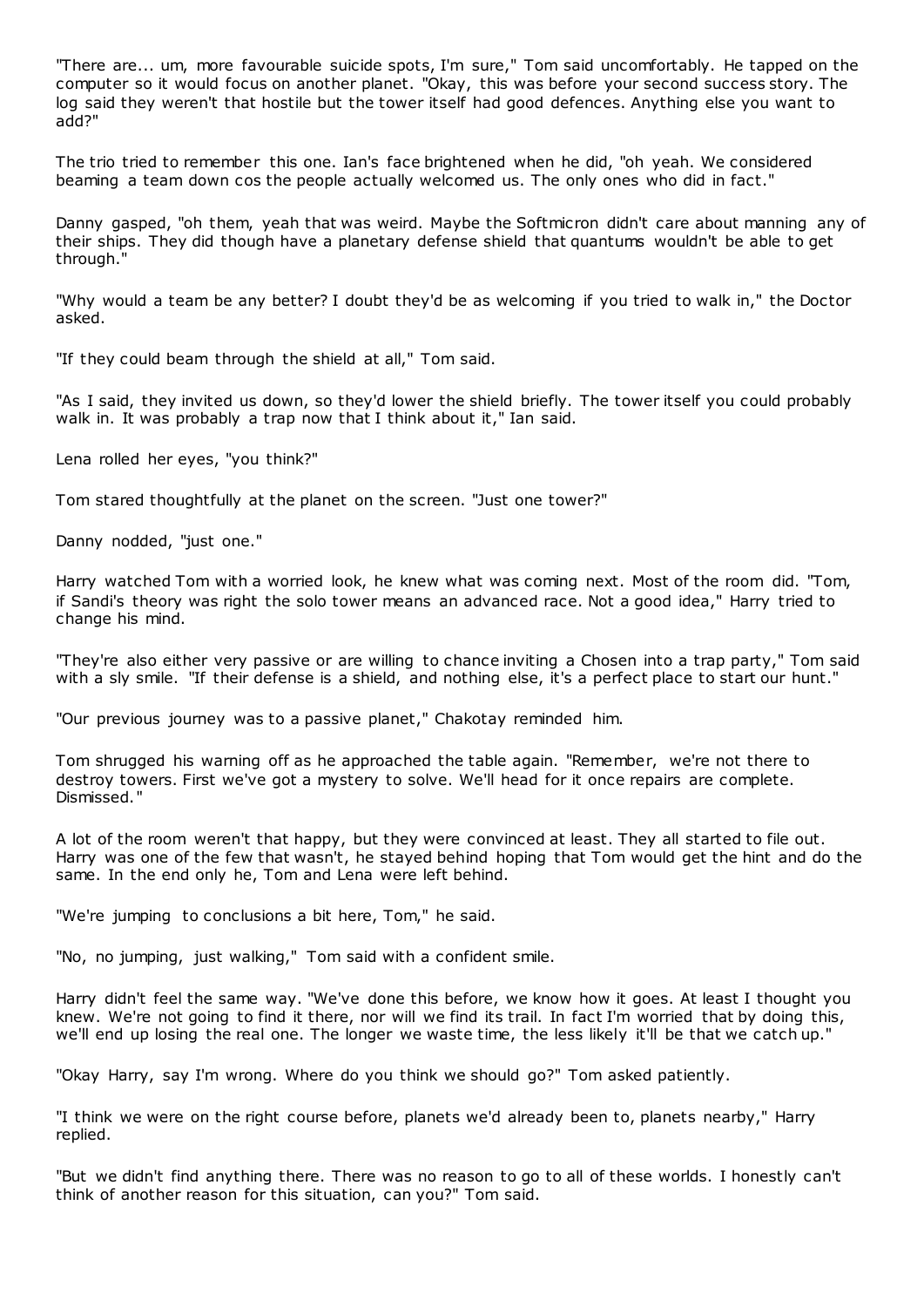Harry frowned, "really? You can't? We're not talking about someone who's thinking rationally. We're thinking about some lunatic who..." He then noticed Lena was still in the room as well, and she was watching them with a Janeway glare on her face. He started to stutter nervously.

She didn't say a word, she didn't have to. Harry was still a gibbering wreck when Lena walked out of the room. Tom cringed as he looked at his friend. He hesitated a little as he tried to think of the right words. They were both uncomfortably silent in the mean time.

When he figured it out the ship had other ideas as it shook a few times, making him wobble slightly.

"Again?" Harry sighed.

The pair darted for the exit.

Tom tried to cling on to whatever he could as he returned to the bridge. The Tactical console was his destination, one heavier tremble made him stumble back. Instead he stayed where he ended up and just looked over.

"Can we get a warning next time?"

Harry meanwhile stumbled over to the centre of the bridge. "Four ships didn't see this coming?"

Lena didn't take either comment lightly. "Well I'm sorry. I was too busy in those few seconds looking for an irrational lunatic. Want to hear my results so far?"

Tom quickly turned away to avoid the death glare, or at least eye contact with it. "Who, what's attacking us?"

"A small alien cruiser was passing by at warp. They more or less slammed on their brakes and headed straight for us," Faye answered

"They're still coming around, just out of range. It's not putting them off firing though. We're just getting the aftershocks and the closer they get, the bigger they are," Lena said just as the ship started trembling again, making her irritable. "See."

Tom hurried over to the helm, he stopped midway and sighed in relief when he realised that a brunette woman was there instead of Naomi. "Is it just us or..."

"No but it's not clear who they're aiming for exactly. We're in a tight formation," Faye replied.

"Lets keep it that way, the Katane's helpless," Tom said.

"I assume you've already tried hailing them," Harry said as he focused on the viewscreen. All he could see on it was black, at first. A few blue torpedo sized lights flew ahead. The floor rumbled lightly a second later. He decided to go towards the command chairs and use the computer there. "Put them on screen."

The view quickly changed but the differences was subtle. Anyone looking could just make out the tail end of Voyager on the lower part of the screen. A few more blue lights flew towards the screen this time, bringing up the shields to briefly block the view. The ship shuddered not just from them, something blurred overhead and everybody felt it.

"They're on top of us. They're definitely aiming for Voyager. They get a clear shot on the others but they hold their fire, and it's always..." Lena said but she was interrupted by more continuos rumbling. She grunted a little. "Good news is the shields are holding for now. 92% still."

"Try hailing them again," Harry said panicked, while he hurried over to Opps. Tom gave him a bemused look, which he caught in the corner of his eye. "Does it make any difference what ship I'm on? You don't take me seriously on the E anyway."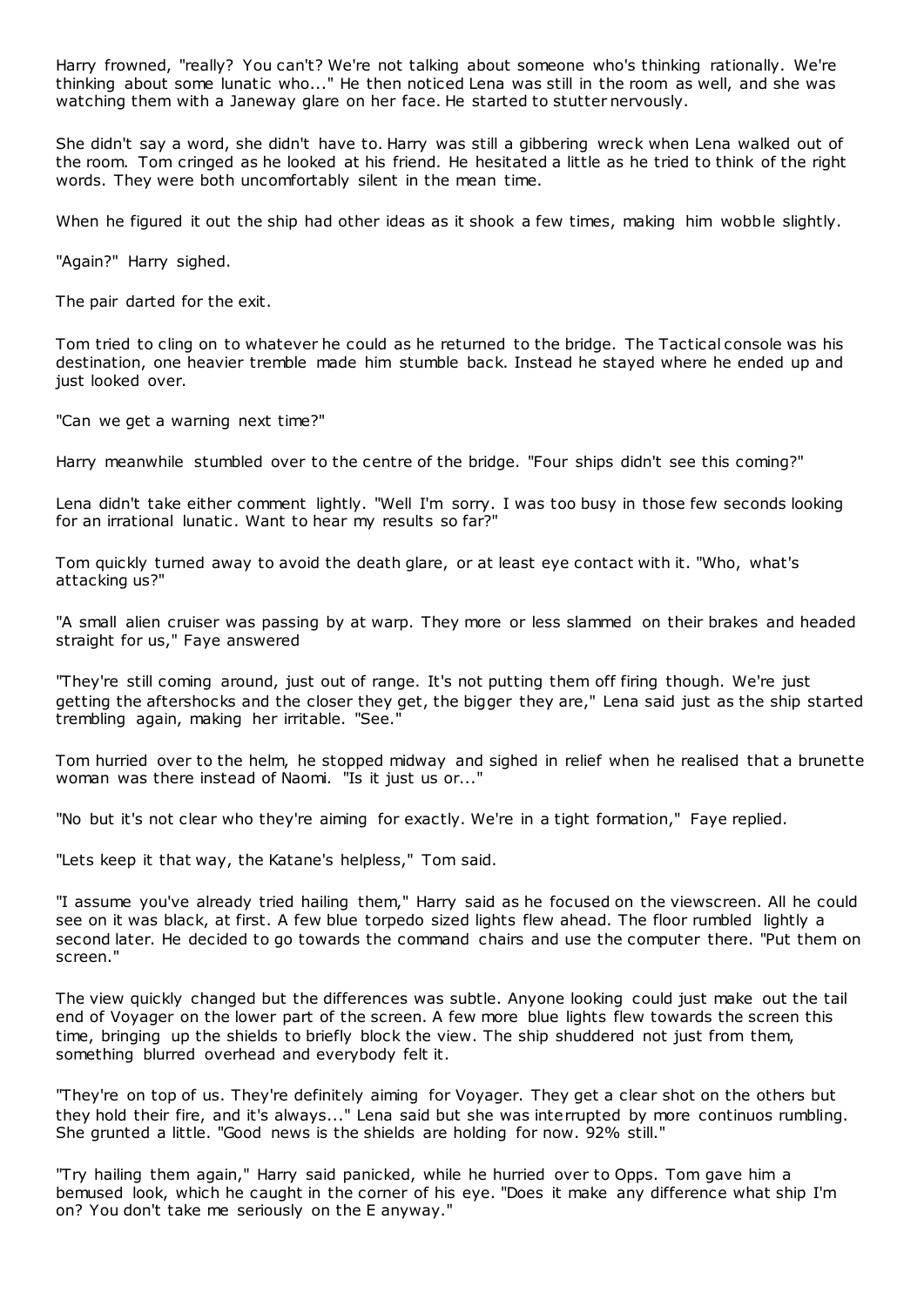"We should inform the rest of the fleet, we may need..." Tom said.

Harry quickly looked up at him once he got to Opps. "No, wait. It'll be another misunderstanding. Hang on."

"Nobody else has listened so far," Tom reminded him just as the viewscreen changed again. He frowned as it now displayed an alien ship flying overhead. "That ship. Where have I seen it?"

Danny's face fell when she saw it as well. "Yeah, I have seen these guys before as well."

Harry wasn't as surprised as either of them. He looked forlorn as Tom turned towards him, he also spotted Danny at the Science station with her similar expression. "I'm not going to forget these aliens in a hurry. They're from the planet Ruva. They have attacked us before."

"That narrows it down," Lena commented.

"It was the Leda's final battle," Harry finished solemnly.

Danny slowly looked over her shoulder to stare at him. "I suppose you could say it was the Enterprise's too, before we were captured."

Tom felt goosebumps building on his arms. He tried to shake it off. It helped clear his head and lightened him up slightly. "Neither was because of them. Daniel destroyed the Leda, Enterprise was attacked by different ships. Isn't that what you said?"

Danny nodded, "yeah, it's just a funky coincidence." She turned her head towards him and shrugged. "I guess."

"They're little more than an annoyance anyway. Shields have only dropped by another 1%," Lena said.

Tom shrugged it off. "They were then as well." He regretted it when Harry grimaced. "To us anyway. Enterprise was damaged back then, the Leda wasn't battle ready. Not a problem this time. If they don't answer, just broadcast a message to them. They'll eventually get bored and..."

Faye pulled a confused face, Harry quickly mirrored it when he looked at the same spot. "Each time a hit connects, we receive a very brief signal from them. Almost like they're tapping the wrong button," she said.

Harry kept an eye on the station until another tremor, he smiled afterwards. "It's definitely no accident. Each signal is different. I'll keep an eye on it, Faye you watch everything else as normal." Faye nodded.

The ship trembled a few more times. The only other noise was the consoles being tapped. Harry watched the readings on one panel intently. The messages they were getting did seem like white noise, as if it were accidental. The second one he noticed the frequency of the signal spiked, yet the attack felt the same as the others.

It happened again, this time the frequency dropped to a completely different number. Every single one said nothing, but there was definite intent behind them. He was convinced. He made a mental note to get the logs from this attack later, all while memorising what was still incoming.

Only Danny caught the similar blur to before on the viewscreen. The tremors stopped afterwards.

"They've gone to warp, they're gone," the girl at the helm said.

"Okay, I speak for everyone when I say; what the f..." Lena said.

Harry excitedly interrupted. "It's code. They were sending us a message." Everyone looked at him warily and a little suspiciously. "I guess they didn't want anyone to know about it."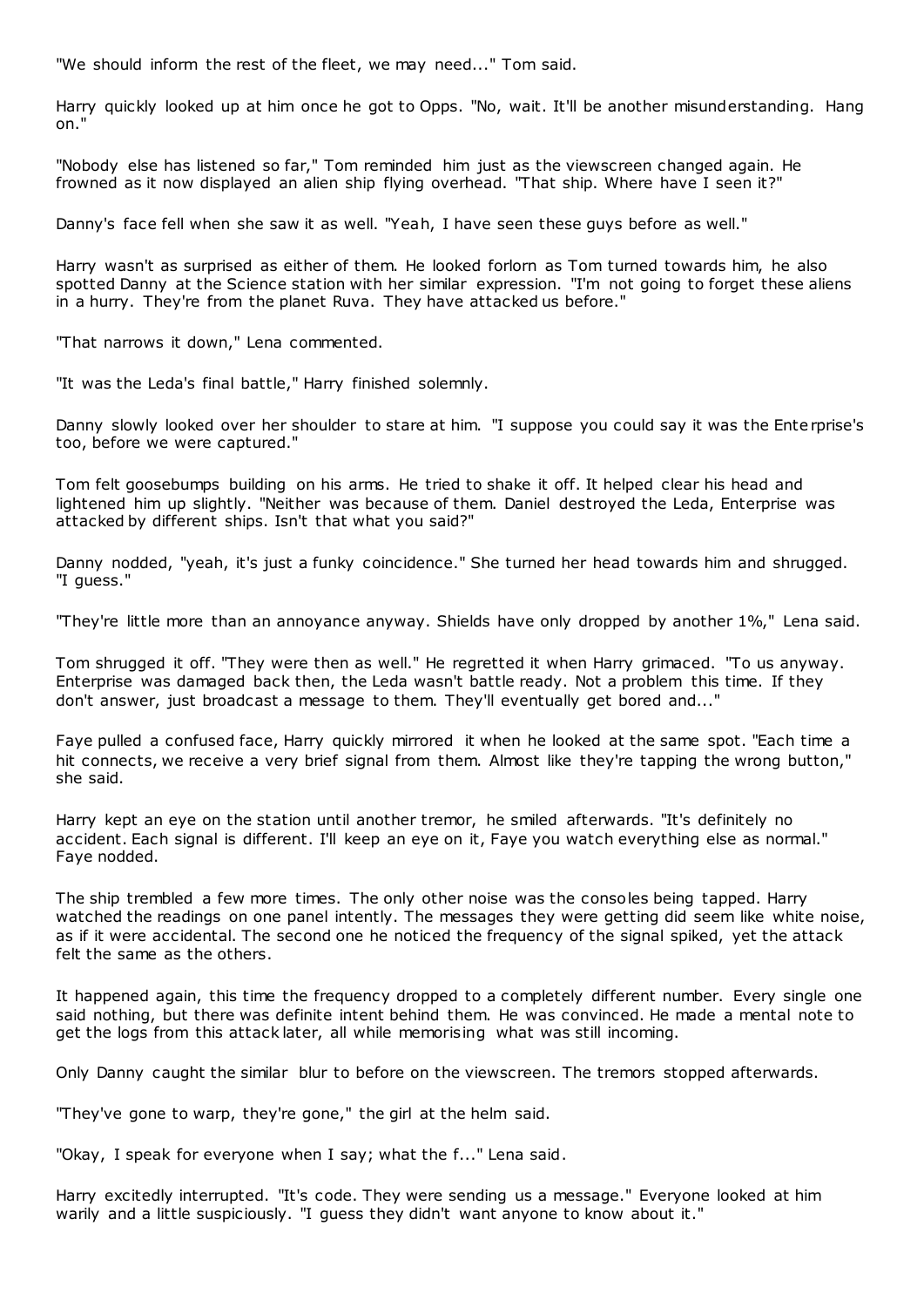"Including us it seems," Tom sighed a little out of relief. "Something tells me that as long as Voyager's hanging around, these repairs are going to take a tad longer. Stand down from Red Alert for now. Hopefully we have time to figure something out before we're attacked again."

Chakotay stepped out of the turbolift and began to make his way down the corridor. He nodded a hello at a passing crewman going the other way. Even though he was the only person around, the Commander could hear hurried footsteps keeping up with him, not fading away. As soon as he stopped he heard a little gasp, then the footsteps hurrying away again.

Slowly he turned around to see what was going on. All he saw was the crewmember that passed him turn right at the turbolift, all the while giving something behind him a funny look. He muttered something and disappeared out of his sight.

Chakotay rolled his eyes before continuing, slower than he normally walked. Just as he expected the footsteps approached again. This time he swung around quickly to catch the person in the act. Only he saw and heard a nearby door open and close. He sighed. "Oh, must be my imagination," he said loudly on purpose. Knowing that was probably not enough, he decided to stamp his feet on the spot. Each time he did he made it lighter.

The door opened again. Somebody wearing a bright red outfit hurried out of it. Chakotay quickly stepped sideways out of the way so she'd run right by him, then waited for her to notice. She was half way down the corridor when she did.

"Huh? As if he could out run me," she huffed, stamping one of her heels into the ground. The floor complained, Chakotay immediately thought she had cracked it. When she turned back to face him she gasped in surprise at the sight of him.

"I don't care if we're near the end of the series, we're not doing the C/7 thing okay?" Chakotay said in an amused tone of voice.

Annika rolled her eyes over dramatically and made a little huff noise at the same time. "As if I'd go out with a nasty man like you."

Chakotay tried not to laugh, it caught in his throat. "That explains the infatuation with Damien I suppose."

"Jealousy doesn't suit you," Annika said seriously. Chakotay wasn't used to her acting like that anymore, it just made him smirk a little. "He's twice the super villain you are."

Chakotay dared to approach her, all the while trying to avoid looking at her latest catsuit. It was merely one colour, despite its brightness it was low key for her. Surely there was more to it than it appeared and he didn't want to find out. "Why are you following me around if I don't interest you? Make it quick. I have far more important things to worry about."

Annika's eyes flickered curiously, they then narrowed suspiciously at him. "Oh, like what?"

"Very important things. Far too crucial for me to waste my time babysitting you." Annika's eye narrowing was making them twitch uncomfortably. "This mission could fail if I don't find that perfect spot to scratch my nose discreetly. I don't want the lower ranks to see something like that."

To his annoyance she just laughed at him. "Oh I know that feeling. This new catsuit keeps riding up my bum."

Chakotay regretted that immediately. To add insult to injury his brain forced him to imagine her trying to fix this problem. His whole body shuddered several times uncontrollably. He figured even he didn't deserve this. Eager to change the subject he tried to ask her again why she was following him, but the constant shudders made any words he managed to utter ended up longer and shaky.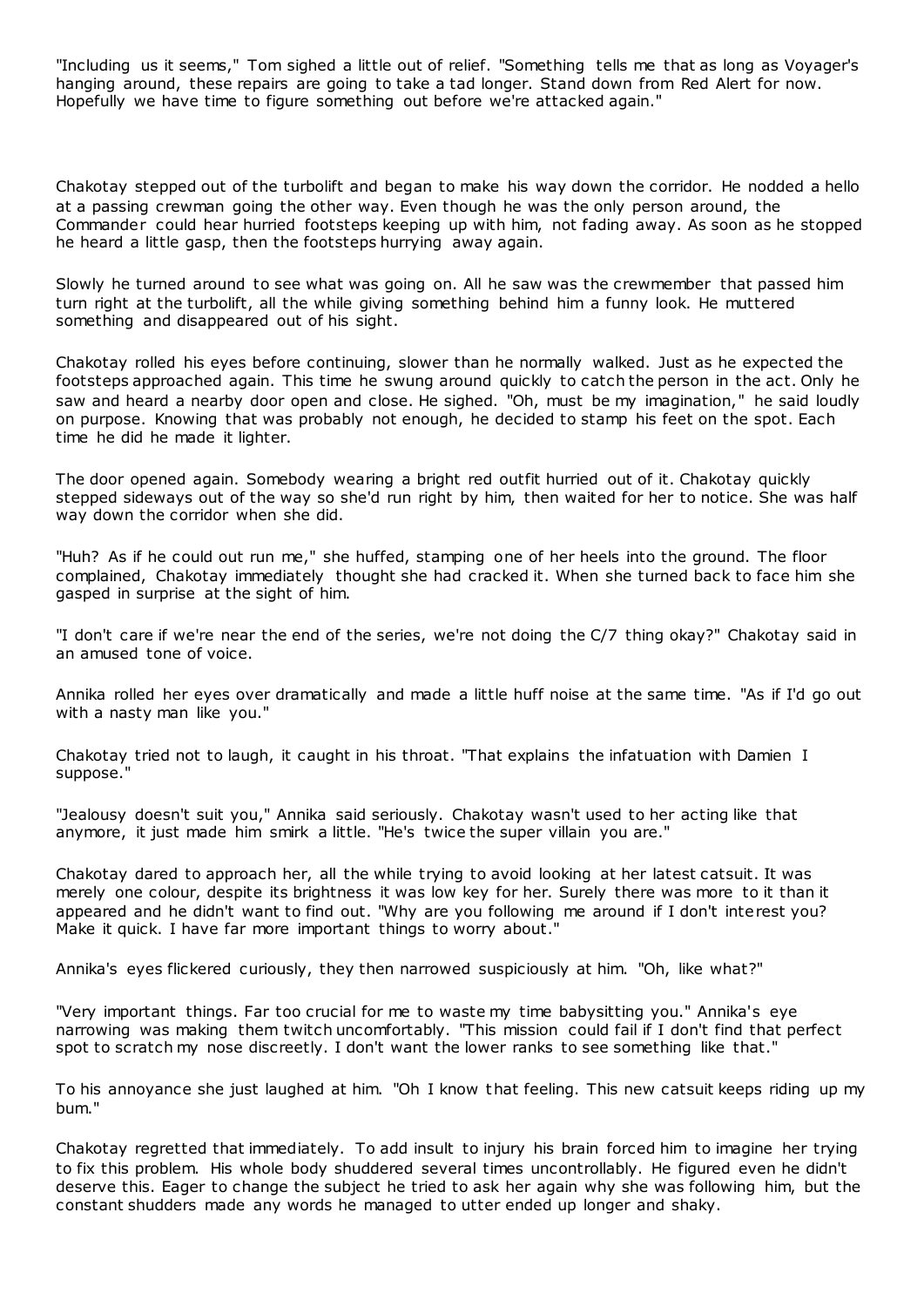"Wow, that's some itch," Annika said sincerely. At least she wasn't concerned, her voice made it sound like she was mocking him.

That was enough to settle his reaction. "Last chance, why are you stalking me?"

"I don't stalk, I observe," Annika said, a little offended by his question. "I dunno why you're complaining. You didn't seem bothered yesterday."

Chakotay opened his mouth to argue, only he realised what she later said. "Wait, this isn't the first time?"

"Duh," Annika groaned.

He only mouthed a *but* while she fidgeted slightly, then her arm went around her back. "But you were so obv... wait, I was in my quarters yesterday," Chakotay grumbled.

Annika let out a little giggle, then her arm returned to her side. "Better." Chakotay found himself grimacing yet again. "You mumble in your sleep."

"All right, I've had it. You're a vampire and you should have been slayed long ago. I know someone who will love to vent the recent drama out on you," Chakotay snapped.

"Oooh, I thought I had wedgie troubles. You got nothing to hide, you've got nothing to worry about. Hmm?" Annika teased him.

"I honestly don't know why we keep you around. You've done nothing but cause problems, you've even betrayed us on multiple occasions," Chakotay said. He shook his head as he began to walk a way from her. "At this point, I'd keep Damien over you and that's saying something, at least he's useful. Enjoy your final days."

Annika watched him until he was about half way down the corridor. "I know, that's why you're so eager for me to die."

Chakotay stopped to sigh loudly. He didn't give her the satisfaction of looking at her. "Know what? It's clearly not how to dress without making people want to poke their eyes out."

"You and my Damy. I know what you've been up to, and what you're going to do," Annika said.

"What?" Chakotay muttered with disinterest. Even still he found himself turning back around to look at her after all. "Everyone already knows what Damien and I did, do try to keep up."

"Not all of it. You came to Voyager for a reason, the both of you. I'm onto you smexy men, you don't fool me," Annika purred at him.

Chakotay shuddered yet again. "I'm going to have to burn my quarters," he mumbled while walking away.

Voyager lead the way towards a planet covered in numerous shades of blue. The Prometh followed closely behind them. Other vessels dotted around the area, each one made a point to change their current course to avoid them.

On the Bridge, Tom watched the planet get larger on the viewscreen. The lighter shades of blue were starting to look more like continents covered in ice to him. It made him feel cold just looking at it and he usually didn't mind the snow. It wasn't only the idea of seeing the ice from orbit that made him feel that way. It seemed pretty ominous to him that a m-class world looked like this in both hemispheres and on every landmass that they could see. Their star was much closer to them than Earth was to theirs, which made even less sense.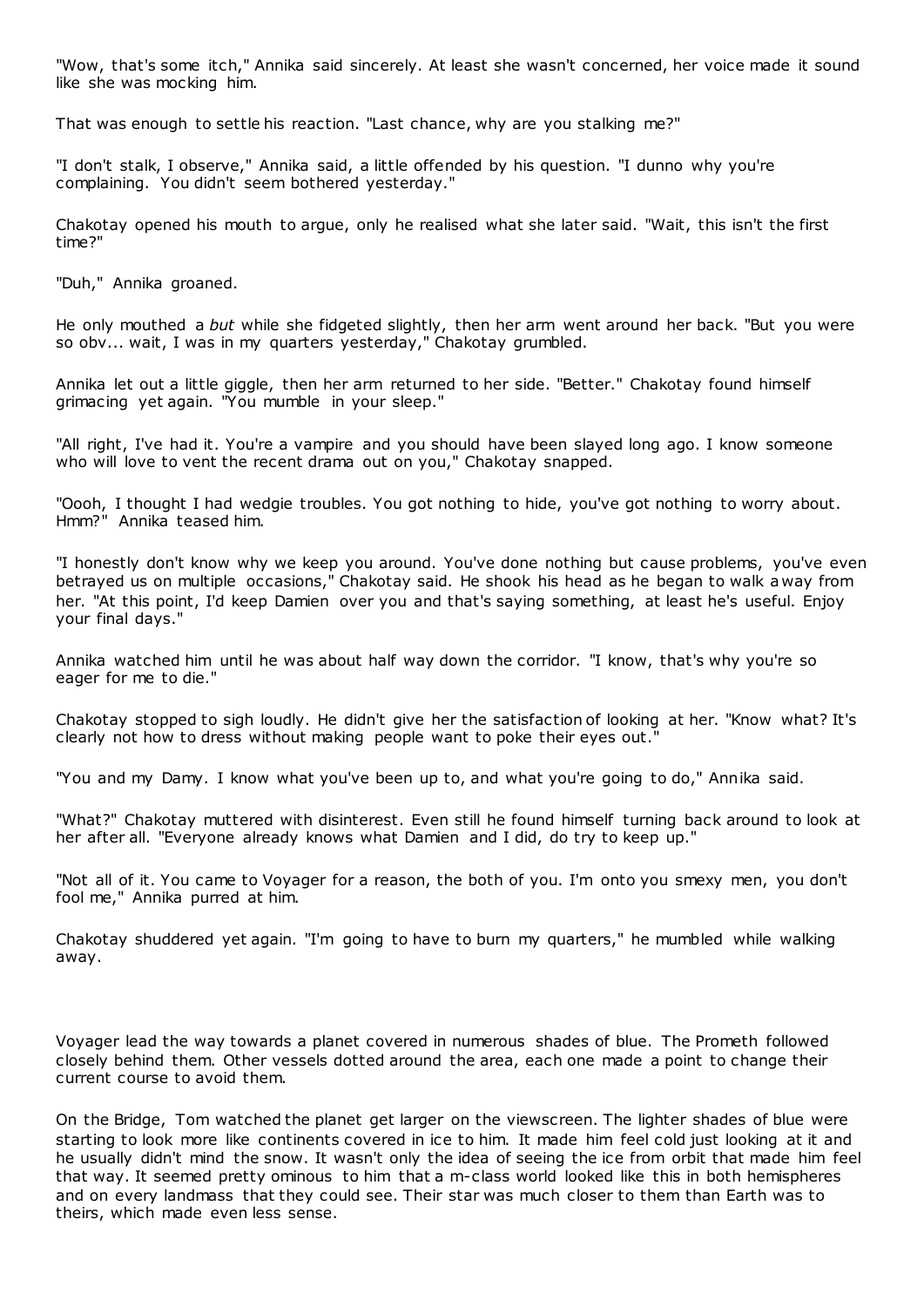Since the rest of the Bridge had been eerily silence, he figured they noticed the same exact problem.

"There's... no clouds," he heard Jessie say.

Tom barely nodded. He had to hear someone stutter the words *oh god* before he realised the significance. Then he could see it too. But then he grew distracted by who said it. He looked around towards the turbolift to see her standing next to Tactical. "What are you...?"

"She's right. I've never seen anything like it," Faye said while focusing on Opps. "Surface temperatures vary from minus ten to minus twenty five degrees Celsius. The atmosphere is .02% thinner than it was in the Enterprise's scans..."

Tom gestured his hand to hint for her to stop. He was thankful she understood. "This could be normal, lets not panic. Scan for vessels."

"You're in luck, there's plenty of them. They're giving us a wide berth," Faye reported. She knew that wasn't what Tom wanted to hear, but felt it was important anyway. Then something in her scans confused her. "Um, ok, that's weird."

Everyone looked in her direction. Tom decided to not only do that but hurry over to her. "What is it?"

"I can't find any evidence of a tower," Faye answered. "Or this defence shield."

Danny turned her attention back to Tactical, only to find Jessie looking at it as well. "Missing the big guns Jess?"

"I'm missing a lot of things," Jessie mumbled just as the station beeped at them.

"Three ships are approaching from the other side of the planet," Danny quickly reported. "They're coming straight for us."

"I wonder if they're still friendly," Tom said as if he doubted it. "On screen."

The image of the planet changed slightly. Now they could only see the edge of it, mostly covered by the lack of direct star light. Three large ships slowly loomed towards them. Tom swallowed a lump in his throat, but it barely settled his nerves. He managed to feel even worse.

"I can't see what their weapons are like, or even if they have them. Their shields are blocking everything," Danny said.

"Hail them," Tom said in a croaky voice. He tried to clear it before the viewscreen changed again. He waited but the only change was the ships getting closer. "Faye?"

Faye briefly turned her head his way, she shook it slightly. Finally her station gave her a positive beep. "They're hailing us. Audio only."

Tom breathed in deeply and out again. "This is Lieutenant Commander Paris of the..."

*"Silver vessel, you've done enough damage to us already. We demand you leave."*

His voice startled Tom, it threw him right off. "The er... starship Voyager. What?" He quickly tried to gather his thoughts together again to reply. "No, this is our first time here." He stared towards Danny with an annoyed stare, only to find her as baffled as him.

She shrugged. "We didn't do anything," she whispered.

*"Your vessel matches the description of the culprit. Why else are you here?"*

"We're looking... we heard you were in trouble," Tom stuttered. "I assure you we're not the ones that attacked you. What happened here?"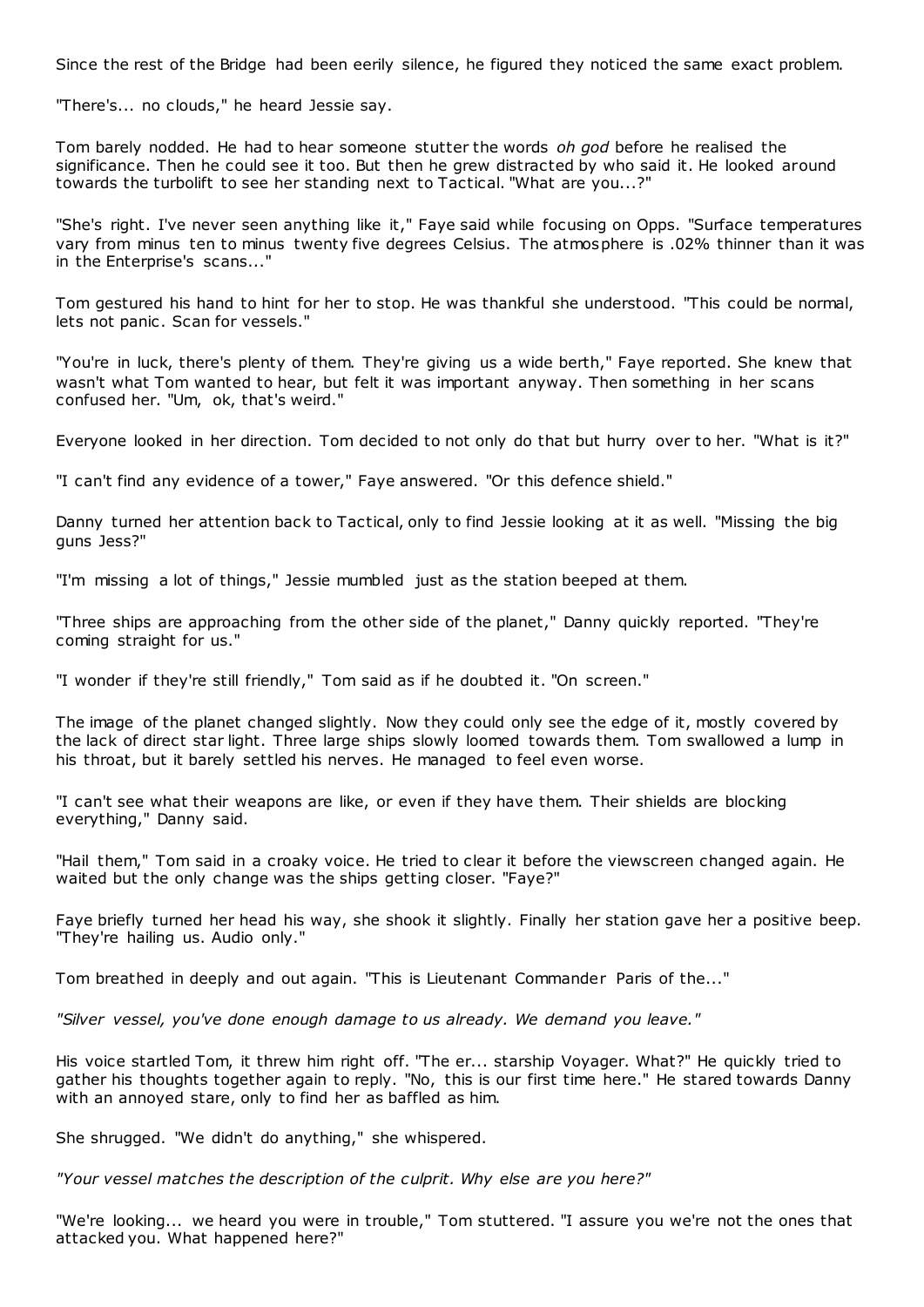*"Our power station was destroyed. Witnesses saw a ship of similar colour escape through our defense network before it failed. If it were not you, I assume you're here to finish the job."*

Danny looked at Jessie with a confused look on her face, she seemed too busy staring at the Tactical station to notice. "Wait a minute. That defence shield of yours was impenetrable. I get that it couldn't stay online once the tower was gone but..." she said.

"Danny no," Tom whispered desperately.

It was too late though, the voice on the comm was suspicious. *"So you have been here before."*

"On a different ship, long ago. Nobody else here did," Danny quickly explained. "No ship of ours could get through that shield of yours, unless you invited them in. You must know it wasn't us."

*"We've heard about you. Whispers, stories from visitors and travellers returning home,"* the voice said harshly. Though it was trembling slightly. They were afraid and didn't want to show it. *"A ship made of silver arrives and disaster soon follows."*

"I'm so glad we left the Enterprise behind," Tom whispered to Faye so quietly even she had trouble hearing it.

*"A small ship, designed for infiltration. I assume one of you is the mothership, although we suspected that Anerprise vessel was up to no good as well."*

Danny laughed quietly and nervously, she spotted Jessie staring at her with a grimace. Tom meanwhile was getting back into his old habit of sweating his entire body weight.

"You've gotten the wrong idea here. We're a peaceful fleet, our mission is exploration and..." he stuttered.

"So, now that this power station has gone, has your cold weather improved, gotten worse, the same?" Jessie interrupted

*"What?"*

Tom looked at her, horrified at the blunt question. "Jessie, shh."

"What? I understand the initial response to a ship firing on a tower, power station whatever, being a one of fear and or anger. But still feeling like that about it once its gone confuses the hell out of me," Jessie protested.

Danny was about to counter what she said, then nodded like she agreed. "Yeah, that's a good point."

*"How dare you try to blame us!"* the voice snapped. Tom cringed while his forehead poured sweat over the rest of his face, like a waterfall. *"With no power we could no longer support our defense network. The damage from that is the cause of the extreme weather conditions, which we are recovering from."*

"Your planet is covered in snow, yet there's no cloud cover that could have done that. This sort of thing doesn't happen overnight or during a shield failure," Jessie said. A few people looked at her, surprised she thought of it. "What?"

Tom groaned inwardly. "Of course. I'm so stupid. The towers never provided Shurouva any power, they suffered blackouts didn't they? How then were they able to sustain a planet wide forcefield?"

Danny pulled a face in his direction that made him feel even more stupid. "There was a shield. We detected it, while the tower was there."

Faye looked at her station as various noises from it tried to get her attention. "Speaking of which..."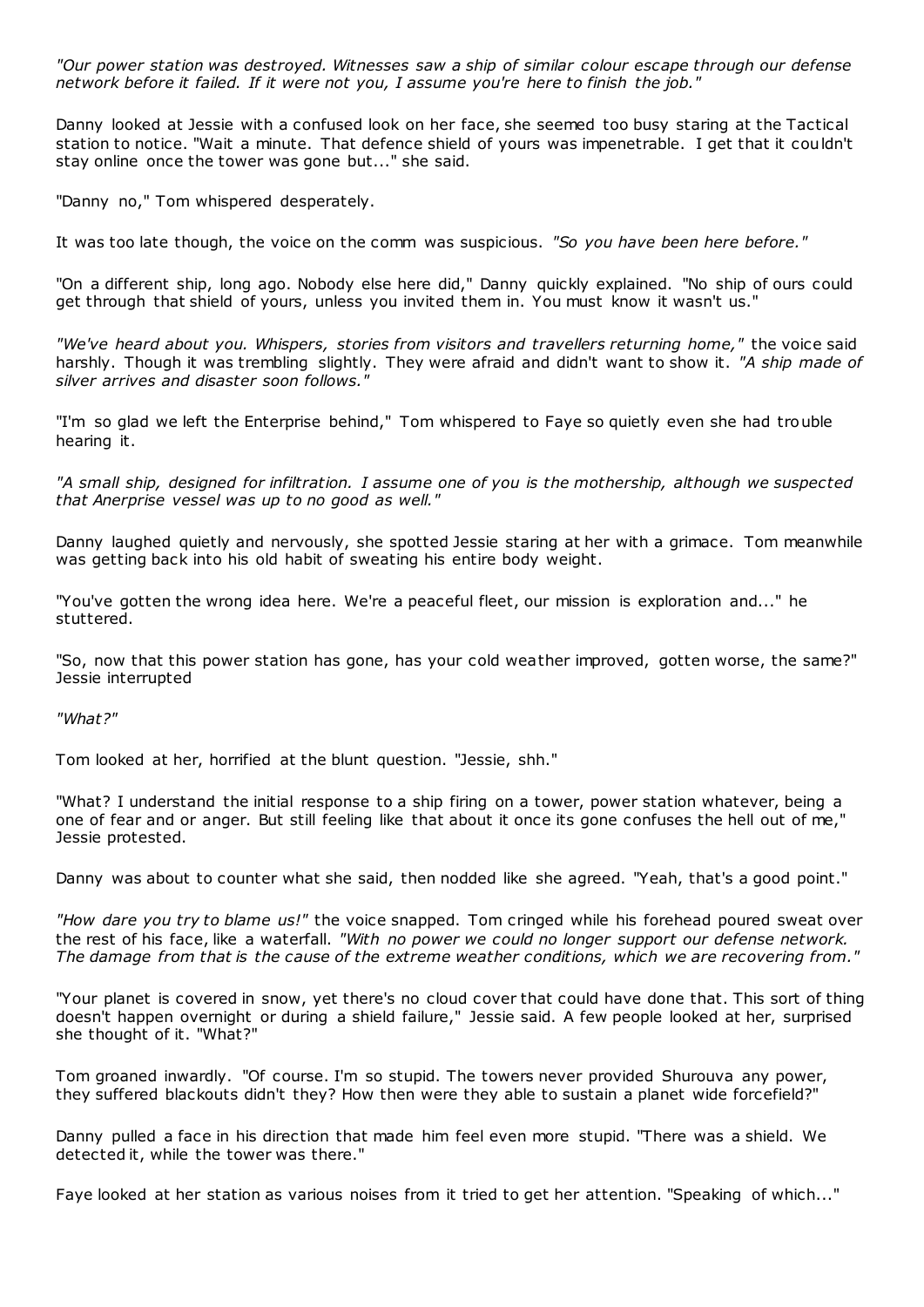*"You've failed,"* the alien voice said just as the planet on the screen briefly was covered by a shimmering green. *"Fortunately our old power generator was not targeted during the attack. We only needed a few minutes more to protect ourselves. Now leave."*

Tom tried to dry his forehead with his hand. "You only talked to us to distract us? There was no need. We are not here to invade. Surely our actions prove this. We have nothing to do with this other silver ship." A thought popped into his head that he had to vocalise, "wait, when this mystery ship fired at your power station, was this old generator no longer being used? Your new power station was doing all the work at the time?"

There was an unusually long pause between his question and the response. He was sure he heard quiet discussion in the background. *"If you're trying to trick us into thinking we are to blame, it will not work. We know the true facts and we will warn further planets of your deceit. A large ship arrived as a scout. Your infiltrator then waited until the new station was able to sustain our defence shield on its own, then you broke in and destroyed it. No, attacking it from the outside would be too obvious. Internally and at the right time, it would look like an accident."*

"Maybe we should go," Danny whispered while cringing.

Tom nodded as he quietly made his way back towards the helm. The alien continued to talk while he did this.

*"Then once your victims are defenseless and blaming themselves, your fleet moves in for the kill. You'll find we are more than capable of driving you out of our system. You have one cycle to do it yourselves."*

"How long is a cycle?" Tom asked as one of the ships on the screen fired a red torpedo. It exploded directly in front of the ship, close enough to trigger the shields. Even though it barely touched them, Voyager trembled viciously. "Stat..."

"Shields are down," Danny stuttered before he could finish asking.

Tom ran the rest of the way to the helm. He didn't bother sitting down, he leaned over the chair to enter in a new course. "Tell Tira, though I doubt it'll be necessary."

*"That was merely a warning shot. Half a cycle remaining."*

"We're going... even if this is a misunderstanding," Tom stammered just as the view of the ships and the planet quickly started to veer to the left. It wasn't long before everyone felt the jump to warp. Tom then collapsed onto the chair without even looking at it, he narrowly avoided missing it and falling on the floor. "The Prometh?"

"I think they got the message when the torpedo hit," Faye said.

Tom meekly nodded, "good. We'll rendezvous with the Enterprise and Katane in a few minutes. This isn't good."

"I think we've just found out why we're not welcome anywhere," Danny said. "So much for it being only déjà vu, huh?"

"Unless you guys have been stealing the Enterprise while we're asleep, it's not the same thing," Jessie commented while giving her a scowl.

"No, but the being mistaken for villains sure is," Danny said with a wry smile.

Tom found himself staring at the stars streaming by on the viewscreen. The dread that built up during that entire conversation had left him feeling hollow. Then he realised it hadn't started then, it had been building up for weeks. Every planet or system they visited had a story to tell, and no matter how different they were they all centered around the same thing. While he mulled over it Voyager dropped back out of warp, the sight of the Enterprise greeted them as they did.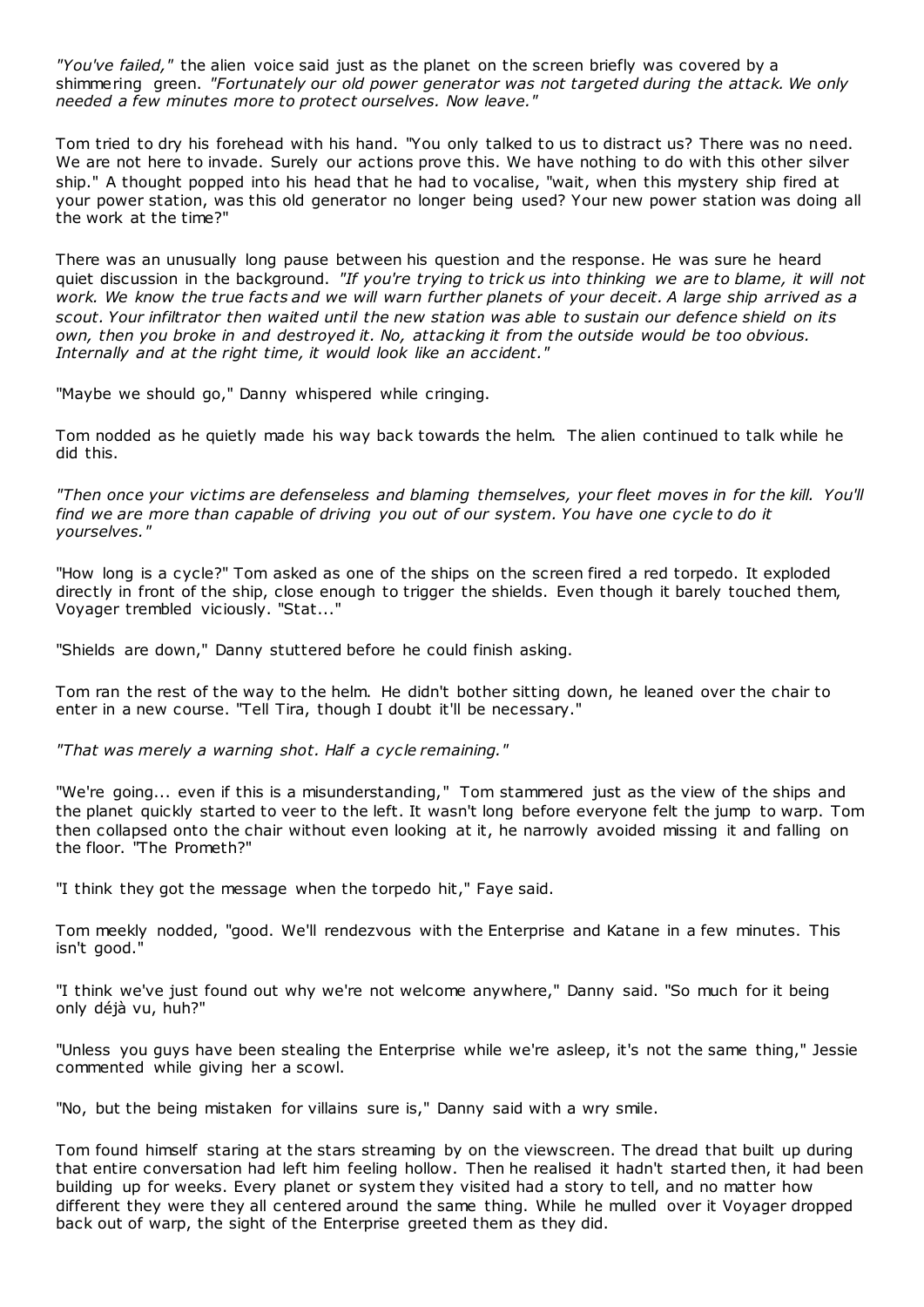"I don't get any of this. When we visited, was the shield just there because the old non-Soft station still powered it? If so, wouldn't they notice if the new power station wasn't?" Danny said.

Jessie shrugged half-heartedly. "He did say that they were attacked when it went fully online. Maybe they didn't get a chance to."

"Yeah but this other ship must have gotten through the shield to do it," Faye said. "All I can think of is that it went down briefly while they transferred it over, and the ship slipped in."

Tom overheard the last half of the conversation and he found himself turning the chair back around to watch them. He wondered about that too, but then his head started asking other questions, confusing him further.

"You'd think they would have high security during something like that," Danny said. "It couldn't be a far more advanced ship, they wouldn't have suspected us then."

"So that leaves two possibilities. The shield was already down or they turned it off," Jessie mumbled. Danny frowned at her, she didn't look too sure about either of those. "The Softmicron do still prefer to trick its victims, create illusions to make them think things are fine. The shield could have been fake, so *already down*. *Turned off* suggests that like other planets, there are people there that suspect the truth."

Danny felt guilty for even thinking it, but she had to say it as no one seemed to consider the other option. "Or someone who knows what they're doing disabled the shield so they could get in." Jessie stared at her with her eyes widening, Danny tried her best to ignore it.

"We need to find out what this ship is," Tom interrupted calmly. Everyone looked at him quizzically. "We're not going to get anywhere until we can exclude it as a possibility. For now, lets make sure we can all survive another fight."

*Lieutenant Commander Paris' Log, Stardate 58962.4: It's the sixteenth day since we started our investigation, and I'm already starting to miss the nothing we had been finding for fifteen. A ship, only described as small and silver, is terrorising the area for no clear reason just yet. As it's our only lead we will pursue it once the battle damage has been repaired. Hopefully it left us some tracks behind. If it's a ship that is aware of the tower networks, we must find them and try to share information. If it isn't, we must stop it at all costs.*

"Way to be overdramatic Tommy," a male voice sniggered at him.

Tom leapt out of his skin, which made him spill his half cup of coffee all over him and the desk. Luckily it was lukewarm. Once he recovered he glared at the door to the Ready Room as hard as he could. Naturally the intruder just smirked at him.

"Damien, there's a door chime. Use it," he snapped.

"Why?" Damien asked in a genuine questionable tone. That went away when he chuckled lightly. "I got what I wanted."

Tom groaned while his hand tried to wipe down the wet patches on his uniform. All it did w as spread it further. "Besides from trying to summon the vengeful ghost of Janeway, what do you want?"

"I'm ready to test my new cloaking field," Damien said. For some reason he looked a little grumpy, Tom just frowned at him. "Not that there's any need for it as I made it, but you idiots like wasting time."

"Oh," Tom said as his whole body slumped a little. "I don't know if we'll be able to do that just yet."

"Oh don't worry your tiny brain about it Paris, I'll run the test," Damien said in a patronising manner.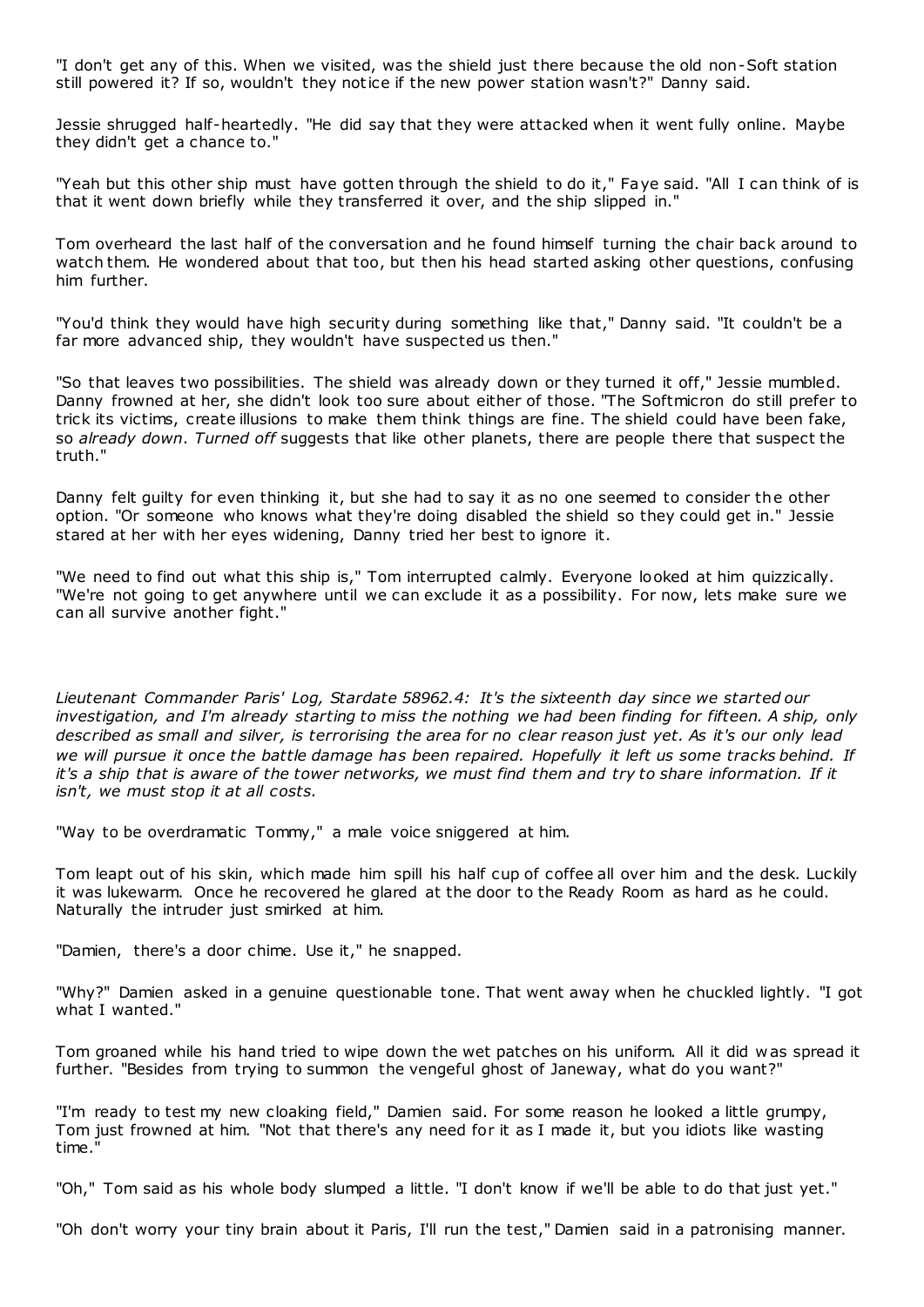Tom rolled his eyes, "no, that's not happening." Damien responded to that as he expected, with an angry scowl. "I know it's been a while since you've done anything *evil*, which is suspicious in itself, but we're not going to trust a device you've made and let you lose with it."

"Oh, trust issues? That's your problem, not mine," Damien laughed at him.

"Still, I call the shots. I'll ask B'Elanna to do a test on the Holodeck. Anything more than that will have to wait," Tom said.

Damien folded his arms tightly, "why? You've been pestering me about this for over a month. It's not my fault the bimbo attention seeker smashed my first model."

Tom sighed. He reluctantly pulled himself out of the chair, all the while putting his now empty cup onto the desk. Damien watched him carefully as he walked towards him. "The Flyer was going to be the test subject."

"So?" Damien scoffed and shrugged his shoulders. "You're not still treating it like it's your little brat, are you?"

"No. It's just not... available right now," Tom said. Damien frowned as he walked by him on route to the coffee table. "That's all."

Damien stared at him knowingly, with a tiny smirk on his lips. "So another conspiracy in the making? More secrets. I'm liking this already."

Tom slowly looked over his shoulder while his back was still on him. Once he saw the look on Damien's face he turned his body around too. "Not at all. Although you've just talked yourself out of me telling you the real reason."

"Oh, if it's not interesting, I couldn't care less," Damien said while gesturing his hands and shrugging.

Tom smiled bitterly. "Oh that's not the issue. At all. You'd probably like it. That's why you're not going to find out."

"I will though, being much smart..." Damien started to gloat.

"Dismissed," Tom said sharply.

Damien smirked, his right eyebrow raised slightly. "Of course, *Sir.* Whatever you say." He turned to leave.

Once he was gone Tom turned back to face the window. He watched the distant stars, his eyes began to glaze over as he did.

## **Sickbay:**

"Stolen?" the Doctor was shocked. He felt his program ripple for a second which didn't help either. The person who must have done it stood in front of him, and had only just stopped tapping at the main console when it happened. Her facial expression said sorry without her having to open her mouth.

"No, it got up and left on its own," B'Elanna said with a smile. The Doctor gave her a look of bemusement. "Of course it was stolen."

"Well you never know these days. I couldn't handle seven years of Tom giving me *my baby* cuddles," the Doctor said chirpily until he remembered who he was talking to. He laughed nervously. "Is it related to what happened to me?"

B'Elanna briefly made eye contact with him. He noticed her uneasiness when she did. Her head turned back to face the console while she cleared her throat. "It's possible."

"Possible? I thought you knew what happened," the Doctor said.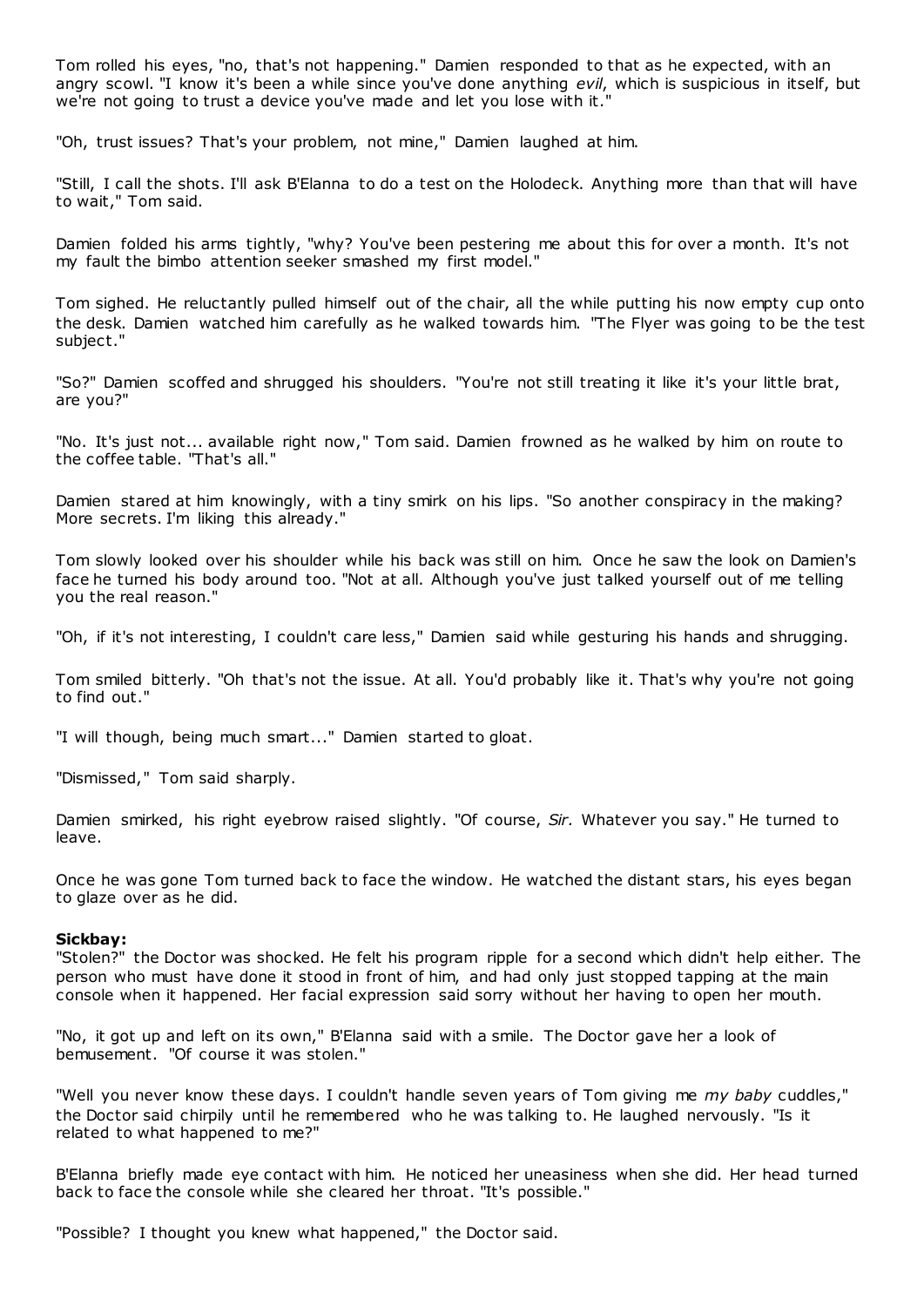B'Elanna smiled warmly but it was still directed towards the station. "I do." The Doctor stared at her intently. "Looks like somebody entered new sub routines into your matrix, but they're long gone now. Not to worry."

"Oh, all the more reason to be worried. Why would anyone do this? What was their intention? Will they do it again?" the Doctor started to panic .

"They can't do it again. I've made sure of it," B'Elanna said as she faced him again. The worried look on his face started to make her feel a little guilty. "I've tripled the Security and best of all I've made it so only you have access to the write version of your program. Anyone else will only find the read only. That won't appear obvious to them either."

"They made me break my oath. They used me. I'd be able to start accepting it if I knew why. I don't understand," the Doctor said.

B'Elanna breathed in deeply before quickly sighing. "The culprit altered the oath in your database, very subtlety might I add. They also made slight edits to your memory files. I've undone the damage, it was just finding it that was the hard part. I think whoever did this must have thought that you'd discover something that they wanted to hide. To cause a distraction instead, point fingers elsewhere."

"If it was undone, why do I remember everything I did?" the Doctor asked. "I've caused so much pain and suffering."

B'Elanna looked on sympathetically. "If I erased your memory of it, then I'd be another person treating you like a machine, a thing to suit my agenda. I'm not going to do that."

The Doctor finally smiled, even just a little, he was grateful but he still had a pained look in his eyes. "You're right. I need to approach this like everyone else does, not pretend it never happened. I have to fix what I've done. The trouble is, I don't know how."

"I think you're being too hard on yourself. I'm sure if you explained to Jessie why you said what you did, she'll understand that you weren't you that day," B'Elanna smiled.

"That day?" the Doctor stuttered, he blinked nervously. "Are you sure you fixed everything?"

"Yes, why?" B'Elanna said, now curious and a little worried.

The Doctor didn't look convinced with her answer. He tilted his head slightly to peep at the console, which B'Elanna mirrored back to him, her eyebrows raised. "Please check again."

"Doc, stop. Your program's security was breached when James stopped you from being able to walk through the forcefield. The files that were edited..." B'Elanna said a little more forcefully.

"It couldn't have been then," the Doctor said, slightly dazed.

"They probably were trying to get in themselves and took advantage of it," B'Elanna said. The Doctor shook his head, mouthing the word no a few times. "Why couldn't it have been then?"

The Doctor sighed deeply. "I broke the worst oath of them all; do no harm. I thought you knew."

"Doctor. I have no idea what you're talking about," B'Elanna said. "As I said, I made a point not to touch your memories."

"James threw up a forcefield to stop me from approaching. You're saying my files were edited then, but that's impossible," the Doctor said. "I remember doing it and it wasn't then. It was much sooner than that."

"Are you talking about the DNA evidence that was distorted? That was crucial in solving the case. I doubt your discovery was manipulated by whoever hacked into your program, or that wouldn't have happened," B'Elanna tried to reason with him.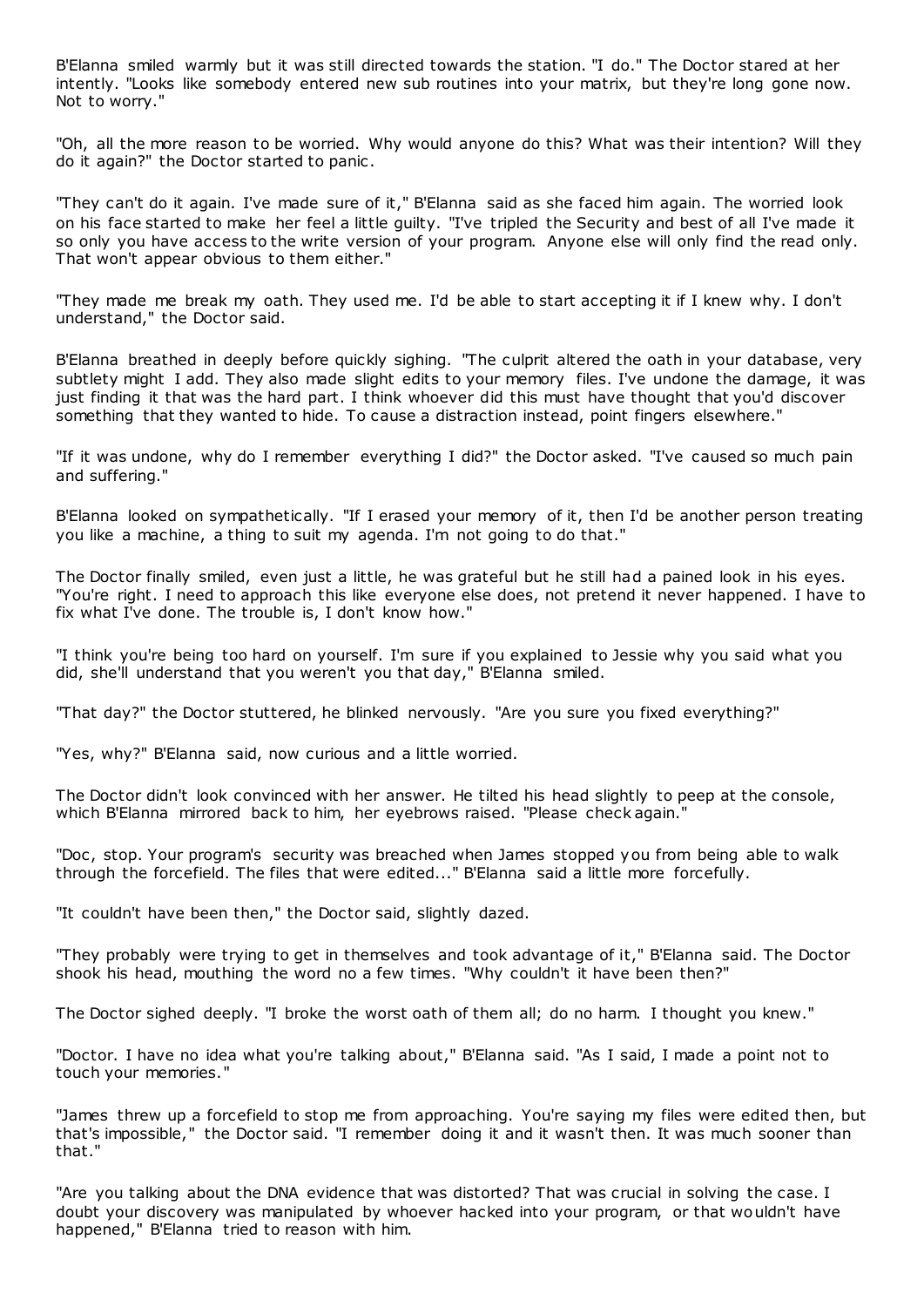The Doctor was now staring down at the console she was using. His eyes scanned everything there, looking for any kind of clue that she missed. A disgruntled noise from her made him look back up and face her.

"You removed Nathan from the suspects list, I know. Craig told me. It made no difference. The DNA on his file was fully Human anyway. It wouldn't have implicated him. Try to calm down," B'Elanna said patiently.

The Doctor stared directly at her fearfully. "You really don't know. I... did more than alter evidence and point fingers. I re-activated it," he whispered the last few words.

B'Elanna flinched at the whispered words. She leaned in a little closer and lowered her own voice. "Reactivated what?"

"He was injured badly, disoriented. It was the perfect opportunity," the Doctor said, piquing her curiosity further. "He wouldn't notice anything until something triggered a bad memory. I didn't foresee what his newly formed telepathy would do." He shuddered in revulsion. "I didn't care."

B'Elanna felt her eyes widen more than usual, she felt her skin prickling. "The chip?" A timid and very small nod from the hologram confirmed everything. She found herself checking the computer to double check her work.

#### **The Mess Hall:**

"Do you ever think about what we'll do when this is all over?"

Lena was mid sip when she was asked that. She quickly swallowed her drink instead of savouring it, then placed it beside her. The confused look on her face made her daughter smile at her. "Where did that come from?"

Kiara shrugged. Even though her plate was half full, she put her fork down beside the unused knife. "It's a distraction. Otherwise I'm thinking about my friend lying in a coma, or why she's there, or the terrifying thought of there being dozens, maybe hundreds of towers that we have to destroy to get out."

"I doubt it's the only way," Lena said first to re-assure her. "Do you mean when we escape the sphere?"

"Yeah," Kiara said with a nod. "The place you lived in with Sandi will have a new owner. I dunno if mum's family would take us in. Maybe you want a place of your own. I dunno."

Lena hadn't thought about it. She was too distracted by the other things Kiara mentioned, as well as the most recent problem. "I've always lived in space, well with the exception of those few months. I never really got used to being woken up by sunlight and birds chirping, but I doubt I'll want to stay on one of these ships forever."

"I can imagine. It must be nice not having to worry that one day your home could be destroyed by some trigger happy aliens," Kiara said.

"Oh I dunno, you just get vampires trashing your place instead," Lena said with a smile. It didn't last very long. She wasn't safe wherever she decided to live, that was something she had to learn to live with. Kiara though was a different story. The worried look on her face made her realise that her own was showing what she was thinking. She tried to smile again. "We can discuss it when the time comes. Okay?"

"I dunno about you, but I don't know the first thing about getting a house thingy or looking after it," Kiara said with a sly smile forming. "I also doubt that I'd be able to stay on a starship if I wanted to."

It was obvious to Lena what she was hinting at, she narrowed her eyes to pretend to be mad at her. Kiara wasn't falling for it, she smiled innocently just like she would have when she did something wrong as a kid.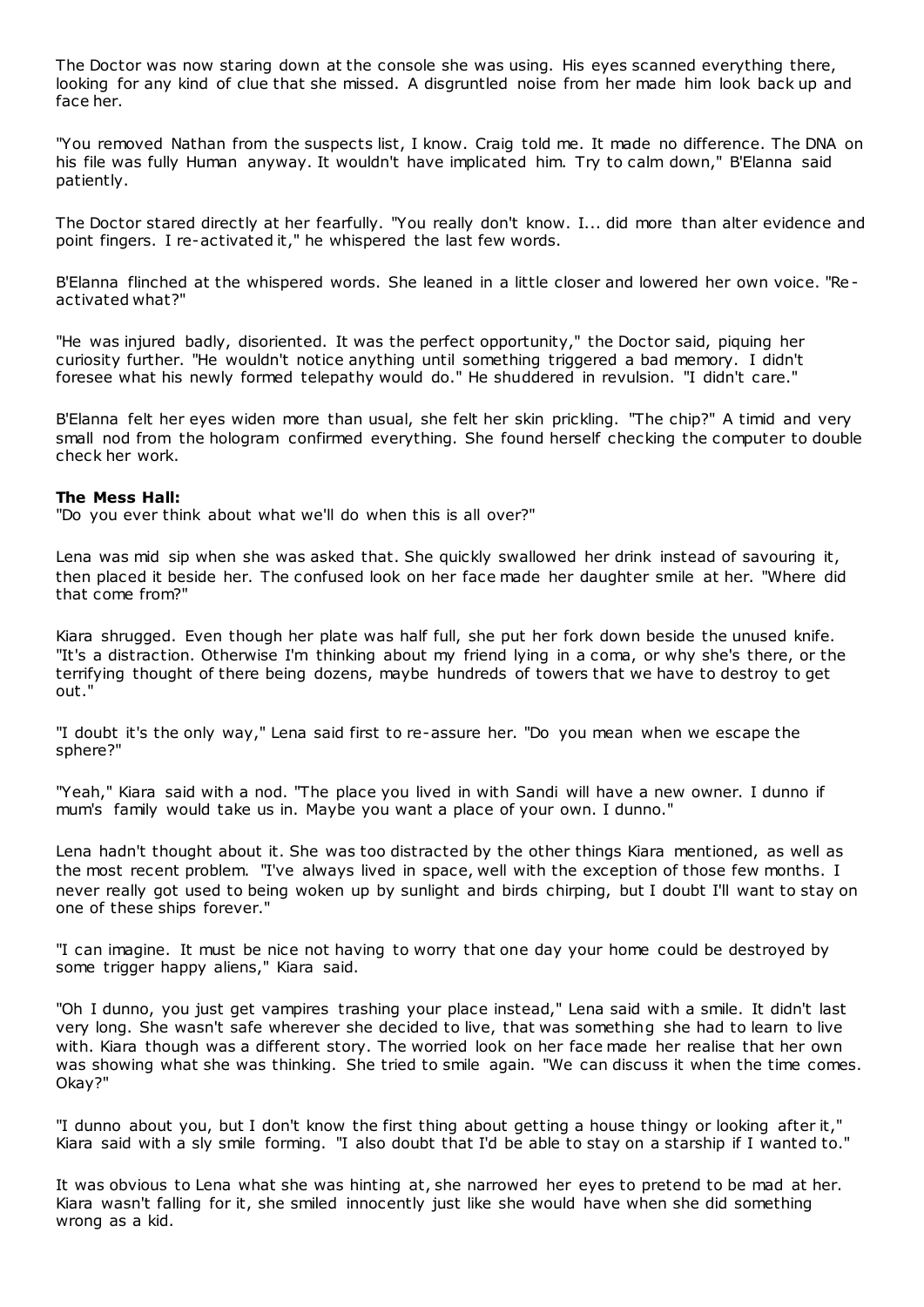"Well if that's what you want," Lena said sadly. Kiara frowned at her tone. "I'll talk to dad. I'm sure he won't mind though."

Kiara's mouth dropped open, "huh!?" She started to stammer, "I wasn't talking about Chakotay. I don't trust him, I don't like him anymore. I can't believe you..." Lena's resolve faded away, all that was left was a small smile. "You tricked me."

"It's your fault for thinking I'd be so cruel... lately," Lena said awkwardly as she remembered how she behaved years ago. She cleared her throat as if it would chase that away. "Look, we'll stick together, if that's what you want that is. That's why where we end up living will be picked by both of us. Okay?"

Kiara smiled gratefully. "You're the mum, you're not supposed to let the kid have a say."

"Meh," Lena said with a nonchalant expression, her shoulders raised. "As long as it isn't a morgue, I'm not fussed."

"Are you sure about this?" Kiara quickly asked without thinking about it.

Lena reached for her drink again while giving her the trademark Janeway bemused look. "I was joking about making you live with my dad. I never considered it."

"That's not why I'm asking. I just thought that you might not want to live with me," Kiara said.

"You got that from everything I said? You're..." Lena said while sniggering. "I'm starting to think this self doubt crap runs in the family."

"Well no, I just... you said if that's what I want, with no mention that it was what you wanted," Kiara stuttered as he cheeks turned red.

Lena shook her head while still laughing to herself. "Don't be silly. I'll need someone to wash the dishes and stuff," she teased.

Kiara looked confused, "wash them?"

"You know, chores. We'll get bored if we're not on a ship, and fast," Lena said. Kiara pulled a face which made her laugh again. "Relax, I don't even know how to cook so there will be no dishes to clean, not when there's replicators. I may make you put the washing outside though."

"You put your plates outside?" Kiara said in a slightly amused tone.

"Oh this'll be fun," Lena smirked at her.

Kiara smirked as well and shook her head. "I'm already regretting it. Seriously, at least it won't ever be dull living with you."

Lena's smile faded away. "Yeah. That's my only issue with this. I'm a walking target and you shouldn't have to feel unsafe in your own home."

"I thought that was normal," Kiara said lightly, hoping that it would stop worrying her.

"Only if your parents are Slayers," Lena sighed, proving it didn't work. She stared glumly at the table.

Kiara felt a little guilty for accidentally steering the conversation that way. A change of subject again was needed. After barely a minute she hadn't come up with anything and it was starting to feel a little awkward. She had to say something. "Maybe it's not what you think, and he'll come back soon."

Lena smiled weakly at her. "No matter what I think, it's bad. There's no good here."

"Where's your imagination? For all you know there was this big thing right, that he had to deal with and couldn't risk telling anyone. You know, in case it makes things worse," Kiara improvised. Lena's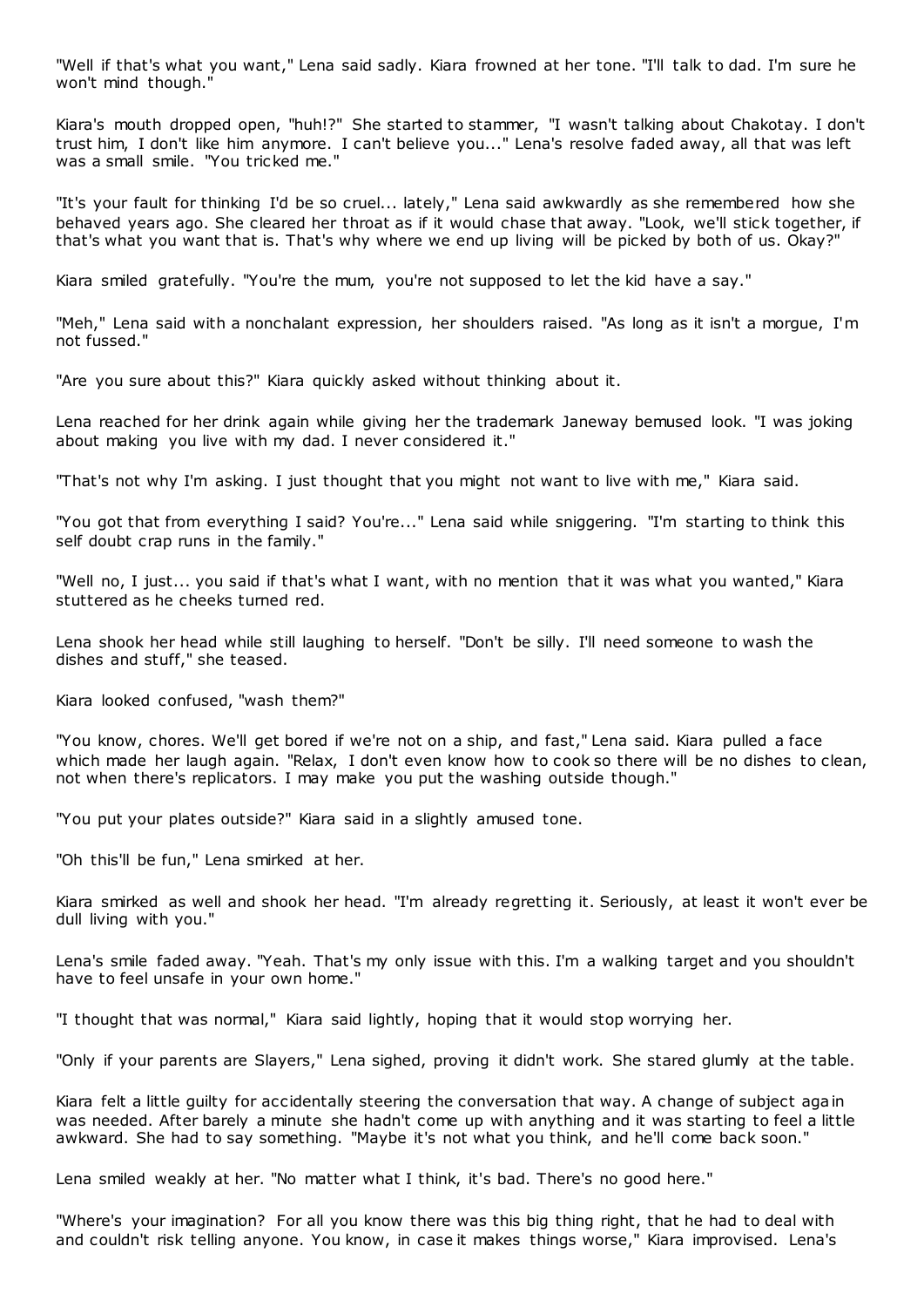stare was unchanged so she decided to carry on. "Or, he's been possessed and he'll come back when he's not. Or we'll find him and fix it."

"I hope so," Lena said. "If not, it isn't going to be easy."

## **Engineering:**

The staff in the lower level all seemed to be focused on their stations, they didn't notice somebody walk in. He smirked darkly at the lack of response. Then he headed for the ladder near the warp core so he could climb up.

He was too busy cackling away to notice that the second level wasn't as empty as he thought. When he did notice he groaned in disgust. "You? How will I ever get anything done with you morons constantly watching me?"

Chakotay smiled. "I think this is a sin that I can live with."

Damien folded his arms tightly and stubbornly remained on the spot. "Are we chickening out? You started all of this, I assume you expect me to clean up your mess."

"Now that you mention it, my quarters is a tad untidy," Chakotay said.

"Ugh," Damien rolled her eyes. "Leave the jokes to the professionals. Actually, while we're on the subject, leave the evil to me too. Now get lost." He headed for the main console parallel to the core. Chakotay had purposely stood there to block him.

"You have no right to complain. You've been gossiping to your girlfriend," Chakotay whispered to him once he arrived. Damien pulled a disgusted face. "She confronted me, she knows. How else would she find out?"

Damien scoffed in his face, "oh please? Like you've been acting completely innocent and keeping out of sight. Someone was going to find out eventually, you're just lucky it was Barbie Cullen that figured it out."

"If you tell anyone about our plans..." Chakotay hissed. Somebody gasped nearby, it echoed as if it was coming from a confined space. The pair didn't seem to notice it, or care. "I'll make sure you never do anything again."

"Without me you'll never be able to pull it off. That's why I'm still alive, right?" Damien teased him.

Chakotay narrowed his eyes while staring directly into his. The villain's sparkled, he was enjoying this a little too much.

"I knew it. My god," a voice whispered, which also echoed. There was a bang shortly afterwards, "owie!" Then the telltale sound of somebody crawling against metal followed.

Damien chuckled once that faded away, "that was fun."

Chakotay had to smile as well, "yeah. It'll keep Annika occupied for the time being."

"So Barbs thinks you're up to something huh?" Damien snickered at him. "I was wondering why it was so quiet. I really was hoping that she died."

"Yes, but I'm just thankful she's not stealing my underwear, or sniffing my discarded food," Chakotay said.

Damien shuddered horribly, "thankfully that first one hasn't happened. I even considered reading those books to find out how her vampire kind die."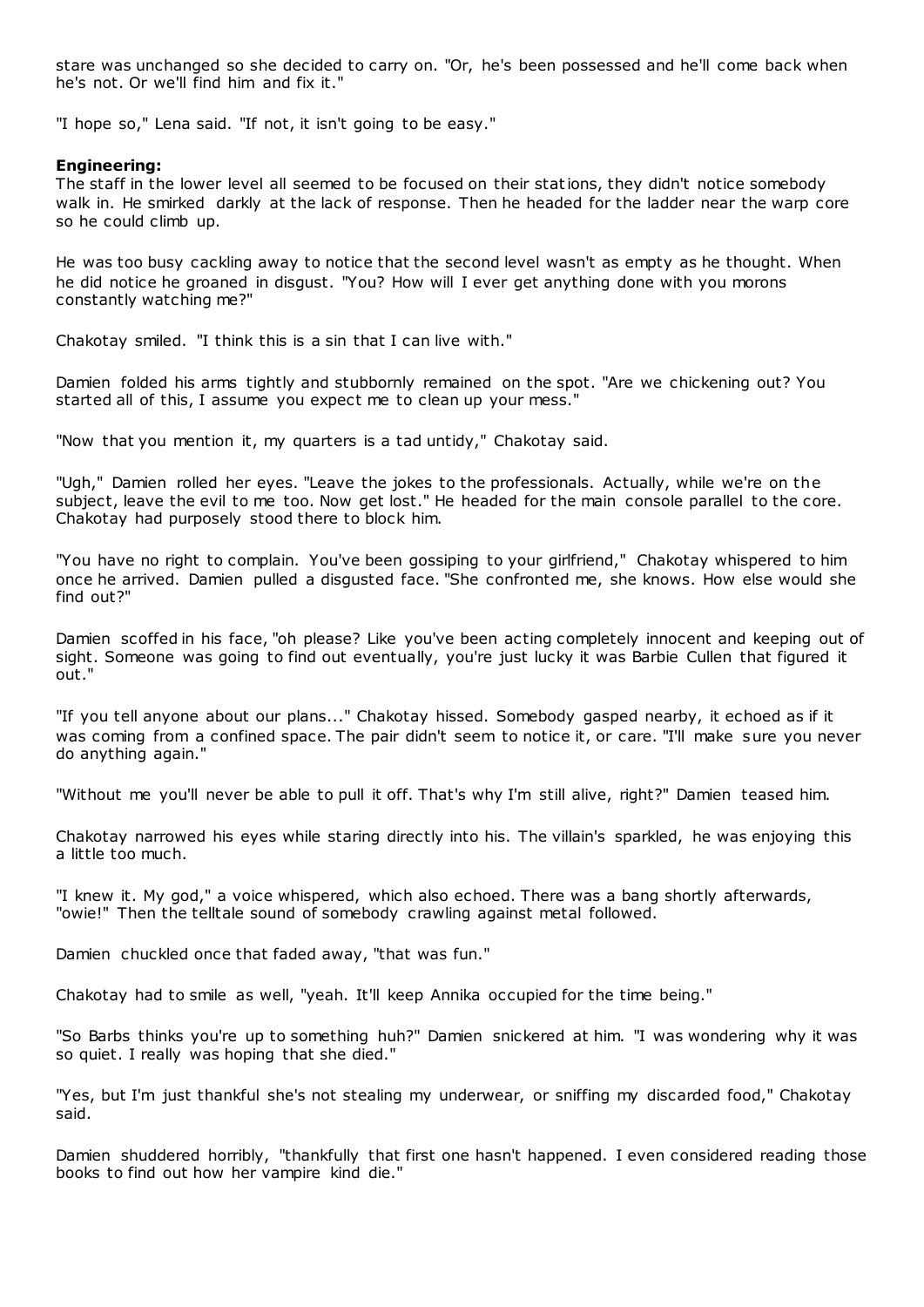Chakotay actually looked embarrassed, "I got that the wrong way round. Sorry." Damien's eyes widened which made Chakotay laugh a little. "Seriously, you don't want to go to Astrometrics. I've seen things no man should see."

"Do you fancy reading a few books to pass the time?" Damien asked.

"Hell no," Chakotay said quickly. "This stalking thing is still a problem though."

"I'll pay you. The only way to kill her I read so far I do not want to resort to," Damien actually pleaded with him.

Chakotay brushed his fear aside for now, "relax, will you? I'm not talking about your stalking, I'm talking about me."

"Oh, of course," Damien groaned.

"I'm curious though," Chakotay said.

Damien scowled at him through gritted teeth. "Oh sure, when it's your problem you want it dealt w ith immediately."

"It's still *our* problem though," Chakotay said. "You like to talk, a lot. Brag about your deeds. You haven't tried to put her off by talking about... you know?"

"Well bragging about it is much better than badly trying to avoid saying something directly, just for the purpose of prolonging the reveal. I mean seriously," Damien groaned. He rolled his eyes, "you know."

"Anybody could be listening. I'd prefer if you didn't share these things with anyone," Chakotay said sternly.

Damien couldn't help but laugh at him. "Oh, and why not? It's not like you have a reputation left to protect. You're in the dog house already Chucks."

"If they knew, they'd only worry. This crew have enough to deal with as it is. It's not like anything can be done about it now," Chakotay said. Damien narrowed his already suspicious eyes toward him. "I think you know what I'm referring to."

"I built that stupid cloak, I helped recover that kidnapper ship. I've done enough," Damien grunted. Chakotay stared at him blankly, which made Damien think he misunderstood. He laughed as that was impossible. "You know, until I ran into you, I thought the reason why we can't start the tests was cos you pinched the Flyer. It's just your style."

Chakotay rolled his eyes. "Hilarious, but no. I'm talking about your other work. If Annika finds out about it..."

"If she's stalking you instead of me, what's the big deal? Enjoy," Damien sniggered as he turned to walk away. Chakotay grabbed his arm tightly to stop him. He just snatched his arm back and faced him again, his sneering face made Chakotay wonder why he did it. "Who cares if the glitter ball finds out? Nobody likes her, nobody cares what she says unless it's *oh my god, I'm dying painfully*."

"You've said it yourself. She is a vampire and she did try to use it to destroy us. The flaky bimbo persona is just an act, to throw us off our guard," Chakotay whispered. "You should know. The first chance she got she joined you to get back at us. Why else do you think she follows you around all the time?"

"My evil charisma and intelligence can be a curse sometimes," Damien replied with a tiny hint of regret in his voice. It just made him sound more patronising than usual.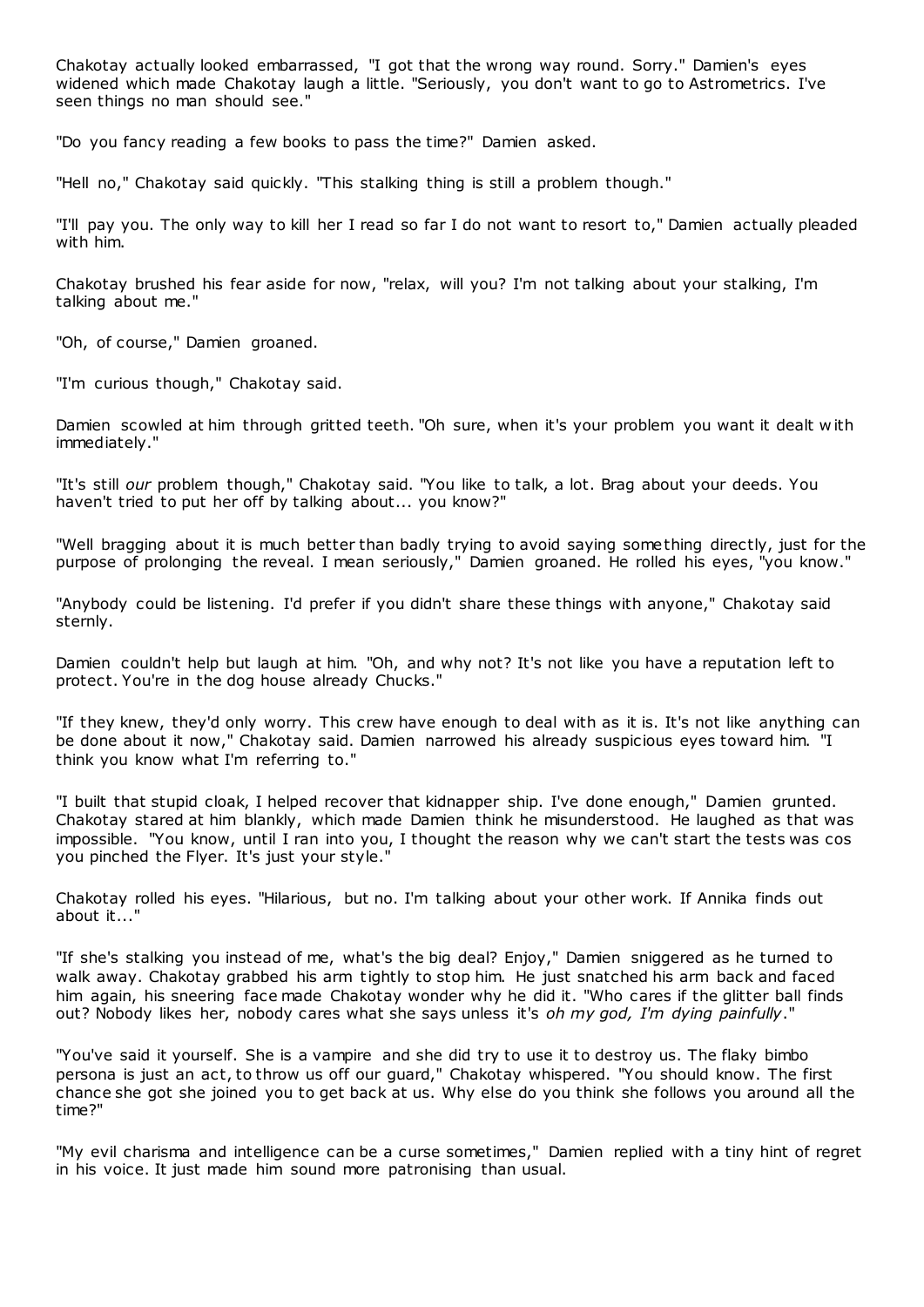Chakotay felt a little sick, though that could have been just the subject of Annika doing that. "Annika is not on our side. She pretends to be until it suits her, then it's yoghurt pot sniffing and makeshift beds made out of dirty clothes. Annoying, frightening, but harmless. It's quite clever actually."

Damien repressed a few gags as his head tried to imagine what Chakotay said. He tried to laugh it off until he noticed Chakotay's expression hadn't changed.

"Seriously, Astrometrics, don't go there," Chakotay said.

"You're sick enough to make something like that up," Damien tried to tell himself out loud.

"No, but I'm sick enough now after seeing her rolling around in a pile of rabbit toys while making noises. I'll be in therapy for the rest of my life," Chakotay muttered. Damien's eyes went wide yet again. "She either expected me, you or anyone for that matter to walk in. The door wasn't locked. She's got an act to keep up so no one will suspect her when she gets her next opportunity. I'd rather not let her know of one."

"Different in style, but it reminds me of someone else. Care to venture a guess?" Damien said with the sparkle back in his eye.

"I doubt it's you, you've been a neutered and de-clawed kitten for years now," Chakotay answered nonchalantly.

Damien let out an angry grunt, the spark in his eyes turned into anger. "Why should I care if Annika wants to get her revenge on this crew? I don't even like you people. I'm only here and do things as it serves my interests."

"You're only here because you have no choice. It's us or taking your chances in a Game Sphere ran by people who despise you more than us," Chakotay smirked.

"Voyager's no good to me if it's trapped in this bad collage of the galaxy. Don't kid yourselves," Damien tried to snigger. It was forced though, Chakotay's words c ontinued to hit various nerves. "You've got much worse things to worry about than an ex drone turned My Little Pony with a stalker fetish. If your people aren't trying to kill each other, they're running off on suicide missions, setting up bombs to finish off their annoying step sons, having their fiftieth breakdown, stealing shuttles..."

Chakotay's face fell and it froze in a tight grimace. "You're overexaggerating, as usual," he managed to mutter through it.

Damien felt a little better now that he had returned the favour. A devilish smile appeared on his face. "It's any wonder you fools have gotten as far as you have. It's all drama, drama around here. I'm glad I joined just in time to witness it. The shapeshifters don't have to do a damn thing, you people are your own worst enemies. You make some progress and somebody does the switcheroo on Ylara and Lena. You make some more progress and the Enterprise is stolen. Oh we learned something, lets get distracted by warlocks and some system that doesn't matter. Ohno poor little girl trips up in her quarters. Don't even get me started on this wild freak chase nonsense."

"You're right," Chakotay interrupted. To Damien's surprise he said it with not only a straight face, but with no humour in his voice giving him away. "We are getting in our own way. Or at least, someone keeps nudging us in that direction."

"I'd take credit for it if it wasn't so boring," Damien said.

Chakotay ignored him. "When force doesn't work, destroy us from within. Of course. They must know where we are or they..."

Damien yawned loudly to make a point, cutting him off as well. "I wonder who around here fits the classic double agent reqs. Unusual behaviour, keeping secrets, negotiating with villains discreetly, driving away loved ones. Hmm, toughie!" Chakotay stared at him with anger building up inside. Damien acted as if he just figured it out. "Oh, it couldn't be the guy trying to point fingers elsewhere. I need to think on this."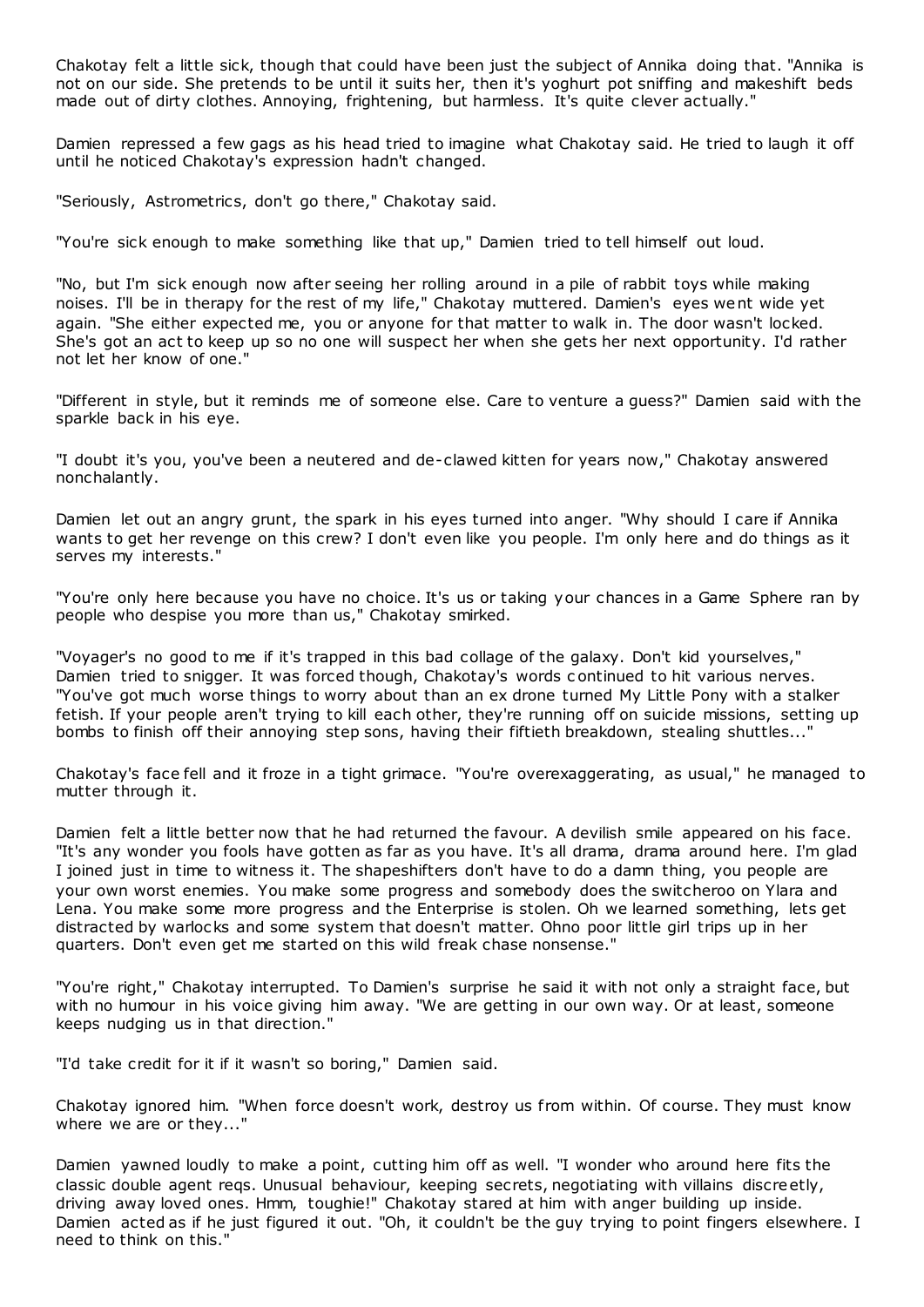"Don't strain yourself," Chakotay muttered as he walked away.

## **The Enterprise:**

He had been so engrossed in his work, Harry hadn't noticed Ian rush onto the Bridge and stop next beside him. His sudden voice brought him out of it. "The repairs to the shields are done."

Harry didn't look that impressed. The data he had collected seemed far more interesting to him. "You had to come here to tell me that?"

Ian matched his facial expression, before putting on a softer and patronising voice, "no but I was missing you so badly." He cleared his throat to get it back to normal. "I was told to give you a direct report when the ship was ready to go."

"Go, go where?" Harry asked no one in particular.

"To the next planet with towers, weren't you listening?" Ian answered.

"It's a waste of time, I'm telling you," Harry said. He found himself staring at the data on the computer screen again. Ian briefly turned his head towards it. It was just a bunch of random numbers to him so it didn't keep his interest. "All we're doing is ruining our reputation further. The answer, it's here."

Ian looked a little conflicted, not that anyone could see that as they were all occupied. "Months of mostly failing to destroy Game Sphere towers, yeah I could have told you that. You lost me on this though."

Harry's index finger pointed to one of the numbers, then a one beside it. "I've been looking at this all wrong. It's not supposed to say anything."

"Huh?" Ian mumbled. "You just said the answer is there."

"It is," Harry brightened up. He quickly worked on the panel beneath the data. The numbers that he was looking at were entered there.

The computer responded, *"searching."*

"I was convinced it was a message, a numerical code that translated into one word. Like when we found you," Harry explained very quickly, Ian had trouble keeping up. "What else would numbers mean?"

"Um, somebody stuck on a Maths puzzle?" Ian said meekly.

Harry briefly stared at him like he was an idiot. "How are you an engineer?"

"How did you get command of the Enterprise?" Ian countered with a raised eyebrow.

Harry brushed it off by merely looking back at the computer. It had finished its search and was displaying one result. "I knew it. They're co-ordinates. They've got to be. This can't be a coincidence."

Ian turned to have a look as well, his interest piqued. "I hope it's useful, we've got enough places to visit as it is."

One tap brought up a star chart on the bigger screen, replacing the one with the numbers. One part of it was highlighted with a flashing orange. Harry's good mood dissolved instantly. Ian didn't even have time to notice it, by the time he looked at Harry, he was having trouble keeping his emotions in check, his lips trembled.

"What?" Ian asked. He had no idea why he reacted the way he did. The highlighted area just looked like empty space to him.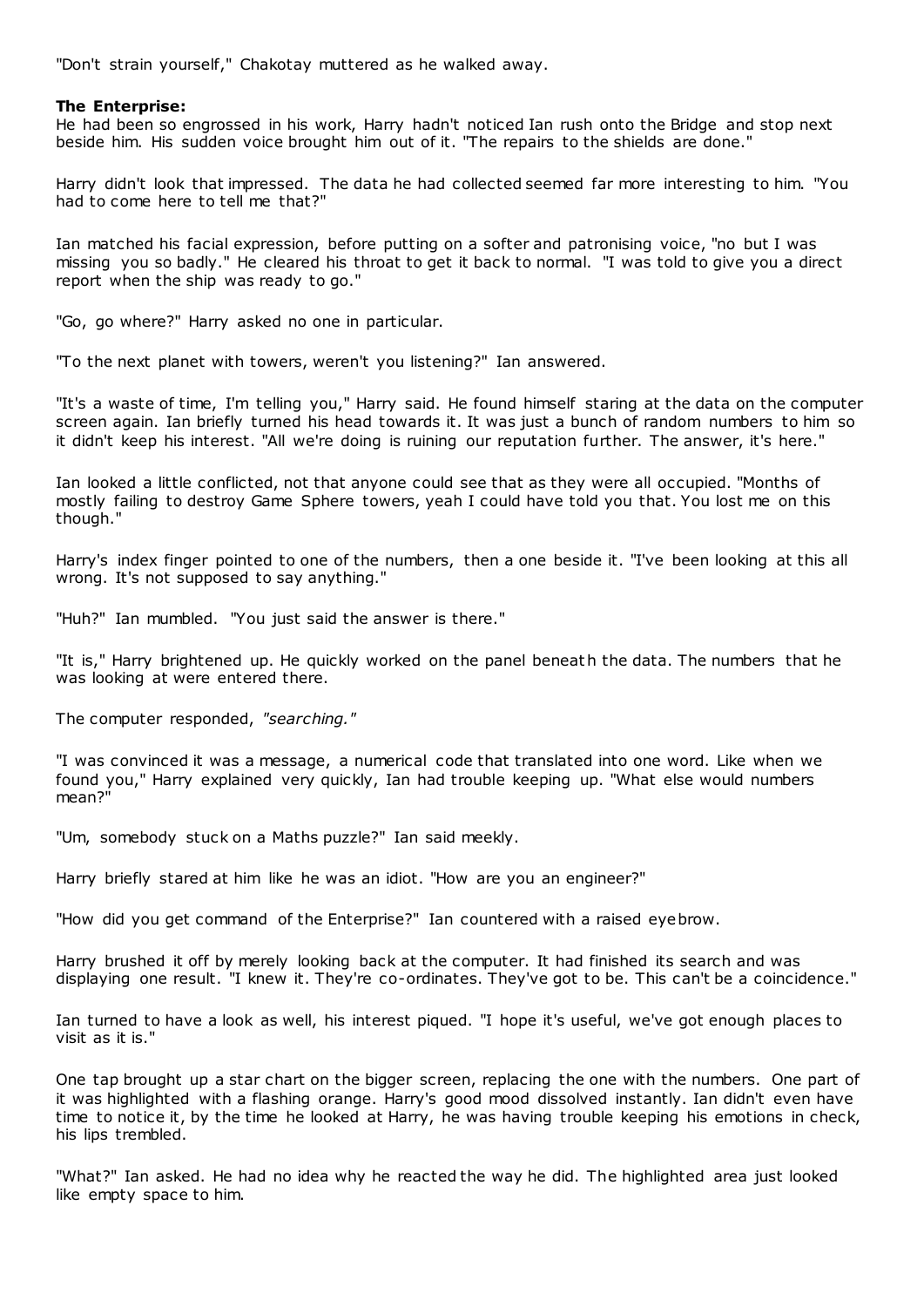"That's... it's nothing," Harry answered as bluntly as he could manage. His fingers quickly fell onto the computer. All of the data disappeared. "There's nothing there. Not anymore."

As he walked away Ian did his best to retrieve the information. Once he did he stared at it for any clue as to what happened. The highlighted area was definitely just empty space, however a few objects nearby caught his attention. A system with one m-class was the closest. What worried him though was the thing that he knew was a bit further away from this area. To him, this certainly wasn't nothing.

"Harry," he called. Harry stood in the command centre meekly, he could barely be bothered to make eye contact with him. "You may have been onto something here. A Ruvan ship leaves a cryptic message with numbers in, which can be changed into co-ordinates nearby their home world. A home world that we tried to liberate. They know exactly who we are unlike some of the other ships that attacked us, but they still send us it."

"Enough!" Harry snapped at him. The rest of the Bridge looked at him in surprise. "They attacked you on the Enterprise, they then attacked us, chasing us both out of their territory. They didn't want our help then."

"So why now? That anomaly is nearby, that planet where we were dumped in pods is also close by. They gave us that message discreetly for a reason," Ian said.

"We're not going there and that's final. I won't lose another ship, understood!" Harry shouted.

Ian felt his eyebrow raise slightly and twitch. He gave him a bemused smile. "Context would solve a lot of problems on this fleet. So would a half decent Captain for the flagship." He waited for that to sink in before leaving.

Instead Harry avoided looking at him as he walked over to the other side of the Bridge. Ian watched him step into the same turbolift he was going to use.

"Awkward," Bryan commented wryly. "You're right though. I've been here this whole time and I still have no idea what's happening."

## **Voyager**

## **The Ready Room:**

The atmosphere was a little tense for Tom's liking. He tried to sit back in his chair while cradling a coffee to his chest. Everytime someone spoke or looked at him he'd just end up sitting forward and abandoning the cup on the desk. He wondered how Kathryn used to do it. Years of practice? No wonder she was so irritable a lot of the time.

"Oh come on. You're doing long multiplication but forgetting to use the zero," Harry complained.

"Or the ever classic; you're putting two and two together to get five," Chakotay muttered. "You're over thinking the metaphor."

Harry stared at him with his furious eyes blinking rapidly. "Yeah, that's actually the point I was trying to make. What's happening isn't simple but you're overcomplicating it by using the wrong method."

"Harry," Tira said gently. It was useless as Chakotay and Harry's arguments were so quick and loud, she may as well have been shouting from outside the ship. She decided to join Ersa at the other side of the room.

"I'm really curious to know what this zero is we're missing," Chakotay said.

He got a grunt from Harry in response. "We've been chasing our own tail for weeks now and what do we have to show for it? Nothing." Tom sighed into his cup, accidentally spilling some of it. "We're wasting time."

Chakotay rolled his eyes, "as opposed to what? What should we be doing instead?"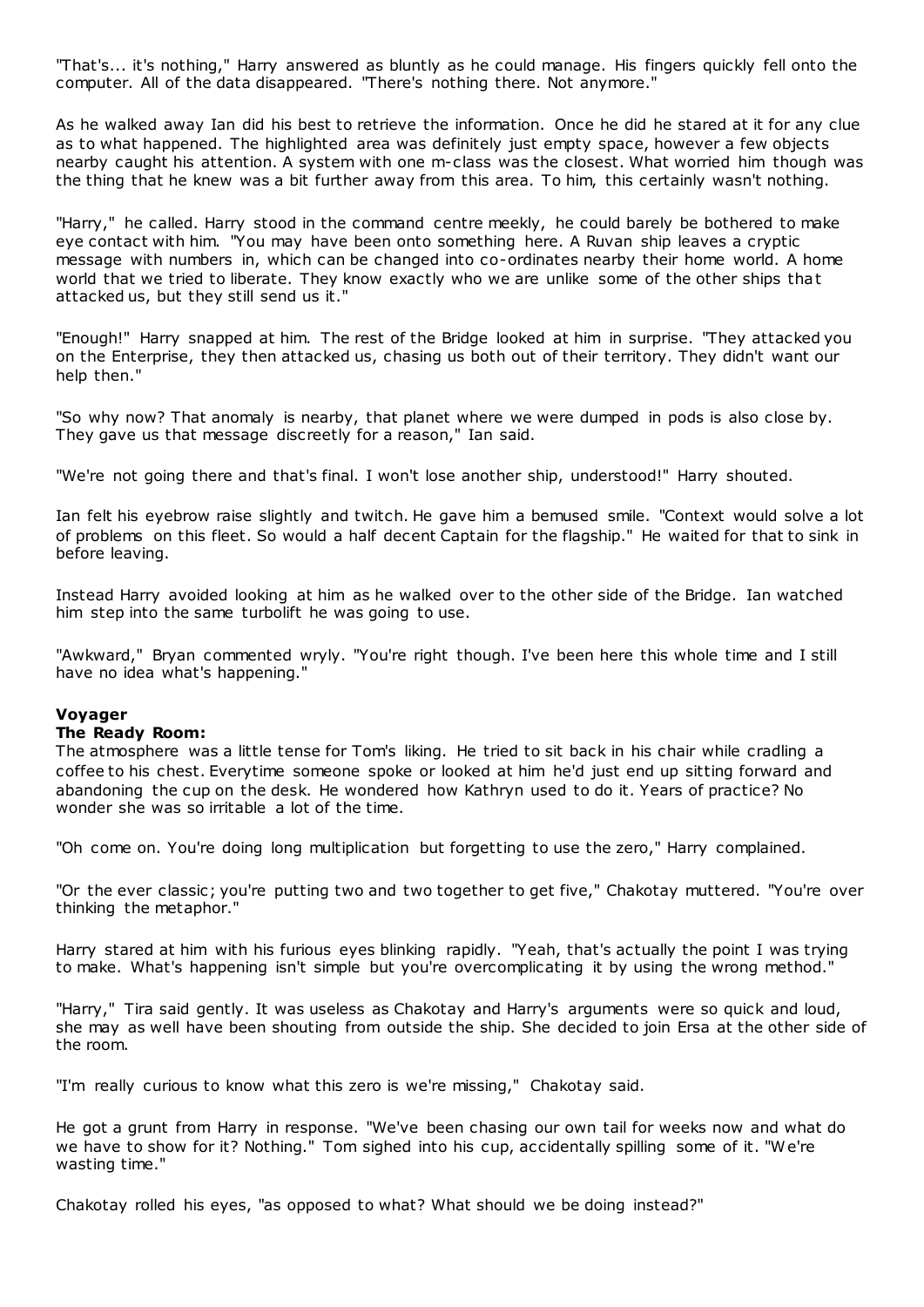"Anything but trespassing in alien territories, making people think that we're this silver ship in the rumours. The more guilty we look the more people we're going to have wanting to kill us," Harry snapped.

Tom felt a little torn as he knew his friend was right. "It's a good chance that this is our fault, or at least our responsibility. We can't ignore it."

"We have no proof that the silver ship has anything to do with us, is actually aiming for towers, exists or anything for that matter," Chakotay said.

"If it is, it's obvious what we're dealing with here. We should be prepared for the worst," Harry said grimly.

Chakotay shook his head in disagreement. "Don't jump to conclusions. Many ships will be silver because of its hull material. A lot of metals that can be used in space safely are silver."

"Yeah, that just makes me wonder why the Romulans went to the trouble of painting their ships green," Tom commented. He remembered the colour of their blood and it made him a little more distrusting of them.

"Also, we don't know what this ship or ships intentions are. It could be more than one, different people. It was one planet. It could be merely a coincidence that they attacked a tower. These stories, rumours they mentioned could be about anything," Chakotay continued.

Tom nodded until a thought occurred to him. He eyed the former Commander with interest. "Wait, are you sticking up for..."

"No," Chakotay blurted out defensively. "It's too early to assume anything. That's all."

"Mr Chakotay is correct," Ersa chimed in. "The way the story is phrased; the ship invades and leaves. That doesn't sound like..."

"Someone who kills for the sheer hell of it. No of course not," Harry said.

Tom looked on uncomfortably. He wasn't the only one. The room had fallen silent again. He let out a sigh as he stood up. "I don't, no, I won't believe it until I see it for myself. Until then we're sticking with the facts we know."

"Apart from we're stuck in a sphere that uses towers to suck the life out of planets, what else do we know?" Harry asked bluntly.

"It's nice to sum everything up and quickly once in a while," Tom said lightly.

"That most people do not see the towers as threats until it is too late, if at all," Chakotay answered Harry's question.

Tira thought the conversation had settled down enough for her to be heard, she stepped forward. "Some worlds resist them. Didn't you say your first planet was like that? Now there's the planet the Katane visited."

Tom thought about it quickly before somebody said anything first. "One lone resistance movement, yeah, and I don't think that other planet was rebelling against that. There wasn't even a tower there."

"Now," Ersa butted in, putting Tom right off. He wasn't the only one as the whole room turned their heads to stare at him. "The pieces fit. A whole planet doesn't just turn from a tourist resort and trading hub to a militarised and isolated one in a few months. I'm not the only one who noticed the little light, electricity in the city we visited, am I?"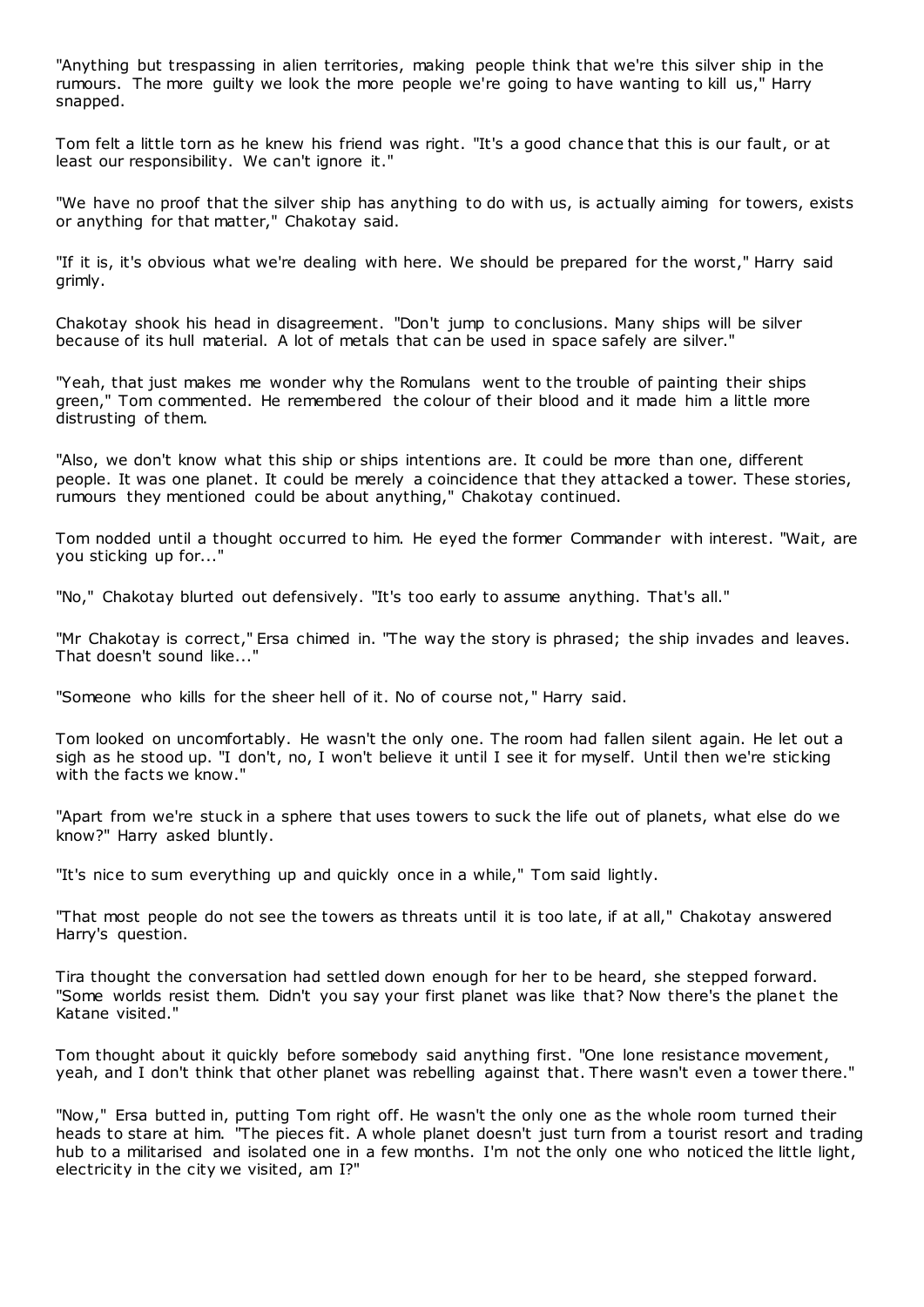Tom sat forward, staring at him intently. "Lena reported that the rebellion was started by the military opening fire on an alien. There's a story behind that than simple xenophobia. She seemed convinced at least."

Harry couldn't help but groan, his face was riddled in disappointment. "How I'd love to have your imagination," he uttered sarcastically.

"What's so imaginative about it?" Tom asked. "It seems to me that the Soft are either stepping up with their tower building, or we're in the centre of this whole thing."

Chakotay's mind drifted away, so did his eyes. The conversation with Damien replaying in his head. Tira noticed it and watched him carefully.

Tom hadn't noticed he wasn't listening to him, he kept on talking. "I can't think of any other scenario that fits what we've seen so far."

"I can, and it explains the plot holes of yours," Harry said. "Why leave at all? Hmm? Two starships, two allies, the crew that comes with it. How does a shuttle crewed by one compare with that? Then there's the personal factors that make this scenario even more ludicrous."

"I don't hear any other theories that make more sense, so..." Tom said with a weary voice.

Harry felt a twinge of sympathy for him, even if he didn't understand why Tom was so stubborn on the matter. He at the very least tried to remove the harsh tone in his voice, "it's the one we've seen before. It's the one we all expected. Only this time it seems he was kind enough to keep us out of it."

The last few words brought Chakotay's attention back. "Kind? Have I been getting the definition of evil wrong all these years? No wonder I'm having problems."

Tom briefly glanced at him, weakly smiling at his remark. "Well at least we have Chakotay's change of personality figured out. He's been looking at the wrong dictionary."

Harry sighed impatiently. "I'm not attacking him. If I had been through even a fraction of what he had been through, I'd flip out as well, ideally away from the people I knew. Which is what I'm suggesting. Tom's theory paints a picture of extreme ego and selfishness, if you ask me."

Ersa glanced towards Tira, he was relieved to see her frowning a little. "I'm not the only one who's lost, am I?" She shook her head and smiled.

"That's... actually a good point," Tom said, his face fell as the realisation hit him. "I may have to rethink this completely."

"What do you mean?" Chakotay asked.

"Well, it's been nagging at me for a while, I just swept it away occasionally. What's the goal here?" Tom answered, making the other half of the room confused as well. "The Soft. What do they want? Why trap so many planets and ships here? I mean yeah, they're making these super strong things. That's all we know. Is that what the energy draining is for; to power these experiments?"

"If I remember right, normal Game Spheres drained power to sustain themselves," Harry said.

Tom's eyebrows flew up, he scoffed. "Yeah, but why? If that's what spheres do, what's the point of them other than destroying planets? It's hard to imagine a whole race devoting itself to pointless murder."

"As opposed to necessary murder?" Harry commented. He had to laugh when Tom passed him a look that he himself used to use, everytime Tom said something stupid. "I know what you meant, I have wondered about it as well."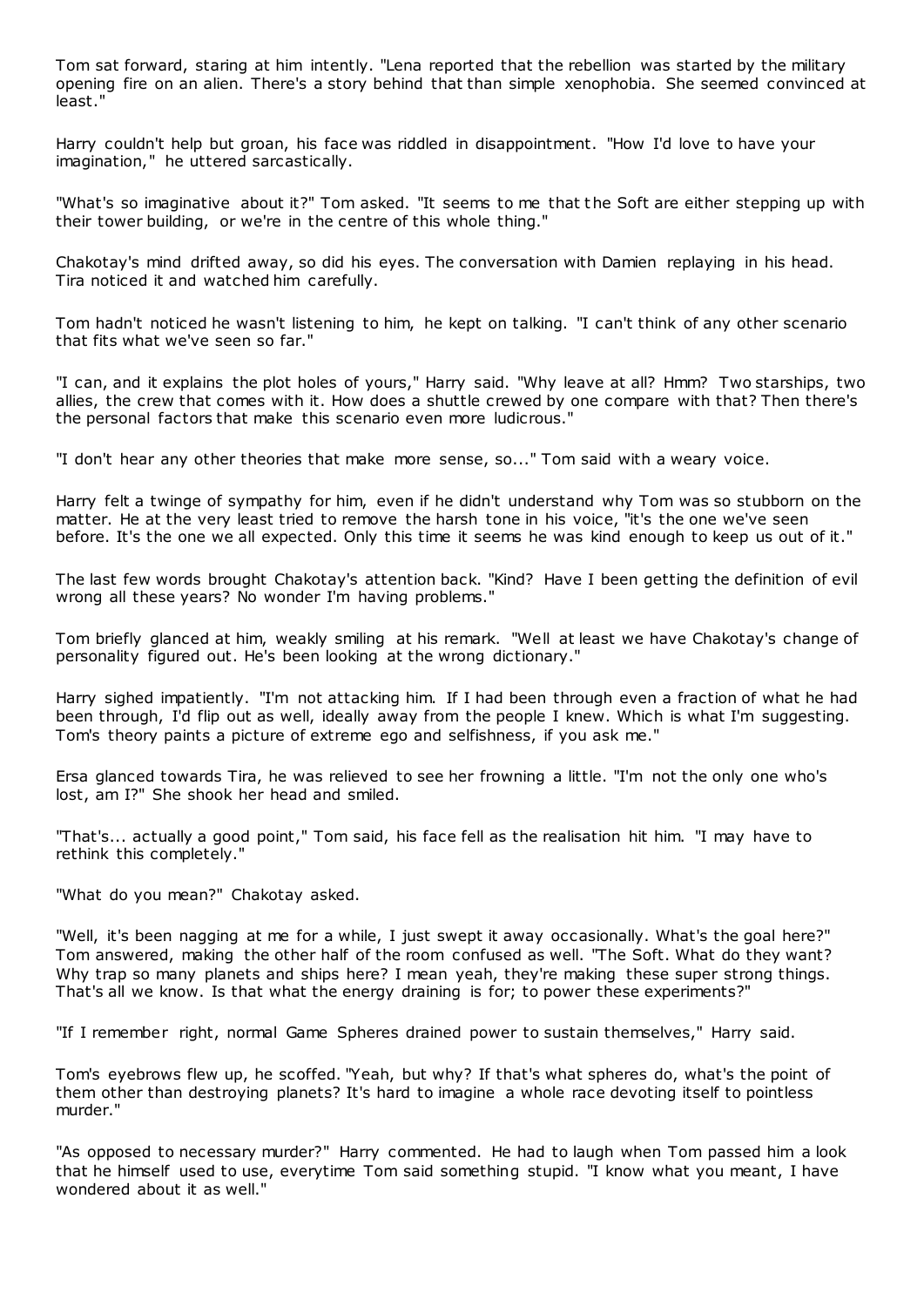"All we know about the Soft and their motives, at least in the past, was to get revenge on us for what the Equinox did," Tom said. "I doubt all of this is a means to do so. It's a tad overkill."

Chakotay glanced between the two, he looked a little worried as well as intrigued by the turn in conversation. "Humans also had this generation of Chosens, and potentially next generation's as well. Then there was Damien turning a unit of them into his soldiers."

Tom nodded, "well yeah, but that doesn't justify dragging other races into it. We weren't even going to be here anyway, so I doubt this whole giant Game Sphere is about getting back at us."

"None of the Enterprise crew remember the trip into Death Corridor. Neither are they aware of anything from last year. It feels like we were lured in here," Harry pointed out. "Still as you said, it doesn't justify the rest."

Tom's whole demeanour fell. The others watched him wander aimlessly towards the window, passing the two alien guests on route. "You're right," once he reached it, his voice hoarse. Since all anyone could see was his back, they had no idea what his reaction was going to be. "We're being played. They're laughing at us."

Chakotay's face turned into a grimace, he turned it away so Harry wouldn't notice it. He meanwhile was too shocked to notice anything else.

"Everywhere we go people are afraid of us. We're hunted by people who blame us for something," Tom said. "Then we hear about this rumour of a silver ship attacking planets, we even get it from a world where their tower is missing. It's vague enough for us to believe this is our missing shuttle, that's what it is doing."

Harry nodded slowly, his own mood had lowered. "So we try to retrace its steps or get to a planet before them. Either way, the aliens think we're this evil ship they've heard about."

"Even if we don't, we're still forced to either fight or flee from other ships who believe it," Tom continued. "This is a distraction."

Chakotay flinched at the last sentence. His fists clenched at his side.

"So... Tom could be right. Strange," Harry said, prompting Tom to glare in his direction. It naturally didn't bother him. "If the Soft are going to the trouble of distracting us, then we must have the ability to destroy this thing."

"But how? The only known method is to destroy the towers powering it," Tira stuttered.

"Which is an impossible task even if the Soft weren't still building them. There must be something we've missed, something only we can do," Harry said.

The conversation was going a little too far in Chakotay's point of view. He had to say something. "I don't think so. If we were a threat of that kind, they would have destroyed us by now." Everyone focused on him. "Remember what they did when we were merely just in the neighbourhood of three towers?"

"By doing all the things they did, they revealed themselves to us. They've probably learned from that mistake," Harry disagreed with him. However Tom appeared to be lost in thought. "Also, with the demon shield and two extra ships, maybe they can't."

Chakotay sighed. He had far better arguments, but everytime he thought about vocalising them, he worried that it would raise further questions. The distraction theory didn't make any sense with what he thought. One argument seemed to win out over the others, it was just how to say it that held him back further.

He had a little extra time as Ersa decided to rejoin the group and the conversation. "What about the ship that briefly attacked us before? Didn't you say they may have sent us a message?"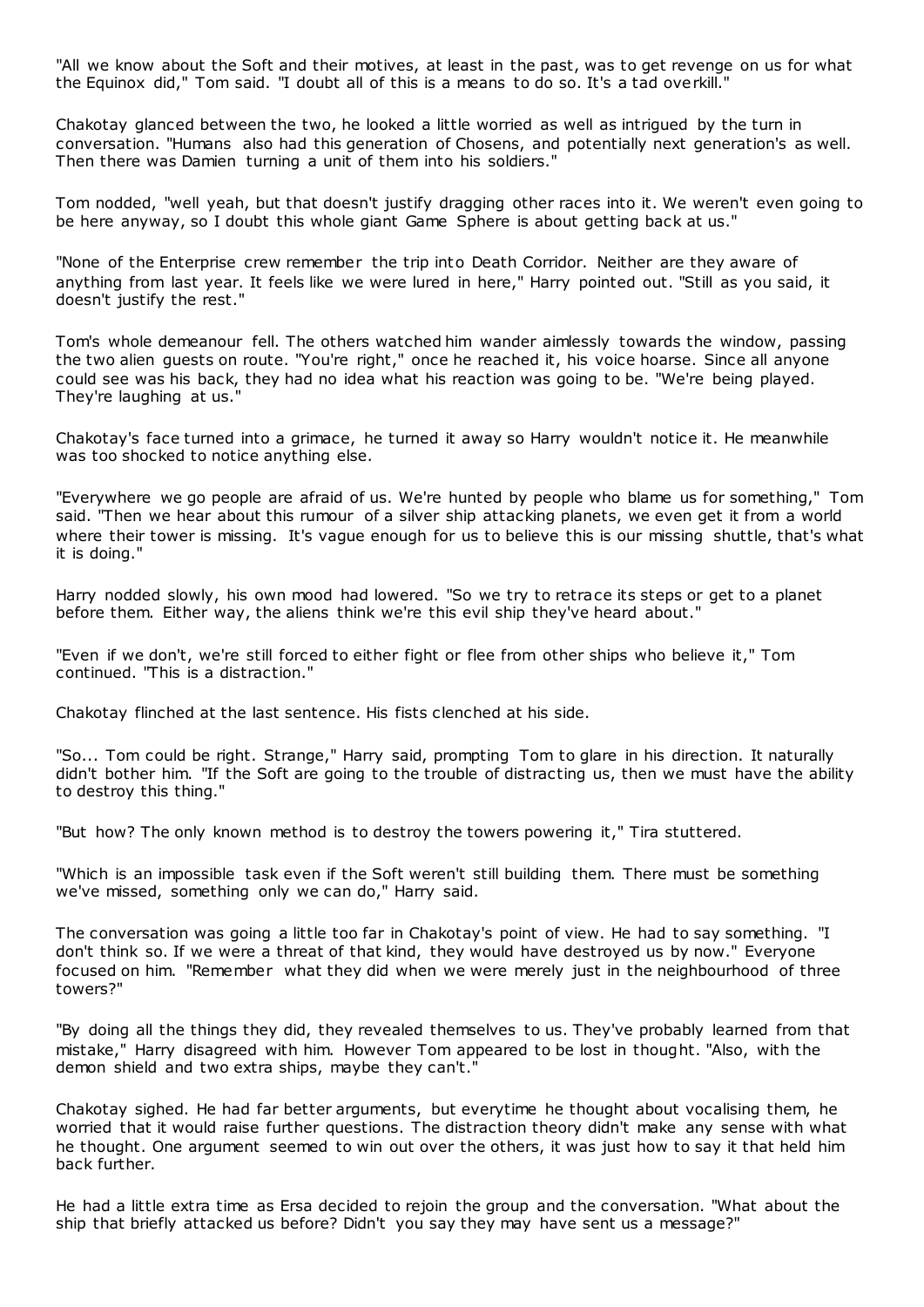Harry's face fell, fear grew in his eyes. "I was mistaken," he started to stutter. Tira watched with concern. "It was probably another way for the Soft to mislead us."

Tom escaped from his head to look at his friend as he began to pace over to where he stood. "Which?" he asked. "It can't be both."

"It was a taunt, a ploy, okay!" Harry snapped at no one in particular. It seemed like he shouted it at the whole room. He turned his back on them to stare outside. "The only pattern that those numbers made were co-ordinates."

Chakotay looked on with interest. "Really? To where?"

Harry was feeling the complete opposite of that though. "Nothing," he answered, confusing everyone. Tira was closest to him as she had remained out of everyone's way during the argument. She carefully approached him to stroke his shoulder. It didn't settle him, it just made him shiver. "To where I lost my ship. The Leda."

"The exact co-ordinates?" Chakotay said to himself. He noticed Tom gesturing his eyes between him and Harry in the corner of his own. He countered with a brief frown. "If this was a taunt or a distraction, how would the Soft know where to point?"

"We're in their Game Sphere. They probably know every..." Tom said.

"No, it wasn't exact. It was close enough though. The closest thing to those co-ordinates," Harry said roughly. "We all know what else is nearby. The planet Ruva, the anomaly that trapped Erayas, the primitive planet with the lab."

Anger and what felt like blind panic suddenly consumed Tom. It made him rush towards Harry before he could really do anything about it. "That's the complete opposite of nothing. Why didn't you tell us?" he ended up yelling.

Harry whipped himself around so he could see his friend, and maybe why he was shouting at him. "Tom, it screams trap or at least taunt. We've spent far too long in that area of space and got nothing but grief for it. They want to lure us away, you were the one who suggested that."

"Yeah, but we don't know what it is we're being lured away from," Tom stuttered. He noticed Chakotay staring at him as if he were listening carefully. He ignored it for now. "These odd events, I only started to notice them when we left that area. Tira's ship for example, being sent to that system. They knew she'd try to contact us."

Tira looked on uncomfortably, Harry briefly glanced toward her and got offended in her place. "That just suggests they wanted people who were a threat to their new tower, away from it. Including us."

Saying it out loud helped Harry realise what Tom was hinting at. Tom could tell by his face that he did and nodded. "Or they wanted us to know," Harry said.

Chakotay scowled between them both. He noticed Tom about to tap his commbadge and so he stepped forward. "Wait. Before you give any kind of command, we should discuss it first. Isn't that what you said we should do, stick together."

"Maybe someone should have told James that!" Tom snapped. Chakotay and Harry stared at him silently, but their faces said a whole lot more. They each looked uncomfortable. "I'm sorry but one of two things are possibly happening here. One, we're being toyed with, distracted with silver ship rumours and towers that *need* destroying, so we don't see the big picture. Two, I was right in the first place and we have a rogue Slayer on our hands, giving us a reputation of being warmongers."

"I don't agree," Chakotay said.

Harry rolled his eyes in frustration. "Of course you don't."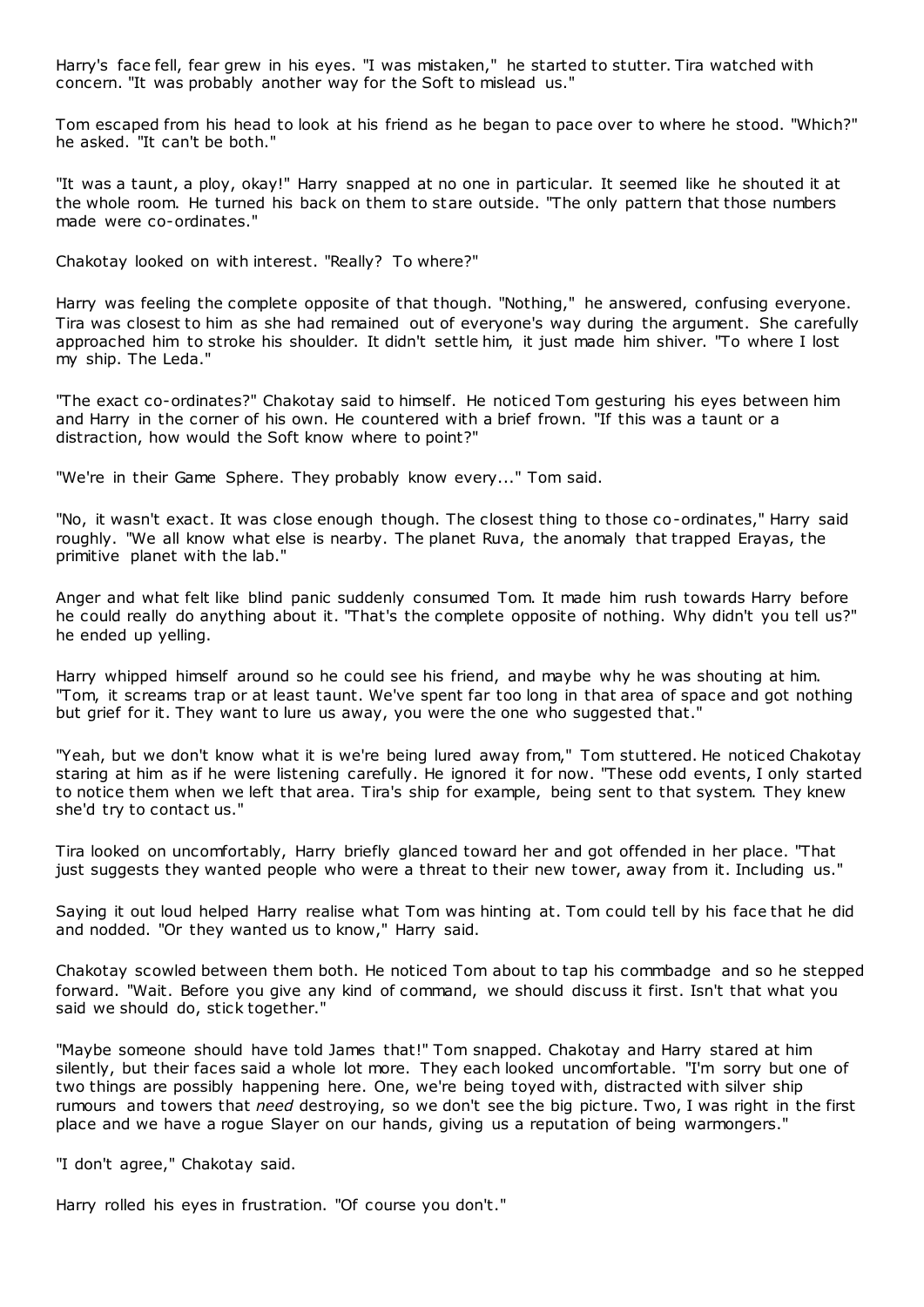"The first theory doesn't explain where the Flyer is or what it's up to. It's also circumstantial at best. The second one is too ridiculous to believe. We needed two ships, several away teams just to help one planet. We barely even made it. Now you're expecting me to believe that they can be taken down by one..." Chakotay said irritably.

Both Harry and Tom responded at the same time, very similarly. "You're oversimplifying it!" Tom yelled.

"Well what do you think happened?" Harry had snapped at the same time.

Chakotay laughed despite his irritation with the two of them. "You're making up stories. We don't have all the facts yet. It's no surprise we're flying around the sector like drunk monkeys. And you wonder why everyone suspects us."

"We're gathering information and..." Tom grumbled.

Harry shouted over him though, not intentionally though. "I wasn't in favour of that. Don't blame me!"

Tom stared at him as if he had punched him hard in the arm instead. "No, you'd just prefer to keep important information to yourself and whine when no one does what you want. Way to have my back, *buddy*."

The words and the way he said it struck Harry in the chest. He shook his head. "Don't make this personal, Tom. I'm not."

Chakotay scoffed but the pair weren't paying attention to him now. "Yeah right."

"You didn't want to pursue the hidden message by the Ruvans, because it would upset you," Tom grumbled. "I think that's personal. Don't you?"

Harry wasn't going to take that lying down. "You only think that this silver ship nonsense and missing Flyer mystery is related, because you don't want to believe that we may have a let a psychotic murderer off our leash."

"I was the one that brought up the idea that I may have been wrong!" Tom shouted back at him. By this point the two guests were feeling very uncomfortable and were silently debating how to get to either exits, without bothering the arguing men.

"Well it only took two weeks of provoking everyone in the sphere," Chakotay said sarcastically.

Harry threw a glare his way, "I'm still waiting to hear what your idea is. All you've done is poke holes in ours."

"I'd agree, but I don't remember hearing you suggest anything either," Tom said.

### **The Bridge:**

Everyone was manning their stations in silence. Some were looking around awkwardly every now and then. Any time they caught someone else's eye doing the same thing, they shared a worried look.

The shouting from the Ready Room was loud enough for them to hear, and it was getting far more regular than it did before. It still wasn't loud enough for anyone to make out the words.

"They've been in there an hour," Lena said at Tactical, glancing briefly at Danny standing beside her.

"Have you heard anything?" she asked.

Lena shook her head meekly. "No. You do realise that this is my station right?"

Danny smirked, "I know. It's closer though."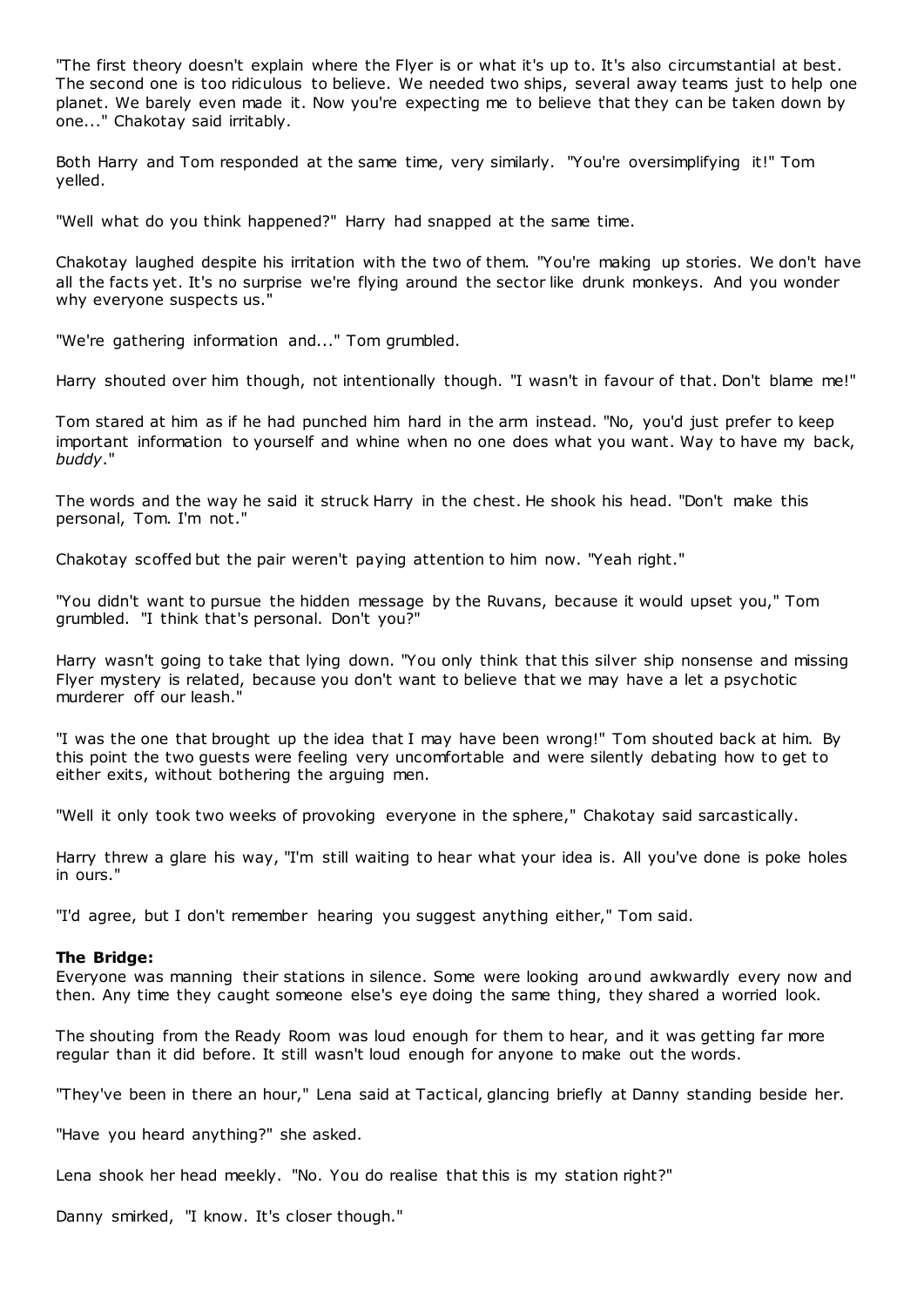Lena groaned just as the turbolift opened nearby. "I noticed," she said in disgust. "No, I don't think my dad arguing with Tom and Harry is hot."

"Oh, forgot you're a mind reader," Danny giggled. She turned to walk away, only instead she bumped into the new arrival. "Oh, Jess."

Jessie was about to say something, the noise from the Ready Room stalled her temporarily. A frown formed on her face. "What's that about?"

Lena shrugged her shoulders. "I dunno. Harry wanted a meeting just with the leaders. He has been complaining about our destination choices lately."

"Hmm," Jessie said. Her attention went to the viewscreen, it surprised her that all she could see were the stars streaming by. "Where are we going?"

Danny flinched a little before hurrying over to her other side, and clutched her arm. "That reminds me. Got something to show you."

As Danny tried to pull her away, a disgusted look appeared on Jessie's face. Of course that was more than enough incentive to resist being dragged. "I never want to see what you want me to see."

The Opps station came to life, getting Faye's as well as Lena's attention. Jessie quickly pulled her arm away to escape and looked over as well.

"We're picking up a distress call," Faye reported.

Lena looked around the Bridge, getting all the more nervous as she did. A few of the crew saw her do it, not really sure what to make of it.

"Should I uh, listen to it?" Faye asked, now also as nervous as Lena was.

"Who are you asking?" Lena stuttered.

Faye didn't answer, she didn't know herself. Then she caught Jessie briefly looking toward her, then at Lena with a sympathetic look on her face.

"Nobody was left in charge," Danny explained for anyone who was confused. "We may as well listen to it, right?"

Faye nodded, "yeah." She worked on her station until they heard the familiar beep. It was quickly followed by loud rumbles, people shouting in the distance.

Then there was a distressed woman's voice, "we're under attack. Please, anyone who can hear this. Help us." The sound of an explosion cut them off.

"What's the source?" Jessie asked.

Faye quickly scanned her console before asking, her complexion started to pale. "Uh, the readings match the lone ship that attacked us. A Ruvan ship."

Lena hesitantly glanced down at her station. She bit her lip in an attempt to snap herself out of it. "Can we tell who's attacking them from here?"

"No. All I can recognise is the Ruvan specs. There is something else there though," Faye answered.

Jessie walked over to her, she leaned on the station. "How far are we?"

"We'd get there in ten minutes," Faye answered nervously. She directed it towards Lena who hadn't budged at all since her question. "It could be anything. It could be a trap. I... I dunno."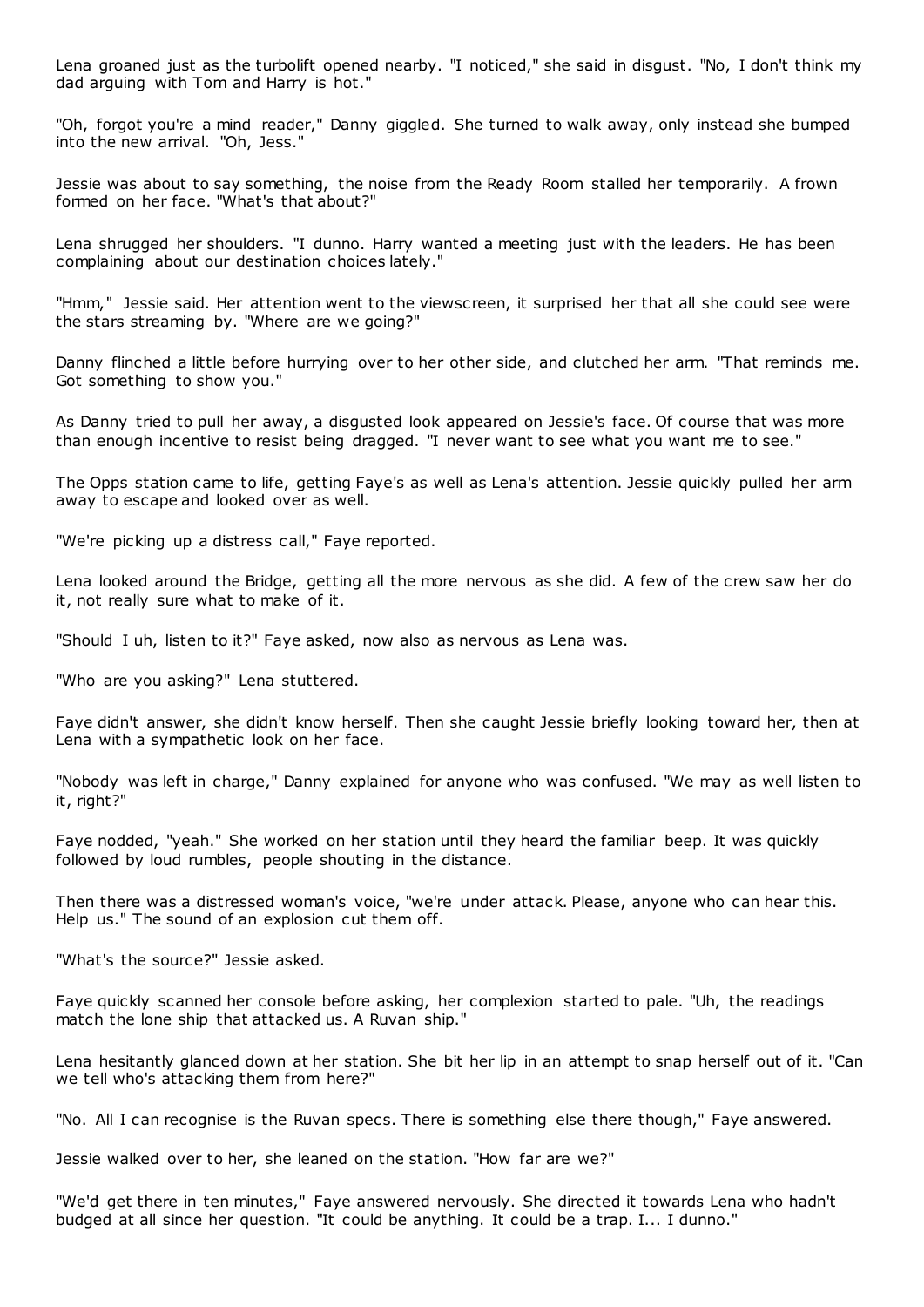"If we don't go they could die," Lena said, though despite her words her voice sounded timid. "If we do, we're putting the fleet at risk."

"Lena it's okay. It's not your responsibility," Jessie said in her direction. She hurried over towards the Ready Room. Danny tried to tell her that wasn't a good idea but she said something on route, drowning her out. "If they want to play Captains, then let them play..."

The door to the Ready Room opened. Immediately she was greeted by yelling, luckily not directed at her.

"And speaking of withholding vital information, care to share something with us?" Tom shouted over both Harry and Chakotay.

It took the former Commander by surprise and he didn't have time to show it. "What are you talking about?"

"Oh please. You're either constantly acting shifty or you need to check yourself into Sickbay to check for nits or fleas," Tom said.

Harry tried his best not to laugh, still being angry helped with that. Chakotay however wasn't even close to being amused. "As usual, you're nothing but jokes and stupid comments. Maybe you should go back to the safe helm until you grow the hell up. You're not fit for command," Chakotay snarled at him.

"What, and you are? Remind me again, where's Janeway?" Tom shouted back.

"That argument's getting tired," Chakotay said through gritted teeth.

Harry folded his arms defiantly. "There's plenty more we can use."

Jessie stepped backwards to close the door, her bemused wide expression was directed towards the centre of the Bridge. Danny sniggered at it.

"Who wants to play Captain?" Jessie asked. She noticed Faye shaking her head rapidly. The next person she saw was Danny, who for some reason had her hands on her hips and was pulling a pouty expression. "What, what are you doing?"

"Duh, my impression of Janeway. Do I look commandy?" Danny said, Jessie hoped not seriously.

"No," everyone answered almost in sync .

Then Jessie's eye landed on the helm, where Naomi was busy using the console as a mirror while she put on her lipstick.

"Don't worry, auto pilot is locked," Faye said as if she read her mind. Jessie then remembered that she was a telepath and probably did. The thought occurred that it wouldn't have been needed anyway.

"Fine. I'll do it. I think we should help them. Whoever can unlock the helm, set a course. Send a message to the fleet to follow," Jessie said as confidently as she could.

Everyone seemed to buy it, they looked relieved anyway. The only one not convinced was Lena who stared at her with a look of guilt on her face.

"No," she said finally.

Jessie looked at her in surprise. "What?"

"Danny should take the helm. You know how to fly right?" Lena said in Danny's direction.

Danny winced slightly, "it's been a while."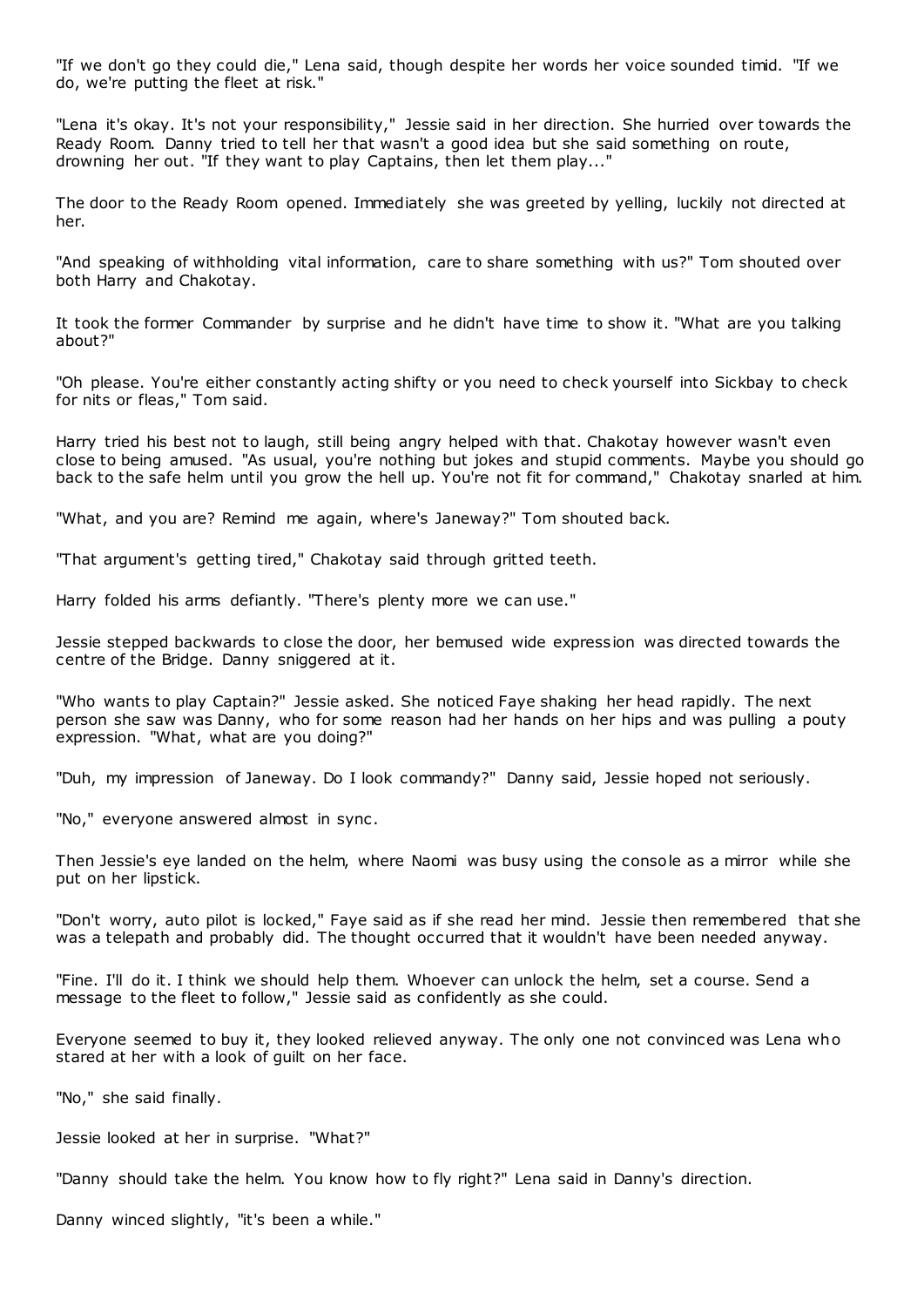"Fine, do you think you're better than Naomi?" Lena questioned.

Danny laughed, "in so many ways."

"Hey!" Naomi whined. Everyone focused on her as she turned her chair around. For some reason she had only put lip stick on her top lip. "Do I have to do both?"

Jessie stared at the girl blankly for what felt like a few minutes to her. "No, you look fabulous," she lied, making the young girl smile in response. Once the two had their backs to each other Jessie looked like she had seen a ghost. "Oh my god."

Lena walked away from Tactical while trying not to laugh at Jessie's expression of horror. "You're a good shot Jess, you take Tactical. Faye, tell the rest of the fleet to keep going and we'll meet up with them later."

"What?" Faye stuttered.

"If it's a trap or something, at least they'll be okay," Lena sighed on route to the centre of the Bridge.

Jessie hurried over to Tactical, the two women shared a smile as they passed.

"It's like musical chairs every day on this Bridge," Danny remarked while sitting down in Naomi's seat.

"Red Alert, battle stations," Lena ordered once she got to her destination.

Voyager left the rest of its fleet behind. Its new course forced it into an almost vertical dive. The speed gradually increased until it could go no faster.

"We're almost in sensor range," Faye reported.

Even though she had took her place in the centre of the bridge, Lena still didn't feel right taking either of the two seats. Instead she stood still, waiting with her arms folded tightly. "Tell me when we know what we're up against."

Faye barely had time to nod, her station indicated it was ready with a few sounds. "There's four other ships. They're..." she started to stutter. "They're the same as the ship that's under attack."

"Danny, all stop," Lena ordered quickly. Danny didn't argue, she quickly gave the helm the same command. The sudden drop out of warp could be felt by everyone. "Have they detected us?"

Opps answered her question before Faye could, the usual sound of somebody hailing the ship made her face scrunch up. "Maybe?"

"If it's a trap, they're keeping up the charade. That first ship is still being fired on," Jessie said.

She only had a few seconds to think about it before the hailing ships would likely turn on them. Lena hurried over to Jessie, stopping beside her. "How are they doing?"

"Not good. Shields are almost gone, five minutes max. Judging by their weapons it would only take one hit to make the hull buckle," Jessie answered.

"Um, they're getting a bit anxious here," Faye stuttered as her station wouldn't shut up.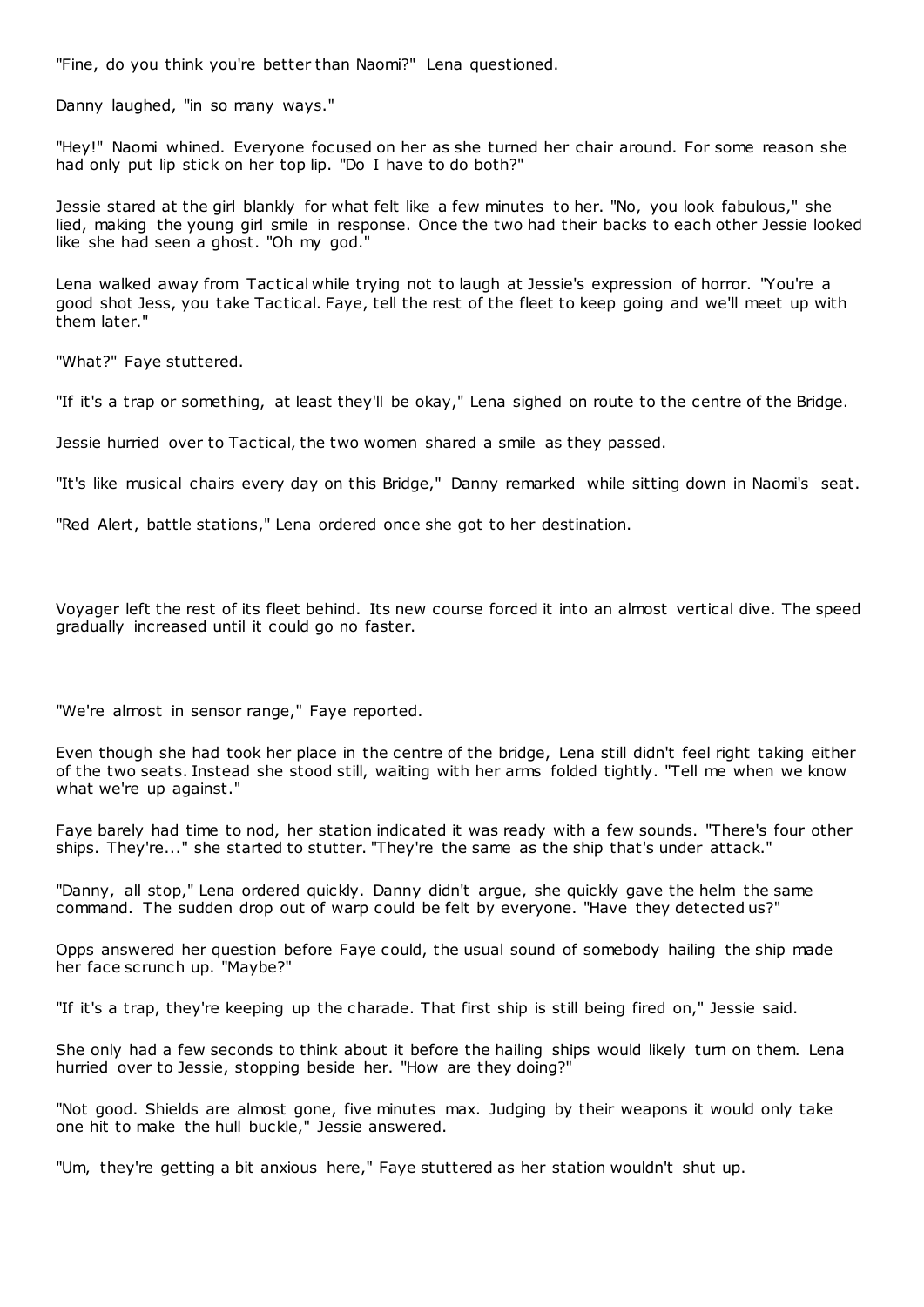"I gotta waste some time here, we only have one shot," Lena whispered to Jessie. She gave her a little frown as the younger girl stared at her intently. Jessie eventually gave her a nod. "Danny, how's your impulse flying?"

"Oh god," Faye blurted out.

Danny scowled, not that she'd see it, just hear it. "I was told that I mastered evasive maneuvers. Unpredictable and showy."

Jessie rolled her eyes, but she did it with good humour. "That means all over the place and keep away, she's crazy."

"Good," Lena said to most of the Bridge's confusion. "Put them on screen."

"Are you sure? All of the ships are Ruvan, their planet was occupied by the Soft. Last time I checked they didn't like Slayers, or Humans for that matter," Faye questioned.

"They already know who we are," Lena replied with a small smile.

Reluctantly Faye reached over to open the hailing frequencies. The viewscreen changed, one lone alien with light blue skin scowled at them from behind a desk. "Be gone. This is a civil matter. You have no right to intrude."

"We're responding to a distress call. It's what we do," Lena said.

The alien stared at her directly, his grey eyes sharpened. "They're nothing but criminals. We're merely taking them into custody."

"So, just a misunderstanding?" Lena said with faked relief.

The man's face didn't falter. "I'd be sure to forget any previous misunderstandings if you take your ship elsewhere," his voice was cold, there was a hint of a smirk in the corner of his lips.

Jessie briefly glanced down at her station without moving her head, then straight up again.

"Hmm. I'd be happy to, but something bugs me. What's their crime?" Lena asked.

"Terrorism," he answered without missing a beat, he didn't even blink. "A crime that is punishable by death, just a warning."

"A warning that isn't needed. We were only trying to help," Lena said, her patience waring a bit thin.

A smile appeared on the alien's face. "No of course not. I just thought you looked... *familiar*. My apologies. Once we're done here, I can *assist* you out of our territory."

Danny mimed the words he emphasised strangely. Anyone else who noticed it were confused as well, including Lena. She struggled to maintain her neutral expression.

"That will not be necessary," she said as politely as she could.

Jessie looked shocked, "wait a minute. We can't just leave, they're going to die in a minute if we don't..."

Lena turned quickly to glare at her. "It's none of our business." Jessie shook her head in disgust while Lena slowly walked back to the centre of the bridge. She maintained eye contact with the alien until she reached the helm, right beside Danny. "Turn us around," she said directly to her, her eyes widened a little.

"Uh... yes sir," Danny stuttered nervously.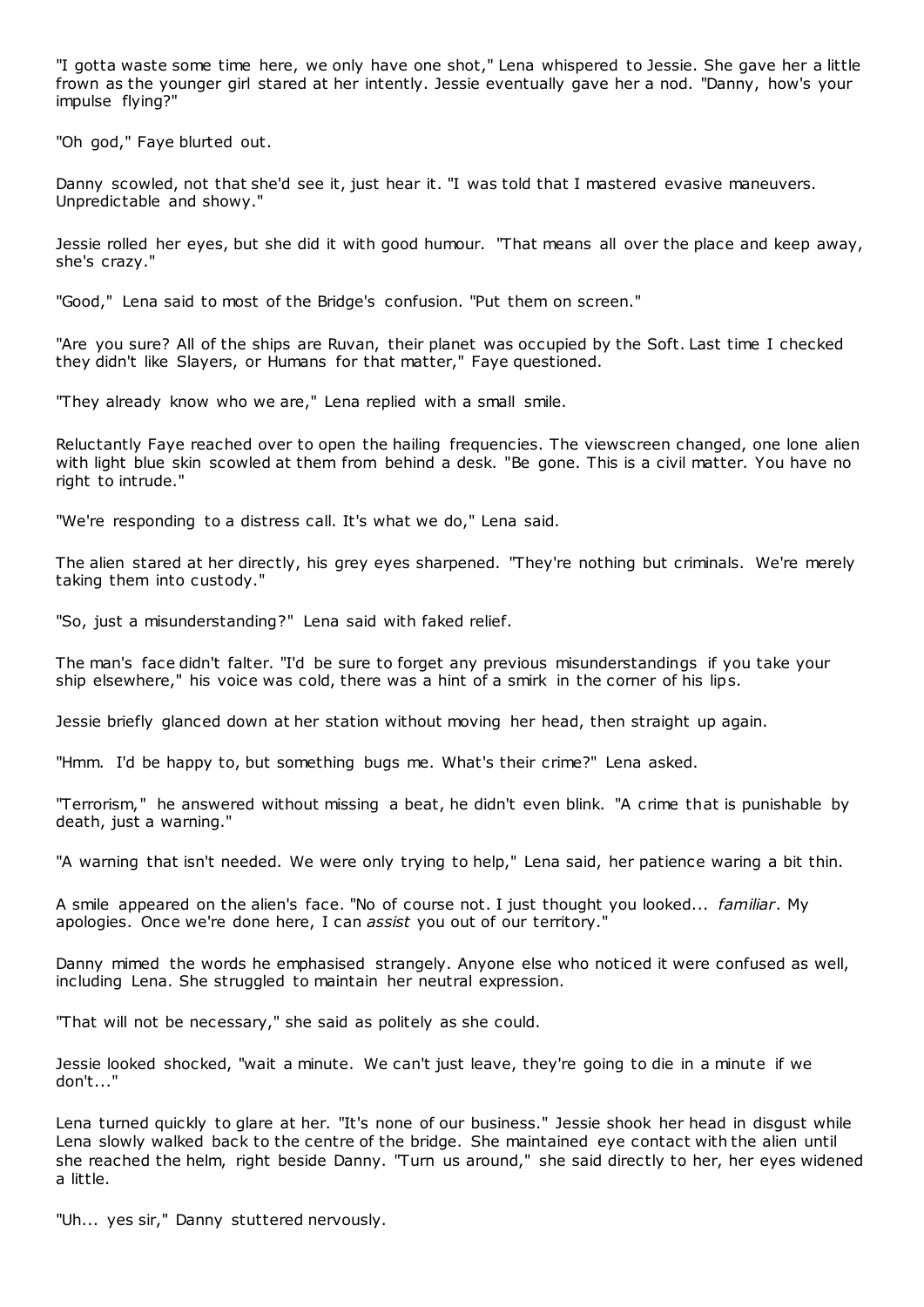Once Lena turned away to head back towards the command chairs, the man's hand reached for something off screen. "A very wise decision you have... *chosen.*" Lena resisted turning around and making a rude gesture at him, at least until the viewscreen changed back to normal.

"Okay, I got the last word he over said. Familiar and assist though..." Danny said.

"Danny," Lena warned her. "Turn us around, nice and badly. Make sure we get in transporter range."

Danny chuckled nervously, "yeah I heard you." Her fingers quic kly glided over the console.

Tactical started to make a fuss, getting Lena's attention immediately. "Their shields are down. They're firing again," Jessie stuttered.

"Shields down, transporters when we're in range," Lena quickly ordered. "Danny, warp nine on our previous course when that's done."

"Crazy and stupid, I like it," Danny commented as she worked.

Everyone could feel the turn Danny was making, a lot of people had to clutch on to their console to avoid sloping to the right. Lena edged over to get support from the bars nearby.

Outside Voyager was on its side while flying away from the fleet of four ships. Their victim was struck one more time, causing the hull to erupt in a ball of flames. Seconds later Voyager leapt into warp.

"Got them," Jessie sighed in relief.

Faye wasn't ready to feel the same, she seemed even tenser. "No sign of pursuit, yet."

"Hopefully they bought that we were only leaving," Lena said with an unsure smile. "They don't want to risk picking a fight, not with those ships. It was our already bad reputation I was worried about."

"Transport was just before the explosion. Hopefully they won't have noticed," Jessie said.

Lena smirked at her, "nice acting, I almost believed you were mad at me."

Someone cleared their throat just below where Jessie stood. Both Lena and Danny glanced to the source, while Jessie could only try but the wall beside her blocked her view. "Someone's mad at you though," Tom grumbled, his hands flew to his hips. "What the hell's going on?"

Lena rolled her eyes away from him. "I'm surprised you even noticed. You didn't come out when the Red Alert klaxon was going off, what hope did I have of interrupting?"

Chakotay bit his lip to stop himself from laughing behind the ex-helmsman. "We're at Red Alert? Huh." It didn't work, he laughed anyway. What did work was Tom's attempt to glare back at him. He paid him back with a shove out of his way.

"You can't just take command whenever you want. This isn't the old days in the Delta, this is far more dangerous," Tom tried to scold her, but it just sounded like a stammer.

"If we had waited for you to finish your play fights, the crew of that Ruvan ship would have been killed," Jessie snapped at him. Tom didn't know she was there, he jumped at that and at her tone. He tried to look more like a commander while staring at her, but for once she was towering over him thanks to Tactical's position. That and her piercing stare melted him into a puddle on the floor.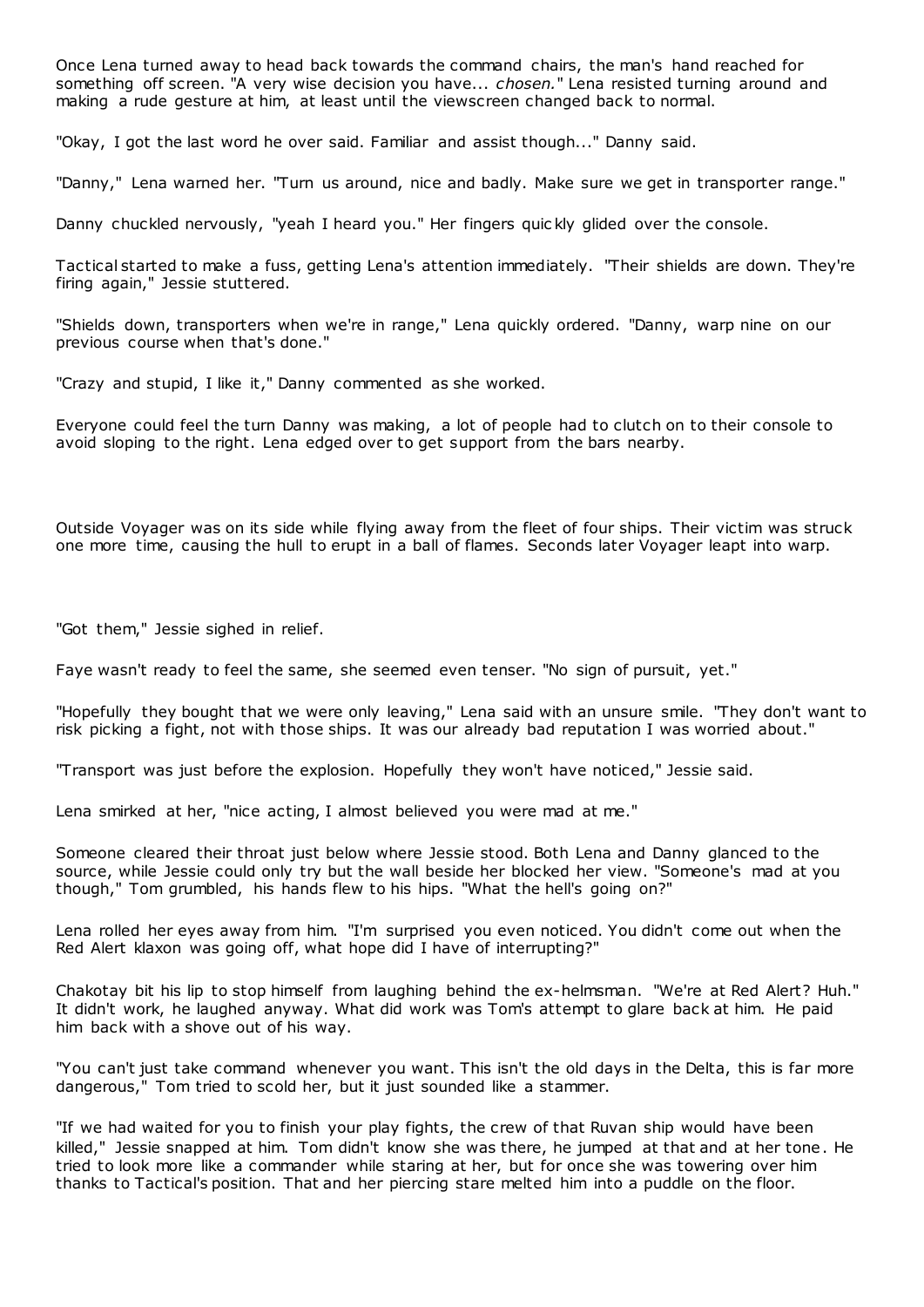"The same ship that sent us a message, allegedly?" Harry questioned. Lena just nodded her answer. "Maybe we should pay them a visit then."

## **Sickbay:**

"You could've been tricked into rescuing Soft spies. What were you thinking?" Tom angrily stuttered.

"Actually, it was me that said we should go," Jessie spoke up, prompting Lena to stare at her. "We had no idea who was attacking them. Someone had to make the call."

He felt bad enough shouting at Lena, and a little terrified at the same time, but right now he felt it would be far worse doing the same to Jessie. He had the image of kicking an already down puppy, an angry puppy that would bite a chunk out of his leg when provoked. He couldn't do it, just as he couldn't challenge her on the Bridge. He started to pace the Doctor's office instead.

"They're not though," the Doctor said.

Chakotay frowned in his direction. "What?"

"Softmicron," the Doctor answered as if it were obvious.

"That's not really the point. No one's on our side here, we have to be careful," Tom said.

Chakotay held back the urge to grab him and slap him a few times. Shouting at his daughter hadn't helped with that. "Except for our two allies and the potential new ones here, yeah we're public enemy number one."

"It doesn't matter," Lena quickly said. "I agreed with Jessie, that's why I decided to take charge."

"Why? You have no more authority here than Jessie does," Chakotay said to her gently. "Less in fact."

Lena avoided eye contact with him as she looked around the office. "Jess has enough on her plate without the possibility of not saving a ship in time." She noticed Jessie shift uncomfortably in the corner of her eye.

"Maybe, but so do you," Chakotay said.

"They're not Soft. People have been saved and we avoided another encounter that could be used against us," Harry tried to defuse the situation. "They're not following us and I think Lena did a good job. Can we let it go?"

Tom shrugged lightly, all while keeping his arms folded. "Fine."

The Doctor seemed relieved, he dared to smile. "We have a crew of eleven, with the worst injury being a third degree burn to the arm. Nothing I couldn't handle. Their Captain is anxious to speak with you."

Tom and Harry shared a tired look briefly, Harry smirked afterwards and turned to the hologram. "With who?"

"Well she said the Captain of this ship who saved their lives. Make of that what you will," the Doctor answered.

"To avoid anymore arguments, we all go. Maybe we can ask about their intention behind the coded message," Tom suggested.

Harry nodded, "agreed."

"Finally," Chakotay sighed.

All but Jessie and the Doctor filed out of the office. She hesitated when she noticed, then started to head out as well. The Doctor though worried he wouldn't get this chance again. "Jessie."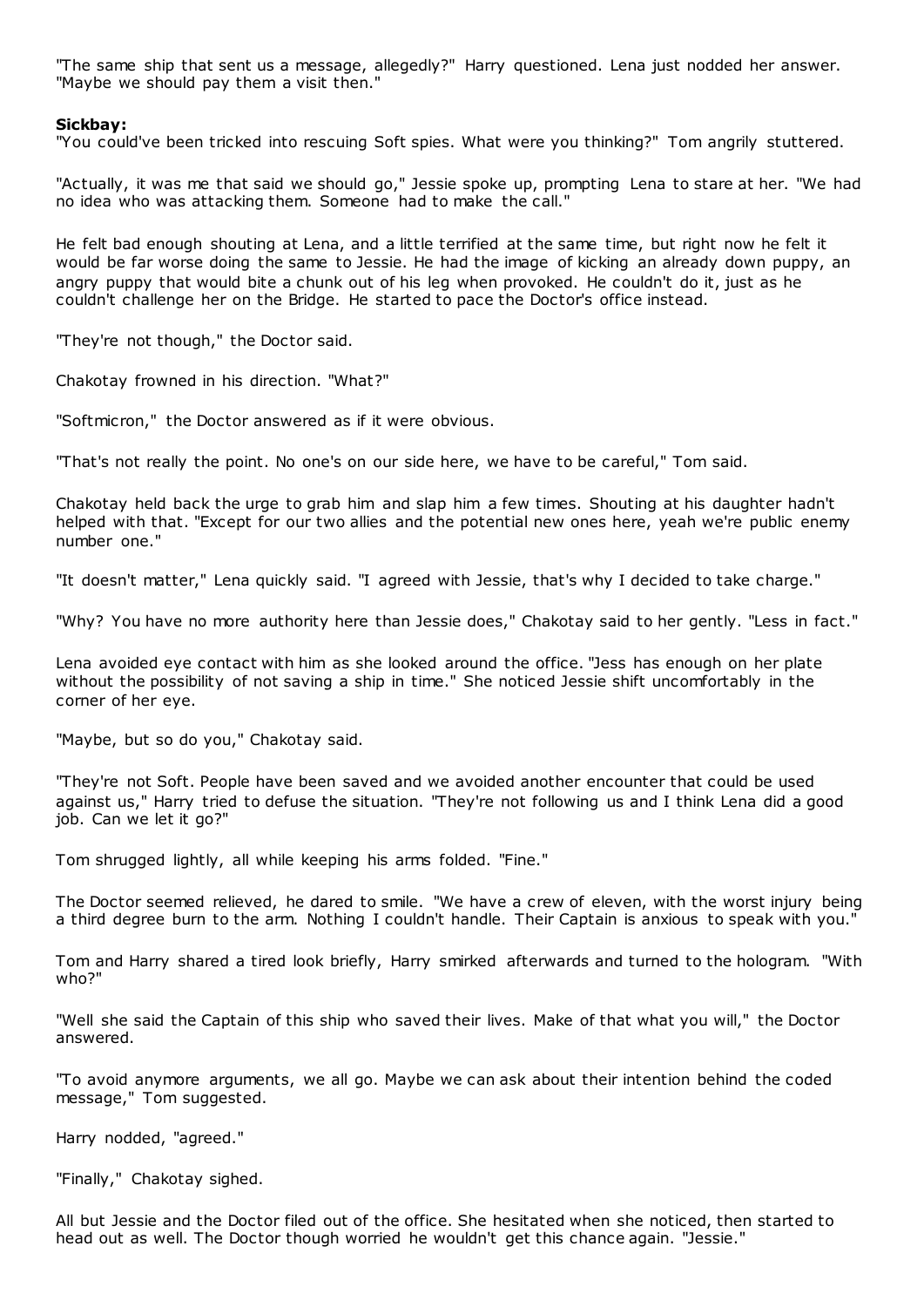It was all it took to stop her. Her back was facing him though, so he couldn't see her squeeze her eyes closed. "It's okay. I know you weren't yourself."

"That's not... I wanted you to know something. It's very important," the Doctor said. Jessie turned slightly, seemingly waiting for him to go on. He took it as that. "You were correct. The chip was the cause." He noticed her shoulders tense. "With his new telepathy, I had no way of knowing how it would effect it. If it would at all."

"Why? What was the point?" Jessie asked, quickly noticing that the news had made her voice raw.

"I wish I knew," the Doctor grimaced. "My theory is that it would make him violent, lash out at people for no reason."

Jessie nodded, finally opening her eyes. "Then when you accuse him of the attempted rape and assault, people would believe you. Yes, I remember that part well enough."

He knew admitting this would be difficult, the guilt weighed quite heavily. "Even in my reprogrammed state, I didn't intend for this to happen."

"No. I never saw it coming either," Jessie said with a lot of pain in her voice. Once she walked out, the Doctor realised the confession was long over due, and of no use to anyone at the moment. It may in fact have made things worse.

Outside, the main part of Sickbay looked a little cramped with eleven light skinned aliens sitting or standing around. The command team and Lena had joined them, which had brought one woman forward to greet them.

Jessie decided to hang back for now, out of the way. It seemed like all she had missed were the introductions.

"We were fortunate that you didn't get our message. We'd be dead by now," the alien woman said.

"Captain Tanmin, that message..." Harry said.

"Please Kim, call me Maraina," the woman said politely.

Harry nodded. "Harry. And we did get your message, for the most part. We were just unsure as to its meaning."

"I see. We attacked you, and I'm sorry about that. We thought it was the only way to get your attention," Maraina said.

Chakotay and Tom began to speak at the same time, each of them barely had time t o finish their first word. There was some uncomfortable throat clearing afterward. Chakotay gestured with his hand for him to go first.

"I assume you were trying to point us back to your planet. Our calculations were a little off," he then said.

"No," Maraina shook her head. Tom seemed puzzled by the answer, while Harry's mind jumped straight to the Leda conclusion again. "I'm sure you've heard. The stories about a ship bringing death and destruction with it."

"We're..." Chakotay said with a sigh, as he considered his answer carefully. He felt Lena staring into the back of his head. "Aware of it yes."

"It started with us, on our world," Maraina said sadly. "We wouldn't lure you to it, it would be far too dangerous."

"Pointless you mean," another alien piped up, making the Captain nod.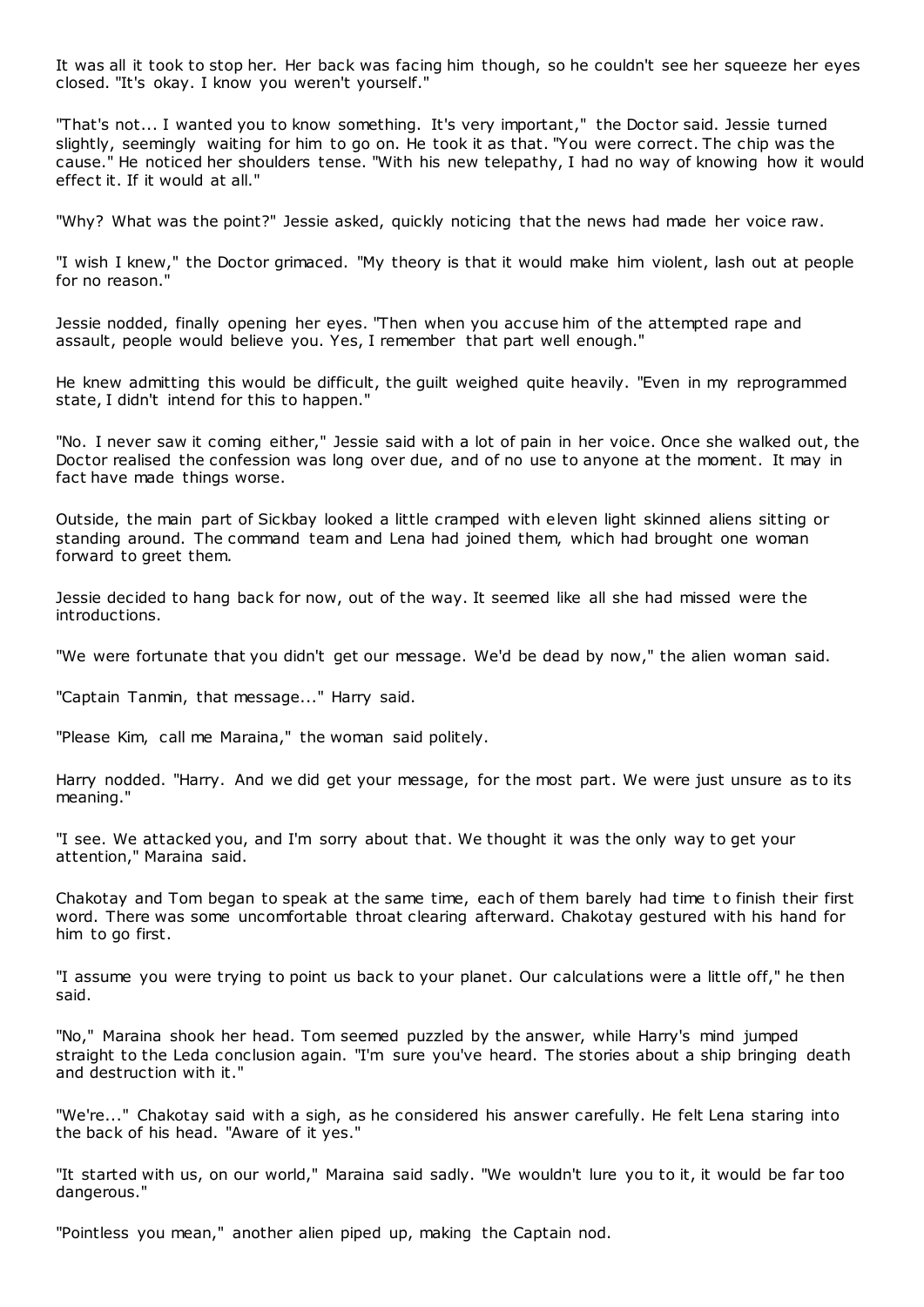Lena side stepped slightly so she could walk a little closer, in between Chakotay and Harry. Curiosity was getting the better of her. "Your power stations. They were destroyed?"

"That's a leap..." Harry commented quietly.

"Yes," Maraina answered, throwing him off. "The stations were built to fulfill our growing energy requirements. We still had another system in place, they were never meant to replace them. Everything was fine after the attack until..." she hesitated.

"Raids on peoples homes, blackouts, hunger strikes, terrorist attacks," another alien said for her.

Maraina glanced back at every one of her crew, before turning back to the Humans. "This is all that's left of a village, not far from station two. They fire bombed it. Hundreds dead, in seconds."

Harry felt physically sick, "my god."

"Why?" Tom could barely say through his own disgust.

"We knew," Maraina replied. "We were right next to that... horrible monstrosity. People would go out one day and never return. Houses without power for no reason. Plant life started to die. That station was killing us. When it was destroyed, we celebrated it."

One of the other aliens started to tremble just as he decided to talk. "We tried everything to convince the government to shut them down. They'd act like everything was fine and then another person would disappear. Nobody else would believe us either. We really thought once they were gone, we'd get answers. That the horror would stop..."

"Trey," Maraina said softly. He nodded and sat down on the nearest biobed. "I only saw bits of this. I'm a Captain of a small exploration vessel, a part of a highly respected fleet. I thought I could help my home, get the attention of the ministers on their behalf. It would always be the same thing. *We'll look into it, oh by the way there's a nebula we want you to scan*."

Chakotay tried to bite his tongue, clench his jaw, anything to stop him from saying anything. The last sentence though struck him, he had to respond. "They didn't want you in t heir way, so they send you on any pointless errand they can think of. When you ask the wrong question, they try to silence you. Whatever means necessary."

"It wasn't your fault, Maraina. You saved our lives," an alien quickly said before Maraina could answ er. The rest of the aliens seemed to agree with them as they all spoke up, saying similar things.

"They wanted me to blame myself. They thought I'd stop fighting if I saw my home burning. I won't give them that satisfaction," Maraina said determinedly.

Tom shook his head as everything started to sink in, he caught Lena's angry face as he did. "So the stories, they talked about the destruction that came afterwards. We thought that once the towers were gone, that it would be over. It just gets worse."

"No," Lena said bluntly. "If the towers were left alone, the planet would end up like Erayas. Most of the population either dead or transformed into killing machines. The planet inhospitable, or worse, in pieces."

"She's not wrong," Harry said. "One way or another, the Soft can shift the blame onto us and their actions remain hidden."

"I hate to push you further on this subject, but... I don't see how any of this relates to the co-ordinates you sent us," Chakotay said.

Maraina's confused frown worried the command team. "Your vessels did go in that direction. You didn't see it?"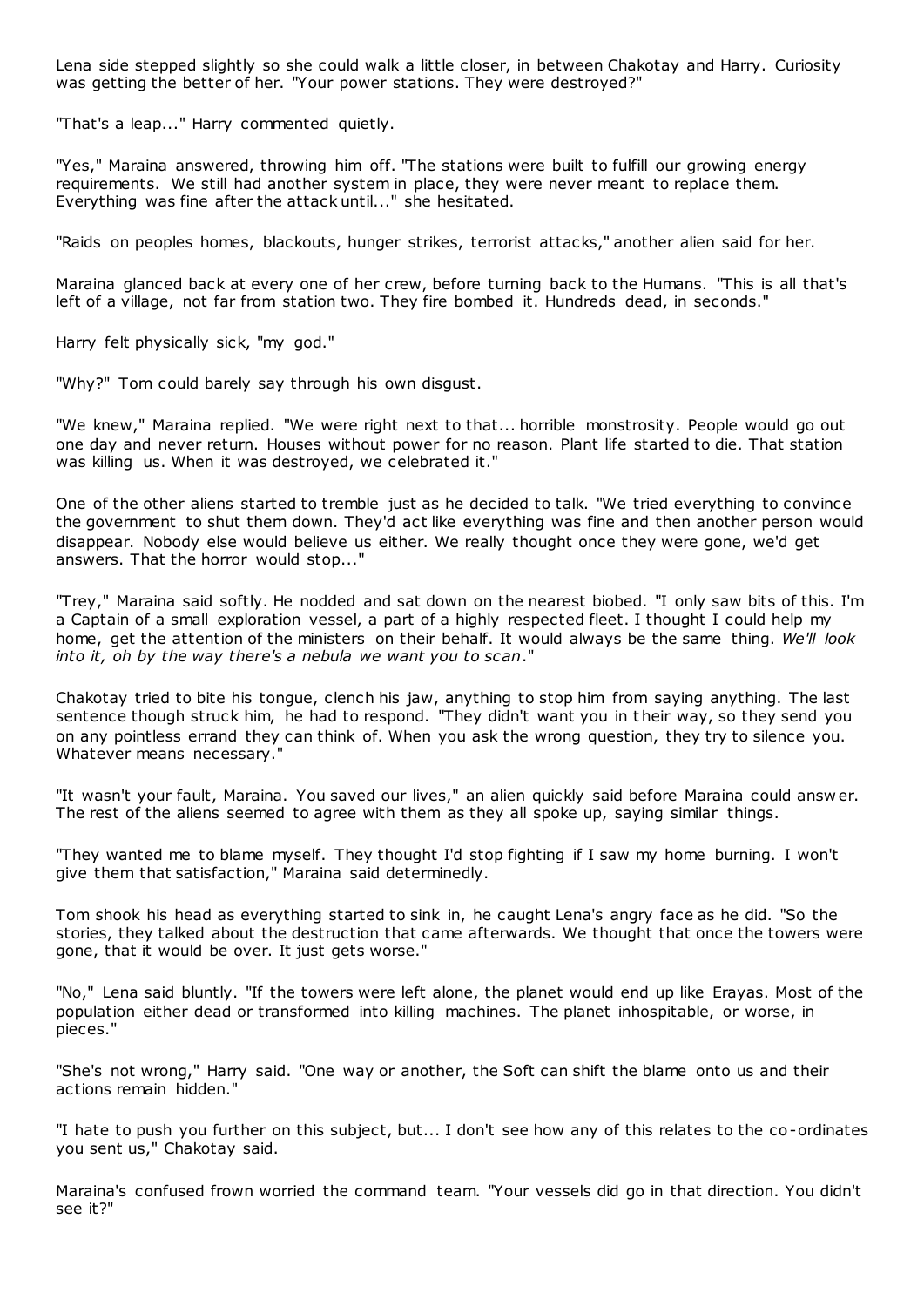Harry hid his clenching fists behind his back. "If you're talking about the damage to subspace, we know about it. One of them was lost to a warp core breach there."

"I don't think even a breach could do that much damage," Maraina said with worry. "It'll definitely be far too dangerous to return now, for both of your ships. I'm surprised they didn't shoot at the first sight of you."

Chakotay's eyes drifted to one side, "yes, so am I."

Tom felt a bit more confident than he did before, "we don't have to get that close. A slight detour should do the trick."

"Wait. Is it really something we need to actually see? We have a missing shuttle to find, don't we?" Lena questioned.

"All I know is that it appeared when station one was destroyed. Or at least, around that time," Maraina said. "I can only describe it as a tear in subspace. I didn't have time to get any useful scans than that as my entire fleet were called back from their missions."

Harry turned to Tom with an urgent look on his face, his body language matched. "If that's true it was long after the Leda was destroyed. We don't need to take the fleet, I can take the Ent..."

"No way," Tom disagreed. He smiled at his best friend to reassure him. "We're in this together." He looked to Chakotay who was lightly nodding at him. "What are we waiting for?"

He hurried for the exit, with Harry right behind him. Lena walked over to where Jessie had stood silently. The pair didn't say anything, yet Jessie still gave her a weak smile before heading out as well. Lena followed closely.

"Did anyone else see it? This tear," Chakotay asked carefully.

Maraina's head shook only once. "No. The exploration fleet rarely travel together. I was assigned to assess the damage caused by your vessel's destruction. I found the rift first." She looked at him with a puzzled expression. "Why?"

"Only you knew about it?" Chakotay asked.

"Until now, yes," Maraina said.

Chakotay's shoulders had tensed up, he turned his head away. "Good."

#### **The Bridge:**

Tom hurried around the barriers surrounding the command centre, in order to reach Faye at Opps. "Are we alone?"

"I'm not detecting any ships in the area," Faye answered.

"Okay, all stop," Tom ordered as he stared towards the helm. He waited to see Danny punch in the command. Once done, Opps was his priority again. "Liaise with Astrometrics, focus only on those coordinates. Jess, can you watch our back?"

"Just our back? Sure," Jessie replied from Tactical.

Tom laughed, secretly hoping she was joking to lighten her spirits. "We take a quick *peek* and we're gone."

"We know Tom, relax," Danny butted in.

"Hang on," Faye murmured. "I'm getting something. An opening in subspace, two kilometres wide. The readings I'm getting from it are a bit weird."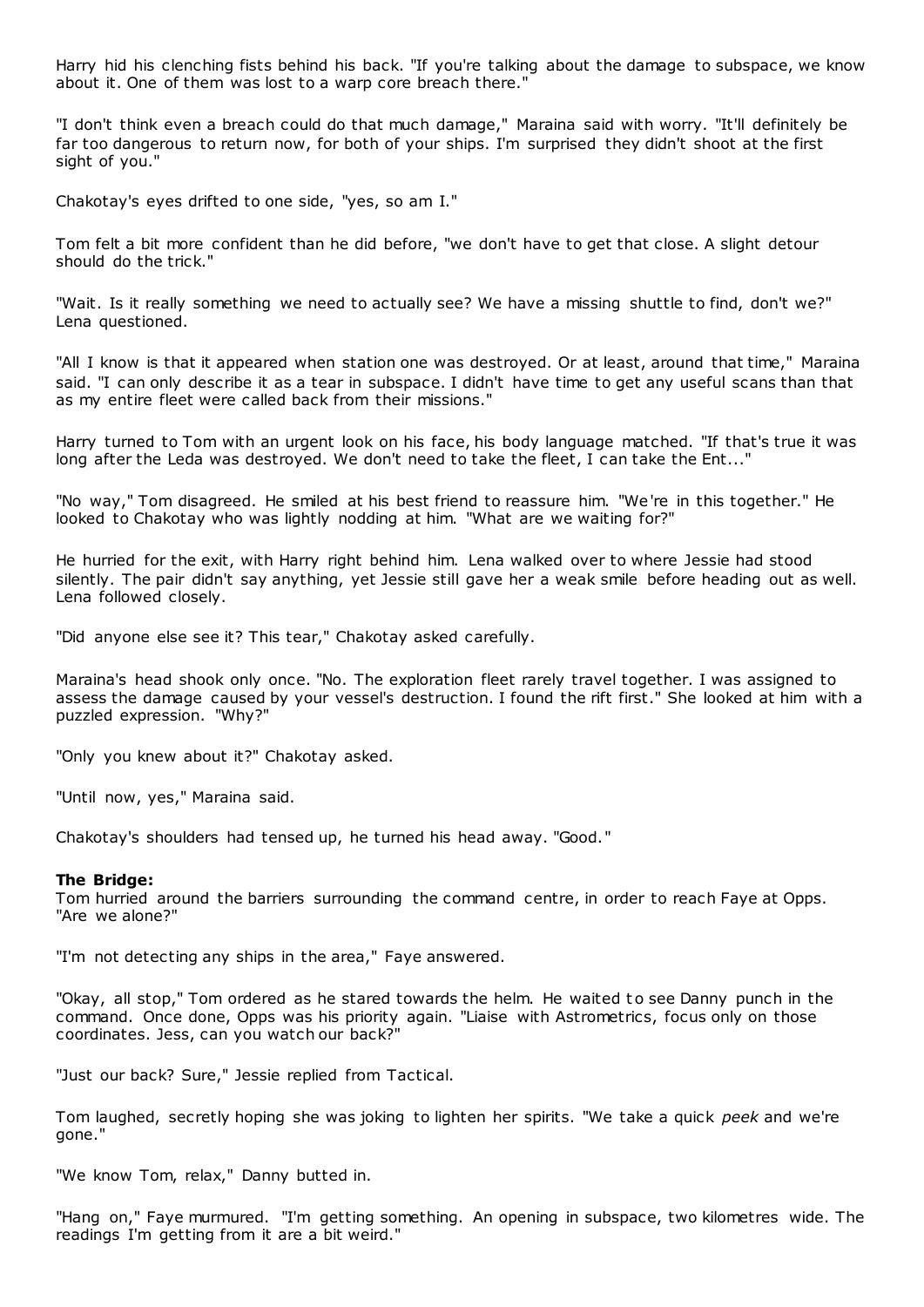Tom nodded like he expected, "of course. Don't worry about it, we can examine the data later. Right now it's just about getting everything and..."

"Its energy is building, or is it leaking? I can't tell from here," Faye stuttered.

"Can we get a look at it?" Tom asked her.

The viewscreen zoomed in a few times, giving him his answer. Most of the Bridge was looking by the time it had zoomed in four times. There was nothing to look at, just a field of black. It enlarged again, focusing on a small red dot sitting in the centre. It flickered a few times.

Tom looked briefly at Faye, she was still working so he went back to the viewscreen just in time for one last zoom in. Now they could see that the red dot was a jagged line, like a crack in the middle of nothing. It wasn't just one colour either, there were subtle bits of blue in it that shimmered. It gave the whole anomaly its flickering appearance.

"What the hell is it?" Tom wondered out loud. He then noticed Danny seemed to be shaking as she stared at it. "Have you seen this..."

"We gotta go, now," she interrupted in a panic . She didn't wait, her hands flew across the helm. Tom dashed across the Bridge to confront her.

Faye looked a bit freaked out by this, "the Enterprise and Katane are leaving too, they're hailing."

Jessie was the only one left staring at the viewscreen. Then she saw something far stranger than the crack in space. There were no stars, no distant nebulas, nothing. It was just black. The more she focused on it, the more it looked like it was rippling, moving.

*"Tom, it's happening again. Get out of here, warp nine,"* Harry's voice yelled over the comm.

Voyager was moving to the right, the line was moving towards the left of the screen. Before it was out of view, it was consumed by the darkness. The movement Jessie thought she saw seemed unmistakable now, waves darker than space itself were overwhelming the area and it was getting closer.

Tom had just reached the helm when he noticed this too. He clutched onto t he console tightly as the ship's sudden turn tried to pull him over. "The anomaly. My god."

Voyager completed its hard turn just as the Katane disappeared in a flash of light. The Enterprise was facing the same way, waiting for Voyager. Their fourth ally was still turning.

Behind them all the darkness was rapidly approaching. The regular space that surrounded the vessels, filled with stars, seemed so bright in comparison.

Their warp drives lifted, they flashed and took Voyager away from it. The fourth ship was metres away from facing the correct direction when the Enterprise fired its tractor beam onto its hull. Seconds later they were both gone in a flash of white.

"We got them," Triah reported.

Harry had been sitting on the edge of his seat, clutching the arm rests so tightly his knuckles were white. The news washed over him, pushing him back into the chair and taking all of that tension away.

"Well done everyone. Thank you," he said breathlessly.

Triah and Bryan glanced at each other and shared a brief smile.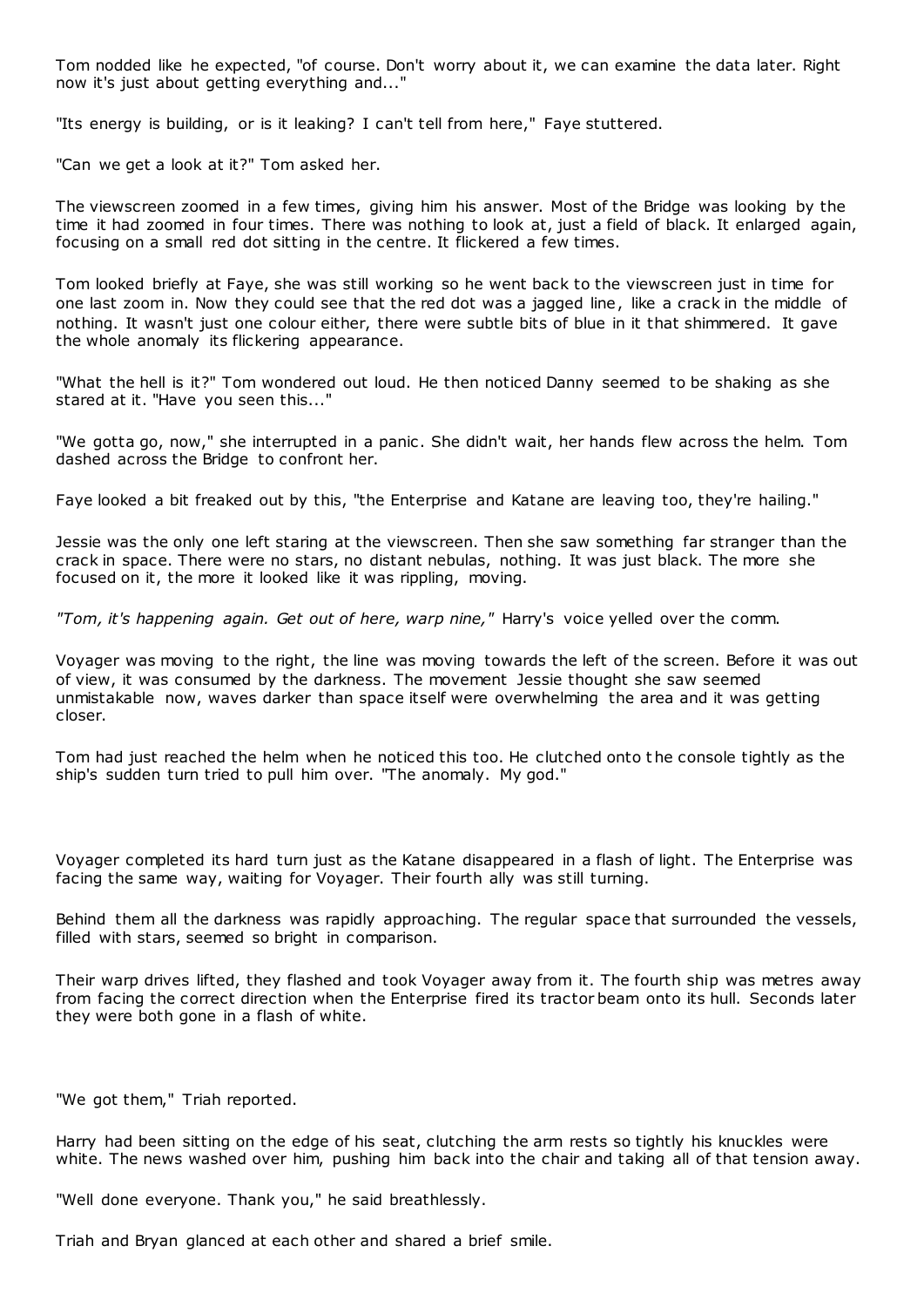"That was close. How come we couldn't detect it?" Chakotay asked.

"I didn't really care to find out then, I don't now," Triah answered a little irritably. "We just knew to get the hell out of there."

Bryan turned his head once again in her direction, "how far do we run? I mean if we can't detect it, how do we know when it'll be safe?"

Triah shook her head. Then she found Chakotay standing beside her, staring curiously. "We kept going until the engines gave us grief for it. It wasn't just the anomaly. The Katane and others were chasing us. We had no choice."

"Then we stay at warp," Harry said. "At least until we figure out how the hell this happened, again."

"I couldn't agree more," Chakotay said.

# **Voyager**

### **Astrometrics:**

A lot of the Senior Staff and a few of their alien allies gathered around the console, while B'Elanna and Harry manned it. The large screen displayed a starchart; it showed their current location, represented by a commbadge shaped symbol, as well as systems they had encountered dotted all over. The part most of the room were focusing on was the imposing black patch taking up the bottom right corner.

"It's not going to be accurate. We're only able to use markers that we know about; planets we or Enterprise visited, other anomalies and any ships in the area we can detect," B'Elanna explained.

The starchart refreshed. The black patch grew slightly, only overlapping one thing marked on the chart.

"What's that?" Tom asked.

Harry sighed a little out of relief, "the tear we were investigating."

"Oh, so no repeats of the Erayas incident?" Tom questioned. "That's a huge relief."

Chakotay nodded, "yes. It's figuring it out why this anomaly has grown, and hopefully how to stop it before it does reach another habited world."

"Pretty difficult when we can't even scan it," the Doctor said.

"Not necessarily. We were gathering all kinds of data at the time, to research that tear," Harry said. "It might give us a head start."

Inspiration struck B'Elanna, she turned to another part of the station to work on something. "Lets start with correlating all of the data with what's already in our database. We might..." the console beeped at her, making her trail off. "Oh, no."

"What?" Tom asked with urgency.

"I think Maraina was right. It's very likely the rift appeared when the tower was destroyed," B'Elanna started to explain. "I'm getting a lot of matches here. The rift fluctuated before we started to respond to the anomaly expansion. The energy readings matched the ones we got from Death Corridor, the Softmicron attack around Shurouva and previous Game Spheres."

Chakotay winced, forcing his eyes to close tightly. The rest of the room had tensed.

"When in the Enterprise's mission did the first anomaly incident happen?" Tom asked.

Harry gave him a confused stare, while B'Elanna decided to answer this for him. It didn't take her long. "The log reporting it was February 25th. Their mission before this was the one we discussed. This one."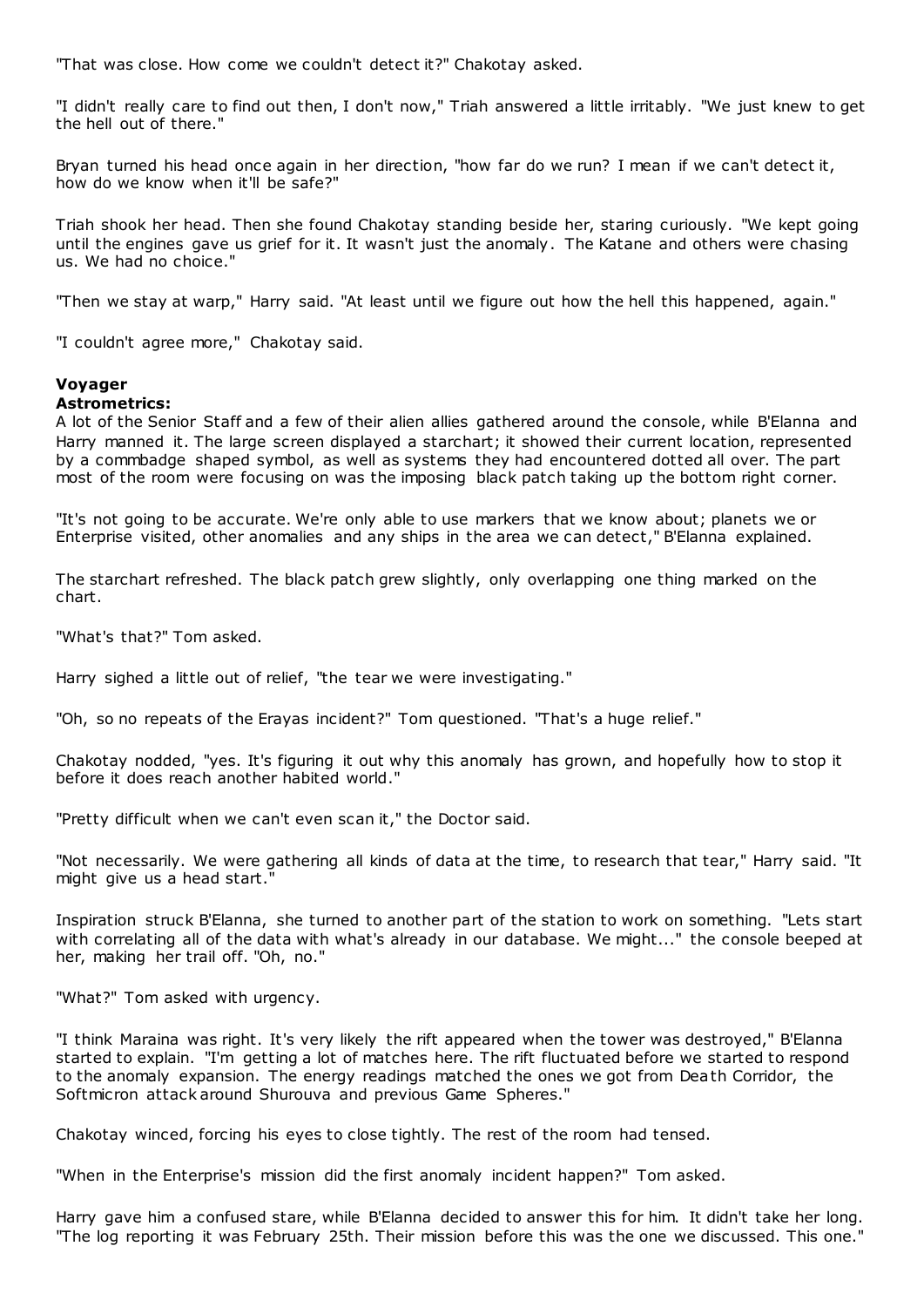A rectangular border appeared around one system on the chart, a new window appeared immediately showing an image of a yellow planet.

"They failed this one. The experiments slaughtered their ground teams," Harry said.

"The mission before it they didn't. How much time occurred between these?" Tom was still not convinced.

B'Elanna looked down again to find the answer. "The failed mission took place between the 20th and 21st February. Their successful one was 18th February."

"I wonder how long ago the Ruva network was destroyed," Tom stammered. Everyone stared in his direction. "Shurouva, we helped them in late January. We know from their logs that the Enterprise started its mission around the same time. Less than a month after, they succeed. One week later they arrive at their next target, only to be forced to flee while the anomaly swallows the planet whole."

"Tom stop," B'Elanna pleaded with him.

"They tried to stop us, they failed. I wonder how many networks have been destroyed since then," Tom was starting to tremble, the anger was taking over. "What better deterrent is there?"

"No it's not!" Chakotay snapped. "Towers are usually the heart of the Game Spheres. Perhaps this sphere is starting to weaken because of them being destroyed."

"Exactly. The anomaly's broken, twisted. When we liberated three planets, we broke the sphere. That's... that's the other possibility. Either way, it's our fault," Tom stammered.

Everybody looked very uncomfortable, but none of them looked as conflicted as the two Erayans in the room.

"Tom," Harry said with a hint of sadness in his voice.

"Our actions destroyed Erayas. Us," Tom continued anyway. "Billions of people gone, because we stuck our noses in."

"We don't know that for sure. It's a theory," Chakotay said calmly.

Tom was now too angry to listen to him. His head shook rapidly. "No! What else could it be? Did we really think the Softmicron would just let us get away with it? Of course not. It's no fun unless we have blood on our hands instead of them."

"Mr Paris. Please, try to calm down," Yana pleaded with him. "If you had refused to help them, their world would have ended up just like our planet."

Ersa seemed a bit conflicted until Yana spoke, then the same realisation struck him. "Then the same thing would have happened to us anyway. We were still infected."

"Oh yes, that's true. All better," Tom said bitterly. He turned his back on everyone, hoping that would stop them all from staring at him. He didn't want to be seen like this.

B'Elanna walked forward, anyone in her way voluntarily stepped out of her path. Her arm gently covered his back as she stood beside him closely. "Tom. This isn't your burden. The Softmicron are the sole people responsible for this. All we did was fight it. They probably did this as they know we can hurt them."

"We? I remember being the only person who wanted to destroy that tower. Everyone was against it. Everyone was right, I'm no Captain," Tom said, his voice breaking.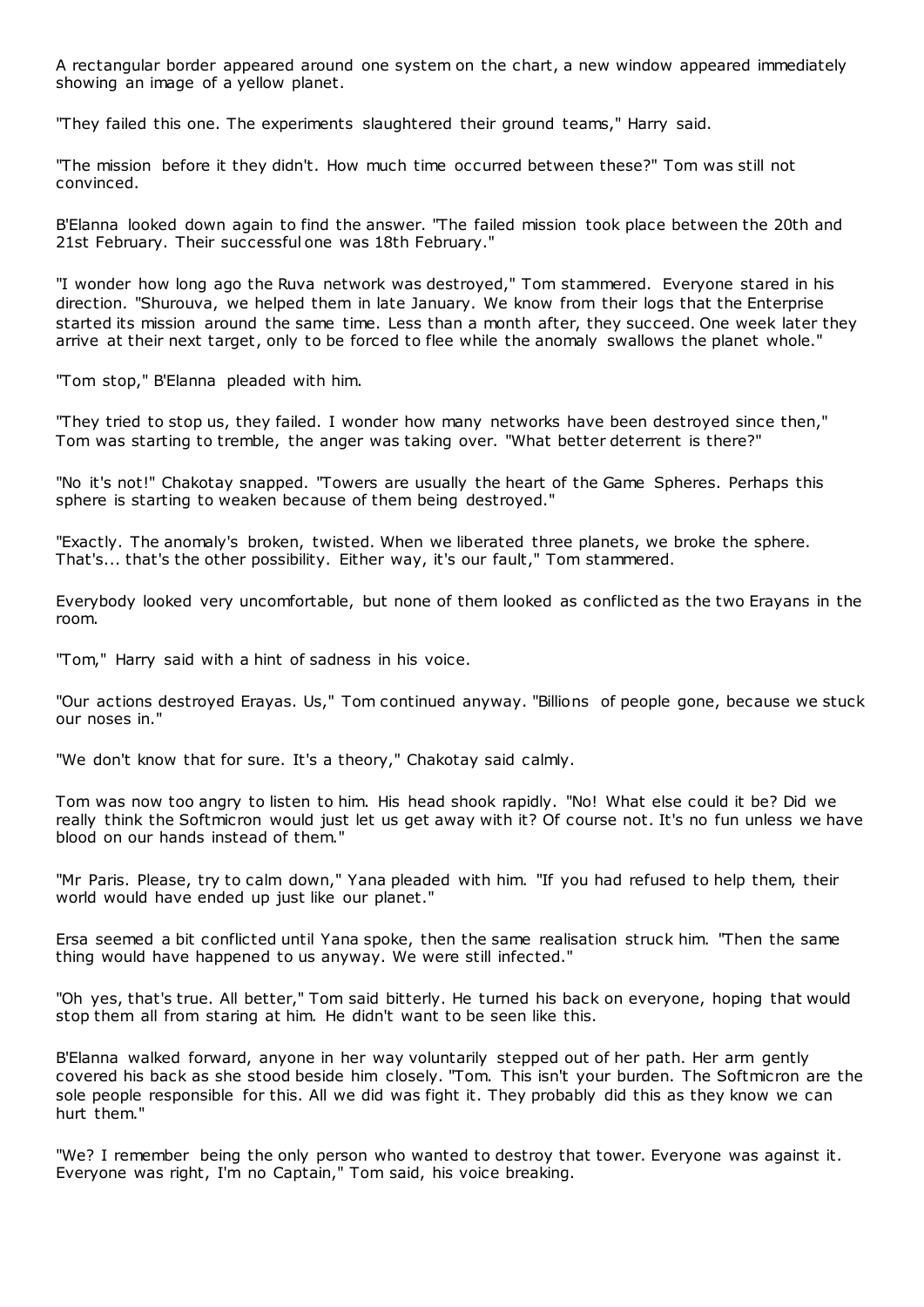"Once we knew what it was, we were on your side. We were right behind you. Just as James' team were with him regarding the other two towers. Just as the Enterprise crew were with Sandi," B'Elanna said.

Chakotay nodded. "She's right. If you want to blame yourself for this, you blame all of us."

"That's not quite what she meant," the Doctor said awkwardly.

"No, but it's a point regardless. A lot of us made a habit of ignoring Tom if we didn't agree with him," Craig pointed out. His comment lightened the tense atmosphere a little bit, it didn't make any difference to Tom's mood though.

"Then maybe we should do that again," Tom ended up snapping at him. "Erayas suffered much more than any other tower infected world. That's on me and my daredevil decision to ram and then shoot down that tower."

Jessie had intentionally kept quiet, mainly to not draw attention to herself. However Tom's words were tugging on her patience. "So what are you going to do about it then huh? Run away on some suicidal quest on your own!" Her original silence had worked, most of the room looked at her as if they w ere surprised she was there at all.

"Jessie..." Tom stammered nervously.

"You'll only make things worse and hurt the people who care about you. If you're fine with that, go ahead, keep going on like this," Jessie grumbled.

All the Human members of the room knew she wasn't talking to Tom but somebody else entirely. The pain in her voice made everyone uncomfortable again.

"I'm sorry," Tom said sincerely.

His apology seemed to hit her straight in the chest, making her recoil. She'd been holding it in for weeks, her body was shaking from the pressure of her feelings suddenly exploding. With everyone looking at her she felt a need to leave the room, yet she forced herself to stay.

"No. I'm sorry," Jessie said, which seemed to ease the trembling slightly. "I shouldn't have took it out on you."

Tom made his way over to her. He tried to smile but the guilt was fighting against him. Instead he settled for putting a hand on her arm. "We'll find him. I promise."

"We're going to have to," Chakotay said.

Harry glanced in his direction, startled by his sudden interruption. Then he realised why he said it. "You're right. If this anomaly reaches another habited planet..." He looked towards Jessie with an apologetic glint in his eye. "There's no going back."

Jessie knew exactly what he meant by that, she was thinking it before while Tom was having his breakdown. She knew he was right.

"It's possible that he's not behind this at all," the Doctor said, prompting a few questionable stares. It made him uncomfortable. "It doesn't fit. He was unstable, hallucinating. Definitely not in the right frame of mind to be destroying Game Sphere towers on his own."

The opinion divided the room, with the ones changing their mind looking a little worried about it.

"Then where is he? I really doubt that..." B'Elanna asked.

"It'll be him," Jessie butted in grimly. Everyone turned to her again. "James carries a lot of guilt on his shoulders. All he wants is..." She struggled to get the rest of the words out as a lump developed in her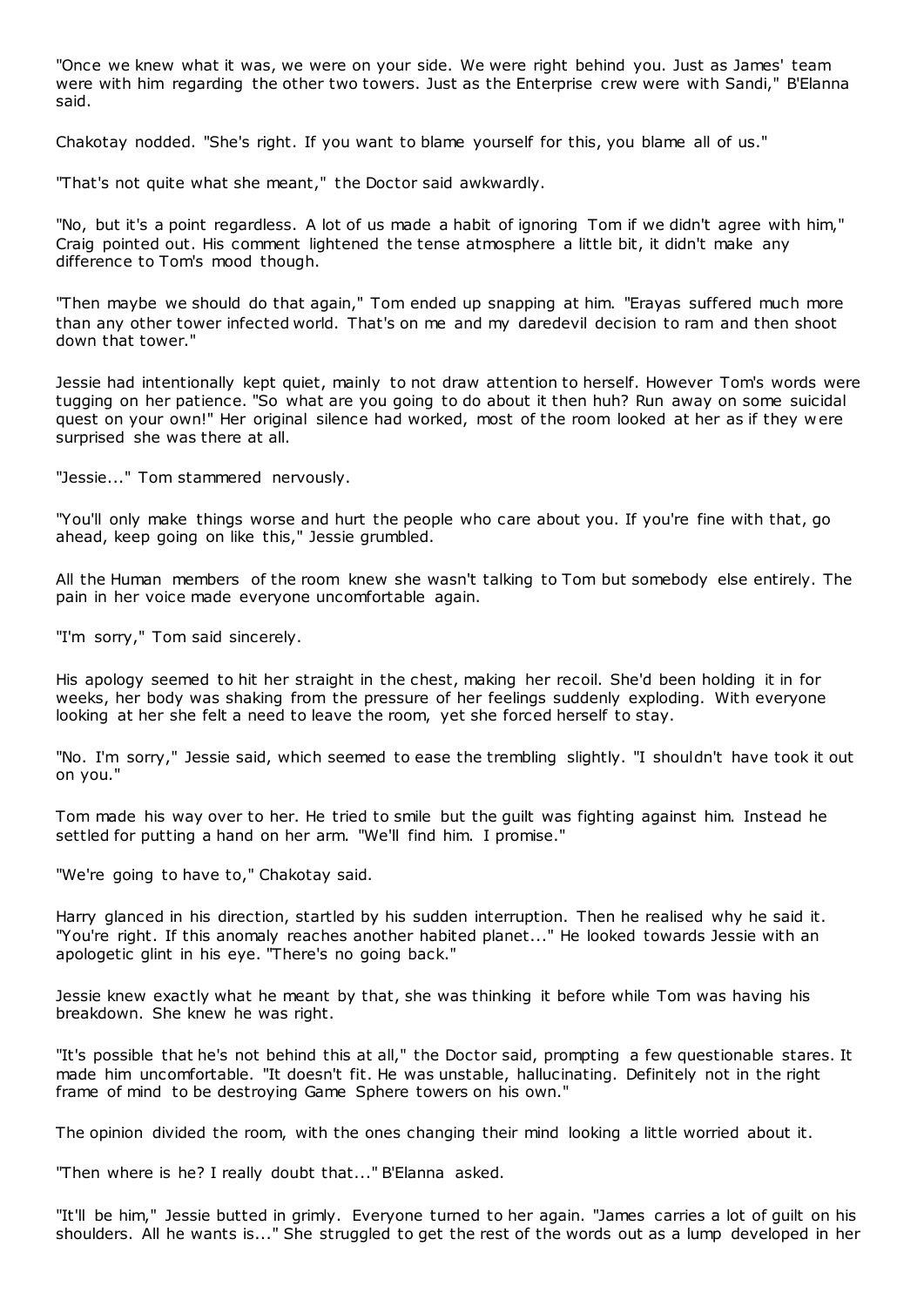throat. After trying to clear it she attempted to continue. "That thing controlling Nathan said something, I know it. It pushed him over the edge."

Tom had a feeling what it was, but he knew better than to say anything.

"He wants to be redeemed. He'll think it's impossible so he won't stop," Jessie said, getting quieter with each word. Her throat throbbed by now, her eyes stung with tears that she wouldn't let loose. "Never."

"Then..." Tom said hesitantly. What he was thinking swiped that away, it gave him a new found determination. "What are we hanging around here for? Lets get back to work."

Most of the room nodded. B'Elanna gave him a warm smile as well.

Star light reflected off the planet's brilliant blue oceans, creating an array of reds and oranges on its surface and within its few clouds. The only visible land mass was showered by artificial lights. Natural light slowly crept up on the coastal areas, highlighting the various mixes of colours. The golden yellow sands, greys and browns of the buildings, and vague hints of green plant life.

A shadow cast over the oceans, it headed closer to land. Almost triangular in shape, the speed of it, it wasn't coming from anything natural. If anyone was watching it, they wouldn't be able to tell where it was coming from. It just grew larger as it seemingly approached.

It slowed to a crawl as it reached the part of the world still waiting for dawn. Once there was no natural light left it disappeared.

A few miles away from civilisation, amongst the fields and trees, the air distorted, rippled. There was a loud thud as something punctured the grass, pressing down on the land beneath it.

The trees surrounding the clearing, no one would see the sight of a silver stairwell appear out of nowhere and lower itself down mechanically to the ground. No one would also see the figures appeared out of thin air to walk down them. Each one wearing a robe covering them from head to toe.

One of them lingered near the top to stare towards the rising sun, just peeping over the water filled horizon. It wasn't the only thing doing so. A tall, imposing tower piercing the sky, almost as bright as the star itself. The new arrivals walked in that direction.

### **Voyager:**

Tom watched the viewscreen intently as the still stars turned into lines, streaming behind them. Normally seeing them made him feel at ease. Not today, no, not for the last few weeks. He thought about his breakdown in the Astrometrics lab and cringed inwardly. He did not want to feel that way again. It was no use dwelling on it further. They knew now what to do for the first time in a while.

"How long?" he asked.

Danny glanced over her shoulder briefly. He noticed her hesitant frown, he felt it as well. "Three hours."

Tom tried to relax into his chair, but it just made him feel useless, not relaxed so he sat back up. "I know you don't want to go back to that planet, but..."

"I know," Danny interrupted "Lena said she would have gone to it regardless of its state, so James probably would too. We may pick up his trail, I know."

"It seems like this area is the focal point of the sphere. Most of the habited planets have been taken over. If he's going to be anywhere, it'll be here," B'Elanna said from Tactical.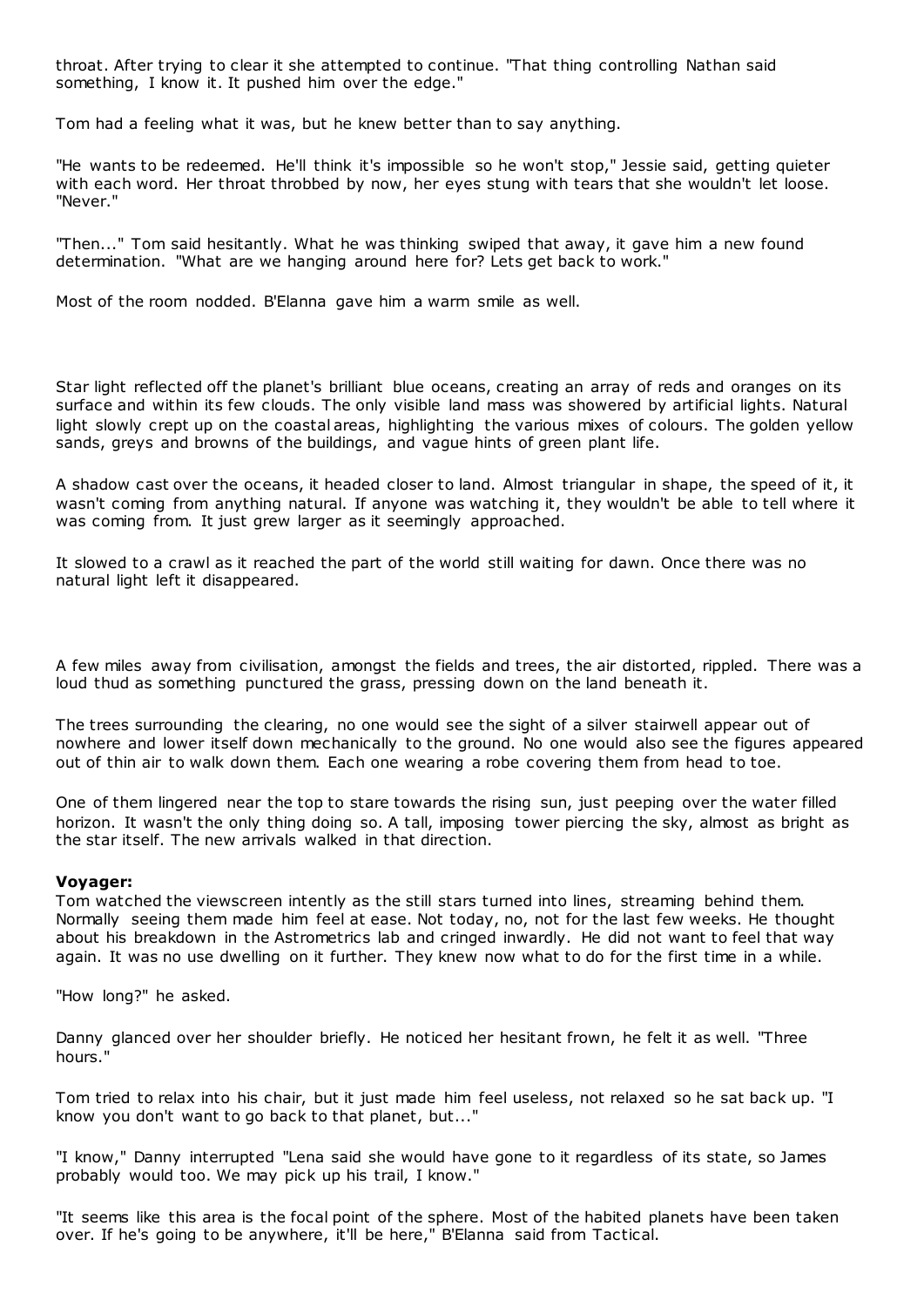Several thoughts rushed at Tom at once, one of them stuck out like a sore thumb. "They're always habited planets."

"I guess it's no fun if there's no one around to suffer," B'Elanna said with distaste. "Remember the red giant? There was absolutely no point, yet the Softmicron still moved a habited planet into a close orbit. They obviously have no regard for any other species."

Tom inhaled deeply, hoping it would calm his nerves. It didn't but it did make him think of something. "Three hours, at least. We need a plan."

"That would be great if we had all the facts," Danny commented.

"Then we'll have to make several," B'Elanna smiled. Tom looked over his shoulder to return it. "We may get lucky and he'll still be in the Flyer. Tractor it in, forcefields everywhere, maybe Lena to hold him if he gets..."

"Lena," Tom mumbled. He stood up to have a look around the Bridge, even though he already knew what he was looking for wasn't there. "Where is Lena?"

Craig couldn't help but pull a face with worry at the view in front of him. A glass full of a dark red liquid was lifted to her lips. All of it was gone in a few seconds, all in one gulp. It was when she got up to go over to the replicator he felt he had to not literally step in.

"Lena, I don't think getting drunk is the answer here," he said.

It only stopped her for a second. She carried on regardless, repeating her order. This time she kept her back on him as she drank.

"Harry thinks there's a chance he turned, and the towers are just an excuse for him to kill things," Craig said warily. Her shoulders twinged a little. "I'd like to believe he's better than that now, but..."

Lena swung around, the look on her face rivalled Kathryn's when there was no coffee. "But what? That my brother is solely a killer, that's all he's good for?"

"No, no," Craig stuttered. He wasn't only saying that to save his skin, he believed it. "If he isn't, then he still left his family behind. He's done some impulsive stuff in the past, but I don't see him abandoning everyone and thing. I'd believe evil over that."

"He wasn't well. There was this chip thing that was messing with him," Lena argued. The glass was brought back to her mouth, it was empty again one sip later. "This isn't some one off mission where he comes back and he gets scolded by Jessie. No, this is him walking out on his Humanity. Something he... something he believed in greatly. It..."

Craig felt the grief coming from her voice as it began to tremble. He didn't know what to say to help her. "Yeah, I don't think that's what happened either. Evil may be better, it makes more sense."

Lena's eyes rolled as her head turned to one side, facing the window. "James saved me... from myself. I was so convinced that because of how I got here, that being the Slayer was all I was supposed to be. I... I was determined to do what I was *supposed to.* I would have died trying to save Erayas."

The words stung him, Craig tried to swallow a new lump in his throat. He wished he could have helped her then, convince her otherwise.

"I was merely a pawn," Lena said as her bottom lip trembled. "It didn't matter what happened to me, as long as he was Chosen. All of this just to make sure the Chosens survive longer. It's hard to think any other way."

"I can... no, I couldn't imagine," Craig said honestly.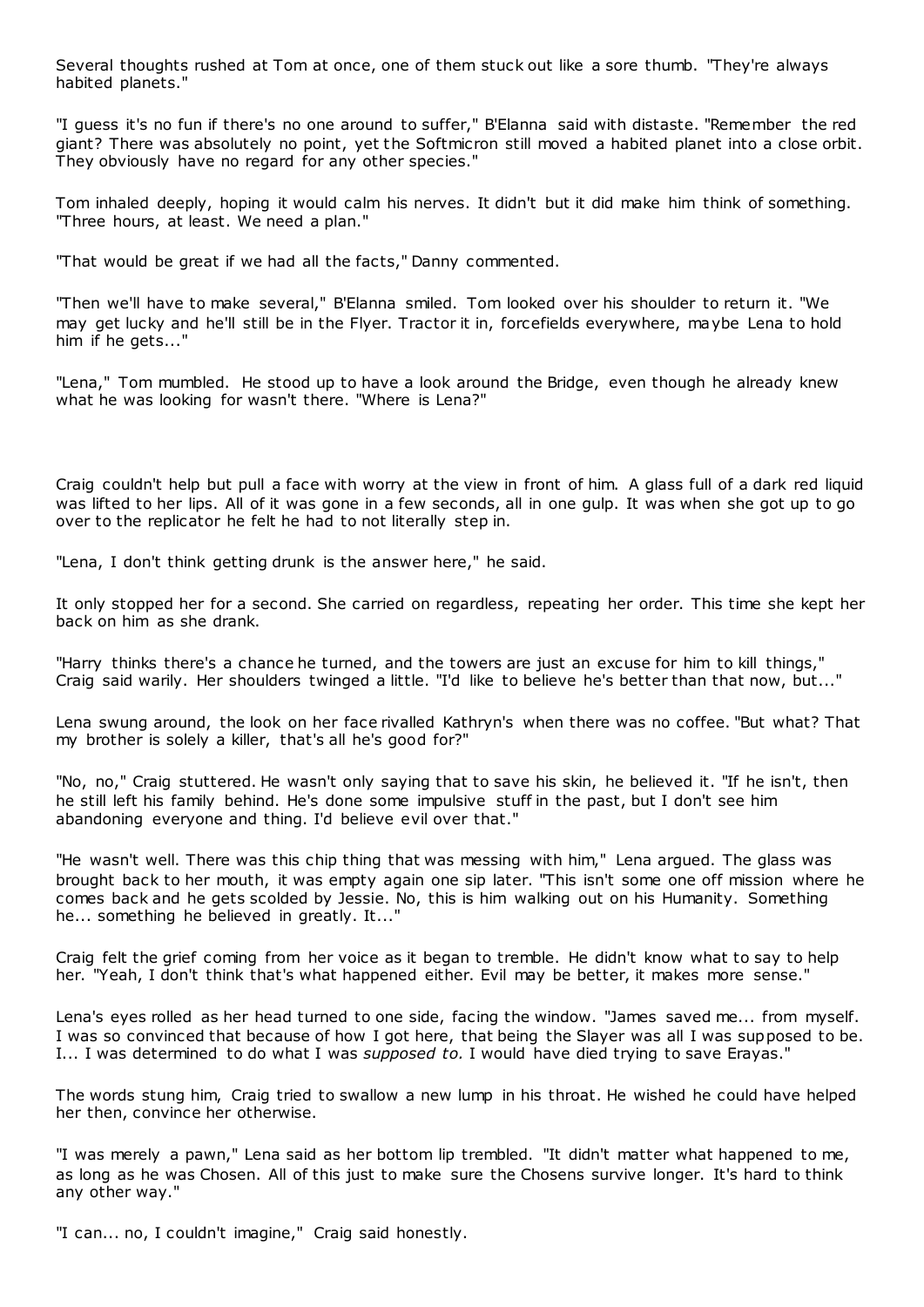"He convinced me that who I was, before in the old timeline and now, here, was far more important. That it was why we were picked at all," Lena said. "We wouldn't care if we weren't people first. Without our Humanity, we're just as bad as the monsters we fight."

Craig walked over to her, the first thing he did was gently take the empty glass from her hand. Before he could do anything else she dropped to sit on her bed. "I agree with him," he said.

"I can't, won't believe that the same guy would run, steal a shuttle, leave his wife and four kids without telling them. Just to fight the towers, be solely a Slayer," Lena muttered. "Did he lie to me so I wouldn't die? Is this how he really feels? Did I convince him of it?"

"No," Craig replied too quickly. He sighed and walked around so he could sit beside her. "There's more to this story than we know, I feel it. This chip activating, the case related to his sister, everything that has happened the last few months. It was probably like a storm brewing in a cup, it was bound to spill everywhere at some point."

Lena pulled a face through the pain. By the time she turned her head to look directly at him she just looked bemused. "Why would there be a storm in a cup?"

Craig couldn't help but smile at her face. "It's just a saying. Now I'm worried that I got it wrong."

"I don't know," Lena said with a sigh. They sat in silence for a few minutes, it ended when her hand reached over to clasp his closest. "I wonder why we were really chosen. Does it really matter when we die? Was anything we've done since Zare originally died worth changing the timeline over?"

"I could probably think of dozens of examples," Craig said. As he moved his hand around so he could hold hers back, he thought of something that made him rethink what he said. "Though, some could have still happened in your timeline. I doubt it... I..."

Lena laughed weakly, all the while keeping her lips sealed. "I know, it's confusing. If it helps, I don't remember this Game Sphere. True, I was only six, seven years old about now. You don't forget stuff like this though." She felt his hand loosen a little so she looked at him. His face was full of conflict and she had a good idea why. "I'm not though. Twenty two and counting."

Craig's face made her think he felt better at that comment, his smile was back. "That's a big difference. The sphere I mean."

"Yeah," Lena said. "We never left the Delta Quadrant. We never encountered that Tolg ship with the conduit to the Alpha. Damien I don't think ever left Voyager, so he never took over Earth. We never got the Enterprise. We didn't end up back in Borg Space, so we never got to the Softmicron home world. No second trip home, no trip to another galaxy. Certainly no Game Sphere."

"Maybe it's not what you've done since Zare's initial death. It's what has happened since we returned home that first time," Craig mused.

"It could be something I do tomorrow. Something I should have done before. I guess we'll never know," Lena said with a blank tone. Her heart sank, Craig noticed it as her head fell and she focused on the floor. "Or maybe it was just about James after all. This could be why the timeline changed. What he's doing now."

Craig tightened his hold on her hand, "the whole point was that he needed you."

"Game Spheres are for Chosens only. Without me, he wouldn't be able to fight this," Lena said with a shake of her head.

"Without you he was fighting on his own," Craig said quietly as if he didn't mean for anyone to hear him. Lena raised her head so she could direct a frown towards him. "Why change it if the result is the same? This isn't it. The reason is still something we don't know."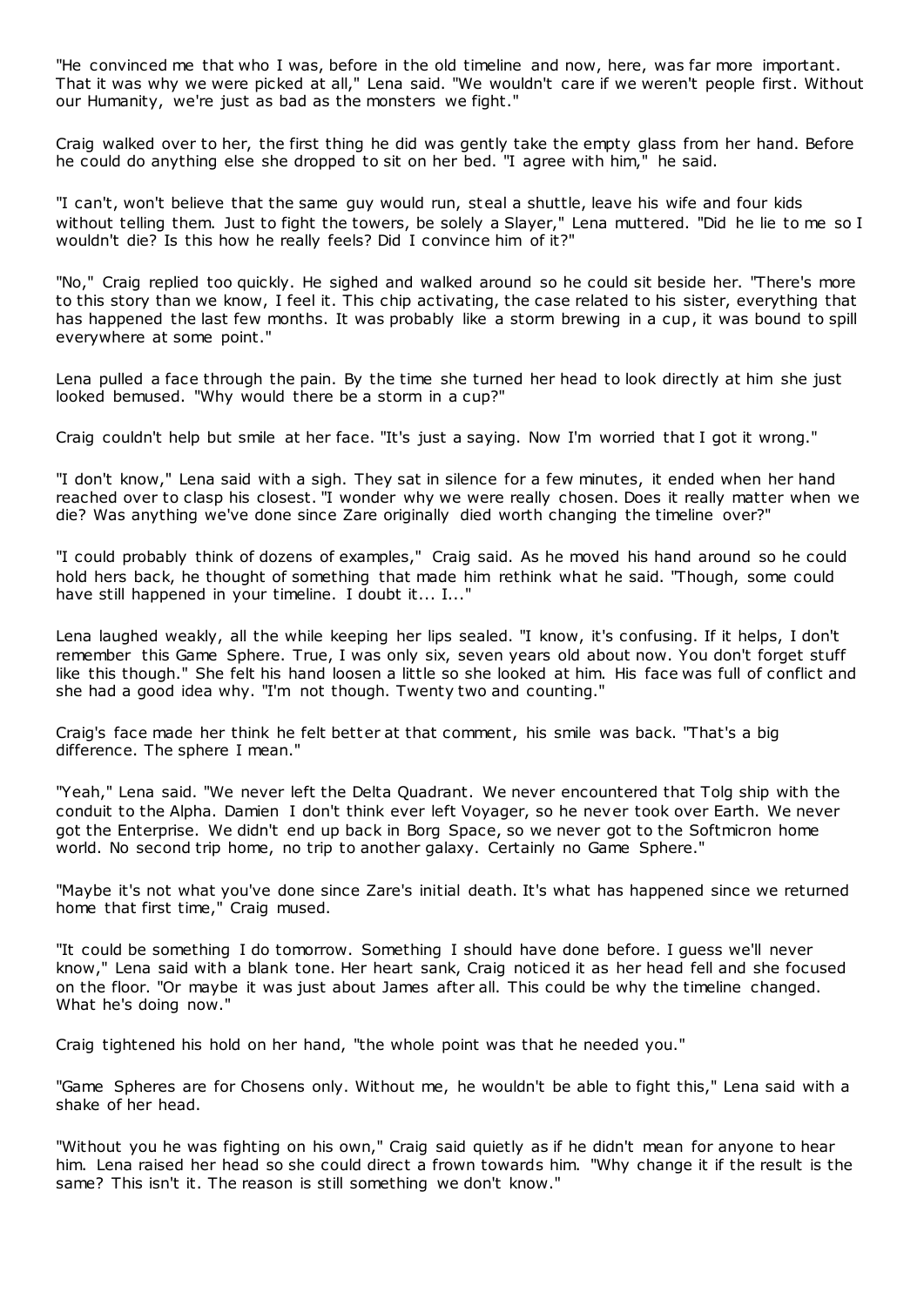Lena straightened back up, but her attention seemed miles away. "He still needs me. Full circle, huh? I've got to convince him to stop."

"Don't forget you're not on your own either. You've got all of us," Craig said. "You've got me."

Lena gave him a smile that made his heart skip a beat. While he was still recovering from it she rested her head on his shoulder. The hand she used to hold his had slid across his back, clutching onto him gently. He found himself lowering his own head to rest against hers.

They didn't look as out of place as they feared. Rain clouds had rushed in seemingly out of nowhere, and the town was assaulted by a heavy shower. Most of the population seemed unprepared for it, dressed in beach clothes running for shelter. The ones that were seemed amused at their predicament, like they'd seen it all before.

Despite the weather, market stalls still littered the streets with sellers trying to pawn off their goods.

The visitors' hooded robes protected them from the monsoon, and they weren't the only ones covering their heads. They had split up to talk to the locals, one in particular made their way towards one stall that stood out.

"Hello Miss. I see you're looking at our communication badges," the man at the stall said keenly.

"Yes," the robed figure said, but not in an interested tone like the man thought. The voice was more annoyed than anything else. "Are these real?"

The man was impressed, he laughed in a friendly manner. "If you're wondering if they work, then yes." The robed woman picked up a small golden coloured badge shaped just like a Starfleet commbadge, then studied it carefully. "If your friend has one, all you do is tap it and you can talk to them instantly."

"Are they stolen?" the woman asked coldly.

The seller didn't rise to the obvious bait, he kept his poker faced smile on. "No. Inspired by. I see you're new here, but with an eye for certain things. I'll explain."

"I'm not interested," she said whilst putting down the badge. Her attention wavered to other things in his stall. "Voyager has been here. Are all your goods *inspired* by them?"

"My stall is all about respecting and admiring our saviours," the seller said, still oddly proud and cheerful despite her accusations. He noticed he got her attention as she looked him in the eye. Although from his side he couldn't see much of her at all behind all those robes, only her eyes. "Between you and me, this business is a dying breed. Most of my competitors have disappeared from the market."

"Why would you tell me that?" the woman asked harshly.

"I didn't think you'd be one of them, based on your clothing," the seller said honestly, his smile seemed a lot less fake to her then. "Even if I'm wrong, I won't cave to threats. I am proud to honour the Humans after what they did for us."

The woman's eyes seemed to soften, or at least that's how he saw it. He felt a bit more at ease himself. "Your work, if it is merely based on their technology it's impressive."

"Thank you, and it is. I pride myself on creating trinkets that are useful, not mere decorative souvenirs," the seller said proudly.

The woman nodded. "Do you have a scanning device?"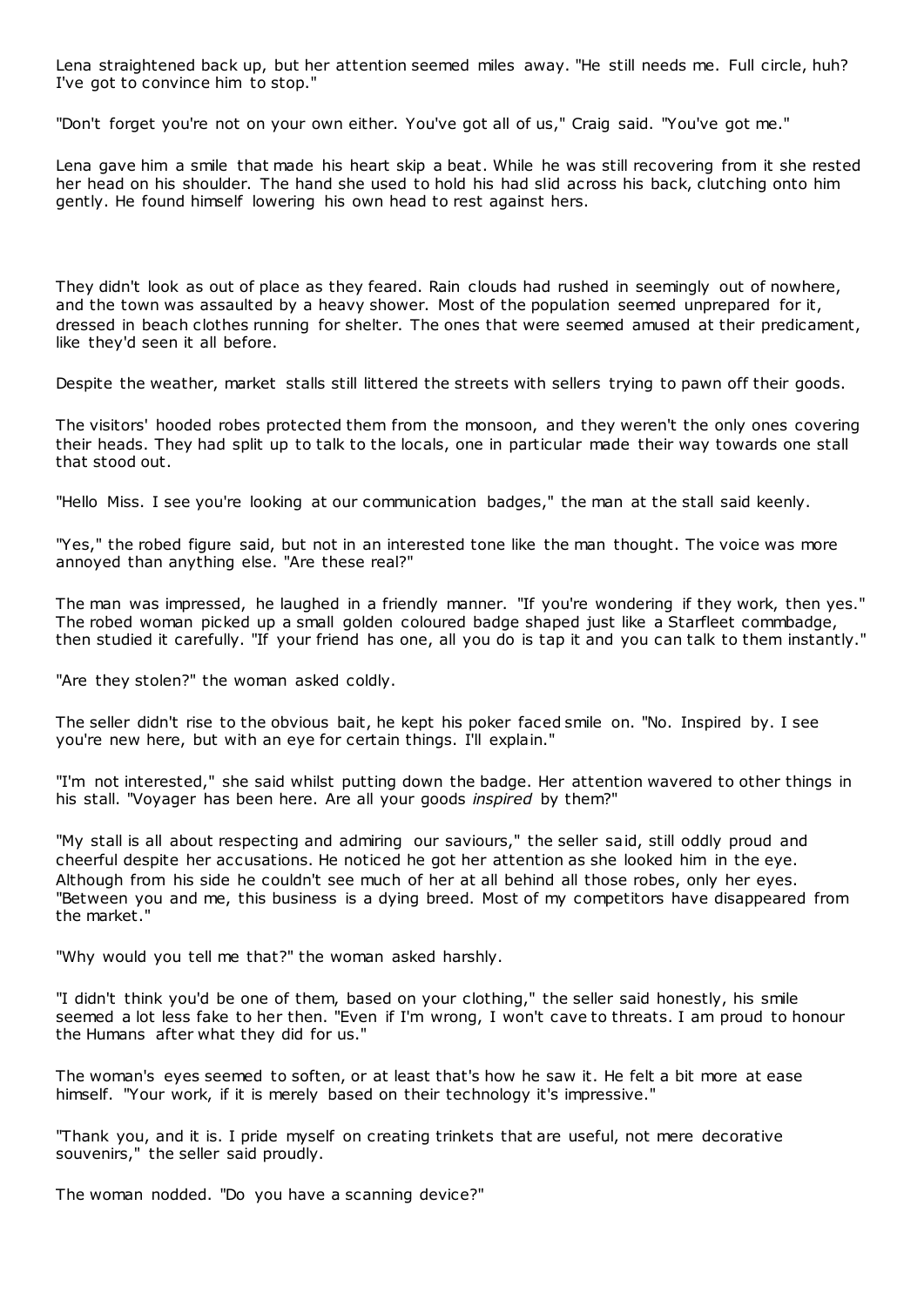The seller smiled again, this time far more naturally. "That I do. I keep them secure, so please bare with me." He turned to one side and then crouched down. After a few minutes he laid what looked like a tricorder down on the counter. "It's able to detect energy signatures such as lifesigns, power surges, weapon fire..." he said the last part in a whispered voice.

"I see," the woman said.

"I'll be honest as I like my customers to return, it will not function fully like the real thing. Our technology has a few gaps in that department," the seller said. The woman nodded in understanding, he thought to continue as it hadn't put her off. "It is still incredibly useful. I only just *sold* one half an hour ago."

The woman stared at him again, her eyes were definitely wide. "You did?"

"Yes," he nodded. "A young man, obviously having a run of bad luck. Man of few words, let me tell you."

"Where did he go?" she asked urgently.

The seller was taken aback for the first time in the conversation. "May I ask why?"

As he expected the woman reacted irritably. "May I?" she said defensively.

"Caused a commotion, he did," the seller said in a hushed voice. He thought to check his surroundings before continuing, something the robed woman did as well. "It's that tower. Making people crazy."

She didn't look impressed with his answer, or lack of one at least. "So he caused a commotion because he's nuts, and that's why you can't tell me where he went?"

"No, not him," the seller answered. "I sold to him without discrimination, but another saw it fit to call the Guard." He noticed her eyes narrow as if she were frowning. "I didn't see much else, a crowd gathered as they tried to arrest him."

The woman looked back over her shoulder, carefully scanning the crowd until she spotted two men walking with rifles nestled in their arms. They looked out of place amongst the drenched tourists. What caught her eye were the locals going out of their way to avoid these men. Their body language was far more telling. They were terrified of something.

"Whether or not I saw where he went afterward, depends on your point of view. Of course," the seller said, getting her attention back.

The robbed woman nodded. Her hand emerged from the robe, it glided across the market stall. He watched as her hand slid back away, leaving something behind. "That's for the tricorder, and for whatever you recommend. Keep the rest."

The seller smiled back at her knowingly. She was close enough to see his hand discreetly reach for something hidden under the counter. Nobody else would though. Carefully he placed another device beside the tricorder.

"If you're going to the harbour, you're going to need this," he whispered. When her hand reached out to push what she had placed down closer to him, he waved his own in front of it. "No. Keep your money."

"Thank you," she said with another nod. Once she collected her new items and currency, the robed woman walked in the opposite direction to the crowds.

### **Voyager**

#### **The Conference Room:**

Damien's eyes narrowed. Chakotay was already in the middle of scowling at him. Annika responded to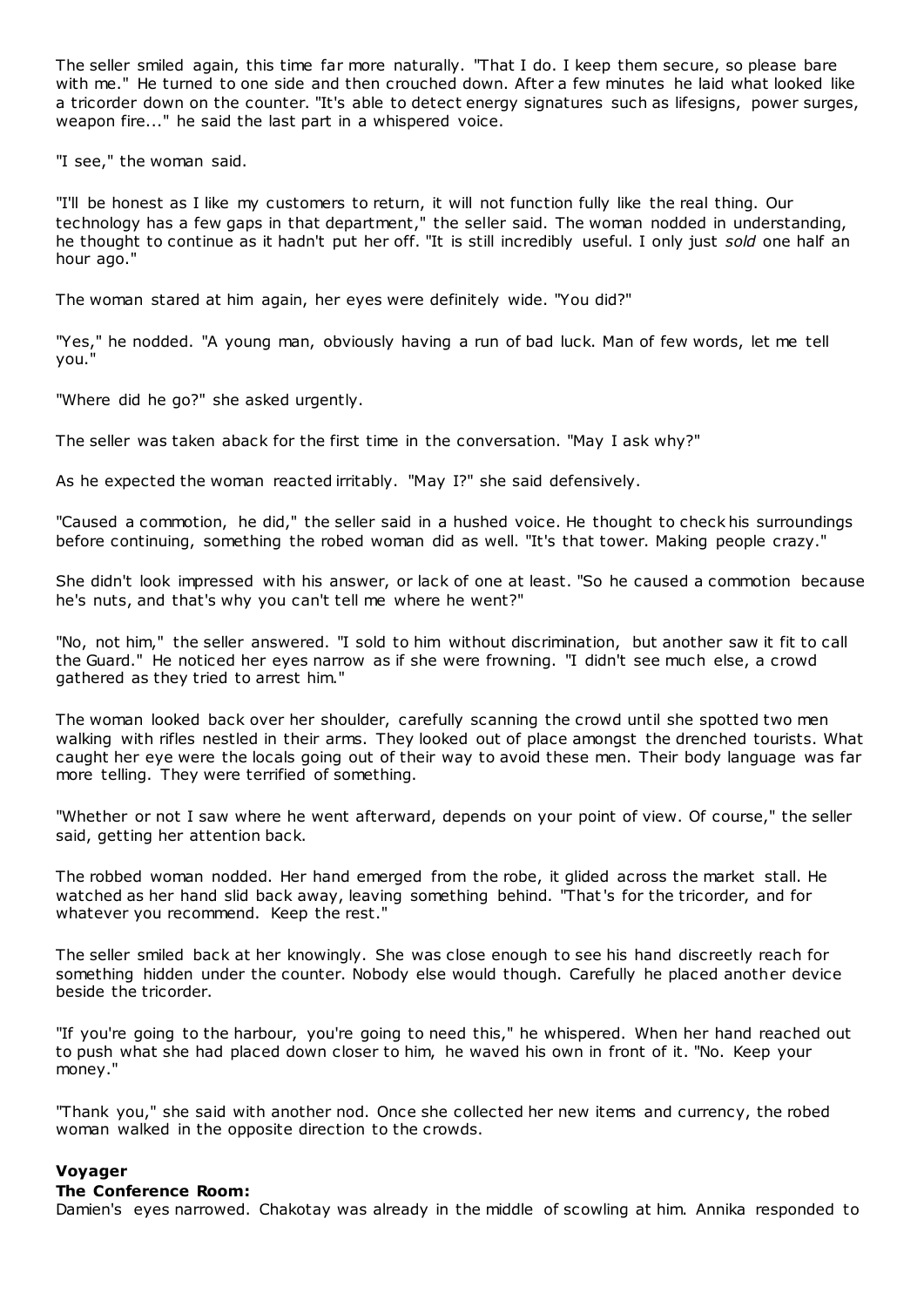that by also narrowing her eyes at the Commander, just for a moment. She turned her head to smile seductively at Damien, which he thankfully missed as his eye narrowing was making them water.

Tom watched them all with a bored expression on his face. He was about to say something when Damien's narrowed eyed look was directed at Annika while she had been licking her lips. He shuddered horribly, which made the crazy vampire gasp and point an accusing finger at him.

"He blinked, it's him! I knew it."

"Oh lord," Chakotay muttered mid scowl.

Tom couldn't help but roll his eyes. He wasn't the only one either. The rest of the table were feeling a bit impatient after ten minutes of this. "Enough already. We're not getting anywhere."

"No we're not. Where are the freaks, I asked for them," Damien demanded. Chakotay kicked him under the table, and hard too.

Tom groaned into both of his hands, while his elbows rested against the table. "I don't need to be here."

"I don't object to extra eye candy at the table," Annika giggled.

"Eew," Tom grunted as he moved one of his hands. "Look, I've got bigger things to worry about. You know like literal end of world problems. What's the problem and make it quick?"

"I agree, this is pointless," Chakotay said, then he frowned. "If you didn't ask for us to come here, who did?"

Annika climbed out of her seat, she then tried to stand in her old way with her arms crossed behind her back. "There's a conspiracy afoot and I think these two are behind it."

Damien glared at her, "this isn't the way into my pants, or anything for that matter. Just to your grave."

"Really? Accusing you of bad things doesn't appeal to you?" Tom said in bemusement. He turned to Annika who looked deadly serious. "You've done this before. This isn't the first season."

"Oh, I have proof this time," Annika said.

Chakotay rolled his eyes, "we're going to need a few gallons of coffee for this."

"They've been plotting behind your back all this time. They hate each other but they're constantly in the same room as each other," Annika explained. "Why else would my evil snookie ookums help out around here? Chakotay will have convinced him, just so you lower your guards."

"Yeah yeah, sure. That isn't proof," Tom said. "We all know Damien is helping us because he's lost his edge, and probably secretly loves us."

Damien's eyes narrowed again. "Keep climbing up my list Paris, just keep climbing."

"But... what about all the sneaking around? Have we forgotten that they worked together before?" Annika stuttered.

"Yes, that went well," Chakotay muttered.

Annika scowled at him, "that was probably the rookie's fault. My Damien would never screw up."

Chakotay burst out laughing, "and there goes any credibility you had left."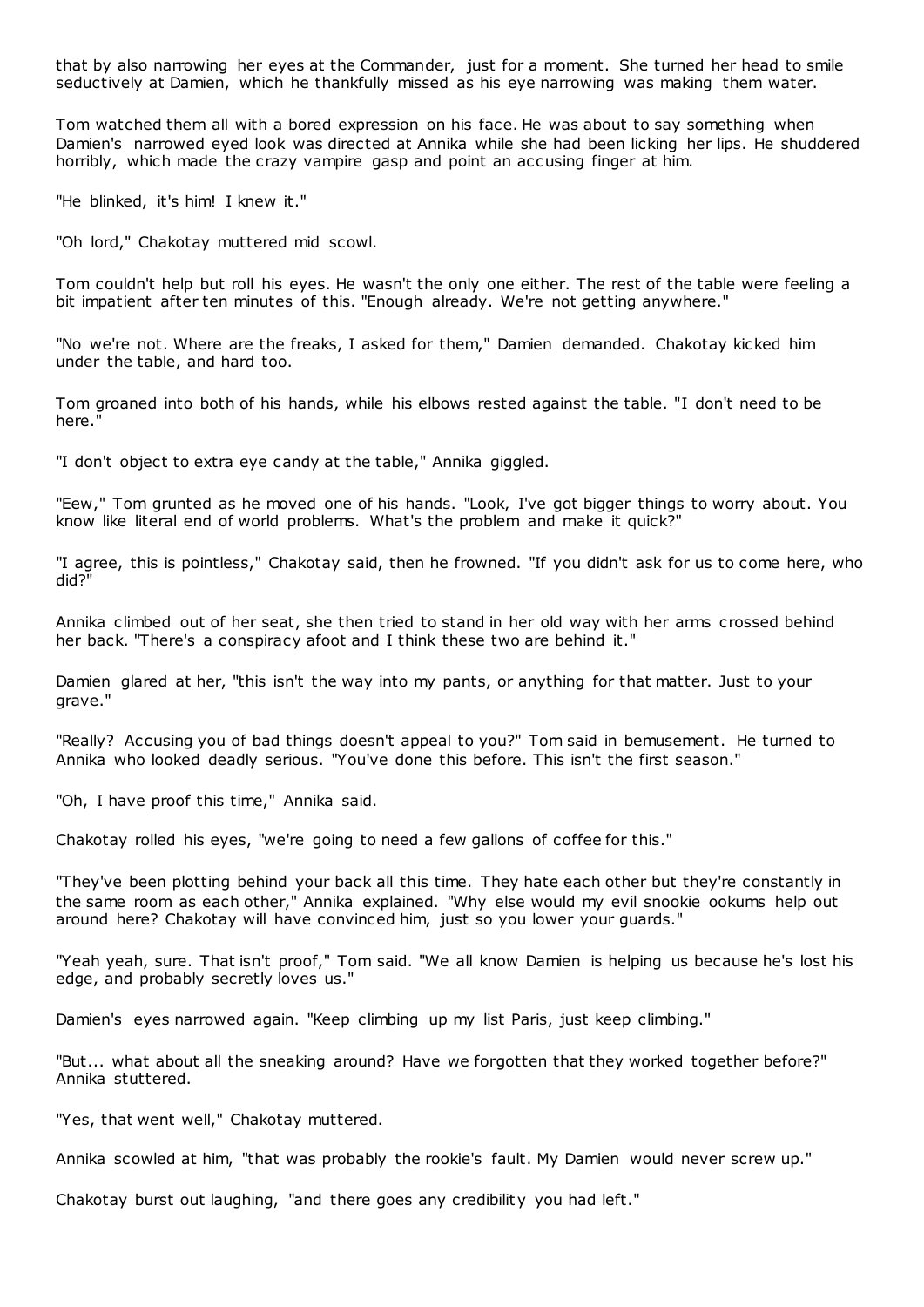"Tommy, you said that Chakotay was acting shifty and has been for a while. That's why you keep leaving him paired up with Harry," Annika protested.

Tom's jaw dropped while Chakotay stared at him, unsure whether to be mad or amused. Tom started to stutter, "I never told *you* that."

"I know," Annika winked at him.

"I've been telling you for months she's a bloody stalker," Damien grumbled. "No one ever listens to me."

Tom was bright red by this point. Chakotay staring at him wasn't helping. "Harry's more um, patient than me. I mean, he needed somebody experienced to help him command. Oh forget it, I'm not the one on trial here. Chakotay acting like an asshole isn't proof. To be honest, I always thought it was an act so the Janeway thing would be overlooked."

"Oh really?" Chakotay said menacingly.

The doors opened, Harry hurried in breathing rapidly and his face was flushed. "Sorry I'm late. Different ship and all."

Tom groaned into his hand again, "you invited Harry too?" Annika nodded. His hands flew out as a sort of surrender pose, "fine! Chakotay's acting weird, Damien's got no ideas left, Annika's watching everybody. Did I miss anything?"

"You pick your nose when no one's looking," Annika said.

"Anything that's on point... and true!" Tom snapped, making the others snigger at him.

Harry slowly sat down in one of the empty chairs, even though he was still debating staying or not. "So, what's the meeting about?"

"I have no idea anymore. Conspiracies and Chakotay having secret agendas, I dunno," Tom answered tiredly.

"We've done this one before," Harry frowned.

"We've done these two before," Tom corrected him. He focused on Annika. "You've tried to destroy us a few times yourself. How can we trust you?"

She didn't answer, she seemed to be waiting for something. Everyone looked on impatiently. Damien finally groaned, "he wasn't talking to me."

"Oh!" Annika laughed. "Well, ever since I've had my reawakening I see things so much clearly. Voyager are my friends. Your attention over the years was because of love, not jealousy as I used to think as a mortal."

Tom and Harry bit their lips to stop themselves laughing out loud. Chakotay looked ready to throw up.

"That one time was because of that awful anomaly," Annika said sadly. "I suspected someone was making our journey more difficult, I suspected Damy Wamy. He's sooo naughty and evil..." she started to drool.

"Move on," Damien grumbled in disgust.

"I kept a close eye on him, that's when I discovered Chakotay's interest in him," Annika said.

"Wait, I thought you were in love with Damien. Why are you tattling on him? If it's an act, why keep it up?" Harry asked.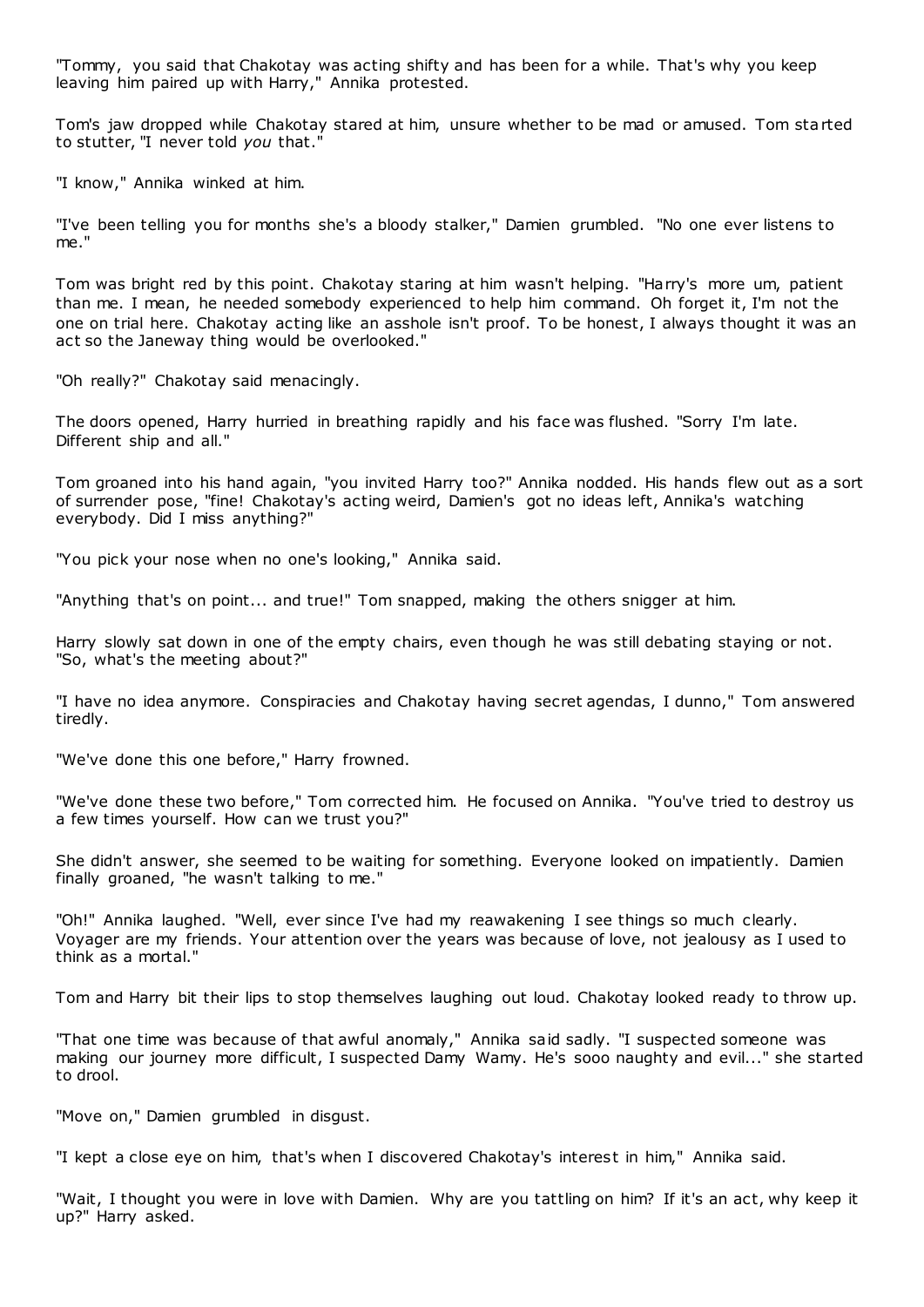Annika leered at Damien, who rolled his eyes. "I have a thing for bad boys. Everyone has their weaknesses." She tried to turn her head away so she could focus. "When I heard what Chakotay did to my mother figure, I was so revolted. I knew that he was who I had to keep my eye on."

"Mother figure? Oh dear lord, Janeway's rolling in her alcove," Tom whispered.

"From his first sighting on Voyager, to the plotting I witnessed yesterday, Chakotay's been a thorn in our side, plotting our demise," Annika said with a scowl. "I know you need more than my beautiful word, so..." She approached the wall panel and started to tap on it.

"You said plotting twice. I hate that," Damien muttered.

Tom smirked in his direction, "no wonder you hate us."

"I'm sick of being the bad guy in this, tell them what happened or I will!" Chakotay shouted.

Tom, Harry and Damien looked at him, he was just as confused as they were. He seemed calm apart from that. His head shook.

"This is fam..." Damien said as his own laughter drowned him out. Then he realised where it was coming from, the computer on the wall. Everyone else seemed to realise that too and turned to look. On it was a bird's eye view of a Bridge, a one that made Harry flinch when he recognised it. He also saw himself adjusting his rushed sitting position on the Captain's chair. Chakotay and Damien were also visible, standing nearby.

"Are you worried what will happen if they knew, cos I thought you loved being the bad guy," the Chakotay on the screen snarled.

"How did you get this?" Harry stammered.

Annika shushed him harshly. Her eyes bugged out in anger, it was enough to quieten him down for now.

The Damien on the screen spoke, "oh boy. News flash, everyone knows. You're on the dark side now Chuckie. Besides, I could easily tell the blond bimbo that you tried to erase him from history just the other week."

Tom and Harry's attention veered to Chakotay. His face told them nothing, but his body shifted uncomfortably in the chair.

"He wouldn't believe you," the other Chakotay said.

"The beauty of that is, he would. You've tried to kill him before. Besides you still come across very badly in the story, so be my guest. I couldn't care less," Damien said.

The current Damien smiled in awe. "God, I'm so camera-genic ."

Annika passed him a flirty wink, making him regret it. "Yes you are baby. Anyway." Her hand tapped the computer, changing the image on the screen to a still one. "Exhibit number two." The image unfroze when she said that. Everyone in the room were taken aback by the sudden raised voices and background noise. Chakotay recognised it and immediately looked away.

Tom and Harry on the other hand were dismayed by what they saw. Damien meanwhile wished he had brought popcorn.

The hidden camera seemed to be in the roof of a turbolift. Two figures inside it were in the middle of a one sided fight. If it could be called that. One of the men restrained the other on the ground, his arm pressing deeply into the other's throat. Even still the two managed to exchange words they couldn't make out. The one with the advantage would throw a punch occasionally.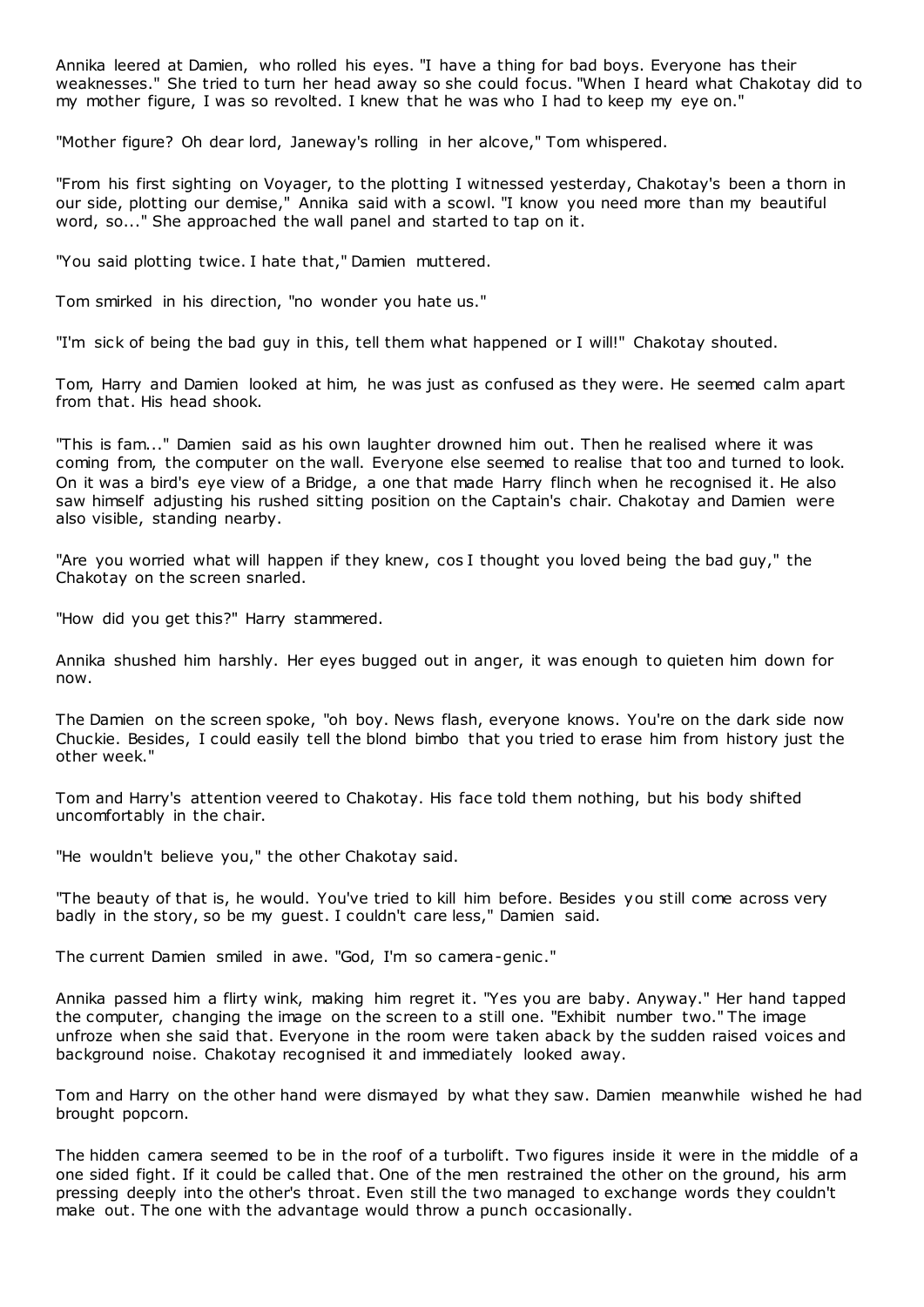"Oh my god," Harry stammered.

As if he tempted fate, the event on the screen escalated further. The punches didn't seem to stop, the anger behind them made him and Tom wince with every one. "What's wrong with you!" they heard Chakotay's voice scream. "You killed people when your wife died, twice even, you can't judge me!"

"Wait, what?" Tom stuttered, he shared a confused look with Harry who returned it.

More words were exchanged, like before they were too quiet for them to make out. Chakot ay closed his eyes right at the moment the one on the screen moved his grip to his victims mouth. The whole room could hear him struggling to breathe. This went on for so long, they wondered if it was being displayed in slow motion. It was starting to make Harry a little sick.

"When was this? How did you..." Tom stuttered.

The Chakotay on the screen looked up distracted by something. It made him angry. He did this again, lingering a bit longer on whatever had caught his eye. When Tom thought it couldn't get any worse, the Chakotay on the screen brought out a knife. It went to his victim's face first, before finally going for their neck.

"Oh god, turn it off!" Harry shouted at Annika as even from the bad angle, he could see the blood coming from the weapon.

Annika shrugged and quickly obeyed. The screen went black. "I have more, if you so need it."

Chakotay covered his face with both of his hands. Tom and Harry stared at him in utter disbelief and disgust. Harry had a little fear in his eyes, instinctively he had budged his chair back slightly.

"I didn't believe it. I just thought it was exaggerated," Tom stammered. "I never believed you'd be capable of this."

"This was when James was weakened, wasn't it?" Harry asked Tom, without breaking his stare on the former Commander. "This wasn't a two sided fight that got a little too rough, as I heard. You tried to murder him in cold blood."

"Oh, there's a bit more after this. It's creepy," Annika said. Harry stared at her in horror, she took it as a curious one that told her to go on. "He wanted to leave the head somewhere for his wife and or kids to find. Pretty messed up, right?"

Damien burst out laughing like he was watching a comedy. Tom could only try to ignore him, but Harry stared at him as his faith in humanity dwindled away to nothing.

"Are you going to say anything?" Tom asked, his voice more commanding than it usually was.

"In my mind at the time. James was, no is a murderer with super strength," Chakotay mumbled, his hands trembled so he moved them down to the table. "That Kathryn died because of him. Everything was his fault."

"Everything?" Harry stuttered.

Chakotay scoffed, his anger was directed inwardly. "It was easier to blame him. I was a fool."

"A fool?" Tom said in disbelief. "We're not talking about a shouting match between the two of you. We're talking about a so called gentle man trying to strangle a weakened person to death, and then deciding that wasn't fun enough. Hey, lets slowly cut his head off and freak his family out with it. Fool isn't the word I'd use."

"You're forgetting that when he was full strength only a day before, he was throwing me through solid metal walls and beating me to a pulp!" Chakotay snapped defensively. He regretted his outburst immediately. "I assumed you knew of this already. I... I wasn't myself."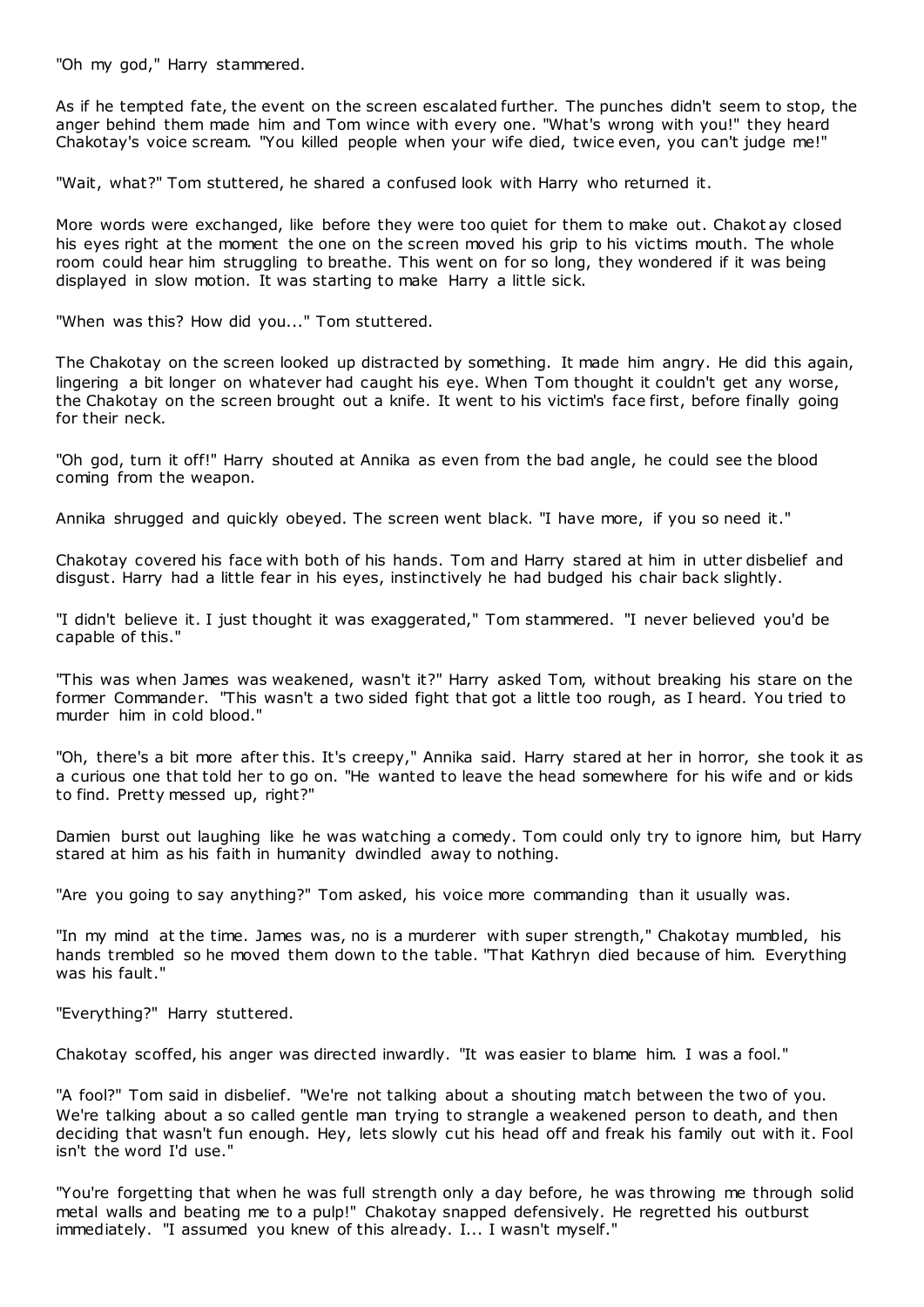"Yeah, I knew about the whole drowning him in the bath and threatening his kids, that's what I was told about," Tom stuttered. "God. That should've been enough to keep you locked up for life. You had to top it."

"I didn't threaten his kids," Chakotay said with disgust in his voice. "I can't explain it. I wish I could. My behaviour was inexcusable, I was out of control. I've tried my best to make up for it but..."

Annika did a fake laugh, it sounded so over the top to everyone. "Y ou seemed to have it in for Slayers and people related to them." She tapped on the wall panel, changing the image again.

They were in a corridor this time, again the view was from the ceiling. Damien and Lena stood near each other, facing Chakotay. He pulled out a phaser and pointed it at them. Words were exchanged quietly.

One line though was heard clearly and it came from Lena. "Why not? He's bluffing. He wouldn't vaporise his own daughter's body, no matter who was occupying it." The line made Tom and Harry realise it wasn't Lena, this was Ylara.

"Really, let's see shall we," the Chakotay on the video responded with a growl.

Chakotay winced just as the image changed on its own. This time it showed Sickbay. They could see there were two patients and nobody else. One bed had the scanner activated so they couldn't see the occupant. The other was a man. Tom moved his chair forward to see who it was. He exhaled when he did, "Daniel?"

"I'm sure you guys know about this, but it gets the point across," Annika said with a sad sigh.

Another figure walked into the screen. The broad shoulders, the thick black hair gelled up. The ones watching knew exactly who this was. It couldn't be anyone else, otherwise Annika's show and tell made no sense. Although to Tom and Harry it still didn't until he stood next to Daniel's bed. Like the earlier image his hand pressed into Daniel's face, making the alarms go off immediately.

The image cut off after other figures ran onto the scene to stop him. It was blank once again.

"I thought he killed my daughter," Chakotay explained grimly.

"After you tried to?" Harry said in disbelief.

Chakotay's hands clenched against the table, his face was locked in a grimace. "When I escaped the Tolg I... I was filled with such rage, so much hatred. I thought it was due to everything that happened, and so I took it out on others. The truth was, it was me I hated. When I started to realise it, the rage started to die down. It's still there, it's not as bad. Apart from Daniel, I don't do these things anymore. It doesn't mean there's a conspiracy going on!"

"Tut tut, wrong," Annika giggled. Chakotay stared at her not with anger, he looked exhausted. "The only thing that changed is you weren't as in your face about it. Observe."

Tom groaned. He was more than sick of this slideshow, he knew Harry was too. The only one who was benefiting from it was Damien. He could stop it, but his curiosity held him back.

The next clip was another corridor shot, this time it was empty. Only for a moment as a familiar blond man walked by, heading straight for a Jeffries Tube. It was quiet again for a few seconds until another figure walked into view. The wall panel was his destination. He remained there for a while, tapping away unknown commands on it. He would occasionally hide in the Jeffries tube area, out of sight, while other crewmembers passed by.

A few minutes passed. He stopped whatever he was doing and walked away. Moments later the corridor trembled. The video ended on a few crewmembers running in the opposite direction.

"I'm... not sure..." Harry stammered.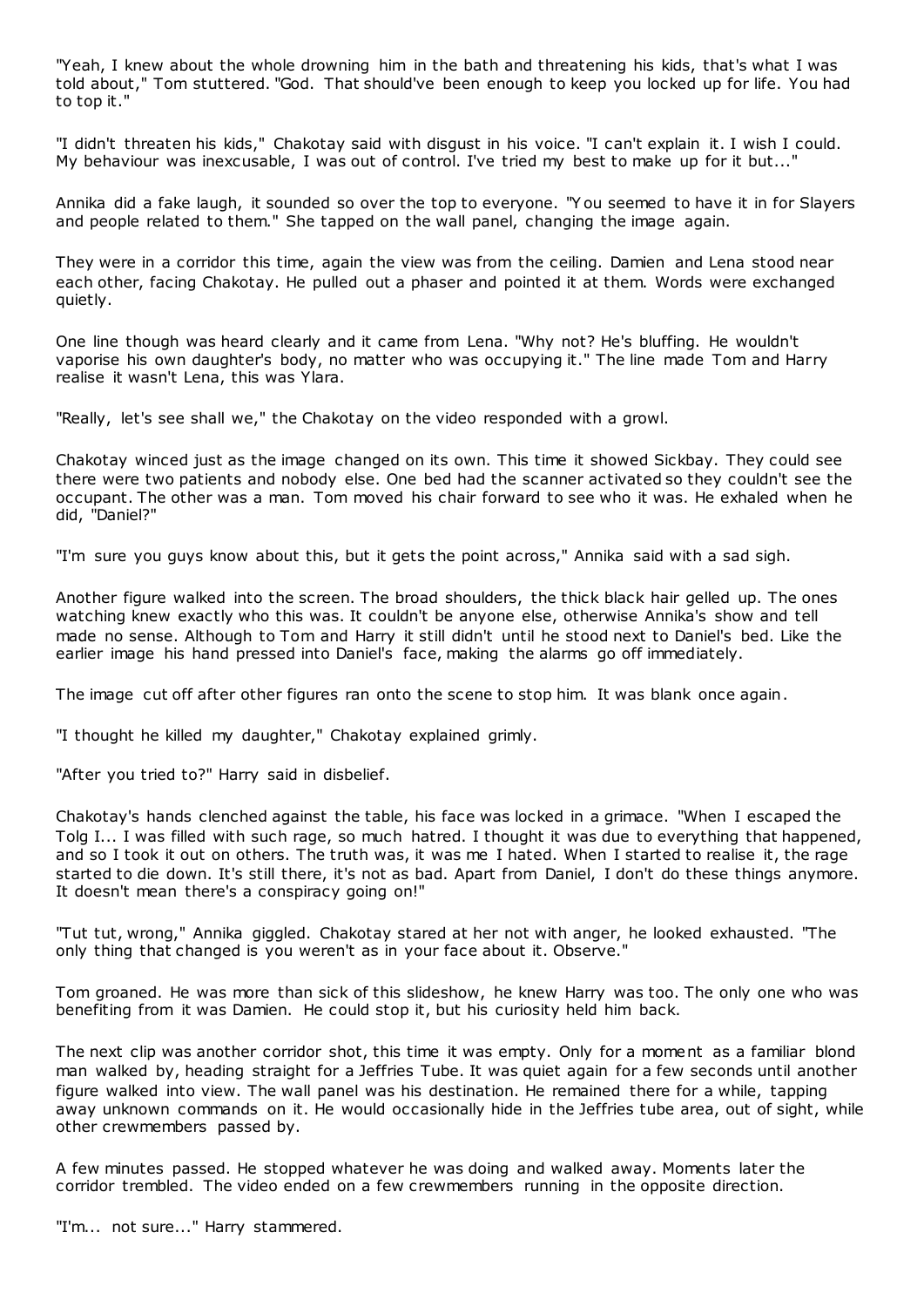"This was dated April 2382. The same day the Katane crew boarded the ship and took hostages," Annika replied before he asked. "Not long after this video, the crewmember you saw first was taken hostage after he was involved in an overload explosion. Nasty, hmm?"

Chakotay was annoyed at this clip. Harry and Tom already knew about this and yet they both looked sickened by it. "This isn't the same thing. It was a part of a plan to get James inside. I wasn't trying to kill him!" the Commander protested.

Annika tapped the screen nonchalantly. They got a good aerial view of Astrometrics this time. Damien's smile grew as he spotted himself in the video. The other was Chakotay, who suddenly grabbed him by the front of his shirt.

"Then I'll tell the freak what you really planned to do on that Tolg ship," Damien said to him.

The threat was enough to make Chakotay let go. "What are you talking about?"

Damien laughed deviously, "like you said, I am smart. I wasn't going to be a pawn in your little game. Nice try though, too bad about Janeway."

The video glitched slightly, the pair had moved only slightly. "I'll get James to kill off Annika, smash her to tiny sparkly bits. Then I'll tell him to smash your fac e in with whatever he used to smash her," Chakotay said.

Astrometrics changed into the top floor of Engineering. There they saw James working on a console. Something made him turn around to face the door. They weren't sure what happened until Annika suddenly appeared in the frame out of nowhere and attacked him.

"Ha, she's just incriminated herself. Classic ," Damien snorted into laughter.

"I wouldn't say that," Annika said with a smile.

The clip glitched to show James alone again, talking to somebody off sc reen. "Um, what did you say you were here for again?" he asked.

"My smoochieookums," Annika's voice answered.

It seemed to glitch again, the movement from the sole person on screen seemed sudden, as if it was taken at a later time. "When everyone is completely distracted by their own dreams, I will take control of the ship. The crew will die and Damien will finally have what he deserves," Annika's voice said.

Chakotay was smirking like Damien as well, while Tom and Harry were confused. "What does this have to do with me?" Chakotay asked.

Another glitch annoyed the two Lieutenants. "I am immune to it, like you. You and your sister are the only obstacles," Annika hissed. "Fortunately killing Slayers is what I'm supposed to do."

"Seriously, play these without the cuts. Anything can look incriminating if you remove parts of conversation," Harry protested.

Annika stared at him, confused. "There isn't any cuts. He was obviously twitching out of fear of me."

"I can believe that," Damien commented.

Tom tried his best not to smirk but it was useless. "Yeah the feeling's shared amongst the whole crew. Can we move on to the point here?"

Annika sighed impatiently. She entered a few commands to change the video to something else. This time it was clearly the Enterprise's Ten Forward. It was mostly deserted apart from what seemed to be Lena, and of course Chakotay again.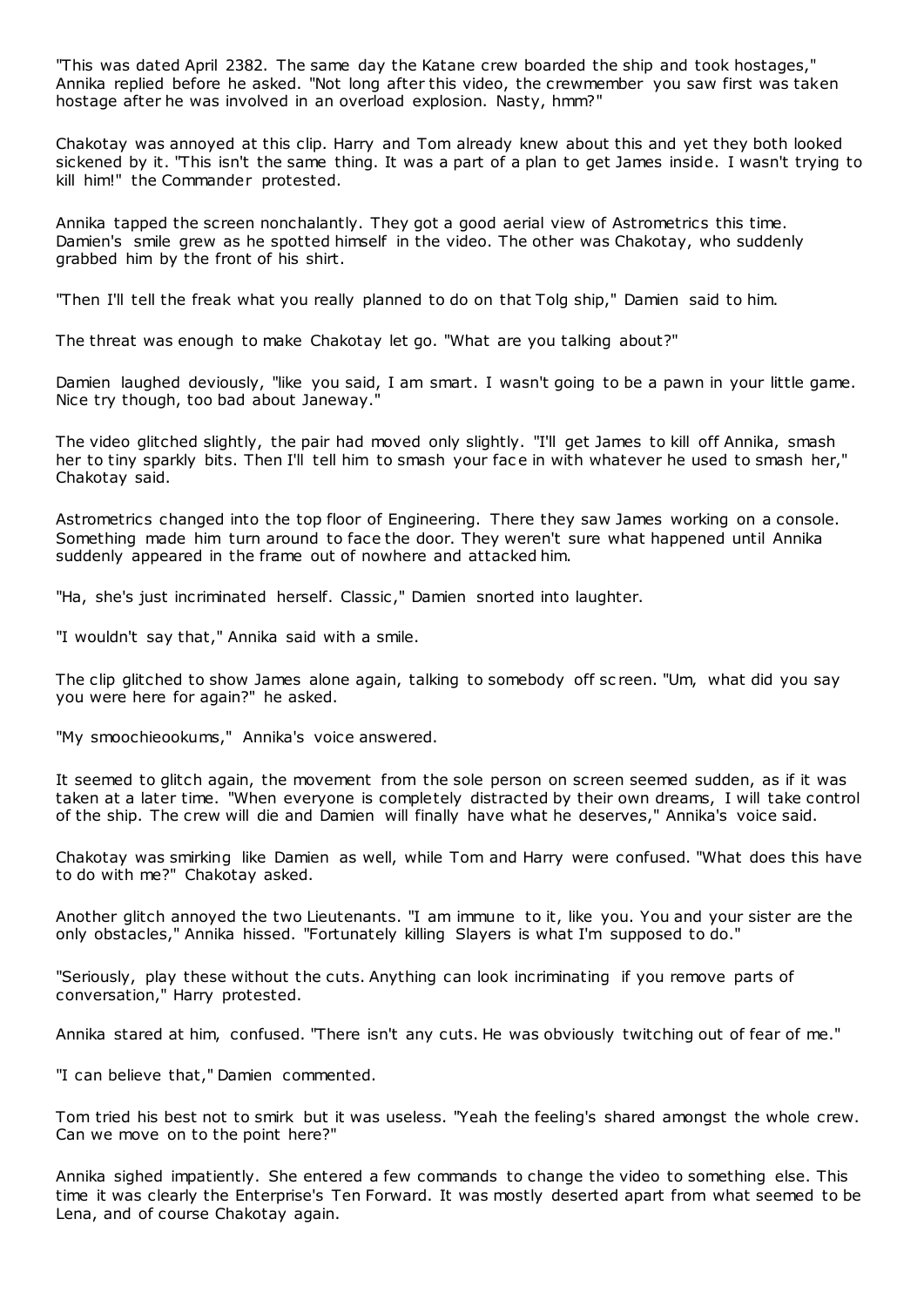"You tried to get Jessie to turn evil so you could use her. You took mum to a Tolg ship, bartered with her life," Lena said on the cusp of tears.

"I bartered with Damien's life. It was him I used, he just didn't know it," Chakotay said loudly and suddenly.

To Tom and Harry's surprise, Damien wasn't shocked at his confession. He seemed oddly nonchalant until he noticed them staring at him. "Oh please. Only morons like you would be shocked at this. He's been screaming *I'm acting suspicious* at you since day one."

"Are you sure it wasn't you who was played?" Lena had asked.

"Hmm, we both had our agendas," video Chakotay said. "My plan counted on him having one."

"What exactly does that mean?" Tom asked, gesturing his hand as a hint to stop the video.

Chakotay was now too annoyed to bother with him, he was focused on Annika. "How the hell are you getting all of this? The Leda was destroyed and so was its security footage. The Enterprise shouldn't have anything of the sort, it's still damaged!"

Annika giggled, "ooph, temper temper. I'm not the one going around with a Slayer vendetta."

"Um, what about the clip from Engineering?" Harry pointed out.

"The anomaly was making everyone confused. I don't know what I was thinking. But from what I've seen, Chakotay here wanted us to fight sooner than later. He'd get rid of one of us, either one and he'd win," Annika answered.

"Oh for god's sake. Damien was refusing to give me the information he discovered about the anomaly. I considered offing you as payment. I never followed up on it," Chakotay grumbled. "Your conversation with him incriminates Damien more than me."

"Yes, but I didn't just invite my snugglebumps so I could entertain him and gaze upon his deliciousness," Annika ended up swooning. "Yes, you've been acting out of character and been very naughty. You haven't been working alone though. So many times I went to visit him and you'd be there. Interesting, no?"

"No is right," Damien muttered.

Tom briefly glanced at him, now very intrigued by what she was saying. "Yes it is. There's so much you haven't shared about what happened on that Tolg ship. What we've seen here proves it. Don't think I haven't noticed the shiftiness, the weird comments."

Chakotay leapt out of his chair, his hands slammed onto the table. "Are you serious Paris? This is Annika we're talking about. Even before she was a vampire she sided with Damien, betrayed us, tried to kill us. You know why she acts like a fruit loop these days? Cos we locked her up and got the Doctor to treat her, as she was trying to murder people."

"Commander, calm down," Harry said gently.

"I never really worked with Damien. As the videos prove, I was trying to use him. I'd never work with a prat like that. I'd die first," Chakotay said irritably. "Properly I mean, not assimilated by Tolg die."

Damien smiled in his direction, "oh so that's why you asked me to hide the information about the anomaly from your friends?" Chakotay's eyes flashed as they focused on him. "*I don't want to worry them, they've got enough on their plates*. Haha yeah right."

"What information?" Tom asked bluntly.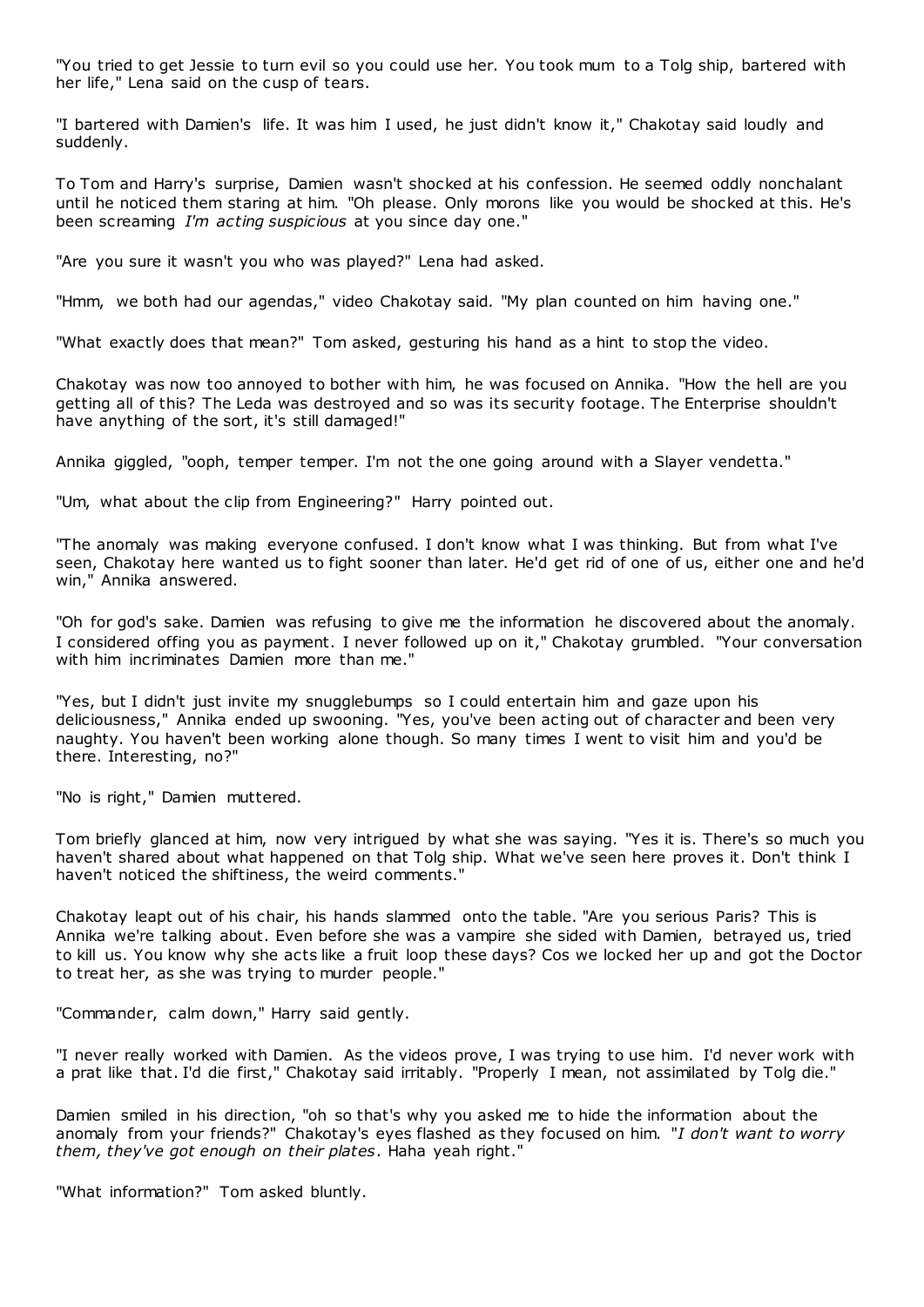"You fool. I already told you that Annika was trying to cause trouble by doing exactly this; incriminate us. Then you go ahead and do that. Well done," Chakotay hissed at the ex villain.

"Us? You think I wanted to do goody two shoe things? I was strong armed into it by not just you," Damien said with some venom behind his voice. He turned towards Tom, catching him off guard with a glare. "I hate these stupid little shapeshifters far more than you incompetent hero wannabes, and so I put up with it. If I was really plotting your destruction with this clown, you'd know about it."

Tom shook his head while Harry responded with an eye roll. The latter spoke up, "you hate them, for what? For being an actual villain? That really must piss you off."

"Careful Kimberly," Damien hissed.

"Oh don't you worry, I am being careful," Harry said. "Don't think we're fooled, not even for a second."

Tom was still shaking his head, only far more rapidly than before. He finally stopped, resting his chin on one of his hands. "I, it doesn't make sense. What are you hiding, Chakotay? I thought you cared about Voyager. I want to believe that you're just going through a rough patch, that nothing you've done will harm us. The Janeway thing was always nagging at the back of my mind."

"I do care about Voyager. Don't ever doubt it," Chakotay said sincerely. "That's why I came back. It's why I kept an eye on Damien, kept him in line. I wish I could explain my reasonings, but I can't. Not yet."

Tom's face had turned pale half way through what he said. "Why you came back."

"Yes," Chakotay nodded. "These videos Annika have shouldn't tell you what you don't already know. They're..."

"It's not just these clips, Chakotay," Tom said in a shaky voice. "You infiltrated Voyager, bypassed its security features by pretending to be a service engineer. A one you beat up. We never figured out how you accomplished it. Your behaviour since then, there's nothing left of the Chakotay we knew. My god, you've tried to murder James multiple times. Ylara as well. A watcher. I guess targeting Lena would be impossible for you to explain away."

"No. I can't tell you everything. You just have to trust me," Chakotay protested.

"If you wanted me to trust you then you're a bigger idiot than I thought. I'd sooner trust Damien than you. Hiding crucial information. Dealing with Damien and hiding that fact. Your attitude towards everyone," Tom said as he stood up. His hand reached for his commbadge. "You're not Chakotay. We should have done this long ago."

"We did. Multiple times. He kept escaping, remember?" Harry said warily.

Tom brushed him off by tapping his commbadge. "Security to the Conference Room." Chakotay cringed but showed no intention of fighting it. "I don't know what your end game is here, or if my theory holds any weight. Nevertheless I can't let you wander freely around our fleet."

It didn't take long for a Security team to arrive. They waited at the door for further orders. "Take Commander Chakotay to the brig." They nodded and complied.

Once the team had a firm hold of the commanders arms, he had to say something. "You overestimate the enemy, Tom. This sphere is an experiment, a first of its kind. It's not perfect." He was by the door when Tom gestured for the team to wait until he was done. "They're weak, that's why they're such masters of deception. Don't ever forget that." One nod and the Security team lead him through the door.

Harry sighed, "what about Damien?"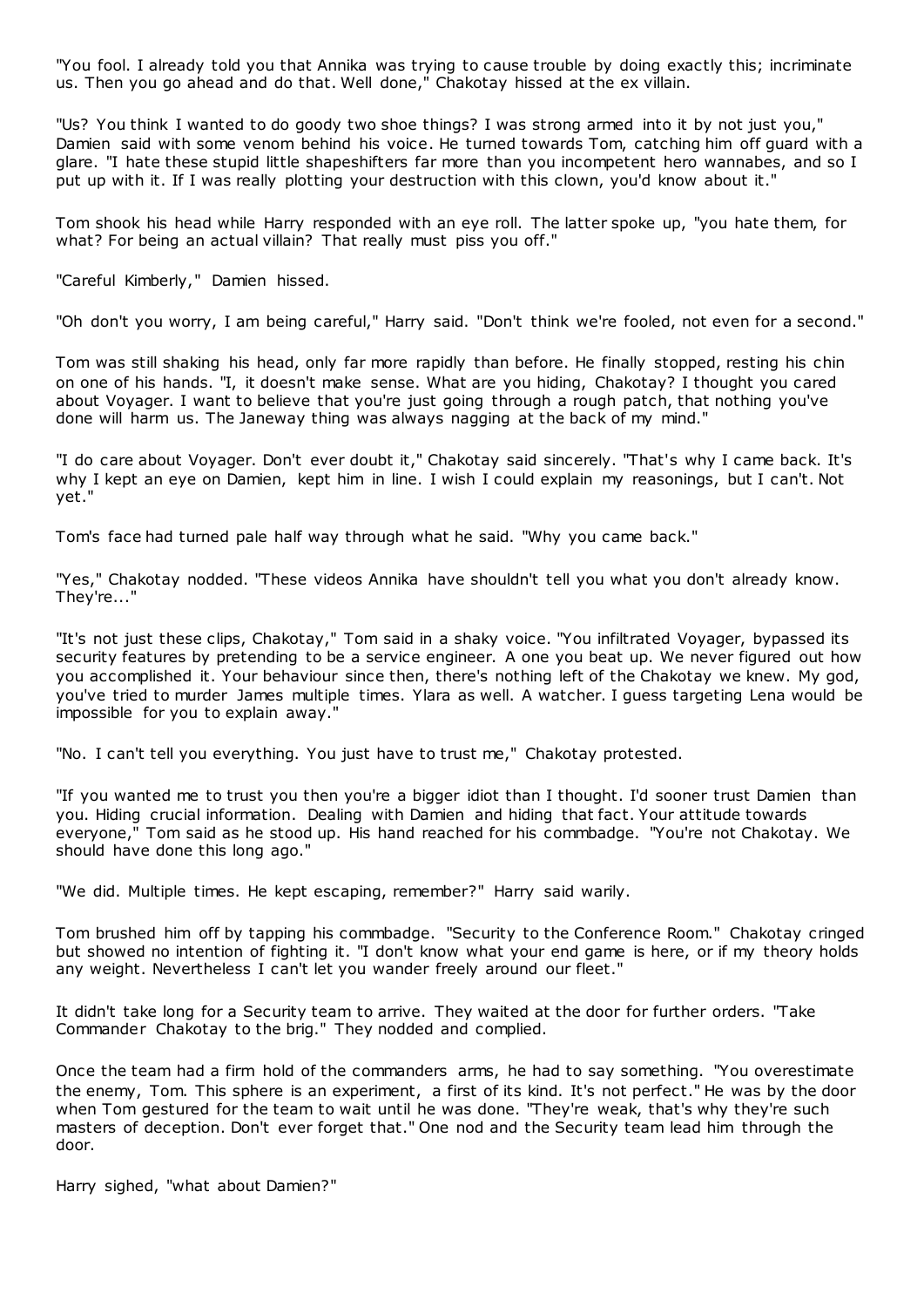Tom turned his attention to Annika, she smiled politely at him. "I'm sure someone will keep an eye on him."

Damien's eyes widened horribly. "Oh, hell no. I'm all for Chuckles getting arrested, but I wouldn't trust her, she's..."

"So we should trust you? Good stuff," Tom pretended to laugh.

The chair Damien was in flew backwards as he leapt to his feet. His face was scrunched with anger, his body trembled with rage. As he marched for the exit that didn't lead to the Bridge, Annika tried to follow. Tom got there first and slipped through the door. It shut in her face.

"We don't suspect her. She's just mad. Understood?" Tom whispered as the angry villain walked away.

Damien frowned as he turned back around to face him. "I see. So you should trust me. Is that what you're getting at?"

"No," Tom smirked. "But I trust her far less. I can't let her know that. I need to know how to... deal with her first."

A dark smile appeared on Damien's face. "Ah, isn't that what your last Slayer is for?"

"Of course. Lena would never let me off the hook if I didn't let her do it. I just need to be sure... that it's permanent," Tom said in a hushed voice.

Damien chuckled at him. "That I can get behind." Tom gave him a slight nod as he returned to the Conference Room. A horrible thought occurred to Damien and he pulled a disgusted face, "oh god, I got to read those books after all. Damn you Paris." He stomped off muttering a few swear words.

As soon as he walked back into the Conference Room, Tom found his friend sweating bullets against the wall while Annika blocked his escape. They looked at him, Harry lingered on him longer. Then he noticed her face leaning in. He panicked and did the only thing he could think of; duck and slide away to freedom. Once he was safe nearby Tom, the ex drone pouted and moaned.

"For a moment I thought I walked into Waking Moments," Tom whispered to him as they hurried out of Conference.

"You did, you just got the scenes mixed up," Harry stammered.

*"Bridge to Paris. We've entered the Edian system,"* Faye's voice said from Tom's commbadge.

Tom slapped it quickly, "um, we'll be right there." The pair looked at the door they escaped from, realising they'd have to go back if they wanted to get to the Bridge quicker. Harry then realised something else.

"Transporter Room," he said, breathing a sigh of relief.

Tom watched him run off towards the turbolift. One more glance at the Conference door was enough to convince him to follow. "Me too."

## **The Bridge:**

The image on the viewscreen looked nothing like the planet that they had already seen. The golden atmosphere that gave its land masses an autumn sparkle, had been replaced by turbulent black clouds. What little could be seen of its land seemed dull in colour, cracks protruded from mountainous areas. The darker side of the planet couldn't be seen at all. Any artificial light this world may have had, was no longer functioning.

"I'm not detecting any ships in the area. No defense system on the planet, no orbital objects that could pose a threat," Jessie said while reading from Tactical.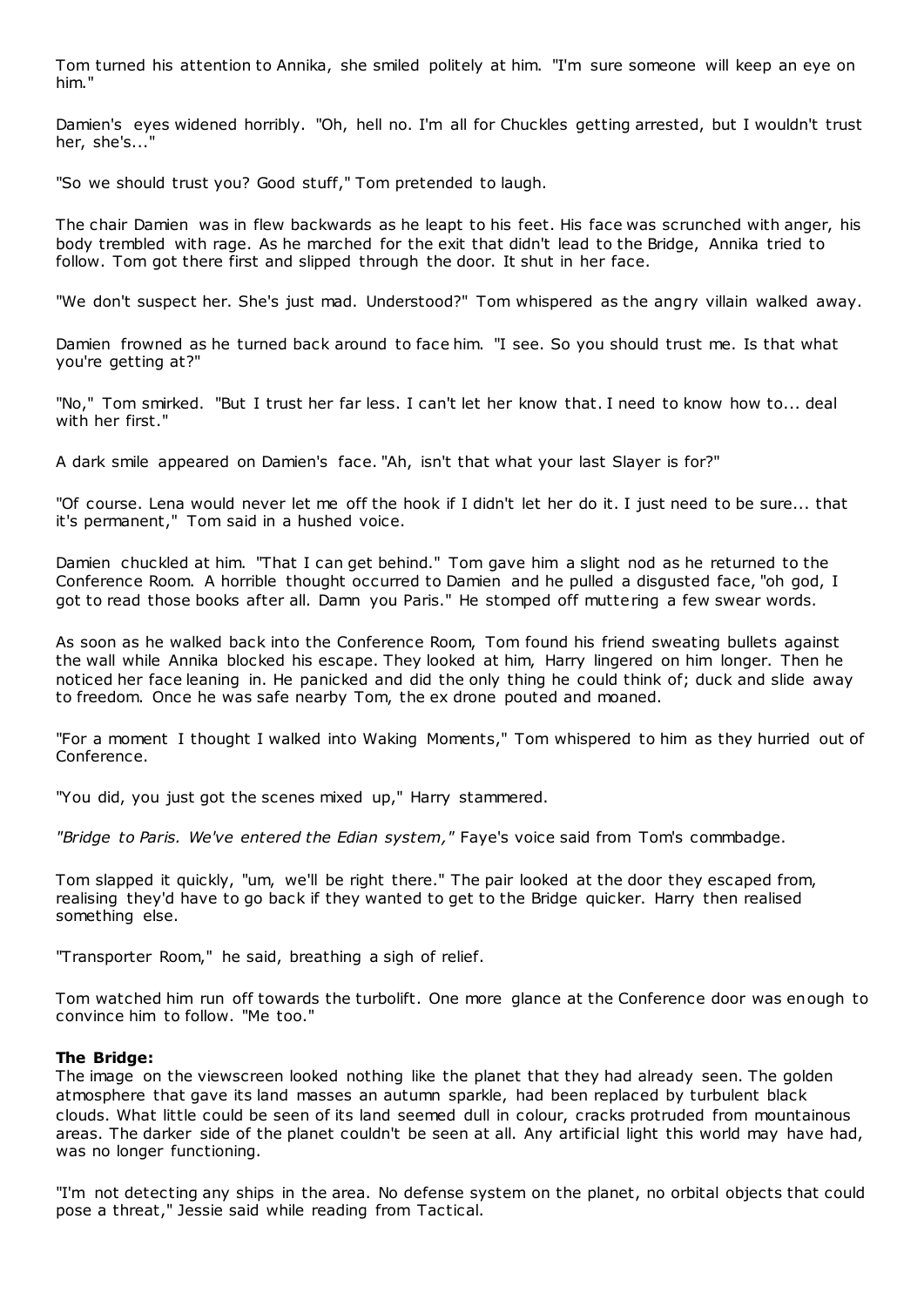Danny tried to avert her eyes from the view and concentrate on the helm, but she couldn't. "Three months. Three god damn months and look at it," her voice dripped with anger.

The turbolift doors beside Tactical opened. Tom hurried out of them until he saw the viewscreen. He stopped instantly. "Is that it?"

Lena looked at him from the barrier around the command chairs. Her hands rested beside the small computer there. "What's left of it, yeah."

"There's no danger. We should be able to go into orbit," Danny said in a hoarse voice.

"The one time we hang back and assess, it's safe to approach," Tom said to himself. "Do it."

Faye was shaking her head as she read her own station. "The core's unstable. I'm detecting thousands of tremors throughout the planet, land collapses."

"What are those black clouds?" Tom asked while walking to the centre of the Bridge.

Faye couldn't help but shudder. "It seems to be a mixture of um... smoke, particles from the surface, debris. Lots of chemicals I don't want to list. There's no wind, they just linger."

Lena's grip on the railing tightened as much as she could without breaking it. "Lifesigns?"

"Twenty thousand," Faye replied hesitantly. Danny swung her chair around in shock, it served no purpose but she stared at Opps anyway. It made the girl nervous. "They seemed to be, um... prepared for evacuation or... it's safer there. They're all in one area of the planet, the north continent."

"This planet had a population of two billion," Danny stuttered.

Tom stared at her sternly, which made her a little mad instead of upset. "That isn't helping, Danny." She huffed and turned her chair back around. "I assume the towers are still there. We best be careful here."

"Actually," Jessie butted in. Tom tried to hide it but his groan gave him away, he felt he had endured enough surprises today and couldn't deal with anymore. He looked around anyway. "There's no sign of any."

"No ships, not even any satellites, towers gone," Lena thought aloud. "We need to help those people."

"For all we know this could be the army that they were building. The one that att acked us," Danny said.

Tom disagreed. "No. Why bother creating them only to leave them here to die? It's more likely the Soft skedaddled once the damage to the planet grew too extreme."

"They didn't on Erayas. Didn't you say there were Soft still there?" Jessie asked Lena directly.

"Yeah two, they seemed pretty desperate to leave," she replied.

"They should've thought of that before making that anomaly," Tom said in disgust. When he heard himself say it out loud, that disgust was directed at him instead. He didn't like what this situation was turning him into, not one bit. "Sorry, they're not a collective, not all of them decided on that."

"It's all right Tom. We all need to vent sometime," Lena said.

Tom was surprised that remark came from her considering what at least one did to her. He looked around to catch her smile weakly. It made him swivel around on the spot slowly to make eye contact with the entire Bridge. They all had a similar weary but determined look in their eyes. Danny was the only one he couldn't see, her back was on him. He sighed once he was done. "Lena's right. These people need our help. Suggestions?"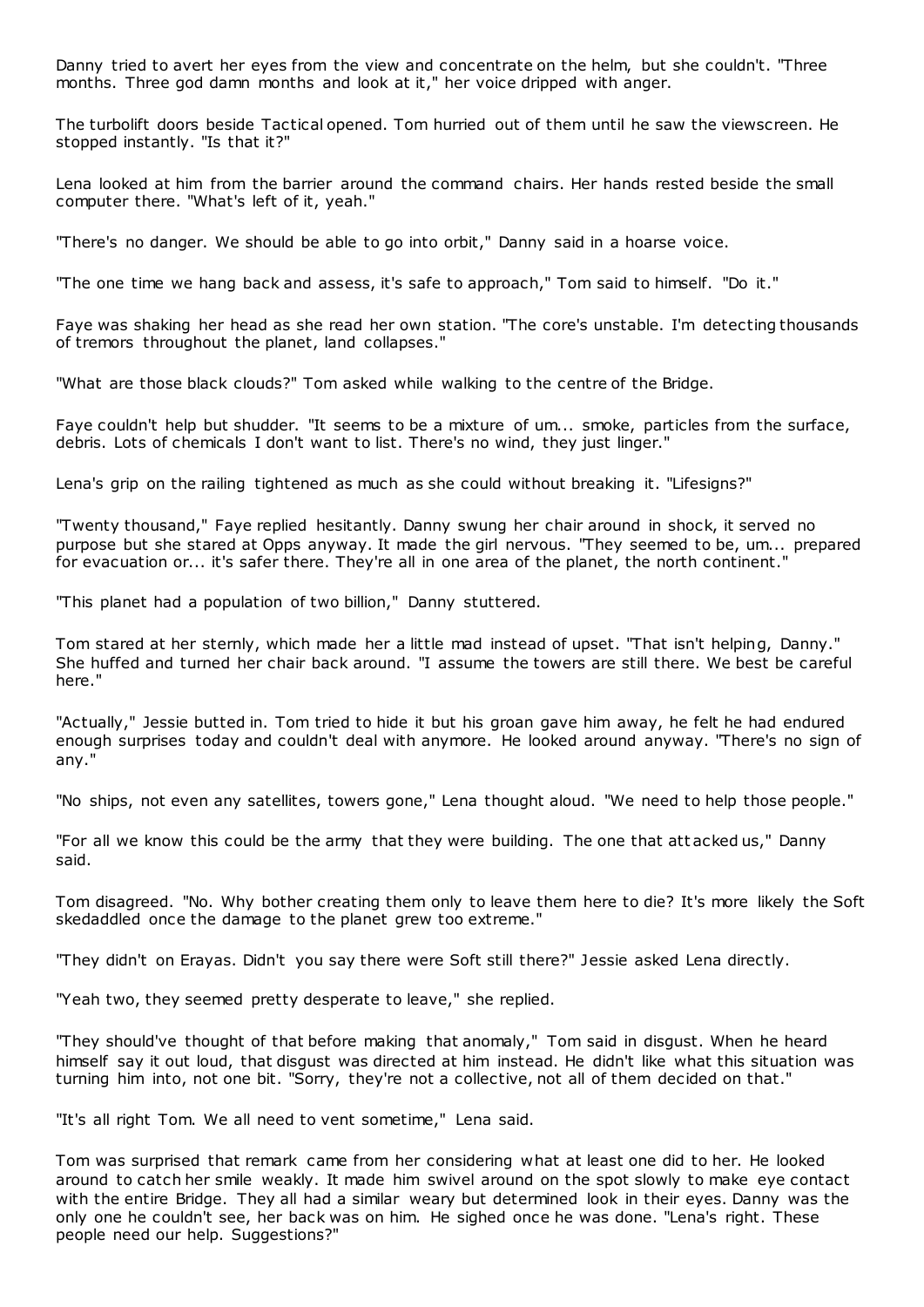"If you want that, we should talk to the Enterprise at least," Faye pointed out. Tom gave her a brief nod. One tap opened the comm line.

"Harry? Are you getting what we're getting?" Tom asked.

*"Yeah. It's pretty damning."*

That was one way of putting it, he thought. "We've got twenty thousand people to evacuate and quickly. I doubt they'll fit on all four ships somehow.

"We should look for a place to evacuate them to. B'Elanna's still in Astrometrics, I should..." Lena said.

Harry's voice cut her off, *"we're picking up numerous warp trails, all faint, leaving this planet. The oldest one, it's Starfleet in origin."*

Jessie and Lena both cringed mostly at the same time, they then looked at one another. They heard Danny groan from the helm.

"How long ago are we talking?" Tom asked, he had to know.

*"Ten days. The second trail is a day old. Unknown origin,"* Harry's voice replied.

Disappointment flooded Tom's face. He told himself quickly that even though it was bad news, it still presented an opportunity. "The trail's cold. However the other trail could be the ships evacuating this planet. We can't know for certain."

Lena quickly entered something into the computer in front of her. Then she tapped her commbadge. "Janeway to Torres. Are you getting the data I sent you?"

*"Yes. I'll run the warp trails through the Astrometric data. Bare in mind that unless we follow them, I can only guess from their trajectory."*

"It's better than nothing," Lena said.

"I think we should concentrate on finding a safe planet for evacuees," Tom interrupted. Lena was about to object. "Yes their own people could be doing this already, but it's a pretty big price to pay if w e're wrong."

*"Can I remind you that we don't know how many towers need to be destroyed to trigger another anomaly growth. What if these people are going to be evacuated anyway? What if we help them out and the anomaly grows in the mean time? How many will be lost then?"* Harry's voice said.

Lena rolled her eyes, "it shouldn't take long for her to figure out where both trails generally went. Maybe we can wait and decide then."

"We have four ships, surely..." Jessie muttered.

Tom inadvertently started to pace without realising it. "The anomaly didn't grow for three months. I think we're fine. These twenty thousand people don't have that long."

*"Yes, but that's only because there were three networks destroyed in two of those months. Activity's definitely increased in the last few weeks,*" Harry's voice said.

*"No, Tom's right. I've been in these things. There's no way they can be destroyed that quickly. These people..."* Craig's voice protested.

Danny pulled a conflicted face, "it might not be quantity of towers, but how frequently it happens." Normally she'd laugh at a comment like that but her mood was far too low for it.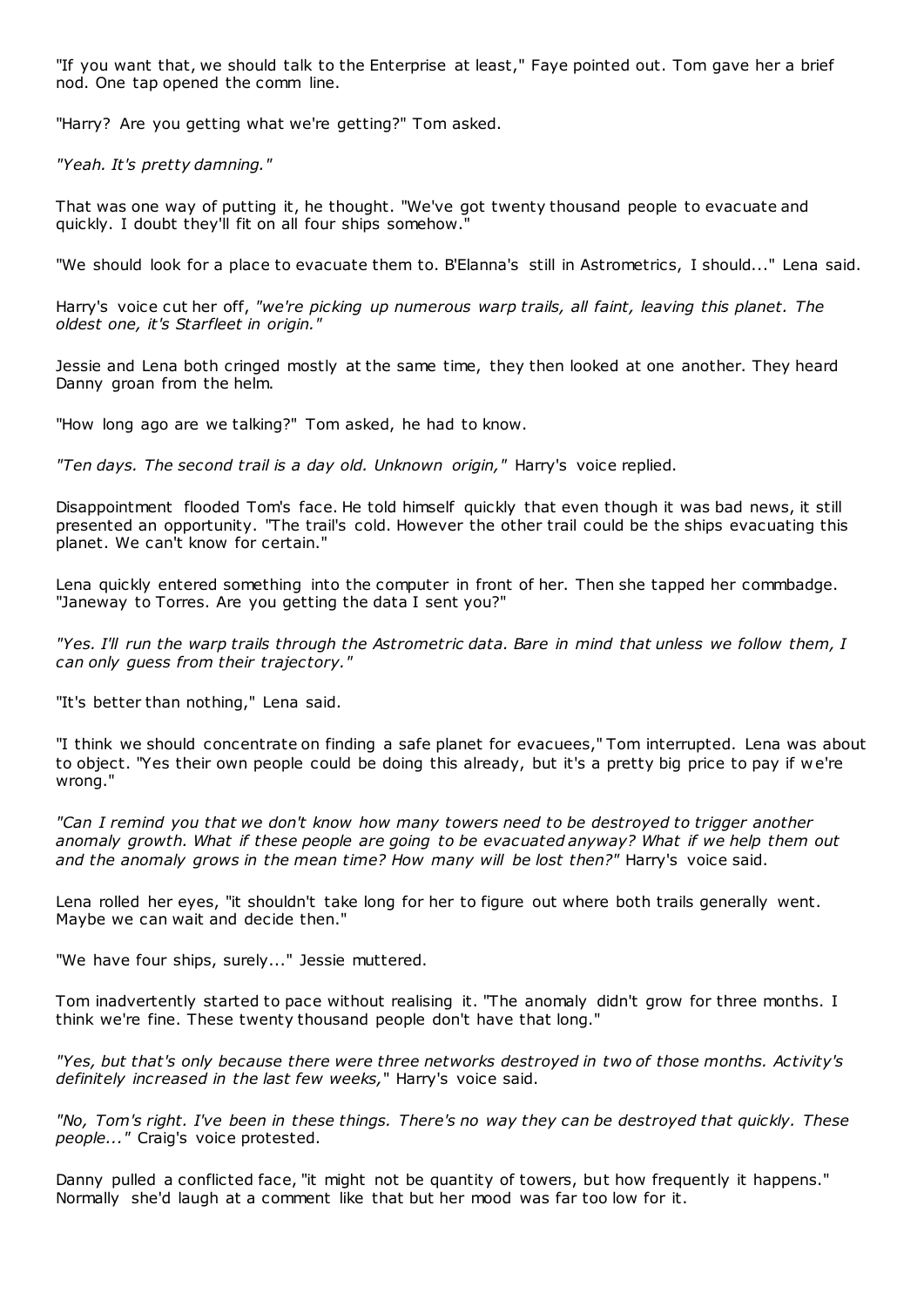*"Yeah, and two planets managed to trigger the growth. That doesn't leave us that much time*," Harry's voice said.

Jessie slammed her hand down on the station, making a few people jump. "Oh my god, we're talking about one shuttle, one man versus at least two of these towers, and that's the best case scenario. It's not a simple case of running in and planting a bomb, or shooting from orbit. It takes time, no matter how powerful that man is."

"Jess," Lena sighed.

"I want to get him back much more than any of you do, for the same reasons and more. Still, I think we should take some time out of doing so to save these people," Jessie continued to rant. She caught her breath. "James would have wanted us to, regardless of his state of mind."

Tom stared at her apologetically. It made no sense, he was the one arguing for the same point. If he felt like that, surely the opposers of that would feel that way as well.

*"I want to interrupt, and so I will. The oldest warp trail won't be of any help, but the youngest one's trajectory would take them to one of the occupied planets. If they didn't change their course, that is,"*  B'Elanna's voice said.

"You want to interrupt?" Tom smirked.

*"Well, if I can help in avoiding further argument, it seems a bit silly to say I hate to,"* B'Elanna's voice said.

"Is there anywhere we can take these people, hopefully close by?" Tom asked.

*"There's another planet in the system, it can support life but there's little there. We'd have to leave food supplies and shelter."*

"Can't we leave them a few replicators and some power units?" Lena suggested.

Tom smiled at her, which she frowned at. "I'm sure your mother would love that."

Lena's eyes narrowed, but clearly in jest or he hoped. "I'm sure mum would love for me to pull your ear, like old times."

Tom laughed nervously. "No, that's okay, we'll do this instead. Harry inform the rest of the fleet. We need to get as many people onto each ship as they can. Hopefully this won't take too long."

*"Don't make me feel guilty for asking this, but shouldn't we inform these people first? They'll be freaked out as it is with their planet falling apart,"* Harry's voice said.

"Hmm. Maybe a team should go down to soften the blow and manage the evacuation," Tom mused aloud. "Okay, Harry you just volunteered."

*"What?"* Harry's voice stuttered.

"I'll go too. I know what to expect," Lena said.

*"Might I suggest then that one ship remain in orbit at all times. To monitor the planet's state. An emergency beam out could be needed at any time*," B'Elanna's suggested.

Tom nodded, feeling oddly better now that they had a plan. "Should it be smallest ship or do we take turns?"

"The Enterprise is mostly empty and is a large ship. It seems like a huge waste to have them planet sitting," Lena said.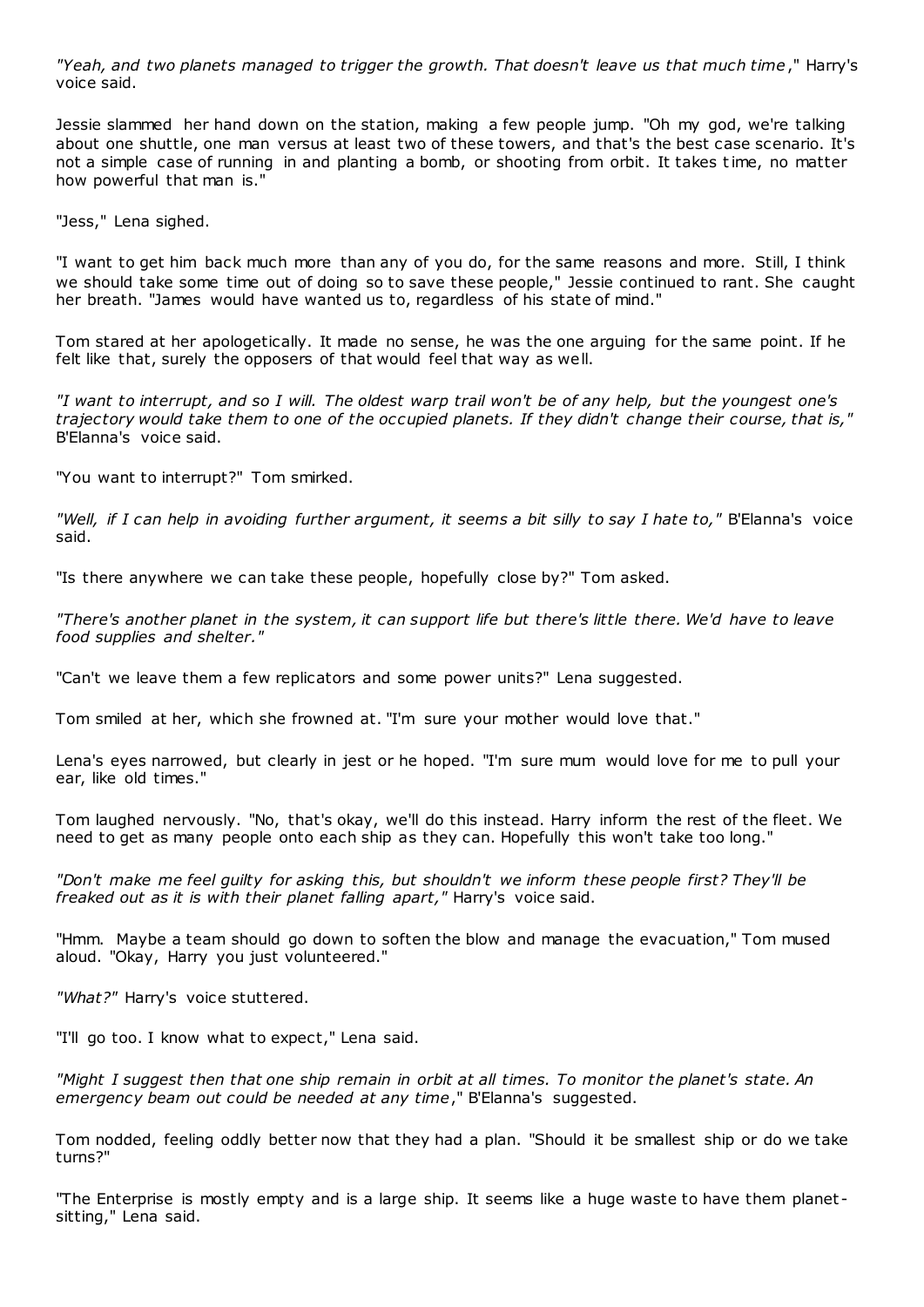"I'm over thinking it. Apart from the Enterprise, whoever's back last keeps an eye on things until another ship arrives. They take over from that ship, and so on," Tom said with relief. "Okay, once Harry gives us the okay, we begin. Shouldn't take long."

*Lieutenant Commander Paris' Log Supplemental: It's been a few hours since our evacuation effort began. Voyager has returned from the first trip and we're on guard duty just in case. The Katane wasn't far behind us so we've already started beaming people up from the surface. The planet itself could collapse at anytime, we must be on our guard... Oh I already said guard. We must be extra vigilant in case it does. I've told all ships in the fleet to beam up as many people as they can when this happens, regardless of how full their vessel gets. As long as they have time to do so. As I've never seen a planet die like this, we have no idea how long it would take and what kind of damage it'll do to us if we're in the way. I'm hoping it won't be an issue.*

The door to the Ready Room opened, a very pregnant Jodie hurried in the best she could. Tom's eyes widened so much he was surprised his eyeballs were still firmly in place.

"Jodie what the hell, I thought you were on maternity..." he stammered.

"I'm covering for Jess. I'm ok with one kid, but babysitting four. No thanks," Jodie said breathlessly. Tom blinked a lot more than usual, probably because of his earlier response, the rest of his fac e scrunched a bit. "I tried to call, there's a ship approaching."

Tom groaned as he climbed to his feet. "Nothing's ever simple around here." He passed Jodie on route to the door, she pulled a face as he did. Once he was on the bridge he quickly barked, "s tatus?"

"Unknown vessel heading straight for us. They're not powering weapons, their shields aren't functioning," Faye reported.

"Finally, some good news," Tom said, though he didn't believe it. "Are they damaged?"

Faye shook her head, "no, not enough to give them weapon and shield trouble." Tom frowned in her direction. "They have been in a fight. There's a couple of weapon discharges on its hull, they have a hull breach near the back which is sealed. It's their only shield, so it can't be that bad."

"I wonder what they want then. If they're a part of the anti-silver ship group, you'd think they would have their shields up at least," Tom said.

Danny pointed at the viewscreen, making Tom even more confused. "I think they could be one of their victims actually," she said.

"They're in communications range. Should I hail them?" Faye asked. Her station bleeped a few times, indicating they were already being hailed. "Oh, never mind."

Tom was wary, none of this made sense to him after everything that had happened. A few months ago this would seem like normal behaviour. Now, it was suspicious. "Why not? On screen."

The viewscreen showed a small silver vessel approach, with a few black marks across its hull. The image disappeared to show the ship's occupants.

"Oh... my..." Tom's just managed to stutter as his jaw dropped. The rest of the Bridge looked on with similar reactions.

Meanwhile Jodie stumbled out of the Ready Room, clutching her stomach painfully.

"Lieutenant Paris of the Starship Voyager? We require your assistance, now," the person on the viewscreen said coldly.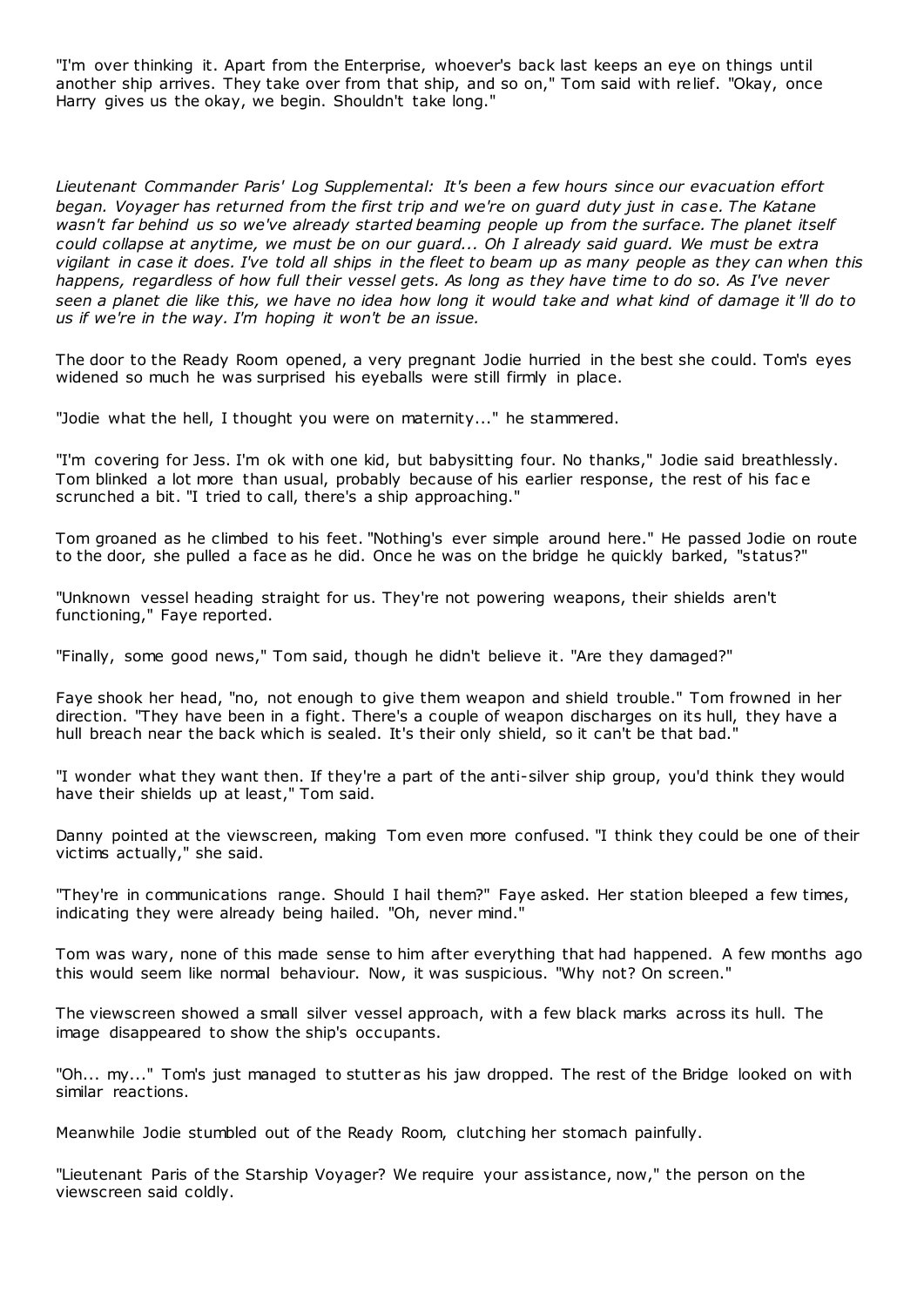"Um, this may be a bad time but uh... I'm gonna need help getting to Sickbay," Jodie stuttered. Tom turned his head slowly to look at her, but he couldn't avert his eyes from the screen.

The heavens were open again. Yet the crowds still grew in size, and in anger. People were yelling, screaming as loud as they could. Many were brandishing signs in an alien language. The target of their fury, the ugly tower on an island a few miles away.

Hundreds of armed soldiers formed a line, four people deep to stop the crowds reaching a small harbour. Behind them a few people were escorted quickly towards a large ocean vehicle still only being towed to metal posts. The engine was still running.

Several metal walkways emerged from it, they touched down to the ground. The crowd was angered further. The shouting was so intense the guarded people fled onto the boat, covering their ears.

A few of the people at the front tried to push their way through the soldiers. They didn't rise to the bait, they stood their ground and warned them away just by showing them their weapons.

The crowd started to thin to the right. Screaming had turned into triumphant yelling. A few of the soldiers could see a swarm of people had broken through a heavily locked gate. Its path lead to the rear side of the ship. The few soldiers guarding it opened fire to warn them off. Some were struck, others fled back the way they came. The firing was fueling the fire of the crowds. The soldiers were finding it more difficult to hold the line.

Some of the stragglers escaped by jumping into the water. They swam for the boat, only to find it protected by a shield of some kind. The soldiers chose not to fire at them.

As everyone else stood to voice their protest, someone weaved through the crowd to get to the front. While a few people moved out of their way, the ones who didn't were pushed aside. Before they reached the front, the man veered off to the left instead.

"You're monsters!" one woman shouted near to where he was.

"Shut it down or you kill our children!" a man screamed next to her.

These people stood at the far side, next to a small building. Its only door was on the harbour side, where no one could reach. A tall imposing wall attached to it made sure that none of the protestors could sneak around to this building and climb to the other side. Soldiers stood guard out of the line, with their backs to the wall.

Yet the ones shouting insults at the soldiers had decided against being apart of the mob, and were trying to get through there. The soldiers marched forward to confront them, only to be met by further abuse.

"How can you support them? Think of your family," the woman resorted to pleading. When that didn't work she raised her voice, "you'll kill us all!"

A soldier responded, but with their heavy rifle, swinging it at the woman's face. It knocked her backwards, clean off the ground. Another woman and the other man who shouted pushed forward to retaliate. The few soldiers tried to hold them back from their comrade, while he shouted at them. They responded in kind as before.

The rest of the group that had come to this part quickly backed away as the struggle grew more violent. The two remaining protestors fought back, but it was useless. The soldiers were better trained and once their rifles struck them, they were down.

It didn't end there though. The fight was too easy and the soldiers were still angry. The trio couldn't do anything about it but cover their heads with their arms. They had to lie there and take the kicks and the extra swings from the rifle. The crowd grew, they screamed at the soldiers to stop.